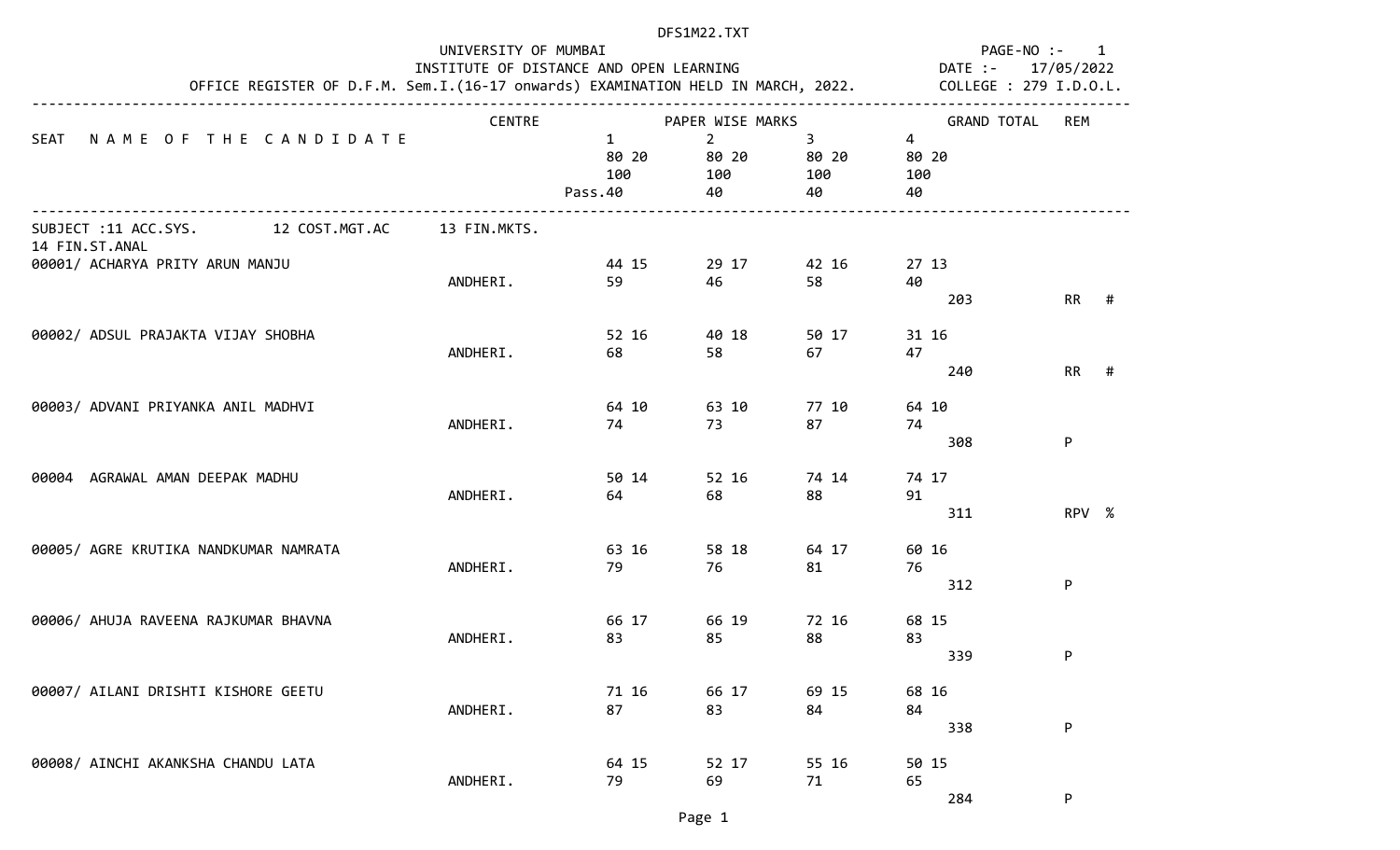00009/ AJMERA KHOOSHI MANISH MEETA 71 16 71 18 76 15 61 15 ANDHERI. 87 89 91 76  $343$  P 00010/ ALSUNDEKAR PRIYANKA VILAS VARSHA 56 17 55 20 72 18 68 16 ANDHERI. 73 75 90 84  $322$  P 00011/ ALWANI PRIYA DILIP VEENA 68 10 66 10 79 10 66 10 ANDHERI. 78 76 89 76  $319$  P 00012/ AMBEKAR APARNA SANJAY SUJATA 53 17 45 19 66 16 61 17 ANDHERI. 70 64 82 78 294 P 00013/ AMBERKAR SIDDHI PRADEEP POONAM 58 15 56 17 48 16 47 15 ANDHERI. 73 73 64 62 272 P ------------------------------------------------------------------------------------------------------------------------------------ / - FEMALE,@-5042,\*-5045,, + - MARKS CARRIED, E - ELIGIBLE FOR EXEMPTION, ADC - ADMISSION CANCELLED, RR - RESERVED,RRP - PROVISIONAL, RRX - 0.5050, ABS - ABSENT,APR-ALREADY PASSED IN REVAL., # - T.C., % - Eli., \$ - Enrl., NULL - NULL & VOIDA UNIVERSITY OF MUMBAI PAGE-NO :- 2 INSTITUTE OF DISTANCE AND OPEN LEARNING OFFICE REGISTER OF D.F.M. Sem.I.(16-17 onwards) EXAMINATION HELD IN MARCH, 2022. COLLEGE : 279 I.D.O.L. ------------------------------------------------------------------------------------------------------------------------------------ CENTRE PAPER WISE MARKS GRAND TOTAL REM SEAT NAME OF THE CANDIDATE 1 2 34 80 20 80 20 80 20 80 20 100 100 100 100 Pass.40 40 40 40 ------------------------------------------------------------------------------------------------------------------------------------ SUBJECT :11 ACC.SYS. 12 COST.MGT.AC 13 FIN.MKTS. 14 FIN.ST.ANAL 00014 ANADA MIHIR AJAY NISHA 60 14 71 16 72 15 66 15 ANDHERI. 74 87 87 81  $329$  P 00015/ ANANDAS PRAMILA MOSES MARYAMMA 55 16 60 18 61 15 60 15 ANDHERI. 71 78 76 75  $300$  P

Page 2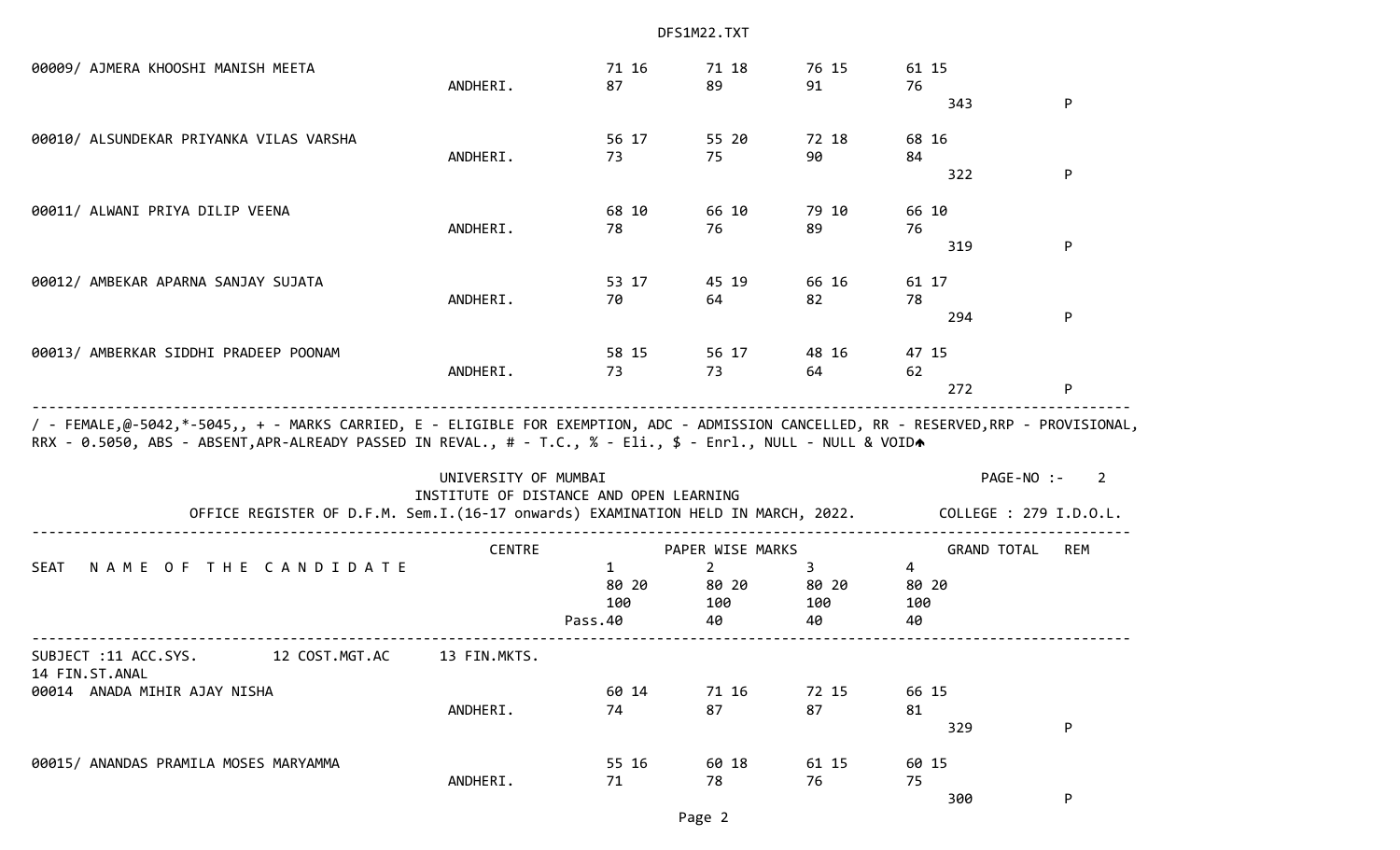|       | 00016/ ANDHALE DIPALI NAMDEORAO SHAKUNTALA | ANDHERI. | 53 14<br>67 | 53 16<br>69 | 56 15<br>71 | 47 14<br>61 |       |
|-------|--------------------------------------------|----------|-------------|-------------|-------------|-------------|-------|
|       |                                            |          |             |             |             | 268         | P     |
|       | 00017/ ANGRE MANALI MANISH RASHMI          |          | 61 16       | 48 17       | 61 16       | 45 15       |       |
|       |                                            | ANDHERI. | 77          | 65          | 77          | 60<br>279   | P     |
|       | 00018/ ANSARI NAZNEEN KHALIL ASIRA KHATOON |          | 42 15       | 44 18       | 44 16       | 47 18       |       |
|       |                                            | ANDHERI. | 57          | 62          | 60          | 65          |       |
|       |                                            |          |             |             |             | 244         | P     |
|       | 00019/ ANSARI RIMSHA HAROON RASHID NASREEN |          | 55 12       | 60 15       | 52 14       | 44 14       |       |
|       |                                            | ANDHERI. | 67          | 75          | 66          | 58<br>266   | P     |
|       |                                            |          |             |             |             |             |       |
| 00020 | AROLKAR GAURAV VIJAY SANDHYA               |          | 66 16       | 56 18       | 74 15       | 60 16       |       |
|       |                                            | ANDHERI. | 82          | 74          | 89          | 76<br>321   | P     |
|       | 00021/ ASWANI JAYA SHYAMLAL RADHIKA        |          | 68 10       | 63 10       | 69 10       | 66 10       |       |
|       |                                            | ANDHERI. | 78          | 73          | 79          | 76          |       |
|       |                                            |          |             |             |             | 306         | P     |
| 00022 | BAFNA VEDANT SANJAY BAFNA                  |          | AB AB       | AB AB       | AB AB       | AB AB       |       |
|       |                                            | ANDHERI. | AB          | AB          | AB          | AB<br>0     | ADC # |
|       |                                            |          |             |             |             |             |       |
|       | 00023/ BAKHAI RUCHITA NARESH ASHWINI       |          | 69 17       | 48 18       | 71 16       | 68 17       |       |
|       |                                            | ANDHERI. | 86          | 66          | 87          | 85<br>324   | P     |
|       |                                            |          |             |             |             |             |       |
| 00024 | BANDAGALE SADANAND MANOHAR SAVITA          | ANDHERI. | 61 15<br>76 | 58 17<br>75 | 76 16<br>92 | 61 15<br>76 |       |
|       |                                            |          |             |             |             | 319         | P     |
|       | 00025/ BANDKAR NUTAN NILESH GAURI          |          | 60 14       | 64 16       | 60 17       | 48 14       |       |
|       |                                            | ANDHERI. | 74          | 80          | 77          | 62          |       |
|       |                                            |          |             |             |             | 293         | P     |
| 00026 | BANDUKWALLA SHAHAB IMRAN MITRA             |          | 68 17       | 56 18       | 71 16       | 72 15       |       |

ANDHERI. 85 74 87 87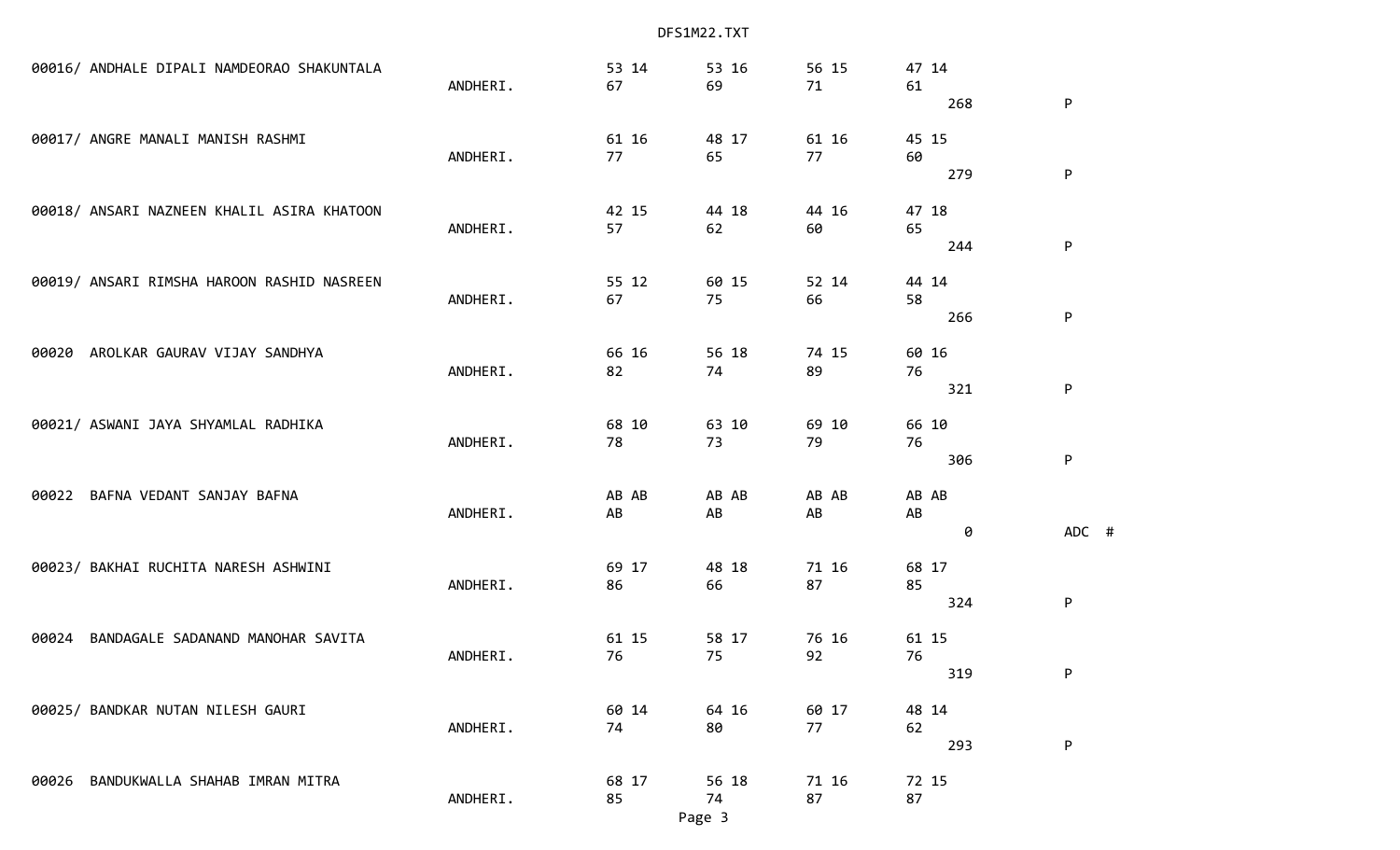| <b>Example 18 RR</b> #<br>333 |  |  |  |
|-------------------------------|--|--|--|
|-------------------------------|--|--|--|

| OFFICE REGISTER OF D.F.M. Sem.I.(16-17 onwards) EXAMINATION HELD IN MARCH, 2022. COLLEGE : 279 I.D.O.L. | UNIVERSITY OF MUMBAI<br>INSTITUTE OF DISTANCE AND OPEN LEARNING |                                         |                                   |                                   | PAGE-NO :-<br>3                      |     |  |  |  |
|---------------------------------------------------------------------------------------------------------|-----------------------------------------------------------------|-----------------------------------------|-----------------------------------|-----------------------------------|--------------------------------------|-----|--|--|--|
|                                                                                                         | <b>CENTRE</b>                                                   |                                         | PAPER WISE MARKS                  |                                   | <b>GRAND TOTAL</b>                   | REM |  |  |  |
| NAME OF THE CANDIDATE<br>SEAT                                                                           |                                                                 | $\mathbf{1}$<br>80 20<br>100<br>Pass.40 | $2^{\circ}$<br>80 20<br>100<br>40 | $3^{\circ}$<br>80 20<br>100<br>40 | $\overline{4}$<br>80 20<br>100<br>40 |     |  |  |  |
| SUBJECT :11 ACC.SYS. 12 COST.MGT.AC                                                                     | 13 FIN.MKTS.                                                    |                                         |                                   |                                   |                                      |     |  |  |  |
| 14 FIN.ST.ANAL<br>00027/ BANGAL SUVARNA PANDURANG SUREKHA                                               | ANDHERI.                                                        | 66 17<br>83                             | 44 19<br>63                       | 68 17<br>85                       | 44 18<br>62<br>293                   | P   |  |  |  |
| BAPAT RAVINDRA SHASHIKANT ROHINI<br>00028                                                               | ANDHERI.                                                        | 34 13<br>47                             | 32 15<br>47                       | 40 13<br>53                       | 28 14<br>42<br>189                   | P   |  |  |  |
| 00029/ BAPTISTA SIMRIN AUDIEBOY JENNIFER                                                                | ANDHERI.                                                        | 56 16<br>72                             | 55 18<br>73                       | 60 15<br>75                       | 50 17<br>67<br>287                   | P   |  |  |  |
| 00030/ BARGODE MANSI GANPAT SANGEETA                                                                    | ANDHERI.                                                        | 44 15<br>59                             | 55 17<br>72                       | 55 16<br>71                       | 45 15<br>60                          |     |  |  |  |
| 00031/ BARGODE POOJA SHASHIKANT SHALINI                                                                 | ANDHERI.                                                        | 52 17<br>69                             | 56 18<br>74                       | 56 15<br>71                       | 262<br>47 16<br>63                   | P   |  |  |  |
| 00032/ BASANTANI HONEY MANOJ RIYA                                                                       | ANDHERI.                                                        | 53 16<br>69                             | 52 17<br>69                       | 56 15<br>71                       | 277<br>56 14<br>70                   | P   |  |  |  |
| 00033/ BATHIJA POONAM DEEPAK RACHNA                                                                     | ANDHERI.                                                        | 61 16<br>77                             | 68 18<br>86                       | 77 16<br>93                       | 279<br>63 17<br>80                   | P   |  |  |  |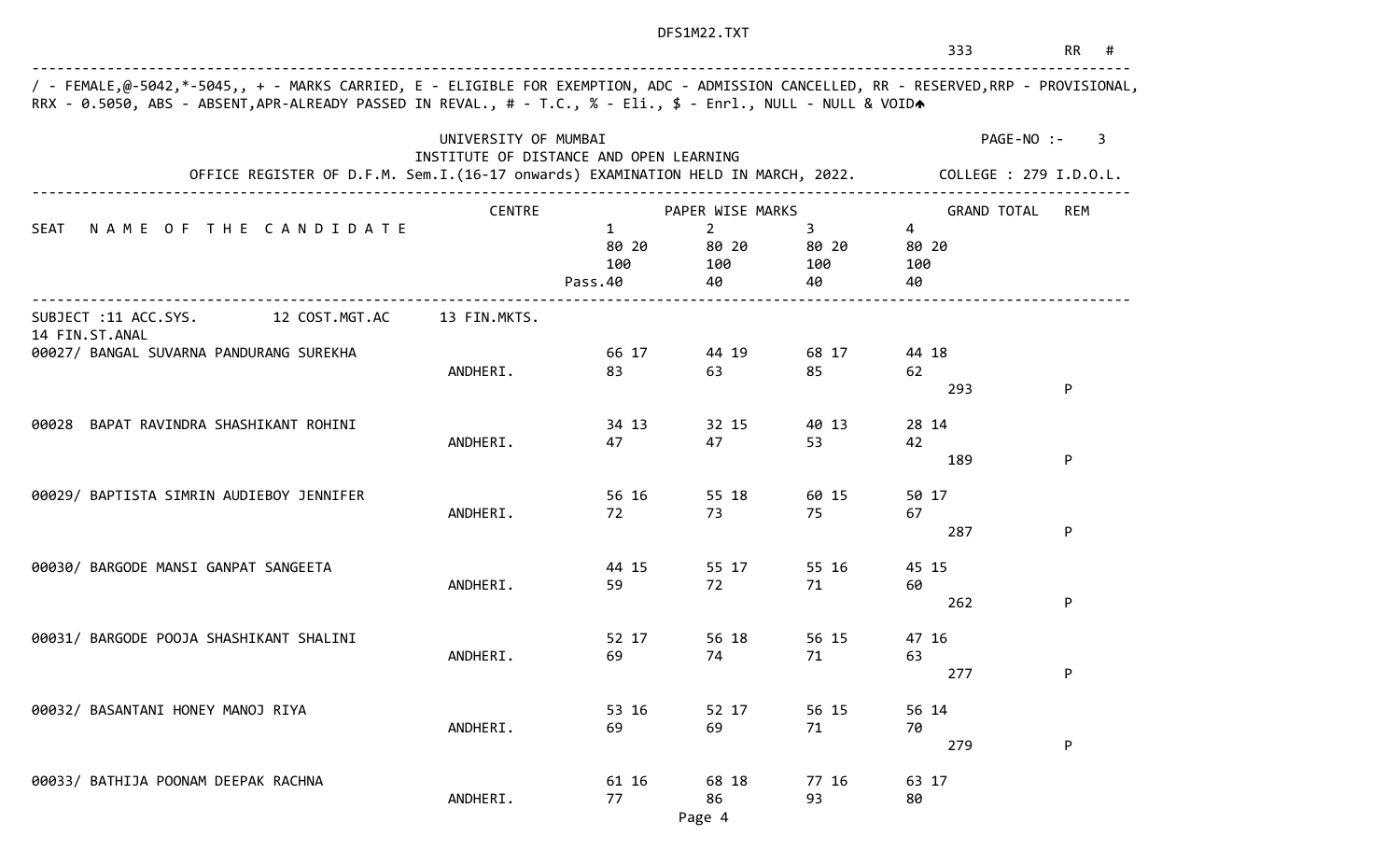|                                                                                                                                                                                                                                                        |                                         |              | DFS1M22.TXT      |             |                    |                        |
|--------------------------------------------------------------------------------------------------------------------------------------------------------------------------------------------------------------------------------------------------------|-----------------------------------------|--------------|------------------|-------------|--------------------|------------------------|
|                                                                                                                                                                                                                                                        |                                         |              |                  |             | 336                | P                      |
| 00034 BELHEKAR AVINASH ATMARAM VIJAYA                                                                                                                                                                                                                  |                                         | 44 14        | 44 16            | 48 15       | 48 14              |                        |
|                                                                                                                                                                                                                                                        | ANDHERI.                                | 58           | 60               | 63          | 62                 |                        |
|                                                                                                                                                                                                                                                        |                                         |              |                  |             | 243                | P                      |
| BERADIA AJAY RAJUBHAI JAYA<br>00035                                                                                                                                                                                                                    |                                         | 55 16        | 50 17            | 66 14       | 53 15              |                        |
|                                                                                                                                                                                                                                                        | ANDHERI.                                | 71           | 67               | 80          | 68                 |                        |
|                                                                                                                                                                                                                                                        |                                         |              |                  |             | 286                | P                      |
| 00036/ BERDE AISHWARYA VISHWAS TRUPTI                                                                                                                                                                                                                  |                                         | 50 18        | 50 20            | 40 17       | 37 18              |                        |
|                                                                                                                                                                                                                                                        | ANDHERI.                                | 68           | 70               | 57          | 55                 |                        |
|                                                                                                                                                                                                                                                        |                                         |              |                  |             | 250                | P                      |
| 00037/ BHADVE MONIKA SURENDRA ALKA                                                                                                                                                                                                                     |                                         | 34 14        | 37 18            | 45 15       | 42 16              |                        |
|                                                                                                                                                                                                                                                        | ANDHERI.                                | 48           | 55               | 60          | 58                 |                        |
|                                                                                                                                                                                                                                                        |                                         |              |                  |             | 221                | P                      |
| 00038/ BHAGWAT SWAPNALI MILIND SAVITA                                                                                                                                                                                                                  |                                         | 77 17        | 68 18            | 79 16       | 61 17              |                        |
|                                                                                                                                                                                                                                                        | ANDHERI.                                | 94           | 86               | 95          | 78                 |                        |
|                                                                                                                                                                                                                                                        |                                         |              |                  |             | 353                | P                      |
| BHAIDANI CHINTAN AMIRALI MONICA<br>00039                                                                                                                                                                                                               |                                         | 56 00        | AB 00            | AB 15       | AB 00              |                        |
|                                                                                                                                                                                                                                                        | ANDHERI.                                | 56 E         | AB               | 15 F        | AB                 |                        |
|                                                                                                                                                                                                                                                        |                                         |              |                  |             | 71                 | F.                     |
| / - FEMALE,@-5042,*-5045,, + - MARKS CARRIED, E - ELIGIBLE FOR EXEMPTION, ADC - ADMISSION CANCELLED, RR - RESERVED,RRP - PROVISIONAL,<br>RRX - 0.5050, ABS - ABSENT, APR-ALREADY PASSED IN REVAL., # - T.C., % - Eli., \$ - Enrl., NULL - NULL & VOIDA |                                         |              |                  |             |                    |                        |
|                                                                                                                                                                                                                                                        | UNIVERSITY OF MUMBAI                    |              |                  |             |                    | PAGE-NO :-<br>4        |
| OFFICE REGISTER OF D.F.M. Sem.I.(16-17 onwards) EXAMINATION HELD IN MARCH, 2022.                                                                                                                                                                       | INSTITUTE OF DISTANCE AND OPEN LEARNING |              |                  |             |                    | COLLEGE : 279 I.D.O.L. |
|                                                                                                                                                                                                                                                        | <b>CENTRE</b>                           |              | PAPER WISE MARKS |             | <b>GRAND TOTAL</b> | REM                    |
| NAME OF THE CANDIDATE<br>SEAT                                                                                                                                                                                                                          |                                         | $\mathbf{1}$ | $2^{\circ}$      | $3^{\circ}$ | 4                  |                        |
|                                                                                                                                                                                                                                                        |                                         | 80 20        | 80 20            | 80 20       | 80 20              |                        |
|                                                                                                                                                                                                                                                        |                                         | 100          | 100              | 100         | 100                |                        |
| -----------------                                                                                                                                                                                                                                      |                                         | Pass.40      | 40               | 40          | 40                 |                        |
| SUBJECT :11 ACC.SYS. 12 COST.MGT.AC<br>14 FIN.ST.ANAL                                                                                                                                                                                                  | 13 FIN.MKTS.                            |              |                  |             |                    |                        |
| 00040 BHALERAO NINAD RAMBHAU ALKA                                                                                                                                                                                                                      |                                         | 61 16        | 66 17            | 79 15       | 64 15              |                        |
|                                                                                                                                                                                                                                                        | ANDHERI.                                | 77           | 83               | 94          | 79                 |                        |
|                                                                                                                                                                                                                                                        |                                         |              | $Diag \sim$      |             |                    |                        |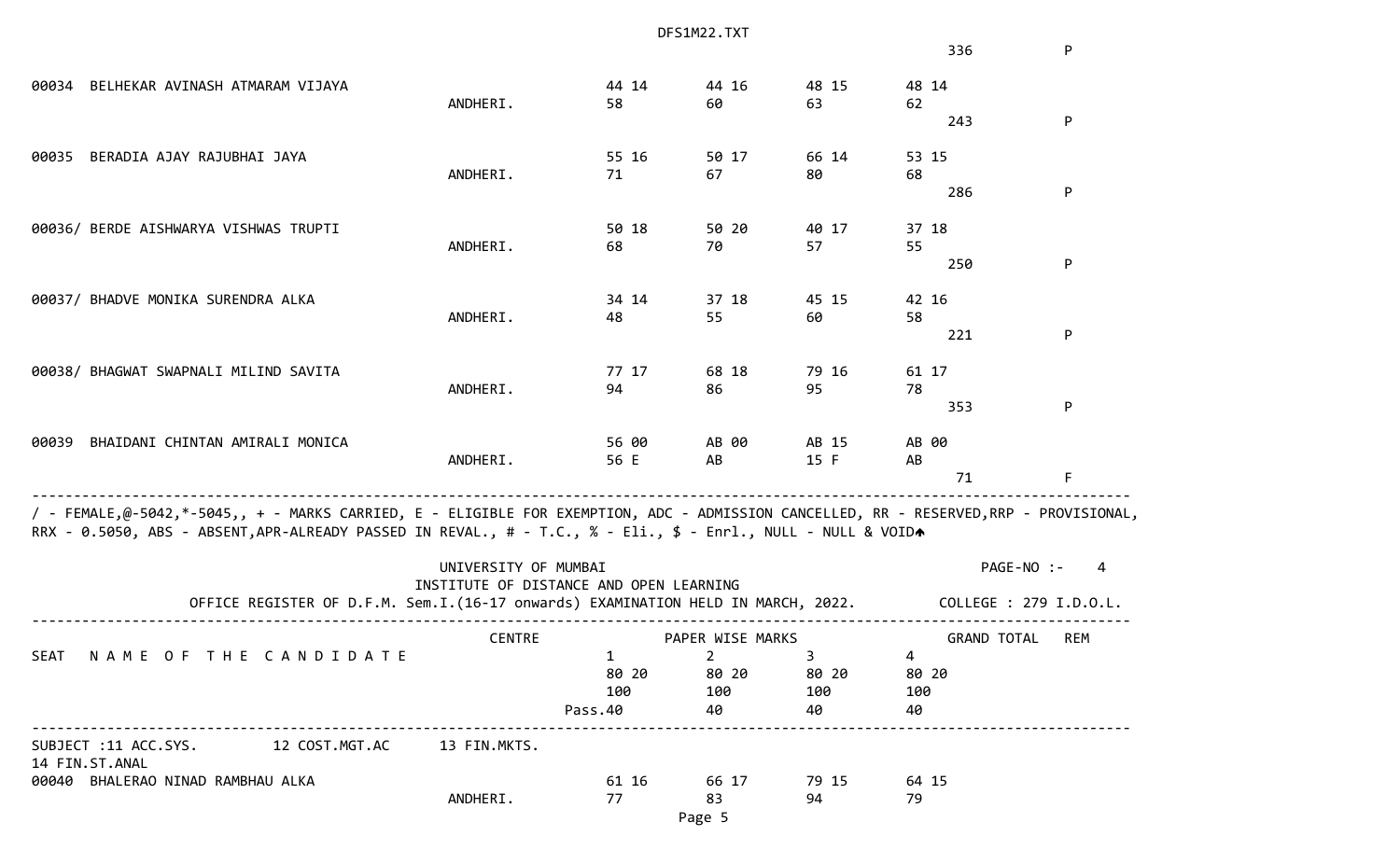|       |                                               |          |       | DFS1M22.TXT |       |       |           |   |
|-------|-----------------------------------------------|----------|-------|-------------|-------|-------|-----------|---|
|       |                                               |          |       |             |       | 333   | P         |   |
|       | 00041/ BHANDARI ASHA JALINDAR KAMLA           |          | 48 14 | 48 17       | 44 16 | 50 14 |           |   |
|       |                                               | ANDHERI. | 62    | 65          | 60    | 64    |           |   |
|       |                                               |          |       |             |       | 251   | P         |   |
| 00042 | BHANUSHALI JAYESH ARVIND HEMLATA              |          | 69 15 | 53 17       | 68 15 | 61 16 |           |   |
|       |                                               | ANDHERI. | 84    | 70          | 83    | 77    |           |   |
|       |                                               |          |       |             |       | 314   | P         |   |
|       | 00043/ BHARTI ANURADHA RAM UJAGIR SHASHIKALA  |          | 40 AB | 52 AB       | 55 AB | 52 AB |           |   |
|       |                                               | ANDHERI. | 40    | 52          | 55    | 52    |           |   |
|       |                                               |          |       |             |       | 199   | <b>RR</b> | # |
|       | 00044/ BHASKARAN CHITRA RAI DEEPAK SHAKUNTALA |          | 53 17 | 53 19       | 50 16 | 53 16 |           |   |
|       |                                               | ANDHERI. | 70    | 72          | 66    | 69    |           |   |
|       |                                               |          |       |             |       | 277   | P         |   |
| 00045 | BHATT SAURABH NIRMAL ARUNA                    |          | 61 16 | 56 18       | 69 15 | 53 17 |           |   |
|       |                                               | ANDHERI. | 77    | 74          | 84    | 70    |           |   |
|       |                                               |          |       |             |       | 305   | P         |   |
| 00046 | BHAWSAR MAHESH GHANSHYAM SUSHILA              |          | AB AB | AB AB       | AB AB | AB AB |           |   |
|       |                                               | ANDHERI. | AB    | AB          | AB    | AB    |           |   |
|       |                                               |          |       |             |       | 0     | ABS       |   |
| 00047 | BHILWARA AMIT JWALA BIMLA                     |          | 66 16 | 53 17       | 76 16 | 60 15 |           |   |
|       |                                               | ANDHERI. | 82    | 70          | 92    | 75    |           |   |
|       |                                               |          |       |             |       | 319   | <b>RR</b> | # |
|       | 00048/ BHISE PRIYALI RAJESH KSHIPRA           |          | 50 15 | 56 18       | 52 15 | 39 16 |           |   |
|       |                                               | ANDHERI. | 65    | 74          | 67    | 55    |           |   |
|       |                                               |          |       |             |       | 261   | P         |   |
| 00049 | BHOIR SIDDHARTH RAJESH MANGALA                |          | 44 16 | 45 17       | 47 15 | 44 15 |           |   |
|       |                                               | ANDHERI. | 60    | 62          | 62    | 59    |           |   |
|       |                                               |          |       |             |       | 243   | P         |   |
|       | 00050/ BHOSALE BHAKTI TANAJI VAISHALI         |          | 69 AB | 56 AB       | 72 AB | 71 AB |           |   |
|       |                                               | ANDHERI. | 69    | 56          | 72    | 71    |           |   |
|       |                                               |          |       |             |       | 268   | P         |   |
|       | 00051/ BHOSLE AISHWARYA HEMANTKUMAR HARSHALA  |          | AB AB | AB AB       | AB AB | AB AB |           |   |
|       |                                               |          |       |             |       |       |           |   |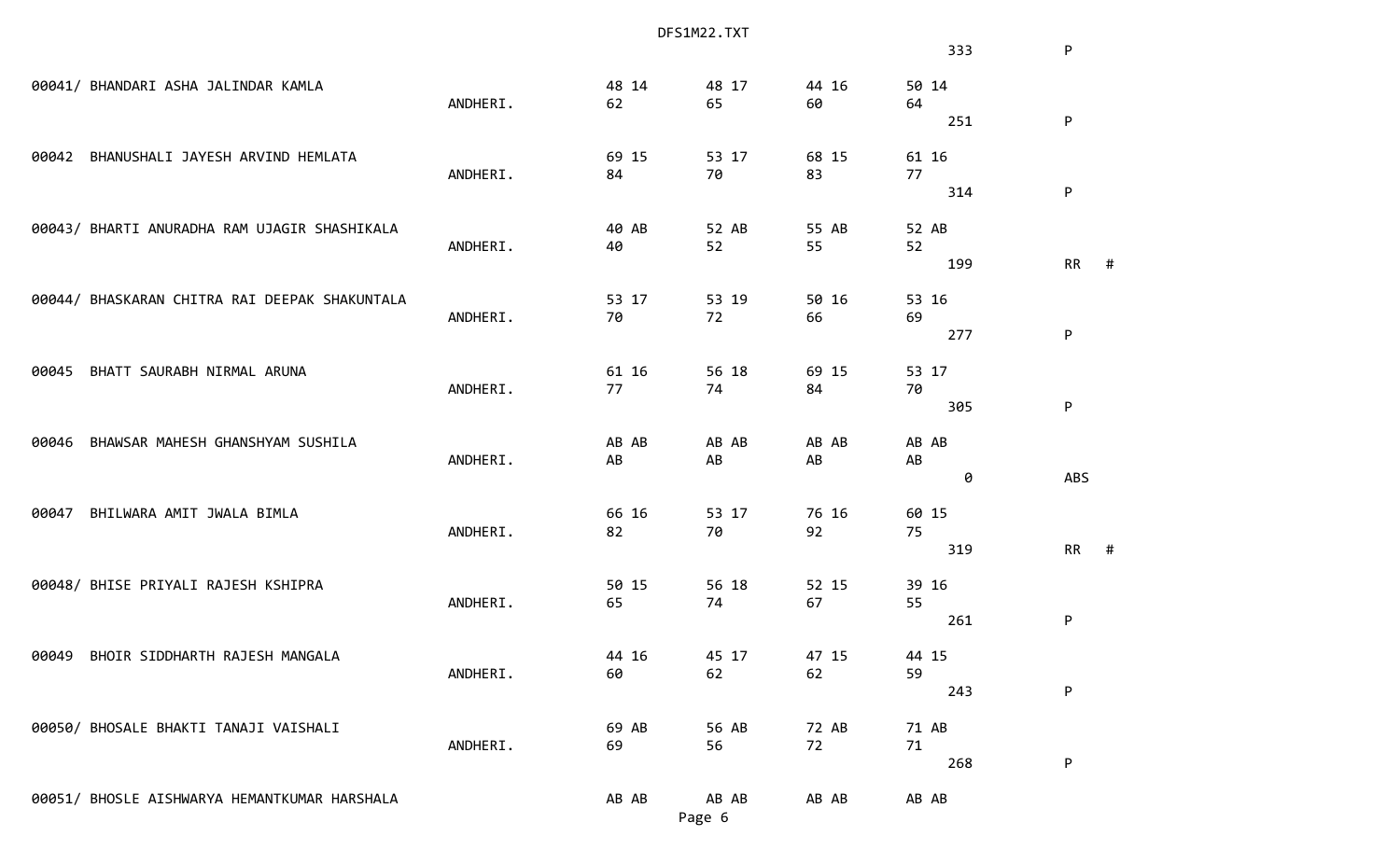|                                                                                                                                                                                                                                                        |                                                                 |                                         | DFS1M22.TXT                                              |                         |                                               |                        |
|--------------------------------------------------------------------------------------------------------------------------------------------------------------------------------------------------------------------------------------------------------|-----------------------------------------------------------------|-----------------------------------------|----------------------------------------------------------|-------------------------|-----------------------------------------------|------------------------|
|                                                                                                                                                                                                                                                        | ANDHERI.                                                        | AB                                      | AB                                                       | AB                      | AB<br>0                                       | ADC #                  |
| 00052/ BHOSLE SHRUTI GANESH KALPANA                                                                                                                                                                                                                    | ANDHERI.                                                        | 61 AB<br>61                             | 68 AB<br>68                                              | 77 AB<br>77             | 69 AB<br>69<br>275                            | P                      |
| / - FEMALE,@-5042,*-5045,, + - MARKS CARRIED, E - ELIGIBLE FOR EXEMPTION, ADC - ADMISSION CANCELLED, RR - RESERVED,RRP - PROVISIONAL,<br>RRX - 0.5050, ABS - ABSENT, APR-ALREADY PASSED IN REVAL., # - T.C., % - Eli., \$ - Enrl., NULL - NULL & VOIDA | UNIVERSITY OF MUMBAI<br>INSTITUTE OF DISTANCE AND OPEN LEARNING |                                         |                                                          |                         | PAGE-NO :-                                    | 5                      |
| OFFICE REGISTER OF D.F.M. Sem.I.(16-17 onwards) EXAMINATION HELD IN MARCH, 2022.                                                                                                                                                                       |                                                                 |                                         |                                                          |                         |                                               | COLLEGE : 279 I.D.O.L. |
| NAME OF THE CANDIDATE<br>SEAT                                                                                                                                                                                                                          | <b>CENTRE</b>                                                   | $\mathbf{1}$<br>80 20<br>100<br>Pass.40 | PAPER WISE MARKS<br>$\overline{2}$<br>80 20<br>100<br>40 | 3<br>80 20<br>100<br>40 | <b>GRAND TOTAL</b><br>4<br>80 20<br>100<br>40 | REM                    |
| 12 COST.MGT.AC<br>SUBJECT :11 ACC.SYS.<br>14 FIN.ST.ANAL                                                                                                                                                                                               | 13 FIN.MKTS.                                                    |                                         |                                                          |                         |                                               |                        |
| 00053 BHUTA HARDIK AJAY KAUSHIKA                                                                                                                                                                                                                       | ANDHERI.                                                        | 53 15<br>68                             | 60 17<br>77                                              | 58 16<br>74             | 40 15<br>55<br>274                            | P                      |
| BIST ANJANSINGH TRILOK KAUNSHALADEVI<br>00054                                                                                                                                                                                                          | ANDHERI.                                                        | 45 17<br>62                             | 34 19<br>53                                              | 72 16<br>88             | 55 17<br>72<br>275                            | P                      |
| BOHRA DEVANG RAJENDRA SEEMA<br>00055                                                                                                                                                                                                                   | ANDHERI.                                                        | 56 18<br>74                             | 68 20<br>88                                              | 72 16<br>88             | 60 17<br>77<br>327                            | P                      |
| 00056/ BORNARE HARSHALI UMESH USHA                                                                                                                                                                                                                     | ANDHERI.                                                        | 48 18<br>66                             | 47 19<br>66                                              | 60 17<br>77             | 47 18<br>65<br>274                            | P                      |
| BUDAL VINIT SIDDHARTH LAXMI<br>00057                                                                                                                                                                                                                   | ANDHERI.                                                        | 58 16<br>74                             | 64 17<br>81                                              | 63 16<br>79             | 55 15<br>70<br>304                            | P                      |
| 00058 CASTALIN CYRIL LAWRENCE JACINTHA                                                                                                                                                                                                                 | ANDHERI.                                                        | 40 15<br>55                             | 37 17<br>54                                              | 50 16<br>66             | 44 16<br>60                                   |                        |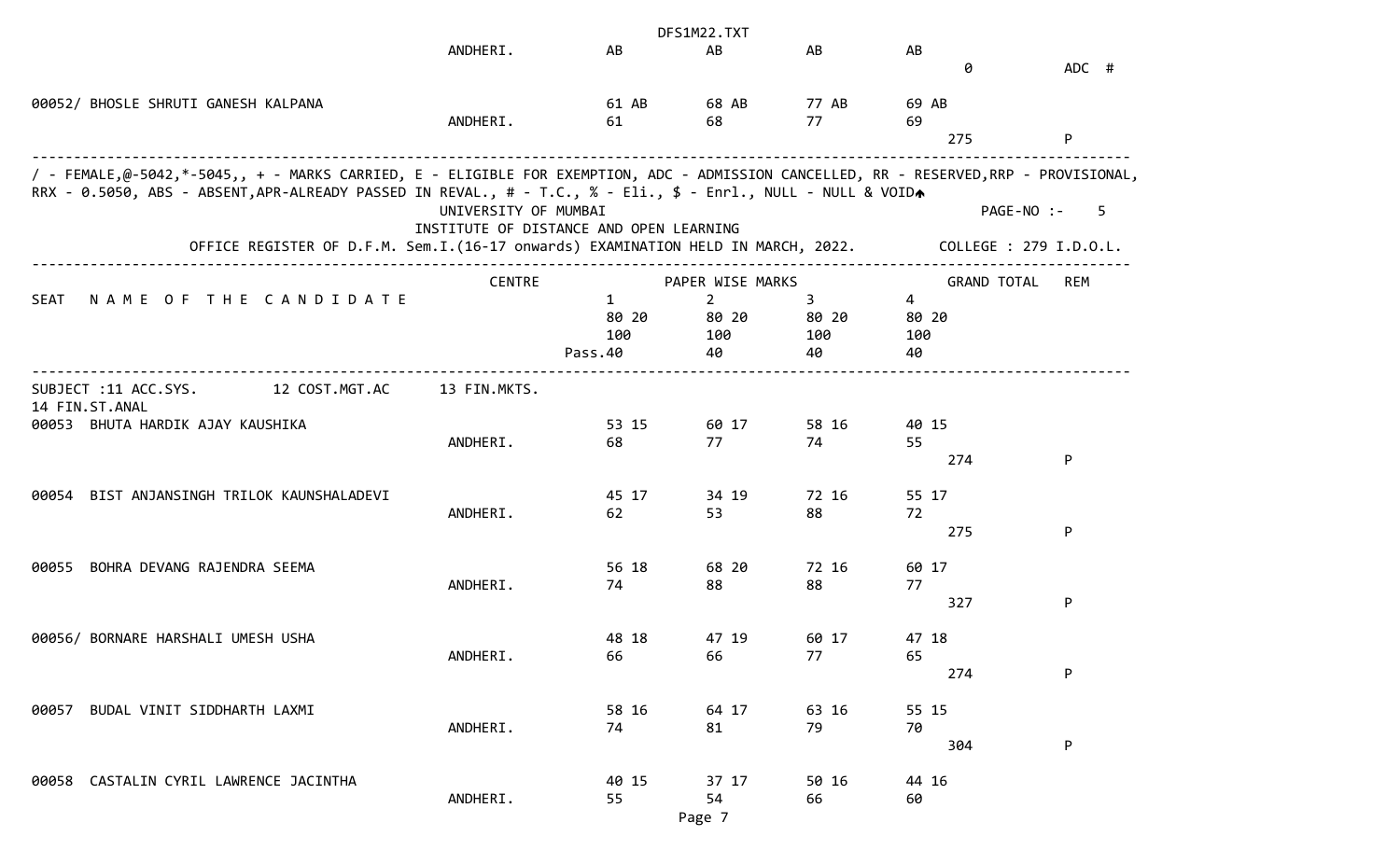|       |                                                                                                                                       |                                         |                | DFS1M22.TXT                        |           |                         |                        |
|-------|---------------------------------------------------------------------------------------------------------------------------------------|-----------------------------------------|----------------|------------------------------------|-----------|-------------------------|------------------------|
|       |                                                                                                                                       |                                         |                |                                    |           | 235                     | P                      |
|       | 00059/ CHACHLANI KASHISH PRAKASH BHAVIKA                                                                                              |                                         | 64 10          | 64 10                              | 68 10     | 61 10                   |                        |
|       |                                                                                                                                       | ANDHERI.                                | 74             | 74                                 | 78        | 71                      |                        |
|       |                                                                                                                                       |                                         |                |                                    |           | 297                     | P                      |
|       | 00060/ CHALKE POOJA RAMCHANDRA SUPRIYA                                                                                                |                                         | 56 17          | 58 19                              | 61 16     | 60 16                   |                        |
|       |                                                                                                                                       | ANDHERI.                                | 73             | 77                                 | 77        | 76                      |                        |
|       |                                                                                                                                       |                                         |                |                                    |           | 303                     | P                      |
| 00061 | CHANDWANI HITESH VIJAY POOJA                                                                                                          |                                         | 66 10          | 30 10                              | 68 10     | 61 10                   |                        |
|       |                                                                                                                                       | ANDHERI.                                | 76             | 40                                 | 78        | 71                      |                        |
|       |                                                                                                                                       |                                         |                |                                    |           | 265                     | P                      |
| 00062 | CHAUBEY AJAYKUMAR JATASHANKAR RAJDHAR CHAUBEY URMILADEVI                                                                              |                                         | 63 16          | 50 17                              | 64 16     | 45 15                   |                        |
|       |                                                                                                                                       | ANDHERI.                                | 79             | 67                                 | 80        | 60                      |                        |
|       |                                                                                                                                       |                                         |                |                                    |           | 286                     | P                      |
|       | 00063/ CHAUHAN APEKSHA GIRISH MANISHA                                                                                                 |                                         | 66 15          | 68 16                              | 56 17     | 64 15                   |                        |
|       |                                                                                                                                       | ANDHERI.                                | 81             | 84                                 | 73        | 79                      |                        |
|       |                                                                                                                                       |                                         |                |                                    |           | 317                     | P                      |
| 00064 | CHAUHAN HARDIK PRAVIN CHANDRIKA                                                                                                       |                                         | 63 17          | 58 19                              | 60 16     | 50 17                   |                        |
|       |                                                                                                                                       | ANDHERI.                                | 80             | 77                                 | 76        | 67                      |                        |
|       |                                                                                                                                       |                                         |                |                                    |           | 300                     | P                      |
|       | 00065/ CHAUHAN PRITI UMASHANKAR CHANDA                                                                                                |                                         | 45 15          | 45 17                              | 47 16     | 40 15                   |                        |
|       |                                                                                                                                       | ANDHERI.                                | 60             | 62                                 | 63        | 55                      |                        |
|       |                                                                                                                                       |                                         |                |                                    |           | 240                     | P                      |
|       | / - FEMALE,@-5042,*-5045,, + - MARKS CARRIED, E - ELIGIBLE FOR EXEMPTION, ADC - ADMISSION CANCELLED, RR - RESERVED,RRP - PROVISIONAL, |                                         |                |                                    |           |                         |                        |
|       | RRX - 0.5050, ABS - ABSENT, APR-ALREADY PASSED IN REVAL., # - T.C., % - Eli., \$ - Enrl., NULL - NULL & VOIDA                         |                                         |                |                                    |           |                         |                        |
|       |                                                                                                                                       | UNIVERSITY OF MUMBAI                    |                |                                    |           |                         | PAGE-NO :-<br>6        |
|       | OFFICE REGISTER OF D.F.M. Sem.I.(16-17 onwards) EXAMINATION HELD IN MARCH, 2022.                                                      | INSTITUTE OF DISTANCE AND OPEN LEARNING |                |                                    |           |                         | COLLEGE : 279 I.D.O.L. |
|       |                                                                                                                                       |                                         |                |                                    |           |                         |                        |
| SEAT  | NAME OF THE CANDIDATE                                                                                                                 | <b>CENTRE</b>                           | 1              | PAPER WISE MARKS<br>$\overline{2}$ | 3         | <b>GRAND TOTAL</b><br>4 | <b>REM</b>             |
|       |                                                                                                                                       |                                         | 80 20          | 80 20                              | 80 20     | 80 20                   |                        |
|       |                                                                                                                                       |                                         |                |                                    |           |                         |                        |
|       |                                                                                                                                       |                                         |                |                                    |           |                         |                        |
|       |                                                                                                                                       |                                         | 100<br>Pass.40 | 100<br>40                          | 100<br>40 | 100<br>40               |                        |

SUBJECT :11 ACC.SYS. 12 COST.MGT.AC 13 FIN.MKTS.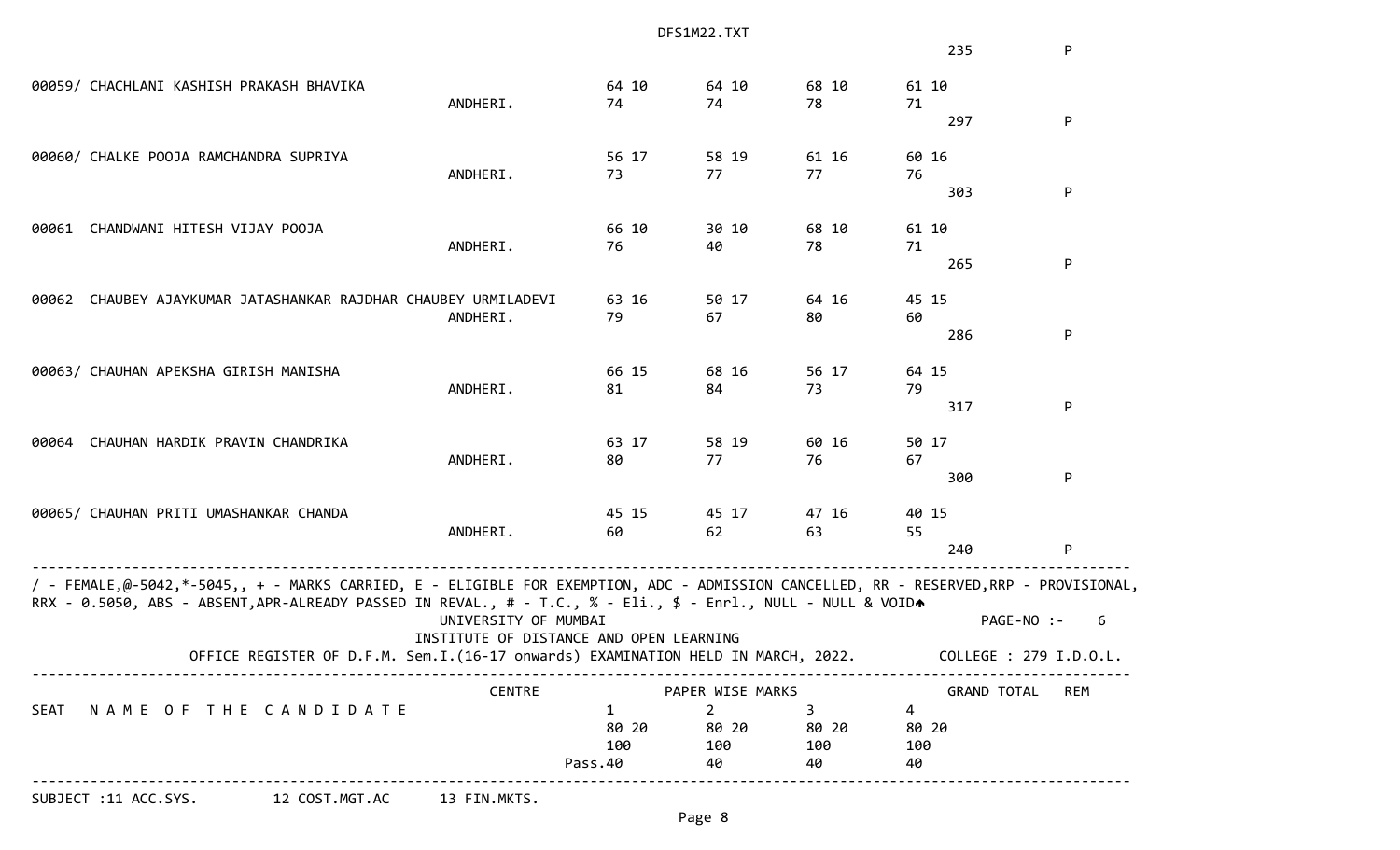|       |                                                    |          |    |       | DFS1M22.TXT |             |             |     |           |
|-------|----------------------------------------------------|----------|----|-------|-------------|-------------|-------------|-----|-----------|
|       | 14 FIN.ST.ANAL<br>00066 CHAVAN AVINASH ARUN SHALAN | ANDHERI. | 61 | 47 14 | 39 16<br>55 | 44 15<br>59 | 40 18<br>58 | 233 | P         |
|       | 00067/ CHAVAN SAMPADA JITENDRA ANAGHA              | ANDHERI. | 69 | 52 17 | 52 18<br>70 | 48 16<br>64 | 48 17<br>65 | 268 | P         |
| 00068 | CHAVAN VAIBHAV VILAS VISHAKHA                      | ANDHERI. | 78 | 61 17 | 61 19<br>80 | 74 16<br>90 | 71 17<br>88 | 336 | P         |
|       | 00069/ CHERIAN CHRISTINA BINDHU                    | ANDHERI. | 76 | 60 16 | 53 18<br>71 | 55 15<br>70 | 60 16<br>76 | 293 | P         |
| 00070 | CHHEDA DHAVAL PARESH ANJALLEE                      | ANDHERI. | 85 | 68 17 | 76 18<br>94 | 77 16<br>93 | 71 15<br>86 | 358 | ${\sf P}$ |
|       | 00071/ CHIKHALE SHRUTI SADANAND SWAPNALI           | ANDHERI. | 56 | 40 16 | 44 17<br>61 | 37 15<br>52 | 50 16<br>66 | 235 | P         |
|       | 00072/ CHIKNE PREETI BHAGWAN SANGEETA              | ANDHERI. | 65 | 50 15 | 58 16<br>74 | 63 16<br>79 | 44 17<br>61 | 279 | P         |
| 00073 | CHINCHWALKAR AMAR SANJAY SUJATA                    | ANDHERI. | 76 | 61 15 | 66 17<br>83 | 69 16<br>85 | 56 15<br>71 | 315 | P         |
|       | 00074 CHONKAR VINIT SUBHASH SNEHA                  | ANDHERI. | 68 | 52 16 | 63 18<br>81 | 53 15<br>68 | 55 16<br>71 | 288 | P         |
| 00075 | CHOUBEY AADITYA MANOHAR SHEELA                     | ANDHERI. | 73 | 58 15 | 47 17<br>64 | 48 16<br>64 | 37 14<br>51 | 252 | P         |
|       | 00076 CHOUDHARY PRIYANSH RAMESH KUMAR SANGEETA     | ANDHERI. | AB | AB AB | AB AB<br>AB | AB AB<br>AB | AB AB<br>AB |     |           |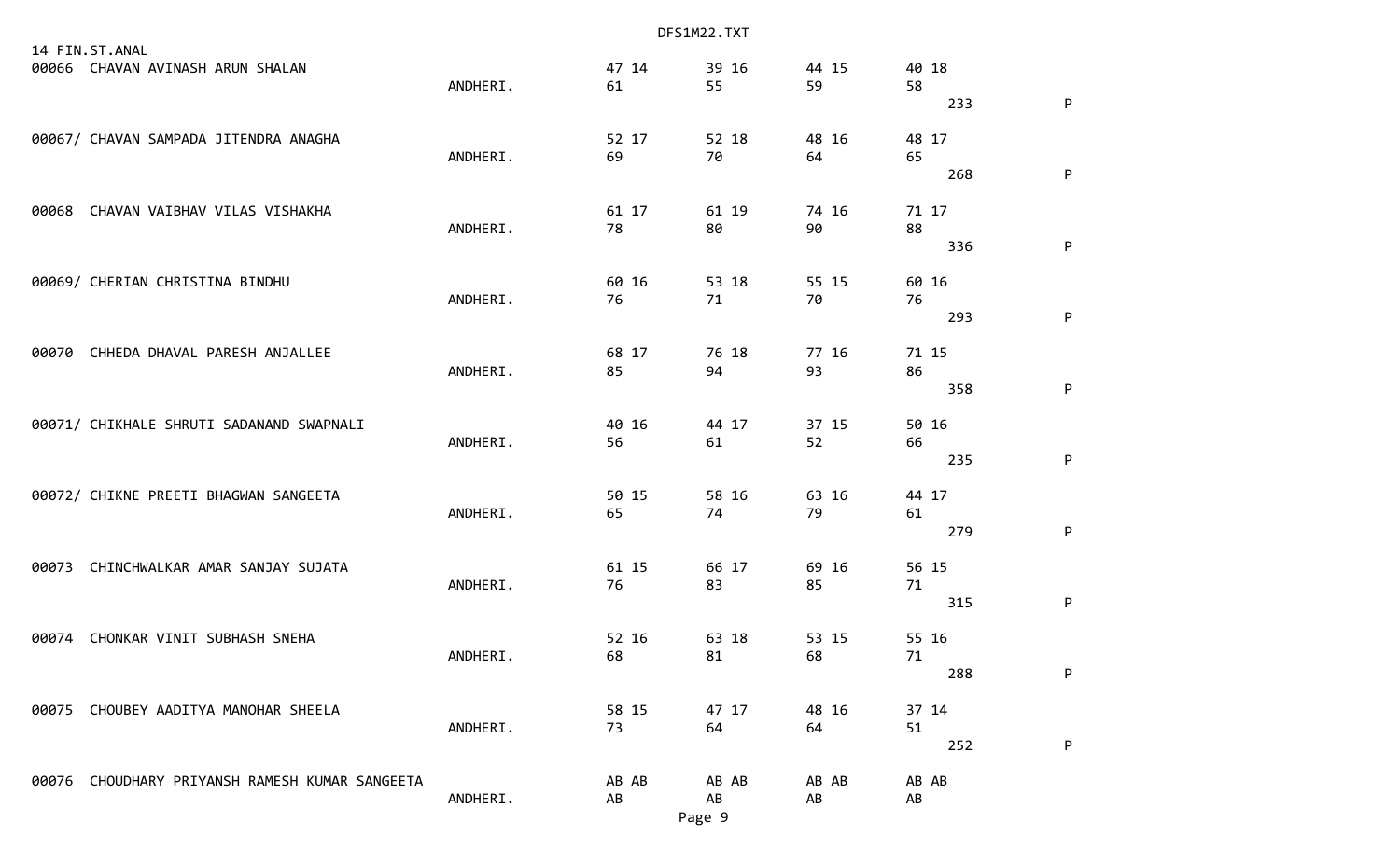|                                                                                                                                                                                                                                                        |                                         |                       | DFS1M22.TXT             |            |                    |                        |
|--------------------------------------------------------------------------------------------------------------------------------------------------------------------------------------------------------------------------------------------------------|-----------------------------------------|-----------------------|-------------------------|------------|--------------------|------------------------|
|                                                                                                                                                                                                                                                        |                                         |                       |                         |            | 0                  | ADC #                  |
| DAHIVALKAR AMIT NILKANTH NAMRATA<br>00077                                                                                                                                                                                                              |                                         | 55 17                 | 45 18                   | 50 16      | 45 17              |                        |
|                                                                                                                                                                                                                                                        | ANDHERI.                                | 72                    | 63                      | 66         | 62                 |                        |
|                                                                                                                                                                                                                                                        |                                         |                       |                         |            | 263                | P                      |
| DALVI GANESH RAGHUNATH ASHA<br>00078                                                                                                                                                                                                                   |                                         | 64 15                 | 58 20                   | 69 17      | 66 16              |                        |
|                                                                                                                                                                                                                                                        | ANDHERI.                                | 79                    | 78                      | 86         | 82                 |                        |
|                                                                                                                                                                                                                                                        |                                         |                       |                         |            | 325                | P                      |
| / - FEMALE,@-5042,*-5045,, + - MARKS CARRIED, E - ELIGIBLE FOR EXEMPTION, ADC - ADMISSION CANCELLED, RR - RESERVED,RRP - PROVISIONAL,<br>RRX - 0.5050, ABS - ABSENT, APR-ALREADY PASSED IN REVAL., # - T.C., % - Eli., \$ - Enrl., NULL - NULL & VOIDA |                                         |                       |                         |            |                    |                        |
|                                                                                                                                                                                                                                                        | UNIVERSITY OF MUMBAI                    |                       |                         |            | PAGE-NO :-         | - 7                    |
| OFFICE REGISTER OF D.F.M. Sem.I.(16-17 onwards) EXAMINATION HELD IN MARCH, 2022.                                                                                                                                                                       | INSTITUTE OF DISTANCE AND OPEN LEARNING |                       |                         |            |                    | COLLEGE : 279 I.D.O.L. |
|                                                                                                                                                                                                                                                        |                                         |                       |                         |            |                    |                        |
|                                                                                                                                                                                                                                                        | <b>CENTRE</b>                           |                       | PAPER WISE MARKS        |            | <b>GRAND TOTAL</b> | REM                    |
| NAME OF THE CANDIDATE<br><b>SEAT</b>                                                                                                                                                                                                                   |                                         | $\mathbf{1}$<br>80 20 | $\overline{2}$<br>80 20 | 3<br>80 20 | 4<br>80 20         |                        |
|                                                                                                                                                                                                                                                        |                                         | 100                   | 100                     | 100        | 100                |                        |
|                                                                                                                                                                                                                                                        |                                         | Pass.40               | 40                      | 40         | 40                 |                        |
| 12 COST.MGT.AC<br>SUBJECT :11 ACC.SYS.                                                                                                                                                                                                                 | 13 FIN.MKTS.                            |                       |                         |            |                    |                        |
| 14 FIN.ST.ANAL                                                                                                                                                                                                                                         |                                         |                       |                         |            |                    |                        |
| 00079/ DALVI SAYLI NAMDEO NAMRATA                                                                                                                                                                                                                      |                                         | 66 16                 | 55 17                   | 76 15      | 64 16              |                        |
|                                                                                                                                                                                                                                                        | ANDHERI.                                | 82                    | 72                      | 91         | 80                 |                        |
|                                                                                                                                                                                                                                                        |                                         |                       |                         |            | 325                | P                      |
| 00080/ DARJI NATASHA DEEPAK SONAL                                                                                                                                                                                                                      |                                         | 56 15                 | 64 17                   | 50 14      | 47 15              |                        |
|                                                                                                                                                                                                                                                        | ANDHERI.                                | 71                    | 81                      | 64         | 62                 |                        |
|                                                                                                                                                                                                                                                        |                                         |                       |                         |            | 278                | P                      |
| 00081/ DARJI PRIYA DEEPAK SONALBEN                                                                                                                                                                                                                     |                                         | 47 15                 | 66 17                   | 50 16      | 44 15              |                        |
|                                                                                                                                                                                                                                                        | ANDHERI.                                | 62                    | 83                      | 66         | 59                 |                        |
|                                                                                                                                                                                                                                                        |                                         |                       |                         |            | 270                | P                      |
| DARJI VISHAL DHARMENDRA PRAGNA<br>00082                                                                                                                                                                                                                |                                         | 69 16                 | 60 17                   | 72 15      | 66 15              |                        |
|                                                                                                                                                                                                                                                        | ANDHERI.                                | 85                    | 77                      | 87         | 81                 |                        |
|                                                                                                                                                                                                                                                        |                                         |                       |                         |            | 330                | P                      |
| DARYANI KULDEEP MOHAN SITA<br>00083                                                                                                                                                                                                                    |                                         | AB AB                 | AB AB                   | AB AB      | AB AB              |                        |
|                                                                                                                                                                                                                                                        | ANDHERI.                                | AB                    | AB                      | AB         | AB                 |                        |
|                                                                                                                                                                                                                                                        |                                         |                       |                         |            | 0                  | RPV %                  |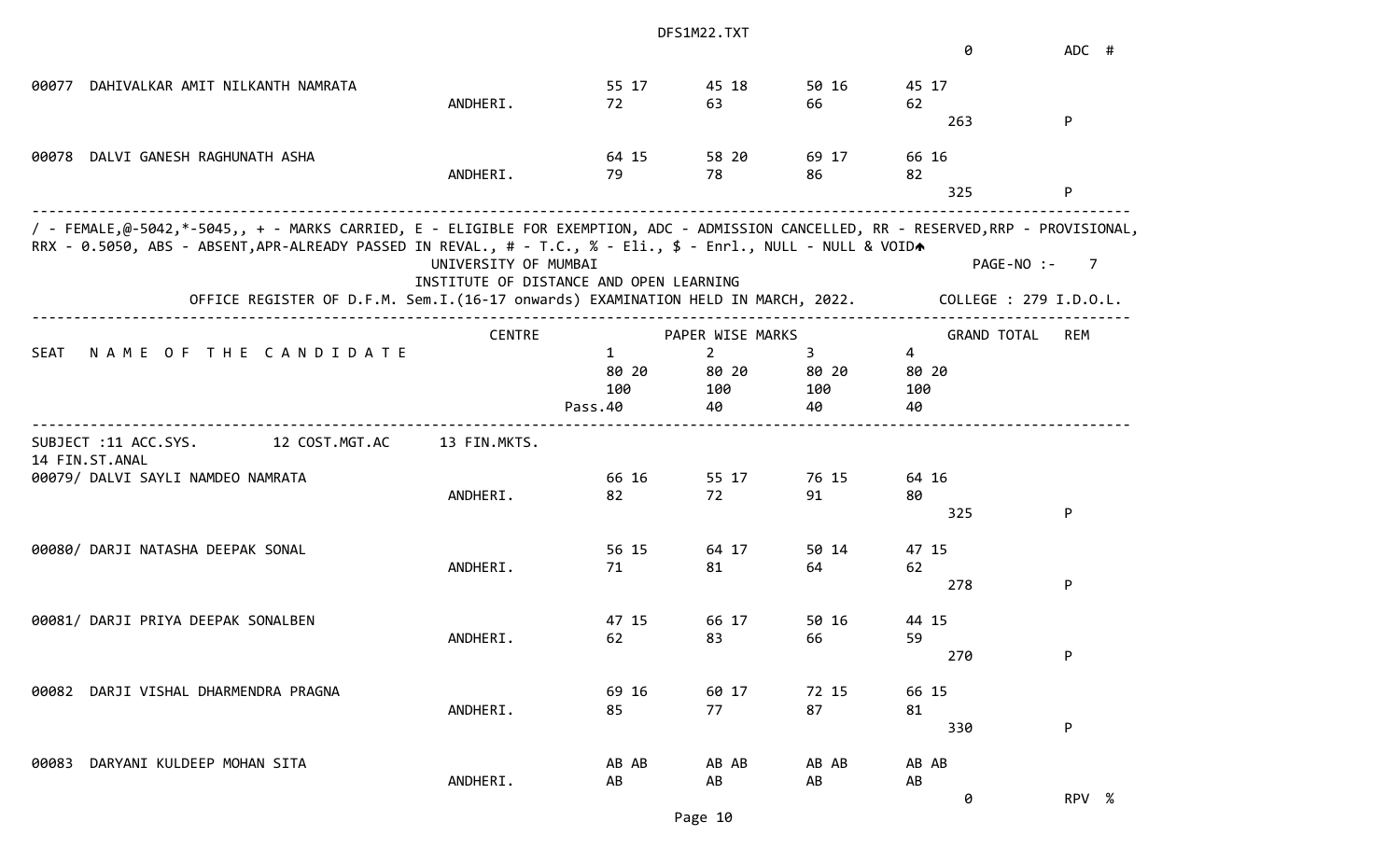00084 DEVADIGA SHAMIT SHREEDHARA SYAMALA 66 17 60 19 66 15 60 16 ANDHERI. 83 79 81 76  $319$  P 00085/ DEVLEKAR VAISHALI VISHWANATH VANITA 56 18 42 19 69 16 48 17 ANDHERI. 74 61 85 65 285 P 00086/ DEY SUKANYA KABIR SUKLA 48 16 53 17 45 15 40 16 ANDHERI. 64 70 60 56  $250$  P 00087 DHAKAULIYA SACHINKUMAR RAJVEER SHAKUNTALA 48 14 39 16 56 15 48 14 ANDHERI. 62 55 71 62  $250$  P 00088 DHANDHUKIYA VISHAL BECHARBHAI RASILABEN 56 15 47 18 63 16 48 16 ANDHERI. 71 65 79 64 279 P 00089 DHANWATE AMIT RAJAN MANGALA 29 15 29 15 55 17 58 14 60 15 ANDHERI. 44 72 72 75 263 P 00090 DHOLAM VEDANG SUJIT DEEPA 72 15 72 17 77 14 69 15 ANDHERI. 87 89 91 84  $351$  P 00091/ DHURI ALKA SHASHIKANT SHAILAJA 48 16 58 18 60 15 45 16 ANDHERI. 64 76 75 61 276 P ------------------------------------------------------------------------------------------------------------------------------------ / - FEMALE,@-5042,\*-5045,, + - MARKS CARRIED, E - ELIGIBLE FOR EXEMPTION, ADC - ADMISSION CANCELLED, RR - RESERVED,RRP - PROVISIONAL, RRX - 0.5050, ABS - ABSENT,APR-ALREADY PASSED IN REVAL., # - T.C., % - Eli., \$ - Enrl., NULL - NULL & VOIDA UNIVERSITY OF MUMBAI PAGE-NO :- 8 INSTITUTE OF DISTANCE AND OPEN LEARNING OFFICE REGISTER OF D.F.M. Sem.I.(16-17 onwards) EXAMINATION HELD IN MARCH, 2022. COLLEGE : 279 I.D.O.L. ------------------------------------------------------------------------------------------------------------------------------------ CENTRE PAPER WISE MARKS GRAND TOTAL REM SEAT NAME OF THE CANDIDATE 1 2 34 80 20 80 20 80 20 80 20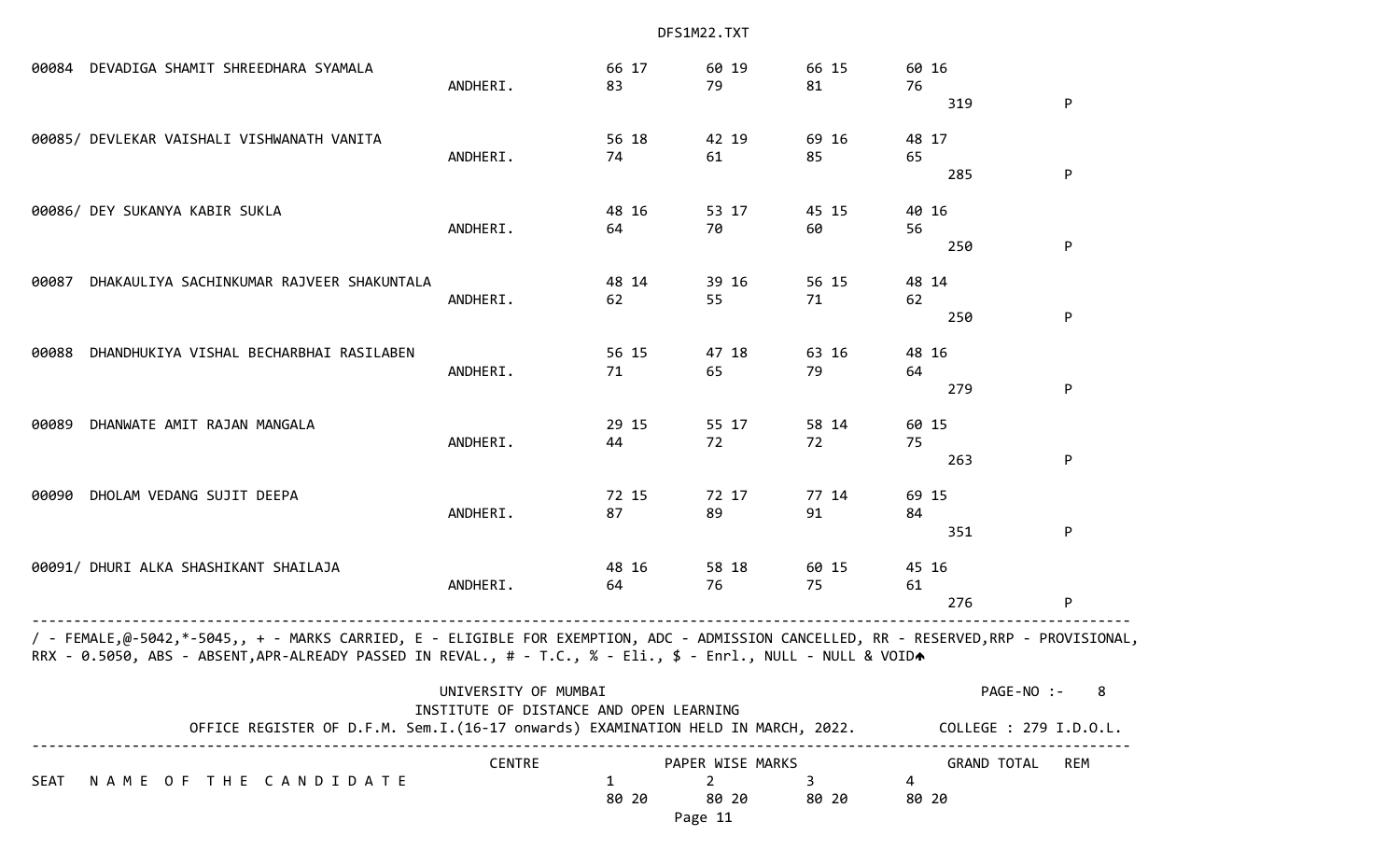|                                         |                |              |                | DFS1M22.TXT |             |             |           |   |
|-----------------------------------------|----------------|--------------|----------------|-------------|-------------|-------------|-----------|---|
|                                         |                |              | 100<br>Pass.40 | 100<br>40   | 100<br>40   | 100<br>40   |           |   |
| SUBJECT :11 ACC.SYS.<br>14 FIN.ST.ANAL  | 12 COST.MGT.AC | 13 FIN.MKTS. |                |             |             |             |           |   |
| 00092 DIAS CRISPIAN WILLIAM VERONICA    |                | ANDHERI.     | 66 18<br>84    | 60 19<br>79 | 71 16<br>87 | 56 17<br>73 |           |   |
|                                         |                |              |                |             |             | 323         | P         |   |
| 00093/ DICHOLKAR NIDHI SHRIPAD SUPRIYA  |                | ANDHERI.     | AB AB<br>AB    | AB AB<br>AB | AB AB<br>AB | AB AB<br>AB |           |   |
|                                         |                |              |                |             |             | 0           | <b>RR</b> | # |
| DOSHI DEEV PRITAM DIMPLE<br>00094       |                | ANDHERI.     | 56 15<br>71    | 56 17<br>73 | 61 15<br>76 | 56 14<br>70 |           |   |
|                                         |                |              |                |             |             | 290         | P         |   |
| 00095/ DUBEY DIVYA RAMDUTT KUSUM        |                |              | 64 17          | 50 18       | 63 16       | 56 16       |           |   |
|                                         |                | ANDHERI.     | 81             | 68          | 79          | 72<br>300   | P         |   |
| 00096 FELFELI MEHRSHAD NOSHIRWAN MAHNAZ |                |              | AB AB          | AB AB       | AB AB       | AB AB       |           |   |
|                                         |                | ANDHERI.     | AB             | AB          | AB          | AB<br>0     | ADC #     |   |
| 00097/ FERNANDES VELIKA JOHNSON ESTHER  |                |              | 48 16          | 56 17       | 60 15       | 58 15       |           |   |
|                                         |                | ANDHERI.     | 64             | 73          | 75          | 73<br>285   | P         |   |
| 00098/ FURIA HITESHI VELJI GEETA        |                |              | 55 17          | 69 19       | 77 16       | 68 16       |           |   |
|                                         |                | ANDHERI.     | 72             | 88          | 93          | 84<br>337   | ${\sf P}$ |   |
| 00099<br>GADRE CHETAN ASHOK POURNIMA    |                |              | 60 15          | 48 18       | 60 16       | 55 17       |           |   |
|                                         |                | ANDHERI.     | 75             | 66          | 76          | 72<br>289   | P         |   |
| 00100 GAIKWAD ADITYA VISHNU SUNITA      |                |              | 53 16          |             |             |             |           |   |
|                                         |                | ANDHERI.     | 69             | 52 17<br>69 | 52 15<br>67 | 53 18<br>71 |           |   |
|                                         |                |              |                |             |             | 276         | P         |   |
| 00101 GAIKWAD AMIT LAXMAN SHARDA        |                | ANDHERI.     | 53 16<br>69    | 53 18<br>71 | 61 17<br>78 | 45 15<br>60 |           |   |
|                                         |                |              |                | Page 12     |             |             |           |   |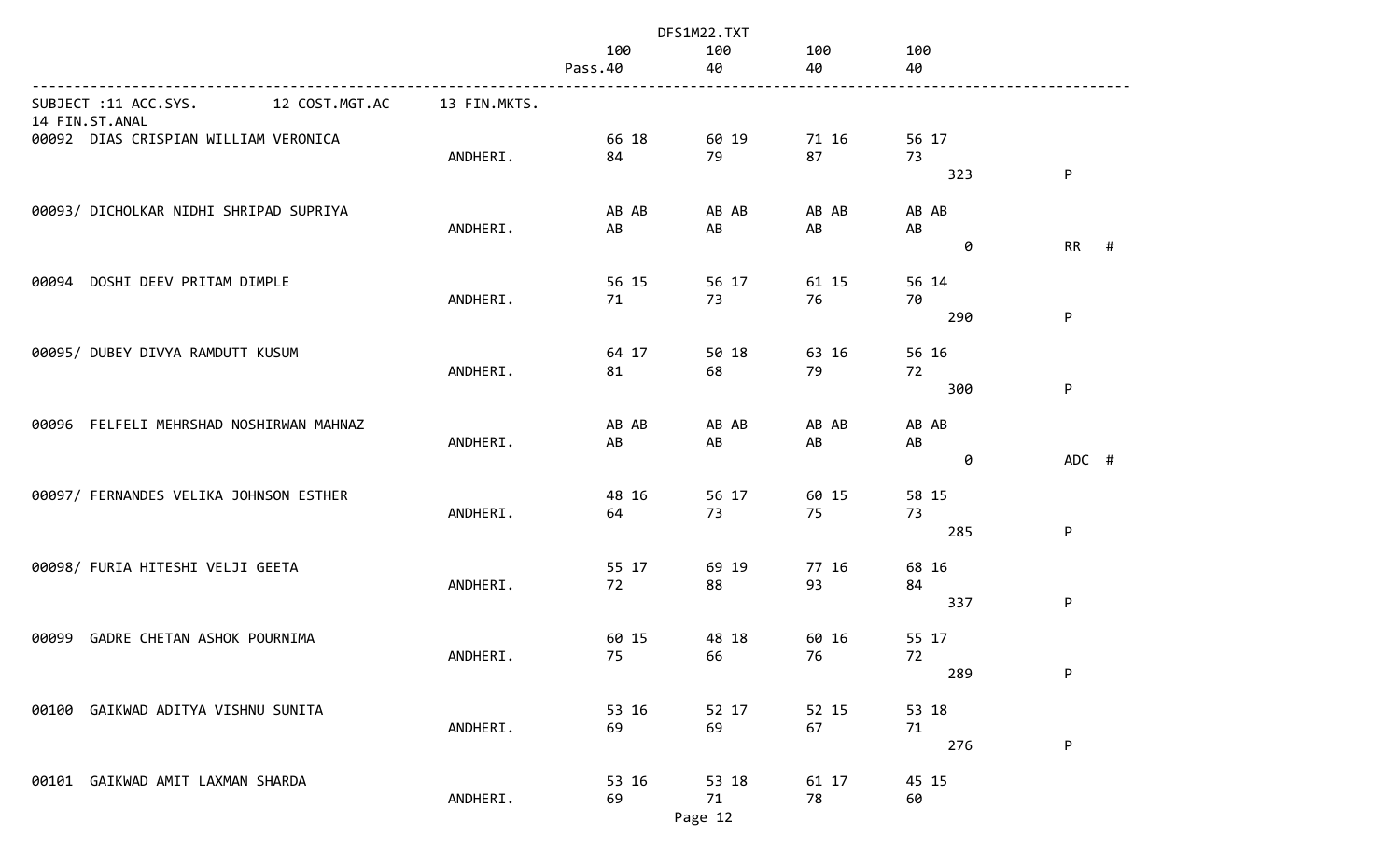|                                                                                                                                                                                                                                                        |                      |                                         | DFS1M22.TXT      |       |                    |                        |
|--------------------------------------------------------------------------------------------------------------------------------------------------------------------------------------------------------------------------------------------------------|----------------------|-----------------------------------------|------------------|-------|--------------------|------------------------|
|                                                                                                                                                                                                                                                        |                      |                                         |                  |       | 278                | RR<br>#                |
| 00102 GAIKWAD HARSHAVARDHAN HINDURAO SAVITA                                                                                                                                                                                                            |                      | 47 AB                                   | 45 AB            | 66 AB | 50 AB              |                        |
|                                                                                                                                                                                                                                                        | ANDHERI.             | 47                                      | 45               | 66    | 50                 |                        |
|                                                                                                                                                                                                                                                        |                      |                                         |                  |       | 208                | P                      |
| 00103/ GAIKWAD JIDNYA RAJENDRA SWATI                                                                                                                                                                                                                   |                      | 60 16                                   | 53 18            | 56 15 | 42 16              |                        |
|                                                                                                                                                                                                                                                        | ANDHERI.             | 76                                      | 71               | 71    | 58                 |                        |
|                                                                                                                                                                                                                                                        |                      |                                         |                  |       | 276                | P                      |
| GAIKWAD PRAVIN ASHRU HAUSABAI<br>00104                                                                                                                                                                                                                 |                      | 52 15                                   | 64 17            | 55 16 | 32 15              |                        |
|                                                                                                                                                                                                                                                        | ANDHERI.             | 67                                      | 81               | 71    | 47                 |                        |
|                                                                                                                                                                                                                                                        |                      |                                         |                  |       | 266                | P                      |
| / - FEMALE,@-5042,*-5045,, + - MARKS CARRIED, E - ELIGIBLE FOR EXEMPTION, ADC - ADMISSION CANCELLED, RR - RESERVED,RRP - PROVISIONAL,<br>RRX - 0.5050, ABS - ABSENT, APR-ALREADY PASSED IN REVAL., # - T.C., % - Eli., \$ - Enrl., NULL - NULL & VOIDA | UNIVERSITY OF MUMBAI |                                         |                  |       |                    | PAGE-NO :-             |
|                                                                                                                                                                                                                                                        |                      | INSTITUTE OF DISTANCE AND OPEN LEARNING |                  |       |                    | 9                      |
| OFFICE REGISTER OF D.F.M. Sem.I.(16-17 onwards) EXAMINATION HELD IN MARCH, 2022.                                                                                                                                                                       |                      |                                         |                  |       |                    | COLLEGE : 279 I.D.O.L. |
|                                                                                                                                                                                                                                                        | <b>CENTRE</b>        |                                         | PAPER WISE MARKS |       | <b>GRAND TOTAL</b> | <b>REM</b>             |
| NAME OF THE CANDIDATE<br><b>SEAT</b>                                                                                                                                                                                                                   |                      | $\mathbf{1}$                            | $\overline{2}$   | 3     | $\overline{4}$     |                        |
|                                                                                                                                                                                                                                                        |                      | 80 20                                   | 80 20            | 80 20 | 80 20              |                        |
|                                                                                                                                                                                                                                                        |                      | 100                                     | 100              | 100   | 100                |                        |
|                                                                                                                                                                                                                                                        |                      | Pass.40                                 | 40               | 40    | 40                 |                        |
| 12 COST.MGT.AC<br>SUBJECT :11 ACC.SYS.<br>14 FIN.ST.ANAL                                                                                                                                                                                               | 13 FIN.MKTS.         |                                         |                  |       |                    |                        |
| 00105/ GAJWANI SIMRAN KANAYALAL MAMTA                                                                                                                                                                                                                  |                      | 52 15                                   | 53 17            | 52 16 | 37 15              |                        |
|                                                                                                                                                                                                                                                        | ANDHERI.             | 67                                      | 70               | 68    | 52                 |                        |
|                                                                                                                                                                                                                                                        |                      |                                         |                  |       | 257                | P                      |
| 00106/ GALA LABDHI NILESH HANSA                                                                                                                                                                                                                        |                      | 56 16                                   | 61 18            | 61 15 | 71 16              |                        |
|                                                                                                                                                                                                                                                        | ANDHERI.             | 72                                      | 79               | 76    | 87                 |                        |
|                                                                                                                                                                                                                                                        |                      |                                         |                  |       | 314                | P                      |
| 00107/ GAMI MINAL HIRJIBHAI VELI                                                                                                                                                                                                                       |                      | AB AB                                   | AB AB            | AB AB | AB AB              |                        |
|                                                                                                                                                                                                                                                        | ANDHERI.             | AB                                      | AB               | AB    | AB                 |                        |
|                                                                                                                                                                                                                                                        |                      |                                         |                  |       | 0                  | ADC #                  |
| 00108 GANDHI AALAP JAYESH DINA                                                                                                                                                                                                                         |                      | 44 14                                   | 55 16            | 56 15 | 44 14              |                        |
|                                                                                                                                                                                                                                                        | ANDHERI.             | 58                                      | 71               | 71    | 58                 |                        |
|                                                                                                                                                                                                                                                        |                      |                                         |                  |       |                    |                        |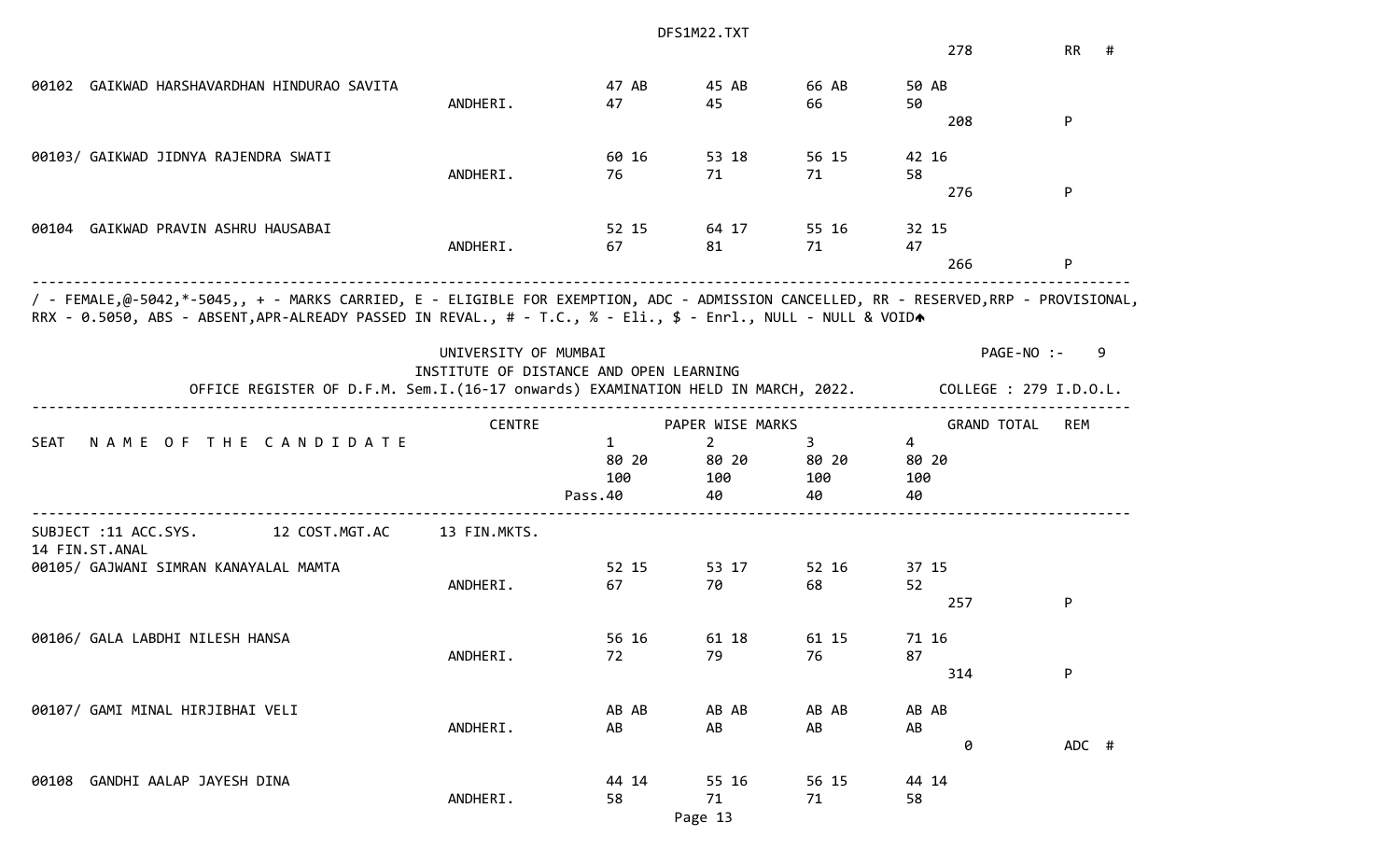|       |                                                                                                                                                                                                                                                        | DFS1M22.TXT                             |       |         |       |       |                        |            |    |
|-------|--------------------------------------------------------------------------------------------------------------------------------------------------------------------------------------------------------------------------------------------------------|-----------------------------------------|-------|---------|-------|-------|------------------------|------------|----|
|       |                                                                                                                                                                                                                                                        |                                         |       |         |       |       | 258                    | P          |    |
| 00109 | GAONKAR ANIKET DINESH LEENA                                                                                                                                                                                                                            |                                         | 52 15 | 44 17   | 56 16 | 37 17 |                        |            |    |
|       |                                                                                                                                                                                                                                                        | ANDHERI.                                | 67    | 61      | 72    | 54    |                        |            |    |
|       |                                                                                                                                                                                                                                                        |                                         |       |         |       |       | 254                    | P          |    |
| 00110 | GAZINKAR SIDDHESH SATISH SNEHAL                                                                                                                                                                                                                        |                                         | 56 16 | 53 17   | 69 15 | 45 16 |                        |            |    |
|       |                                                                                                                                                                                                                                                        | ANDHERI.                                | 72    | 70      | 84    | 61    |                        |            |    |
|       |                                                                                                                                                                                                                                                        |                                         |       |         |       |       | 287                    | P          |    |
| 00111 | GHADAGE NILESH NANDAKUMAR NIRMALA                                                                                                                                                                                                                      |                                         | 64 16 | 69 18   | 66 15 | 68 16 |                        |            |    |
|       |                                                                                                                                                                                                                                                        | ANDHERI.                                | 80    | 87      | 81    | 84    |                        |            |    |
|       |                                                                                                                                                                                                                                                        |                                         |       |         |       |       | 332                    | RPV #      |    |
|       | 00112/ GHADSHI PRITI PRASAD TARA                                                                                                                                                                                                                       |                                         | 58 15 | 61 16   | 72 14 | 66 15 |                        |            |    |
|       |                                                                                                                                                                                                                                                        | ANDHERI.                                | 73    | 77      | 86    | 81    |                        |            |    |
|       |                                                                                                                                                                                                                                                        |                                         |       |         |       |       | 317                    | P          |    |
|       | 00113/ GHODAKE POURNIMA JITENDRA VANDANA                                                                                                                                                                                                               |                                         | 42 16 | 45 18   | 53 15 | 48 14 |                        |            |    |
|       |                                                                                                                                                                                                                                                        | ANDHERI.                                | 58    | 63      | 68    | 62    |                        |            |    |
|       |                                                                                                                                                                                                                                                        |                                         |       |         |       |       | 251                    | P          |    |
|       | 00114/ GHULGHULE REVATI MARUTI MINAKSHI                                                                                                                                                                                                                |                                         | 61 17 | 48 18   | 50 17 | 36 16 |                        |            |    |
|       |                                                                                                                                                                                                                                                        | ANDHERI.                                | 78    | 66      | 67    | 52    |                        |            |    |
|       |                                                                                                                                                                                                                                                        |                                         |       |         |       |       | 263                    | P          |    |
|       | 00115/ GODAMBE RUCHITA HARISHCHANDRA NANDA                                                                                                                                                                                                             |                                         | 68 14 | 68 16   | 76 15 | 76 15 |                        |            |    |
|       |                                                                                                                                                                                                                                                        | ANDHERI.                                | 82    | 84      | 91    | 91    |                        |            |    |
|       |                                                                                                                                                                                                                                                        |                                         |       |         |       |       | 348                    | P          |    |
|       | 00116/ GOHIL KRUPALI UMESH NAYANA                                                                                                                                                                                                                      |                                         | AB AB | AB AB   | AB AB | AB AB |                        |            |    |
|       |                                                                                                                                                                                                                                                        | ANDHERI.                                | AB    | AB      | AB    | AB    |                        |            |    |
|       |                                                                                                                                                                                                                                                        |                                         |       |         |       |       | 0                      | <b>RR</b>  | #  |
|       | 00117 GOKLANI KAVISH MANOJ AANCHAL                                                                                                                                                                                                                     |                                         | 63 17 | 63 18   | 74 16 | 60 17 |                        |            |    |
|       |                                                                                                                                                                                                                                                        | ANDHERI.                                | 80    | 81      | 90    | 77    |                        |            |    |
|       |                                                                                                                                                                                                                                                        |                                         |       |         |       |       | 328                    | P          |    |
|       | / - FEMALE,@-5042,*-5045,, + - MARKS CARRIED, E - ELIGIBLE FOR EXEMPTION, ADC - ADMISSION CANCELLED, RR - RESERVED,RRP - PROVISIONAL,<br>RRX - 0.5050, ABS - ABSENT, APR-ALREADY PASSED IN REVAL., # - T.C., % - Eli., \$ - Enrl., NULL - NULL & VOIDA |                                         |       |         |       |       |                        |            |    |
|       |                                                                                                                                                                                                                                                        | UNIVERSITY OF MUMBAI                    |       |         |       |       |                        | PAGE-NO :- | 10 |
|       |                                                                                                                                                                                                                                                        | INSTITUTE OF DISTANCE AND OPEN LEARNING |       |         |       |       |                        |            |    |
|       | OFFICE REGISTER OF D.F.M. Sem.I.(16-17 onwards) EXAMINATION HELD IN MARCH, 2022.                                                                                                                                                                       |                                         |       |         |       |       | COLLEGE : 279 I.D.O.L. |            |    |
|       |                                                                                                                                                                                                                                                        |                                         |       | Page 14 |       |       |                        |            |    |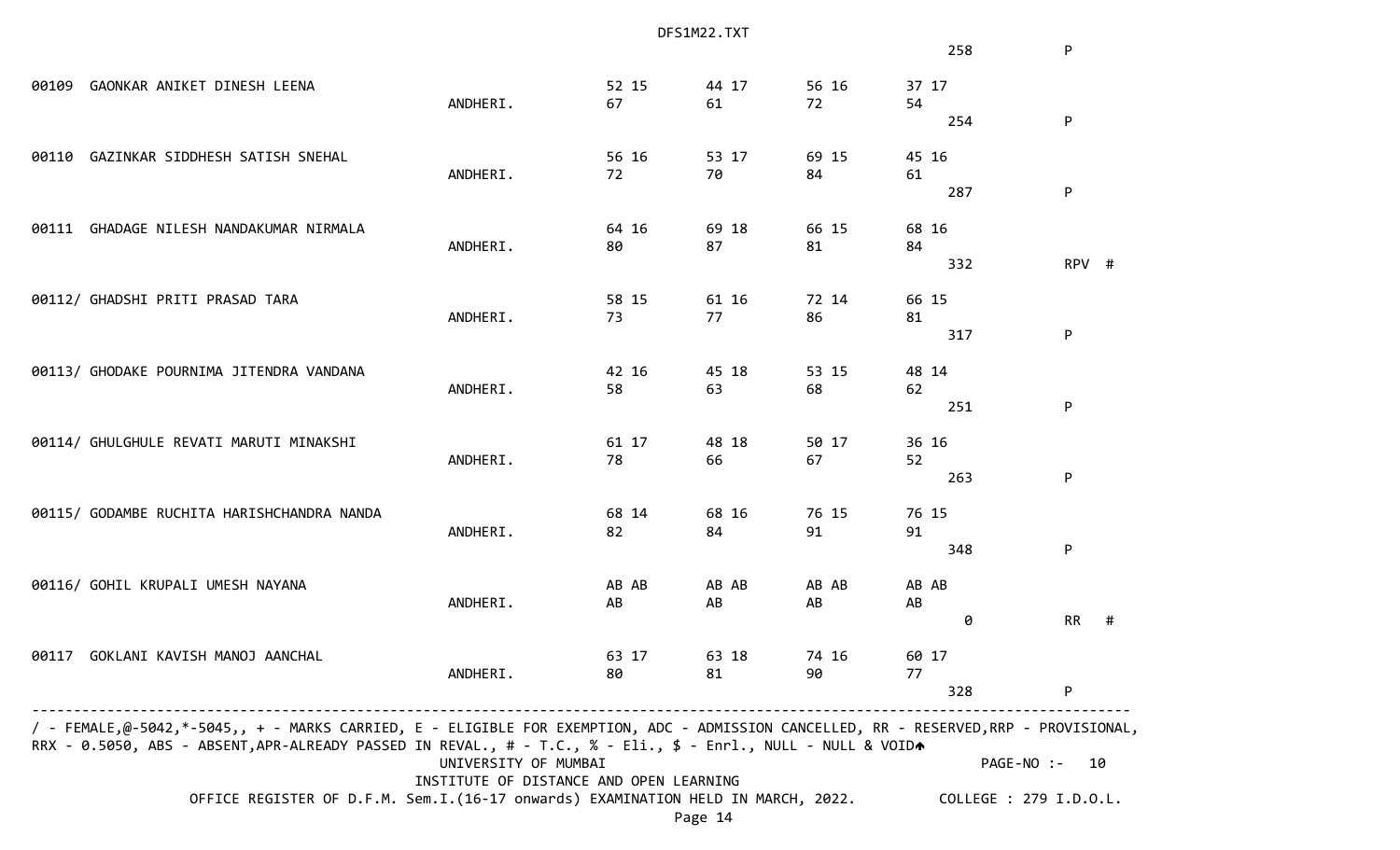|                                                    | <b>CENTRE</b> |                                         | PAPER WISE MARKS                     |                                   | <b>GRAND TOTAL</b>                   | <b>REM</b> |
|----------------------------------------------------|---------------|-----------------------------------------|--------------------------------------|-----------------------------------|--------------------------------------|------------|
| SEAT<br>NAME OF THE CANDIDATE                      |               | $\mathbf{1}$<br>80 20<br>100<br>Pass.40 | $\overline{2}$<br>80 20<br>100<br>40 | $3^{\circ}$<br>80 20<br>100<br>40 | $\overline{4}$<br>80 20<br>100<br>40 |            |
| SUBJECT :11 ACC.SYS. 12 COST.MGT.AC                | 13 FIN.MKTS.  |                                         |                                      |                                   |                                      |            |
| 14 FIN.ST.ANAL                                     |               |                                         |                                      |                                   |                                      |            |
| 00118 GOKULCHANDANI SUNNY SUNIL KIRAN              |               | 63 16                                   | 47 18                                | 58 17                             | 53 16                                |            |
|                                                    | ANDHERI.      | 79                                      | 65                                   | 75                                | 69<br>288                            | P          |
|                                                    |               |                                         |                                      |                                   |                                      |            |
| 00119 GUDUR HARSHAD VENKATESH HIRAMANI             |               | 31 17                                   | 26 19                                | 52 16                             | 29 17                                |            |
|                                                    | ANDHERI.      | 48                                      | 45                                   | 68                                | 46                                   |            |
|                                                    |               |                                         |                                      |                                   | 207                                  | P          |
| 00120 GUJURI MADHAV NARAYAN JANKI                  |               | AB AB                                   | AB AB                                | AB AB                             | AB AB                                |            |
|                                                    | ANDHERI.      | AB                                      | AB                                   | AB                                | AB                                   |            |
|                                                    |               |                                         |                                      |                                   | 0                                    | ADC #      |
|                                                    |               |                                         |                                      |                                   |                                      |            |
| 00121 GUPTA JITENDRA BACHAULAL RANJANA             | ANDHERI.      | 64 16<br>80                             | 48 17<br>65                          | 55 15<br>70                       | 53 15<br>68                          |            |
|                                                    |               |                                         |                                      |                                   | 283                                  | P          |
|                                                    |               |                                         |                                      |                                   |                                      |            |
| 00122/ GUPTA NIKITA GIRDHARI LAL GUPTA ANITA GUPTA |               | 61 17                                   | 55 19                                | 55 16                             | 58 16                                |            |
|                                                    | ANDHERI.      | 78                                      | 74                                   | 71                                | 74<br>297                            | P          |
|                                                    |               |                                         |                                      |                                   |                                      |            |
| GUPTA NIRMAL GORAKHPRASAD URMILA<br>00123          |               | 48 17                                   | 56 18                                | 66 16                             | 60 15                                |            |
|                                                    | ANDHERI.      | 65                                      | 74                                   | 82                                | 75                                   |            |
|                                                    |               |                                         |                                      |                                   | 296                                  | P          |
| 00124 GUPTA RAHUL SANTOSH VANITA                   |               | 53 14                                   | 53 15                                | 58 15                             | 48 14                                |            |
|                                                    | ANDHERI.      | 67                                      | 68                                   | 73                                | 62                                   |            |
|                                                    |               |                                         |                                      |                                   | 270                                  | P          |
| 00125/ GUPTA SUVITA SUNILPRASHAD KANCHAN           |               | 47 14                                   | 56 15                                | 47 16                             | 42 14                                |            |
|                                                    | ANDHERI.      | 61                                      | 71                                   | 63                                | 56                                   |            |
|                                                    |               |                                         |                                      |                                   | 251                                  | P          |
|                                                    |               |                                         |                                      |                                   |                                      |            |
| 00126 GWALANI VIVEK DOULAT SIMRAN                  |               | 60 15<br>75                             | 58 17<br>75                          | 66 14<br>80                       | 56 16                                |            |
|                                                    | ANDHERI.      |                                         | Page 15                              |                                   | 72                                   |            |
|                                                    |               |                                         |                                      |                                   |                                      |            |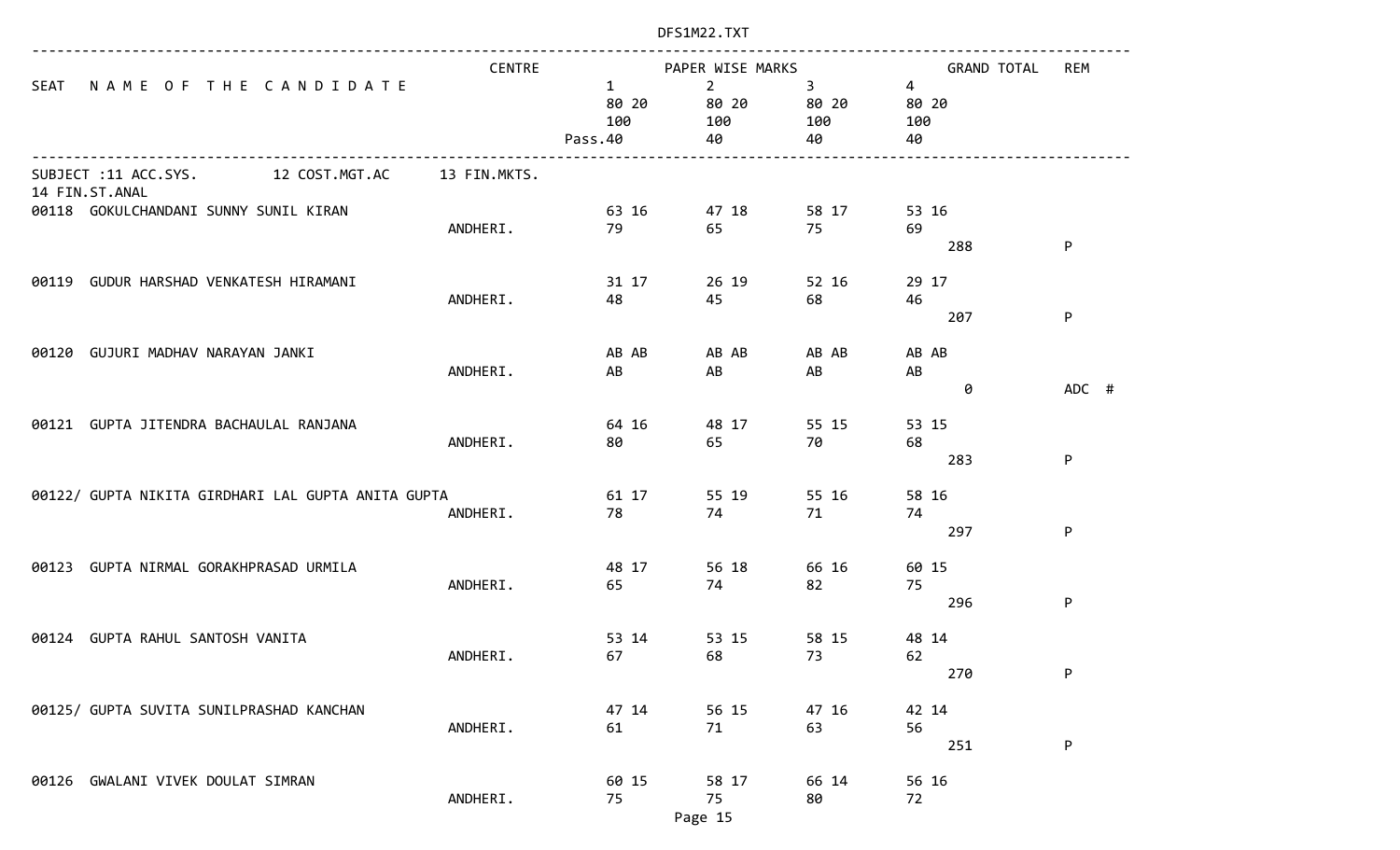|                                                                                                                                                                                                   |                      |                                         | DFS1M22.TXT                    |                   |                        |               |   |
|---------------------------------------------------------------------------------------------------------------------------------------------------------------------------------------------------|----------------------|-----------------------------------------|--------------------------------|-------------------|------------------------|---------------|---|
|                                                                                                                                                                                                   |                      |                                         |                                |                   | 302                    | P             |   |
| 00127/ HALDANKAR PRANITA PRADEEP PRIYANKA                                                                                                                                                         | ANDHERI.             | 47 AB<br>47                             | 48 AB<br>48                    | 48 AB<br>48       | 48 AB<br>48            |               |   |
|                                                                                                                                                                                                   |                      |                                         |                                |                   | 191                    | RR            | # |
| HARASUR VIPUL VIVEKANAND REKHA<br>00128                                                                                                                                                           |                      | 66 16                                   | 61 18                          | 72 15             | 69 16                  |               |   |
|                                                                                                                                                                                                   | ANDHERI.             | 82                                      | 79                             | 87                | 85<br>333              | P             |   |
| 00129/ HATHI SNEHA SANAT MONIKA                                                                                                                                                                   |                      | 60 15                                   | 58 17                          | 58 14             | 58 15                  |               |   |
|                                                                                                                                                                                                   | ANDHERI.             | 75                                      | 75                             | 72                | 73<br>295              | P             |   |
|                                                                                                                                                                                                   |                      |                                         |                                |                   |                        |               |   |
| 00130/ HOLMUKHE MITALI MANOJ AARTI                                                                                                                                                                | ANDHERI.             | 71 14<br>85                             | 60 16<br>76                    | 64 15<br>79       | 60 17<br>77            |               |   |
|                                                                                                                                                                                                   |                      |                                         |                                |                   | 317                    | RR            | # |
| RRX - 0.5050, ABS - ABSENT, APR-ALREADY PASSED IN REVAL., # - T.C., % - Eli., \$ - Enrl., NULL - NULL & VOIDA<br>OFFICE REGISTER OF D.F.M. Sem.I.(16-17 onwards) EXAMINATION HELD IN MARCH, 2022. | UNIVERSITY OF MUMBAI | INSTITUTE OF DISTANCE AND OPEN LEARNING |                                |                   | COLLEGE : 279 I.D.O.L. | PAGE-NO :- 11 |   |
|                                                                                                                                                                                                   | <b>CENTRE</b>        |                                         | PAPER WISE MARKS               |                   | <b>GRAND TOTAL</b>     | <b>REM</b>    |   |
| NAME OF THE CANDIDATE<br>SEAT                                                                                                                                                                     |                      | $\mathbf{1}$<br>80 20<br>100            | $\overline{2}$<br>80 20<br>100 | 3<br>80 20<br>100 | 4<br>80 20<br>100      |               |   |
|                                                                                                                                                                                                   |                      | Pass.40                                 | 40                             | 40                | 40                     |               |   |
| 12 COST.MGT.AC<br>SUBJECT :11 ACC.SYS.<br>14 FIN.ST.ANAL                                                                                                                                          | 13 FIN.MKTS.         |                                         |                                |                   |                        |               |   |
| 00131 JADHAV AAKASH ASHOK ASHWINI                                                                                                                                                                 | ANDHERI.             | 56 17<br>73                             | 44 18<br>62                    | 64 16<br>80 — 10  | 44 18<br>62            |               |   |
|                                                                                                                                                                                                   |                      |                                         |                                |                   | 277                    | P             |   |
| 00132 JAFRI FARHAN ASLAM FURQANA                                                                                                                                                                  |                      | 63 16                                   | 47 17                          | 76 15             | 68 16                  |               |   |
|                                                                                                                                                                                                   | ANDHERI.             | 79                                      | 64                             | 91                | 84<br>318              | P             |   |
| 00133 JAGTAP SAMADHAN KASHINATH KALPANA                                                                                                                                                           |                      | 45 14                                   | 50 15                          |                   |                        |               |   |
|                                                                                                                                                                                                   | ANDHERI.             | 59                                      | 65                             | 45 14<br>59       | 53 16<br>69            |               |   |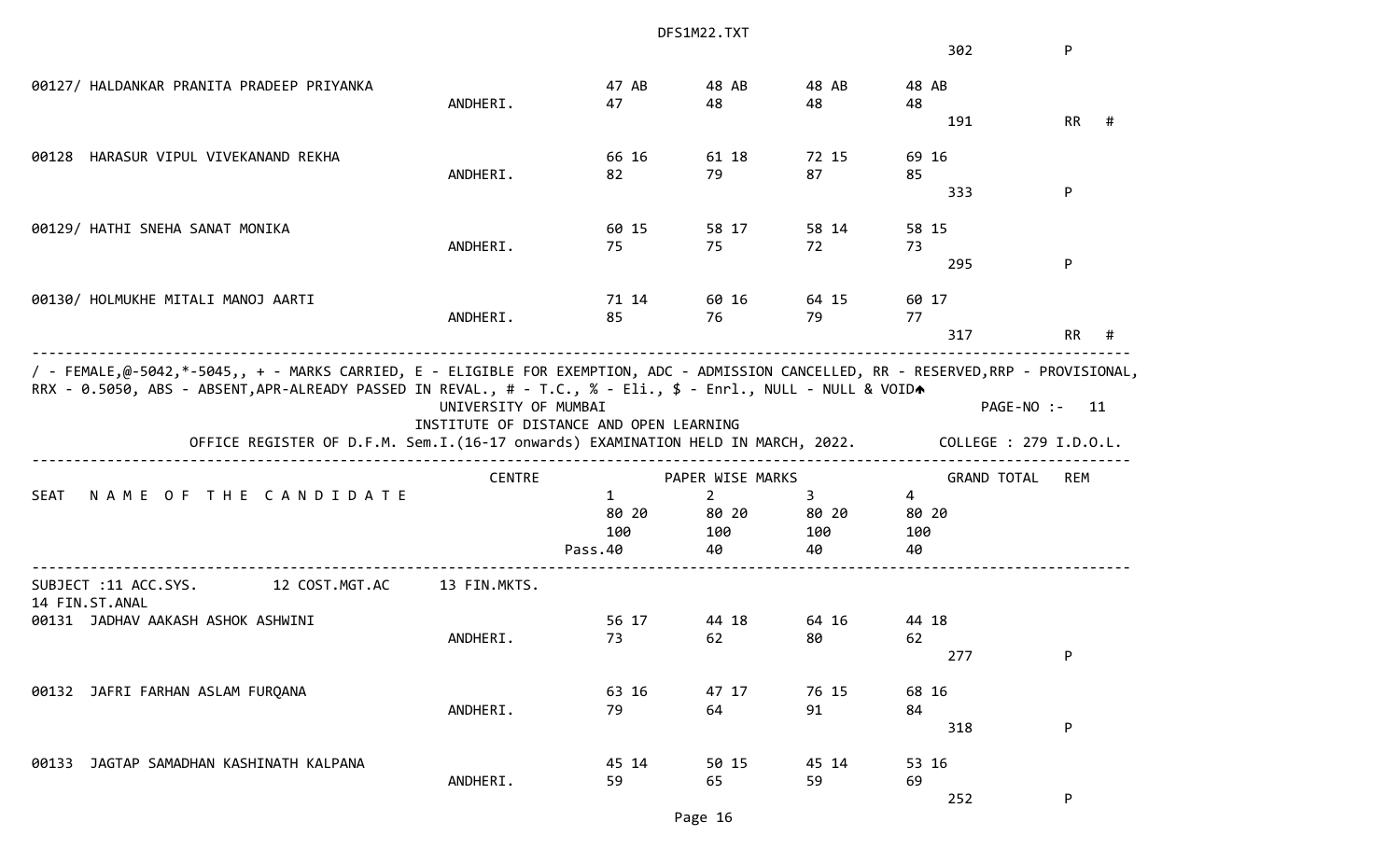|                                              | / - FEMALE,@-5042,*-5045,, + - MARKS CARRIED, E - ELIGIBLE FOR EXEMPTION, ADC - ADMISSION CANCELLED, RR - RESERVED,RRP - PROVISIONAL, |          |               |               |               |               |                |
|----------------------------------------------|---------------------------------------------------------------------------------------------------------------------------------------|----------|---------------|---------------|---------------|---------------|----------------|
|                                              |                                                                                                                                       |          |               |               |               | 149           | <b>RR</b><br># |
|                                              | 00143 JHA AMRESH KUMAR BINOD JHA ADHULA DEVI                                                                                          | ANDHERI. | 32 16<br>48 E | 24 17<br>41 E | AB 16<br>16 F | 29 15<br>44 E |                |
|                                              |                                                                                                                                       |          |               |               |               | 268           | P              |
|                                              | 00142/ JETITHOR JYOTI ANIL SARUBAI                                                                                                    | ANDHERI. | 52 15<br>67   | 52 18<br>70   | 60 14<br>74   | 42 15<br>57   |                |
|                                              |                                                                                                                                       |          |               |               |               | 336           | P              |
|                                              | 00141/ JESWANI POONAM HEMANKUMAR NEELAM                                                                                               | ANDHERI. | 71 16<br>87   | 69 17<br>86   | 64 15<br>79   | 69 15<br>84   |                |
|                                              |                                                                                                                                       |          |               |               |               | 278           | P              |
|                                              | 00140/ JAISWAR SHILPA SHIVKUMAR PRAMILA                                                                                               | ANDHERI. | 48 15<br>63   | 45 17<br>62   | 66 15<br>81   | 56 16<br>72   |                |
|                                              |                                                                                                                                       |          |               |               |               | 333           | P              |
|                                              |                                                                                                                                       | ANDHERI. | 70            | 88            | 95            | 80            |                |
|                                              | 00139/ JAISWAL POOJA BHOLASHANKAR SADHNA                                                                                              |          | 53 17         | 68 20         | 79 16         | 64 16         |                |
|                                              |                                                                                                                                       | ANDHERI. | 77            | 84            | 80            | 78<br>319     | P              |
| 00138/ JAISWAL KANCHAN GULABCHANDRA SHIVDEVI |                                                                                                                                       | 60 17    | 64 20         | 63 17         | 60 18         |               |                |
|                                              |                                                                                                                                       |          |               |               |               | 325           | P              |
| 00137                                        | JAIN RITIK SANJAY MAMTA                                                                                                               | ANDHERI. | 63 18<br>81   | 64 19<br>83   | 68 17<br>85   | 58 18<br>76   |                |
|                                              |                                                                                                                                       |          |               |               |               |               |                |
|                                              |                                                                                                                                       | ANDHERI. | 75            | 75            | 84            | 62<br>296     | P              |
| 00136                                        | JAIN RISHAB MAHAVIR KAILASH                                                                                                           |          | 61 14         | 60 15         | 71 13         | 48 14         |                |
|                                              |                                                                                                                                       |          |               |               |               | 301           | P              |
|                                              | 00135 JAIN DARXIT PRAVEEN KOKILA JAIN                                                                                                 | ANDHERI. | 66 16<br>82   | 56 17<br>73   | 55 15<br>70   | 60 16<br>76   |                |
|                                              |                                                                                                                                       |          |               |               |               | 300           | P              |
|                                              |                                                                                                                                       | ANDHERI. | 71            | 82            | 77            | 70            |                |
|                                              | 00134/ JAIN ARCHIE RAKESH TEJAL                                                                                                       |          | 56 15         | 64 18         | 61 16         | 55 15         |                |

RRX - 0.5050, ABS - ABSENT,APR-ALREADY PASSED IN REVAL., # - T.C., % - Eli., \$ - Enrl., NULL - NULL & VOIDA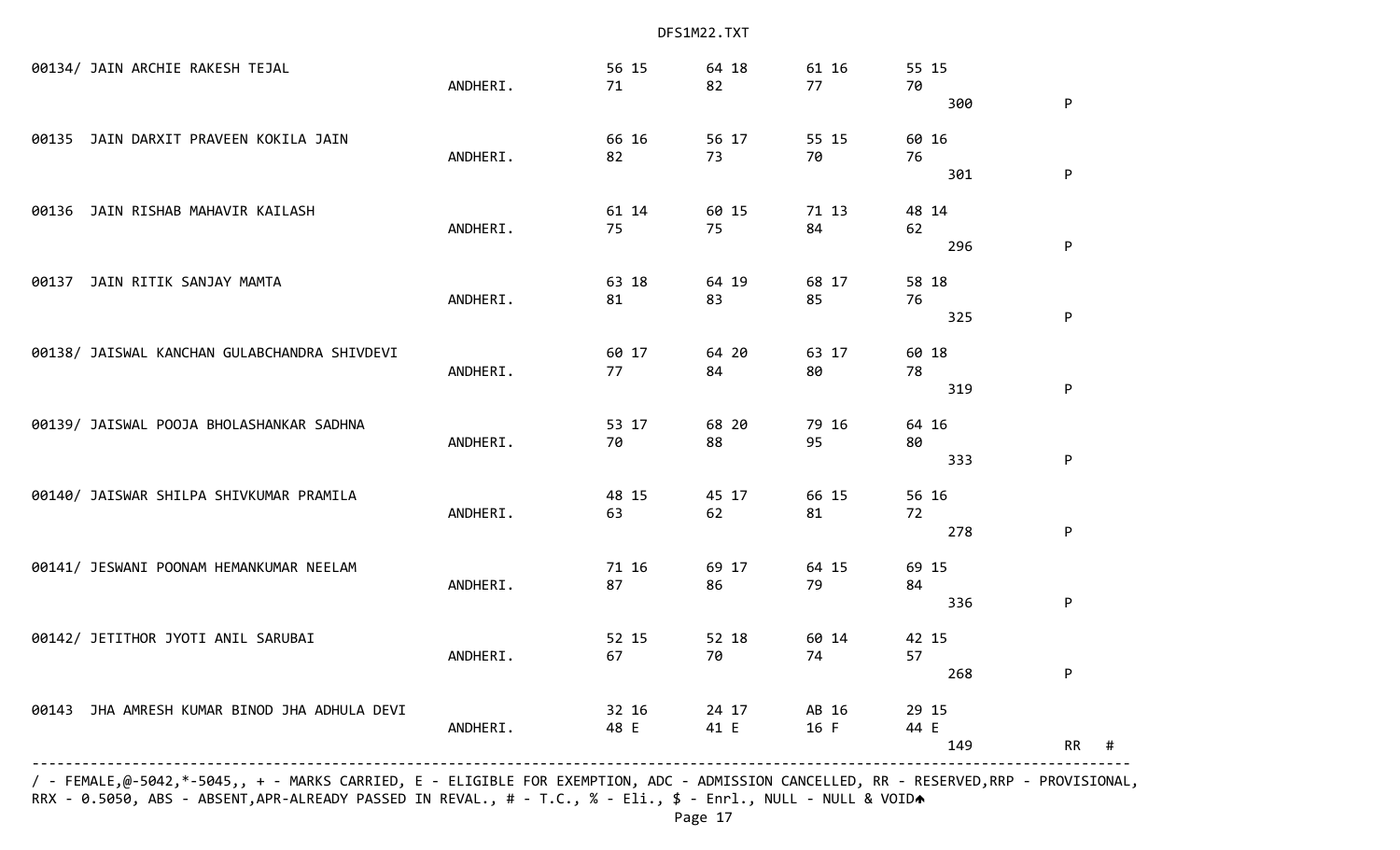|                                                       | PAGE-NO :-<br>12                                                                                        |              |                                 |       |                                      |        |
|-------------------------------------------------------|---------------------------------------------------------------------------------------------------------|--------------|---------------------------------|-------|--------------------------------------|--------|
|                                                       |                                                                                                         |              |                                 |       |                                      |        |
|                                                       | OFFICE REGISTER OF D.F.M. Sem.I.(16-17 onwards) EXAMINATION HELD IN MARCH, 2022. COLLEGE : 279 I.D.O.L. |              |                                 |       |                                      |        |
| NAME OF THE CANDIDATE<br>SEAT                         | <b>CENTRE</b>                                                                                           | $\mathbf{1}$ | PAPER WISE MARKS<br>$2^{\circ}$ | 3     | <b>GRAND TOTAL</b><br>$\overline{4}$ | REM    |
|                                                       |                                                                                                         | 80 20        | 80 20                           | 80 20 | 80 20                                |        |
|                                                       |                                                                                                         | 100          | 100                             | 100   | 100                                  |        |
|                                                       |                                                                                                         | Pass.40      | 40                              | 40    | 40                                   |        |
| SUBJECT :11 ACC.SYS. 12 COST.MGT.AC<br>14 FIN.ST.ANAL | 13 FIN.MKTS.                                                                                            |              |                                 |       |                                      |        |
| 00144/ JHA DEEPIKA CHANDRABHUSHAN RENU                |                                                                                                         | 56 15        | 61 17                           | 69 15 | 63 16                                |        |
|                                                       | ANDHERI.                                                                                                | 71           | 78                              | 84    | 79                                   |        |
|                                                       |                                                                                                         |              |                                 |       | 312                                  | $RR$ # |
| 00145/ JITURI KRITIKA KIRANKUMAR LAVEENA              |                                                                                                         | 60 18        | 53 20                           | 63 17 | 52 17                                |        |
|                                                       | ANDHERI.                                                                                                | 78           | 73                              | 80    | 69                                   |        |
|                                                       |                                                                                                         |              |                                 |       | 300                                  | P      |
| 00146 JOGANI CHETAN RAKESH BABITA                     |                                                                                                         | AB AB        | AB AB                           | AB AB | AB AB                                |        |
|                                                       | ANDHERI.                                                                                                | AB           | AB                              | AB    | AB                                   |        |
|                                                       |                                                                                                         |              |                                 |       | 0                                    | ADC #  |
| JOSHI AKASH RAMESH PARUL<br>00147                     |                                                                                                         | 58 14        | 48 15                           | 69 13 | 64 14                                |        |
|                                                       | ANDHERI.                                                                                                | 72           | 63                              | 82    | 78                                   |        |
|                                                       |                                                                                                         |              |                                 |       | 295                                  | P      |
| 00148 JOSHI DINESH HIRAMANI CHANDA                    |                                                                                                         | 68 15        | 71 17                           | 80 16 | 71 15                                |        |
|                                                       | ANDHERI.                                                                                                | 83           | 88                              | 96    | 86                                   |        |
|                                                       |                                                                                                         |              |                                 |       | 353                                  | P      |
| 00149/ KACHARIA URMI PRAKASH PARUL                    |                                                                                                         | 64 15        | 61 17                           | 55 14 | 53 15                                |        |
|                                                       | ANDHERI.                                                                                                | 79           | 78                              | 69    | 68                                   |        |
|                                                       |                                                                                                         |              |                                 |       | 294                                  | P      |
| KAD SWAGAT BHASKAR SUREKHA<br>00150                   |                                                                                                         | 37 16        | 31 18                           | 39 15 | 29 17                                |        |
|                                                       | ANDHERI.                                                                                                | 53           | 49                              | 54    | 46                                   |        |
|                                                       |                                                                                                         |              |                                 |       | 202                                  | P      |
| 00151/ KADAM ARCHANA VITTHAL VIMAL                    |                                                                                                         | 50 17        | 52 18                           | 52 17 | 50 16                                |        |
|                                                       | ANDHERI.                                                                                                | 67           | 70                              | 69    | 66                                   |        |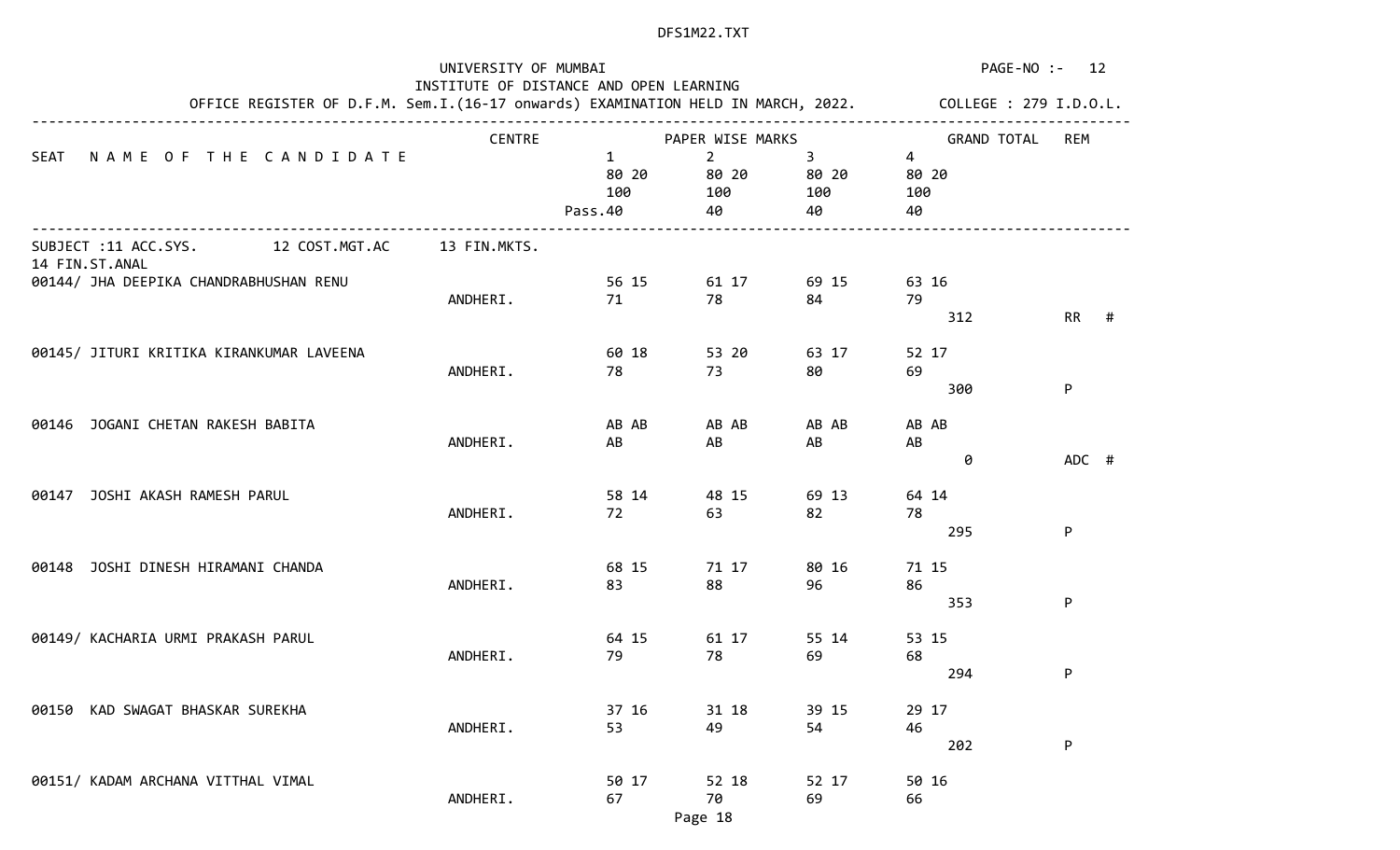|                                                                                                                                                                                                                                                                            |                                         |              | DFS1M22.TXT      |       |                        |            |
|----------------------------------------------------------------------------------------------------------------------------------------------------------------------------------------------------------------------------------------------------------------------------|-----------------------------------------|--------------|------------------|-------|------------------------|------------|
|                                                                                                                                                                                                                                                                            |                                         |              |                  |       | 272                    | P          |
| 00152 KADAM OMKAR ATMARAM RUPALI                                                                                                                                                                                                                                           |                                         | 63 15        | 64 17            | 66 16 | 50 15                  |            |
|                                                                                                                                                                                                                                                                            | ANDHERI.                                | 78           | 81               | 82    | 65<br>306              | P          |
|                                                                                                                                                                                                                                                                            |                                         |              |                  |       |                        |            |
| 00153/ KADAM POOJA SANJAY MADHURI                                                                                                                                                                                                                                          |                                         | 61 16        | 53 17            | 58 15 | 52 16                  |            |
|                                                                                                                                                                                                                                                                            | ANDHERI.                                | 77           | 70               | 73    | 68                     |            |
|                                                                                                                                                                                                                                                                            |                                         |              |                  |       | 288                    | P          |
| 00154/ KADAM PRACHITI VILAS SHUBHANGI                                                                                                                                                                                                                                      |                                         | 66 15        | 72 18            | 76 16 | 66 17                  |            |
|                                                                                                                                                                                                                                                                            | ANDHERI.                                | 81           | 90               | 92    | 83                     |            |
|                                                                                                                                                                                                                                                                            |                                         |              |                  |       | 346                    | P          |
| 00155/ KADAM SARITA SURYAKANT SUJATA                                                                                                                                                                                                                                       |                                         | 60 16        | 55 18            | 47 16 | 44 15                  |            |
|                                                                                                                                                                                                                                                                            | ANDHERI.                                | 76           | 73               | 63    | 59                     |            |
|                                                                                                                                                                                                                                                                            |                                         |              |                  |       | 271                    | P          |
| KADAM SHUBHAM SANJAY SUREKHA<br>00156                                                                                                                                                                                                                                      |                                         | 58 15        | 61 16            | 64 14 | 56 15                  |            |
|                                                                                                                                                                                                                                                                            | ANDHERI.                                | 73           | 77               | 78    | 71                     |            |
|                                                                                                                                                                                                                                                                            |                                         |              |                  |       | 299                    | P          |
| / - FEMALE,@-5042,*-5045,, + - MARKS CARRIED, E - ELIGIBLE FOR EXEMPTION, ADC - ADMISSION CANCELLED, RR - RESERVED,RRP - PROVISIONAL,<br>RRX - 0.5050, ABS - ABSENT, APR-ALREADY PASSED IN REVAL., # - T.C., % - Eli., \$ - Enrl., NULL - NULL & VOIDA<br>12:09 18-05-2022 |                                         |              |                  |       |                        |            |
|                                                                                                                                                                                                                                                                            | UNIVERSITY OF MUMBAI                    |              |                  |       | PAGE-NO :-<br>- 13     |            |
| OFFICE REGISTER OF D.F.M. Sem.I.(16-17 onwards) EXAMINATION HELD IN MARCH, 2022.                                                                                                                                                                                           | INSTITUTE OF DISTANCE AND OPEN LEARNING |              |                  |       | COLLEGE : 279 I.D.O.L. |            |
|                                                                                                                                                                                                                                                                            | <b>CENTRE</b>                           |              | PAPER WISE MARKS |       | <b>GRAND TOTAL</b>     | <b>REM</b> |
| NAME OF THE CANDIDATE<br><b>SEAT</b>                                                                                                                                                                                                                                       |                                         | $\mathbf{1}$ | $\overline{2}$   | 3     | $\overline{4}$         |            |
|                                                                                                                                                                                                                                                                            |                                         | 80 20        | 80 20            | 80 20 | 80 20                  |            |
|                                                                                                                                                                                                                                                                            |                                         | 100          | 100              | 100   | 100                    |            |
|                                                                                                                                                                                                                                                                            |                                         | Pass.40      | 40               | 40    | 40                     |            |
| SUBJECT :11 ACC.SYS. 12 COST.MGT.AC<br>14 FIN.ST.ANAL                                                                                                                                                                                                                      | 13 FIN.MKTS.                            |              |                  |       |                        |            |
| 00157 KADAM VAIBHAV VINOD VINAYA                                                                                                                                                                                                                                           |                                         | 61 17        | 56 18            | 71 16 | 63 17                  |            |
|                                                                                                                                                                                                                                                                            | ANDHERI.                                | 78           | 74               | 87    | 80                     |            |
|                                                                                                                                                                                                                                                                            |                                         |              |                  |       |                        |            |
|                                                                                                                                                                                                                                                                            |                                         |              |                  |       | 319                    | P          |
| 00158/ KADU BHAKTI SANTOSH ARTI                                                                                                                                                                                                                                            |                                         | 55 15        | 53 16            | 58 14 | 55 13                  |            |
|                                                                                                                                                                                                                                                                            | ANDHERI.                                | 70           | 69               | 72    | 68                     |            |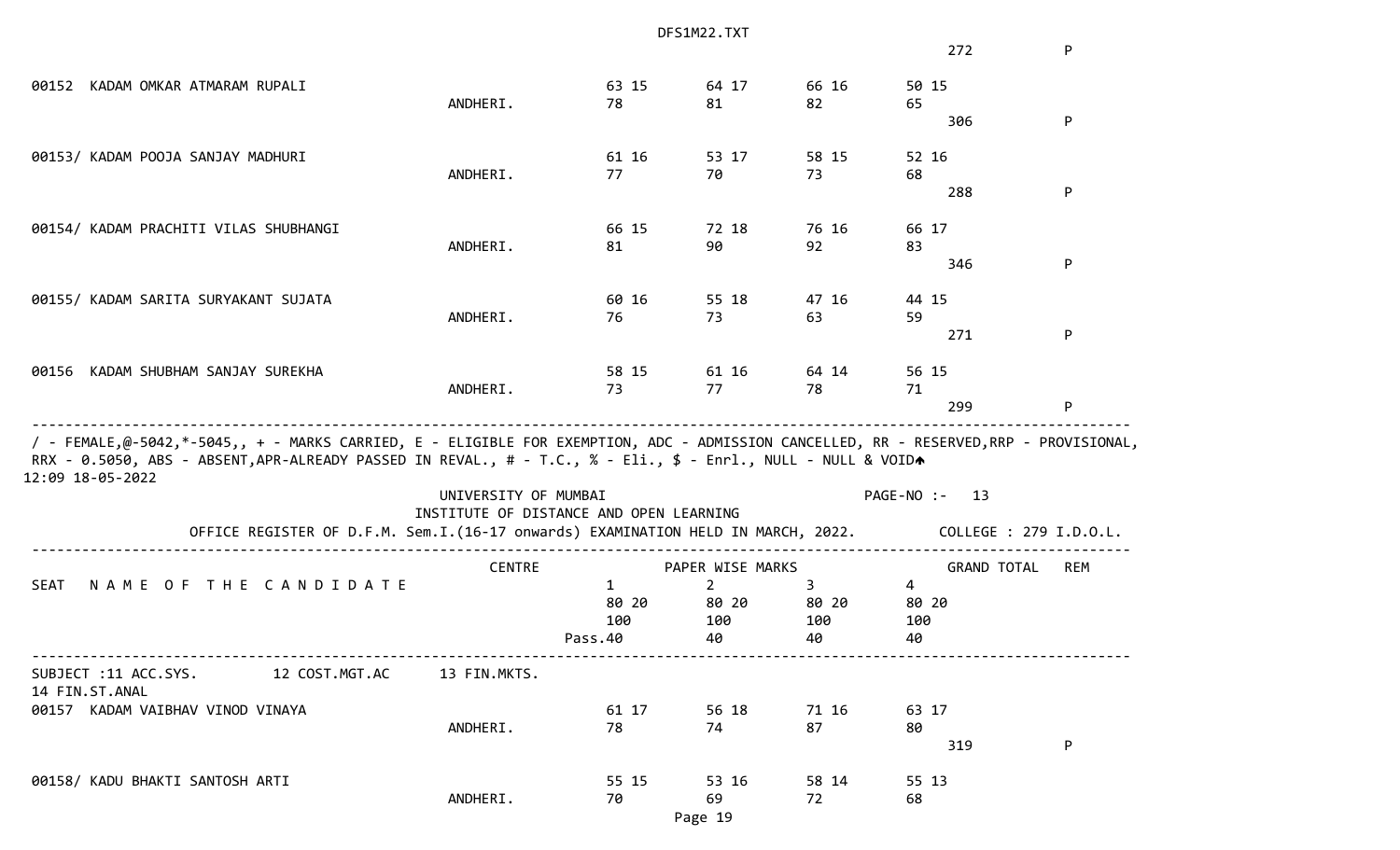|       |                                                   |          |       | DFS1M22.TXT |       |       |                |
|-------|---------------------------------------------------|----------|-------|-------------|-------|-------|----------------|
|       |                                                   |          |       |             |       | 279   | P              |
|       | 00159/ KAKDE PRITI DEVRAM DARSHANA                |          | 63 18 | 47 20       | 58 17 | 45 17 |                |
|       |                                                   | ANDHERI. | 81    | 67          | 75    | 62    |                |
|       |                                                   |          |       |             |       | 285   | P              |
|       | 00160/ KALRA DIPSHA RAJESH RAJESH                 |          | 66 14 | 66 16       | 69 15 | 66 15 |                |
|       |                                                   | ANDHERI. | 80    | 82          | 84    | 81    |                |
|       |                                                   |          |       |             |       | 327   | P              |
| 00161 | KAMBLE ANCHIT SANJAY BHARTI                       |          | 52 AB | 52 AB       | 53 AB | 50 AB |                |
|       | ANDHERI.                                          | 52       | 52    | 53          | 50    |       |                |
|       |                                                   |          |       |             |       | 207   | P              |
| 00162 | KAMBLE ANIKET BHARAT NEETA                        |          | 64 17 | 66 19       | 74 16 | 68 16 |                |
|       |                                                   | ANDHERI. | 81    | 85          | 90    | 84    |                |
|       |                                                   |          |       |             |       | 340   | P              |
|       | 00163/ KAMBLE PRASANNA SHAHAJI PUSHPALATA         |          | 47 15 | 55 16       | 58 14 | 50 14 |                |
|       |                                                   | ANDHERI. | 62    | 71          | 72    | 64    |                |
|       |                                                   |          |       |             |       | 269   | ${\sf P}$      |
|       | KAMBLE ROHIT KAMBLE DHARMA VITHOB PUSHPA<br>00164 |          | 63 15 | 63 16       | 64 14 | 48 14 |                |
|       |                                                   | ANDHERI. | 78    | 79          | 78    | 62    |                |
|       |                                                   |          |       |             |       | 297   | <b>RR</b><br># |
| 00165 | KAMBLE SUMIT SAKHARAM USHA                        |          | 56 AB | 55 AB       | 61 AB | 53 AB |                |
|       |                                                   | ANDHERI. | 56    | 55          | 61    | 53    |                |
|       |                                                   |          |       |             |       | 225   | P              |
| 00166 | KAMBLE VICKY SOMANATH PRAMILA                     |          | 48 16 | 52 18       | 52 17 | 42 16 |                |
|       |                                                   | ANDHERI. | 64    | 70          | 69    | 58    |                |
|       |                                                   |          |       |             |       | 261   | P              |
|       |                                                   |          |       |             |       |       |                |
|       | 00167 KAMDAR HARSH ARUN HEENA                     |          | 56 14 | 45 15       | 39 13 | 45 14 |                |
|       |                                                   | ANDHERI. | 70    | 60          | 52    | 59    |                |
|       |                                                   |          |       |             |       | 241   | P              |
|       | 00168/ KAMRANI NEHA INDER ANISHA                  |          | 56 14 | 60 15       | 74 15 | 53 16 |                |
|       |                                                   | ANDHERI. | 70    | 75          | 89    | 69    |                |
|       |                                                   |          |       |             |       | 303   | ${\sf P}$      |
|       | 00169/ KANADE NAMRATA SUDHAKAR SANGITA            |          | 52 17 | 63 16       | 58 18 | 53 19 |                |
|       |                                                   |          |       | Page 20     |       |       |                |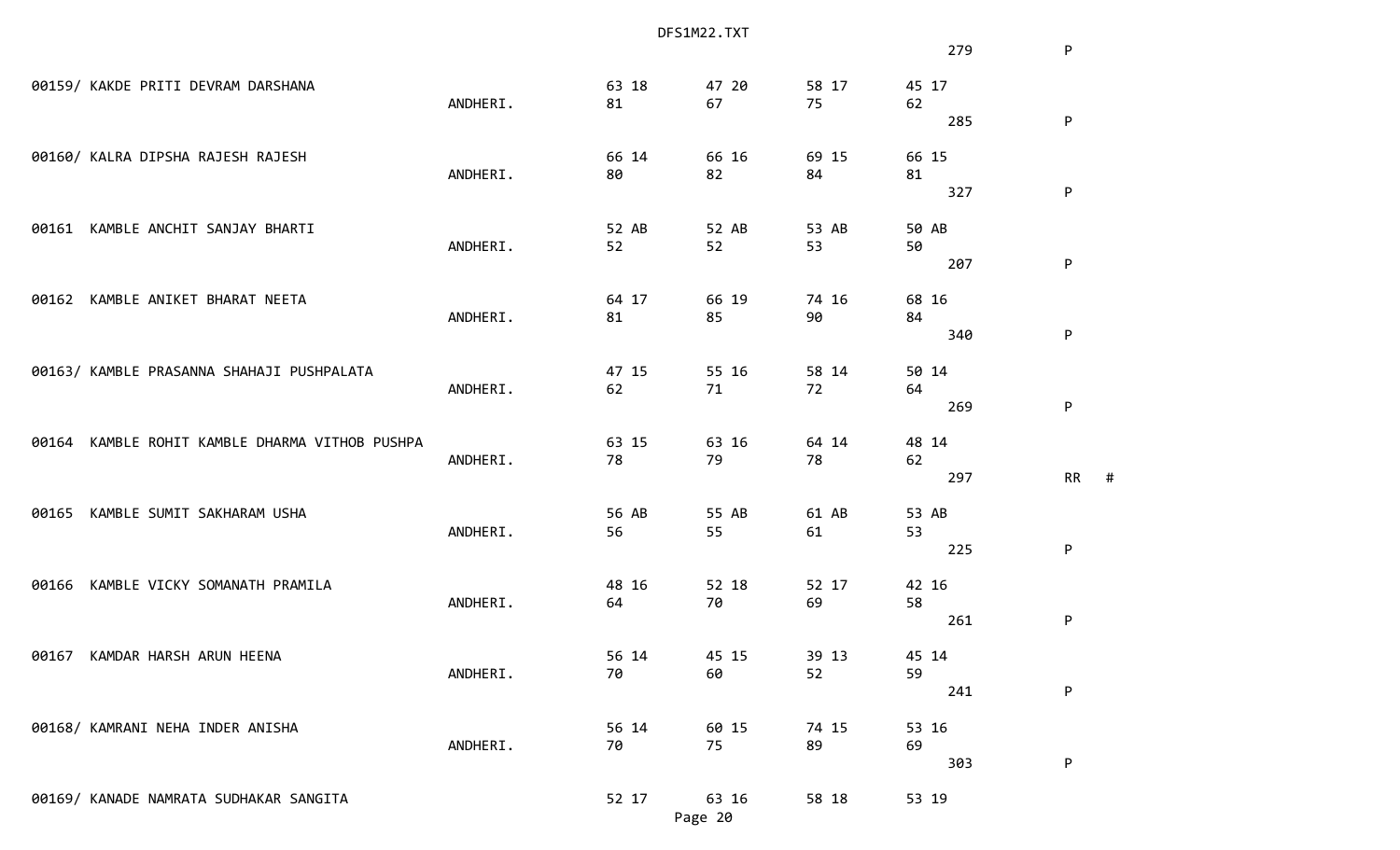|                                                                                                                                                                                                                                                        |                      |                                         | DFS1M22.TXT                    |                   |                   |                                  |
|--------------------------------------------------------------------------------------------------------------------------------------------------------------------------------------------------------------------------------------------------------|----------------------|-----------------------------------------|--------------------------------|-------------------|-------------------|----------------------------------|
|                                                                                                                                                                                                                                                        | ANDHERI.             | 69                                      | 79                             | 76                | 72<br>296         | P                                |
| / - FEMALE,@-5042,*-5045,, + - MARKS CARRIED, E - ELIGIBLE FOR EXEMPTION, ADC - ADMISSION CANCELLED, RR - RESERVED,RRP - PROVISIONAL,<br>RRX - 0.5050, ABS - ABSENT, APR-ALREADY PASSED IN REVAL., # - T.C., % - Eli., \$ - Enrl., NULL - NULL & VOIDA |                      |                                         |                                |                   |                   |                                  |
|                                                                                                                                                                                                                                                        | UNIVERSITY OF MUMBAI | INSTITUTE OF DISTANCE AND OPEN LEARNING |                                |                   |                   | PAGE-NO :-<br>- 14               |
| OFFICE REGISTER OF D.F.M. Sem.I.(16-17 onwards) EXAMINATION HELD IN MARCH, 2022.                                                                                                                                                                       |                      |                                         |                                |                   |                   | COLLEGE : 279 I.D.O.L.           |
|                                                                                                                                                                                                                                                        | CENTRE               |                                         | PAPER WISE MARKS               |                   |                   | <b>GRAND TOTAL</b><br><b>REM</b> |
| NAME OF THE CANDIDATE<br><b>SEAT</b>                                                                                                                                                                                                                   |                      | $\mathbf{1}$<br>80 20<br>100            | $\overline{2}$<br>80 20<br>100 | 3<br>80 20<br>100 | 4<br>80 20<br>100 |                                  |
|                                                                                                                                                                                                                                                        |                      | Pass.40                                 | 40                             | 40                | 40                |                                  |
| SUBJECT :11 ACC.SYS.<br>12 COST.MGT.AC<br>14 FIN.ST.ANAL                                                                                                                                                                                               | 13 FIN.MKTS.         |                                         |                                |                   |                   |                                  |
| 00170 KANAYATH BHARATHPRASAD MOHAN NISHAKUMARI                                                                                                                                                                                                         | ANDHERI.             | 69 14<br>83                             | 61 15<br>76                    | 77 14<br>91       | 61 13<br>74       |                                  |
|                                                                                                                                                                                                                                                        |                      |                                         |                                |                   | 324               | P                                |
| 00171/ KANOJIYA ANKITA RAMVILAS RAJKUMARI                                                                                                                                                                                                              |                      | 53 16                                   | 56 17                          | 55 15             | 58 16             |                                  |
|                                                                                                                                                                                                                                                        | ANDHERI.             | 69                                      | 73                             | 70                | 74<br>286         | P                                |
| 00172/ KARANGUTKAR SAKSHI VIJAY VINITA                                                                                                                                                                                                                 |                      | 63 14                                   | 50 16                          | 63 13             | 56 15             |                                  |
|                                                                                                                                                                                                                                                        | ANDHERI.             | 77                                      | 66                             | 76                | 71                |                                  |
|                                                                                                                                                                                                                                                        |                      |                                         |                                |                   | 290               | P                                |
| KARELIYA NAYAN KISHOR HARSHABEN<br>00173                                                                                                                                                                                                               | ANDHERI.             | 63 16<br>79                             | 61 18<br>79                    | 77 15<br>92       | 66 15<br>81       |                                  |
|                                                                                                                                                                                                                                                        |                      |                                         |                                |                   | 331               | P                                |
| 00174 KARELIYA PRIYESH KISHOR HARSHA                                                                                                                                                                                                                   |                      | 69 17                                   | 71 19                          | 76 16             | 68 16             |                                  |
|                                                                                                                                                                                                                                                        | ANDHERI.             | 86                                      | 90                             | 92                | 84<br>352         | ${\sf P}$                        |
| KARKERA KARAN MADHUKAR PRAFULLA<br>00175                                                                                                                                                                                                               |                      | 71 17                                   | 68 20                          | 77 16             | 69 18             |                                  |
|                                                                                                                                                                                                                                                        | ANDHERI.             | 88                                      | 88                             | 93                | 87<br>356         | P                                |
|                                                                                                                                                                                                                                                        |                      |                                         |                                |                   |                   |                                  |
| 00176/ KARKERA RAKSHITHA KISHOR PREMA                                                                                                                                                                                                                  |                      | 63 14                                   | 68 17<br>Page 21               | 63 15             | 60 15             |                                  |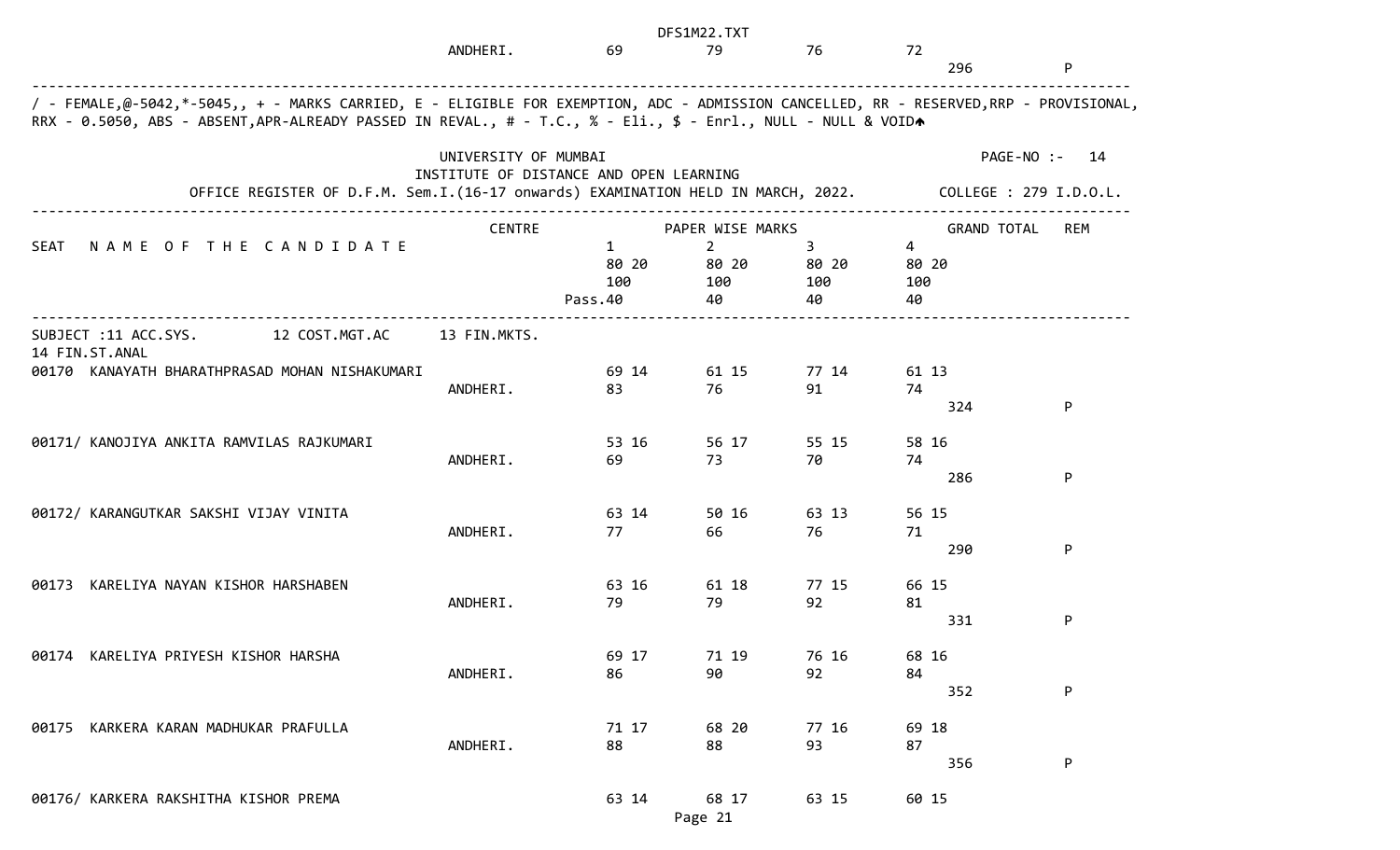|                                                                                                                                                                                                                                                                                                                                           |                      |                                         | DFS1M22.TXT      |                |                    |                                              |
|-------------------------------------------------------------------------------------------------------------------------------------------------------------------------------------------------------------------------------------------------------------------------------------------------------------------------------------------|----------------------|-----------------------------------------|------------------|----------------|--------------------|----------------------------------------------|
|                                                                                                                                                                                                                                                                                                                                           | ANDHERI.             | 77                                      | 85               | 78             | 75<br>315          | P                                            |
| 00177/ KATARIA NISHITA OMPRAKASH MANISHA                                                                                                                                                                                                                                                                                                  |                      | 69 10                                   | 52 10            | 71 10          | 71 10              |                                              |
|                                                                                                                                                                                                                                                                                                                                           | ANDHERI.             | 79                                      | 62               | 81             | 81                 |                                              |
|                                                                                                                                                                                                                                                                                                                                           |                      |                                         |                  |                | 303                | P                                            |
| KATHAWATE DURGESH KISHOR KAVITA<br>00178                                                                                                                                                                                                                                                                                                  |                      | 66 15                                   | 69 14            | 74 16          | 64 14              |                                              |
|                                                                                                                                                                                                                                                                                                                                           | ANDHERI.             | 81                                      | 83               | 90             | 78                 |                                              |
|                                                                                                                                                                                                                                                                                                                                           |                      |                                         |                  |                | 332                | P                                            |
| KHAN MOHAMMAD AADIL MOHAMMAD HALEEM GULSHAN<br>00179                                                                                                                                                                                                                                                                                      |                      | 34 16                                   | 37 18            | 48 17          | 39 16              |                                              |
|                                                                                                                                                                                                                                                                                                                                           | ANDHERI.             | 50                                      | 55               | 65             | 55                 |                                              |
|                                                                                                                                                                                                                                                                                                                                           |                      |                                         |                  |                | 225                | P                                            |
| KHAN MOHAMMED FAIZ MANZOORUSSALAM NASREEN<br>00180                                                                                                                                                                                                                                                                                        |                      | 63 18                                   | 63 20            | 74 18          | 64 17              |                                              |
|                                                                                                                                                                                                                                                                                                                                           | ANDHERI.             | 81                                      | 83               | 92             | 81                 |                                              |
|                                                                                                                                                                                                                                                                                                                                           |                      |                                         |                  |                | 337                | P                                            |
| KHAN MOHAMMED HAARISE SHAMSHAD FARIDA<br>00181                                                                                                                                                                                                                                                                                            |                      | 64 16                                   | 47 18            | 63 16          | 52 15              |                                              |
|                                                                                                                                                                                                                                                                                                                                           | ANDHERI.             | 80                                      | 65               | 79             | 67                 |                                              |
|                                                                                                                                                                                                                                                                                                                                           |                      |                                         |                  |                | 291                | P                                            |
| 00182/ KHAN RABIYA KHATOON RIZWAN SHAHIDUNNISA                                                                                                                                                                                                                                                                                            |                      | 66 17                                   | 69 19            | 74 17          | 71 16              |                                              |
|                                                                                                                                                                                                                                                                                                                                           | ANDHERI.             | 83                                      | 88               | 91             | 87                 |                                              |
|                                                                                                                                                                                                                                                                                                                                           |                      |                                         |                  |                | 349                | P                                            |
| / - FEMALE,@-5042,*-5045,, + - MARKS CARRIED, E - ELIGIBLE FOR EXEMPTION, ADC - ADMISSION CANCELLED, RR - RESERVED,RRP - PROVISIONAL,<br>RRX - 0.5050, ABS - ABSENT,APR-ALREADY PASSED IN REVAL., # - T.C., % - Eli., \$ - Enrl., NULL - NULL & VOIDA<br>OFFICE REGISTER OF D.F.M. Sem.I.(16-17 onwards) EXAMINATION HELD IN MARCH, 2022. | UNIVERSITY OF MUMBAI | INSTITUTE OF DISTANCE AND OPEN LEARNING |                  |                |                    | PAGE-NO :-<br>- 15<br>COLLEGE : 279 I.D.O.L. |
|                                                                                                                                                                                                                                                                                                                                           | <b>CENTRE</b>        |                                         | PAPER WISE MARKS |                | <b>GRAND TOTAL</b> | REM                                          |
| SEAT NAME OF THE CANDIDATE                                                                                                                                                                                                                                                                                                                |                      | $\mathbf{1}$                            | $\overline{2}$   | 3 <sup>7</sup> | 4                  |                                              |
|                                                                                                                                                                                                                                                                                                                                           |                      | 80 20<br>100                            | 80 20<br>100     | 80 20          | 80 20<br>100       |                                              |
|                                                                                                                                                                                                                                                                                                                                           |                      | Pass.40                                 | 40               | 100<br>40      | 40                 |                                              |
|                                                                                                                                                                                                                                                                                                                                           |                      |                                         |                  |                |                    |                                              |
| 12 COST.MGT.AC<br>SUBJECT :11 ACC.SYS.<br>14 FIN.ST.ANAL                                                                                                                                                                                                                                                                                  | 13 FIN.MKTS.         |                                         |                  |                |                    |                                              |
| 00183/ KHAN SABA ABDUL HAFIZ HASINA                                                                                                                                                                                                                                                                                                       |                      | 58 16                                   | 53 18            | 56 15          | 53 18              |                                              |
|                                                                                                                                                                                                                                                                                                                                           | ANDHERI.             | 74                                      | 71               | 71             | 71                 |                                              |
|                                                                                                                                                                                                                                                                                                                                           |                      |                                         | Page 22          |                |                    |                                              |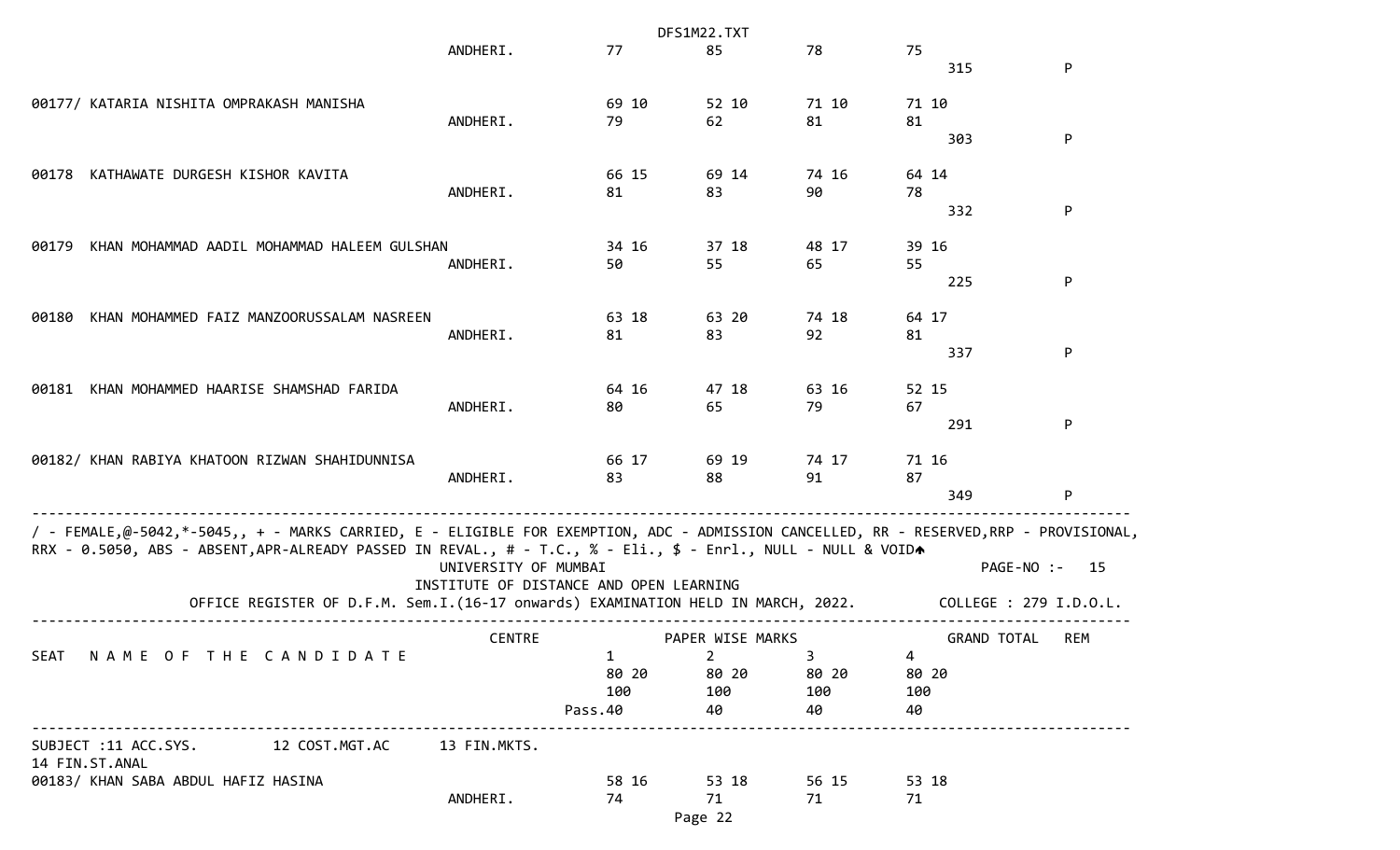|                                              | DFS1M22.TXT |       |         |       |       |           |
|----------------------------------------------|-------------|-------|---------|-------|-------|-----------|
|                                              |             |       |         |       | 287   | ${\sf P}$ |
| 00184/ KHAN SHABEENA KHATOON AZIZUDDIN AYSHA |             | 68 16 | 71 20   | 68 19 | 66 18 |           |
|                                              | ANDHERI.    | 84    | 91      | 87    | 84    |           |
|                                              |             |       |         |       | 346   | P         |
| KHARATMAL MANISH SUDHAKAR SULOCHANA<br>00185 |             | 45 17 | 58 20   | 56 18 | 53 17 |           |
|                                              | ANDHERI.    | 62    | 78      | 74    | 70    |           |
|                                              |             |       |         |       | 284   | ${\sf P}$ |
| 00186/ KHATRI DINIKA SANJAY JAGRUTI          |             | 69 16 | 58 18   | 66 15 | 71 17 |           |
|                                              | ANDHERI.    | 85    | 76      | 81    | 88    |           |
|                                              |             |       |         |       | 330   | P         |
| 00187/ KINI PRIYANKA ANANT KIRAN             |             | 55 16 | 63 18   | 53 19 | 48 16 |           |
|                                              | ANDHERI.    | 71    | 81      | 72    | 64    |           |
|                                              |             |       |         |       | 288   | ${\sf P}$ |
|                                              |             |       |         |       |       |           |
| KOLEKAR SUDHIR DNYANESHWAR SAVITA<br>00188   |             | 64 16 | 66 18   | 79 15 | 63 16 |           |
|                                              | ANDHERI.    | 80    | 84      | 94    | 79    |           |
|                                              |             |       |         |       | 337   | P         |
| KONDALKAR HARSHAD KISHOR KAVITA<br>00189     |             | 56 18 | 53 19   | 52 17 | 56 18 |           |
|                                              | ANDHERI.    | 74    | 72      | 69    | 74    |           |
|                                              |             |       |         |       | 289   | P         |
| 00190/ KORDE AMITA ADITYA SANTOSH            |             | 32 16 | 40 17   | 47 15 | 31 14 |           |
|                                              | ANDHERI.    | 48    | 57      | 62    | 45    |           |
|                                              |             |       |         |       | 212   | P         |
|                                              |             |       |         |       |       |           |
| KOTHARI CHETAN KANTILAL HIRABEN<br>00191     |             | 48 15 | 58 17   | 72 15 | 58 16 |           |
|                                              | ANDHERI.    | 63    | 75      | 87    | 74    |           |
|                                              |             |       |         |       | 299   | RPV %     |
| 00192/ KOTHARI SHRUSHTI PARASKUMAR PREMLATA  |             | 55 17 | 64 19   | 63 15 | 68 16 |           |
|                                              | ANDHERI.    | 72    | 83      | 78    | 84    |           |
|                                              |             |       |         |       | 317   | ${\sf P}$ |
| KUBAL VINAY ANANT ANITA<br>00193             |             | 68 15 | 69 16   | 72 15 | 69 14 |           |
|                                              | ANDHERI.    | 83    | 85      | 87    | 83    |           |
|                                              |             |       |         |       | 338   | P         |
| 00194/ KUDIKYALA JOSHNA PRABHAKAR LAXMI      |             | 53 17 | 42 18   | 61 15 | 47 16 |           |
|                                              |             |       | Page 23 |       |       |           |
|                                              |             |       |         |       |       |           |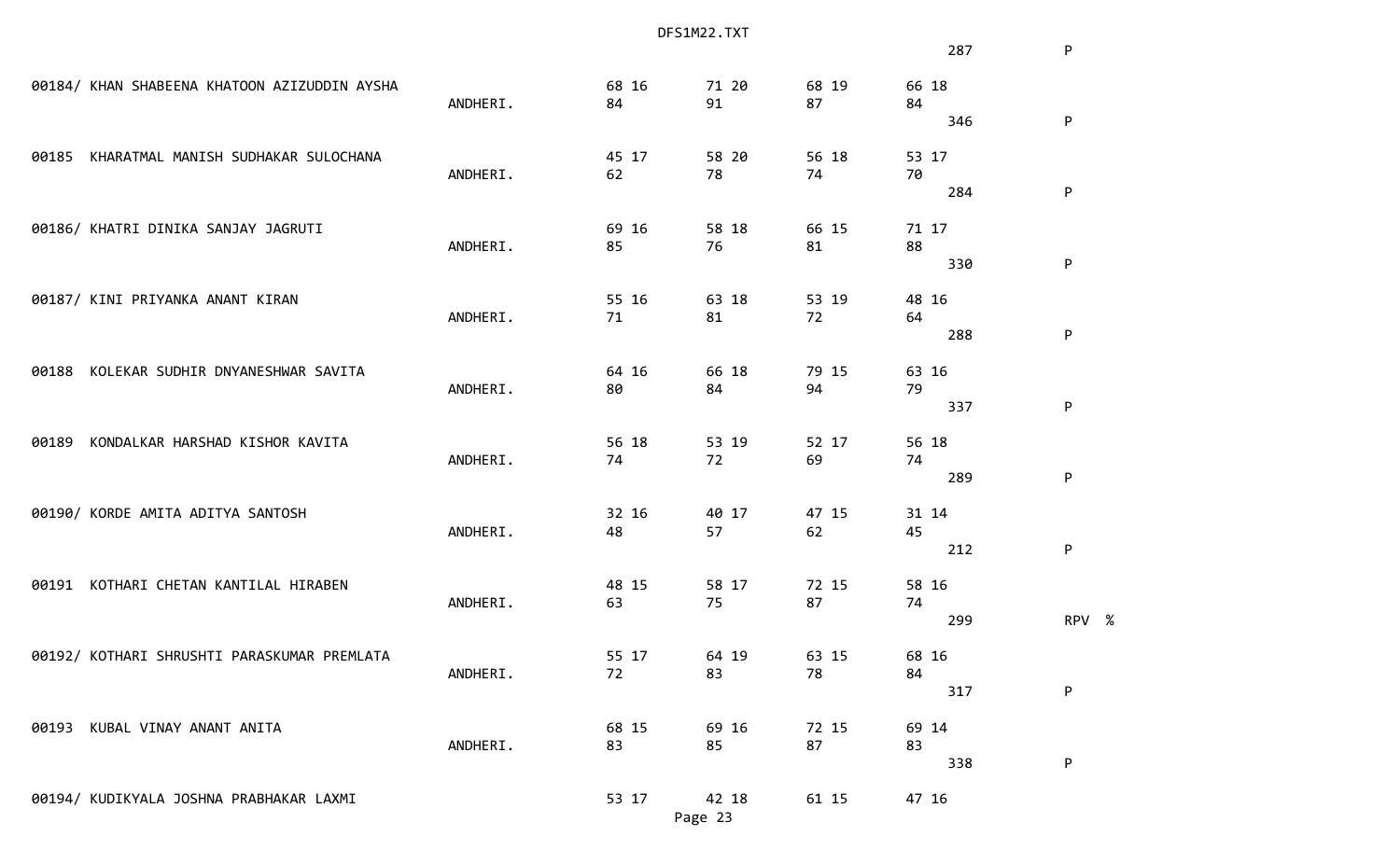|                                                                                                                                       |                                         |              | DFS1M22.TXT      |             |                    |                        |
|---------------------------------------------------------------------------------------------------------------------------------------|-----------------------------------------|--------------|------------------|-------------|--------------------|------------------------|
|                                                                                                                                       | ANDHERI.                                | 70           | 60               | 76          | 63                 |                        |
|                                                                                                                                       |                                         |              |                  |             | 269                | P                      |
|                                                                                                                                       |                                         |              |                  |             |                    |                        |
| 00195 KUDRE RAJESH SHAMRAO USHA                                                                                                       |                                         | 48 16        | 50 18            | 66 17       | 60 18              |                        |
|                                                                                                                                       | ANDHERI.                                | 64           | 68               | 83          | 78                 |                        |
|                                                                                                                                       |                                         |              |                  |             | 293                | P                      |
| / - FEMALE,@-5042,*-5045,, + - MARKS CARRIED, E - ELIGIBLE FOR EXEMPTION, ADC - ADMISSION CANCELLED, RR - RESERVED,RRP - PROVISIONAL, |                                         |              |                  |             |                    |                        |
| RRX - 0.5050, ABS - ABSENT, APR-ALREADY PASSED IN REVAL., # - T.C., % - Eli., \$ - Enrl., NULL - NULL & VOIDA                         |                                         |              |                  |             |                    |                        |
|                                                                                                                                       | UNIVERSITY OF MUMBAI                    |              |                  |             |                    | PAGE-NO :-<br>16       |
|                                                                                                                                       | INSTITUTE OF DISTANCE AND OPEN LEARNING |              |                  |             |                    |                        |
| OFFICE REGISTER OF D.F.M. Sem.I.(16-17 onwards) EXAMINATION HELD IN MARCH, 2022.                                                      |                                         |              |                  |             |                    | COLLEGE : 279 I.D.O.L. |
|                                                                                                                                       |                                         |              |                  |             |                    |                        |
|                                                                                                                                       | <b>CENTRE</b>                           |              | PAPER WISE MARKS |             | <b>GRAND TOTAL</b> | REM                    |
| NAME OF THE CANDIDATE<br>SEAT                                                                                                         |                                         | $\mathbf{1}$ | $\overline{2}$   | 3           | 4                  |                        |
|                                                                                                                                       |                                         | 80 20        | 80 20            | 80 20       | 80 20              |                        |
|                                                                                                                                       |                                         | 100          | 100              | 100         | 100                |                        |
|                                                                                                                                       |                                         | Pass.40      | 40               | 40          | 40                 |                        |
|                                                                                                                                       |                                         |              |                  |             |                    |                        |
| SUBJECT :11 ACC.SYS.<br>12 COST.MGT.AC                                                                                                | 13 FIN.MKTS.                            |              |                  |             |                    |                        |
| 14 FIN.ST.ANAL                                                                                                                        |                                         | 55 12        |                  |             | 60 15              |                        |
| 00196/ KUMBHAR ANKITA TANAJI VANITA                                                                                                   | ANDHERI.                                | 67           | 66 16<br>82      | 74 14<br>88 | 75                 |                        |
|                                                                                                                                       |                                         |              |                  |             | 312                | P                      |
|                                                                                                                                       |                                         |              |                  |             |                    |                        |
| 00197/ KUNDAN ANKITA GANESH SAVITA                                                                                                    |                                         | 56 14        | 52 18            | 58 15       | 44 16              |                        |
|                                                                                                                                       | ANDHERI.                                | 70           | 70               | 73          | 60                 |                        |
|                                                                                                                                       |                                         |              |                  |             | 273                | P                      |
|                                                                                                                                       |                                         |              |                  |             |                    |                        |
| KUNECHA HARISH KALULAL GEETA<br>00198                                                                                                 |                                         | 53 14        | 66 16            | 66 15       | 53 14              |                        |
|                                                                                                                                       | ANDHERI.                                | 67           | 82               | 81          | 67                 |                        |
|                                                                                                                                       |                                         |              |                  |             | 297                | P                      |
|                                                                                                                                       |                                         |              |                  |             |                    |                        |
| KUSUM PRAKASH KUMAR SURESH YADAV SUMITRA DEVI<br>00199                                                                                |                                         | AB AB        | AB AB            | AB AB       | AB AB              |                        |
|                                                                                                                                       | ANDHERI.                                | AB           | AB               | AB          | AB                 |                        |
|                                                                                                                                       |                                         |              |                  |             | 0                  | ADC #                  |
|                                                                                                                                       |                                         |              |                  |             |                    |                        |
| 00200/ LADDHA NEHA KAMLESH SUSHMA                                                                                                     |                                         | 63 16        | 55 18            | 63 17       | 52 15              |                        |
|                                                                                                                                       | ANDHERI.                                | 79           | 73               | 80          | 67                 |                        |
|                                                                                                                                       |                                         |              |                  |             | 299                | P                      |
| LALANI AADIL BARKAT ALI FARZANA                                                                                                       |                                         |              |                  |             |                    |                        |
| 00201                                                                                                                                 | ANDHERI.                                | 61 16<br>77  | 60 18<br>78      | 61 15<br>76 | 58 15<br>73        |                        |
|                                                                                                                                       |                                         |              |                  |             |                    |                        |
|                                                                                                                                       |                                         |              | Page 24          |             |                    |                        |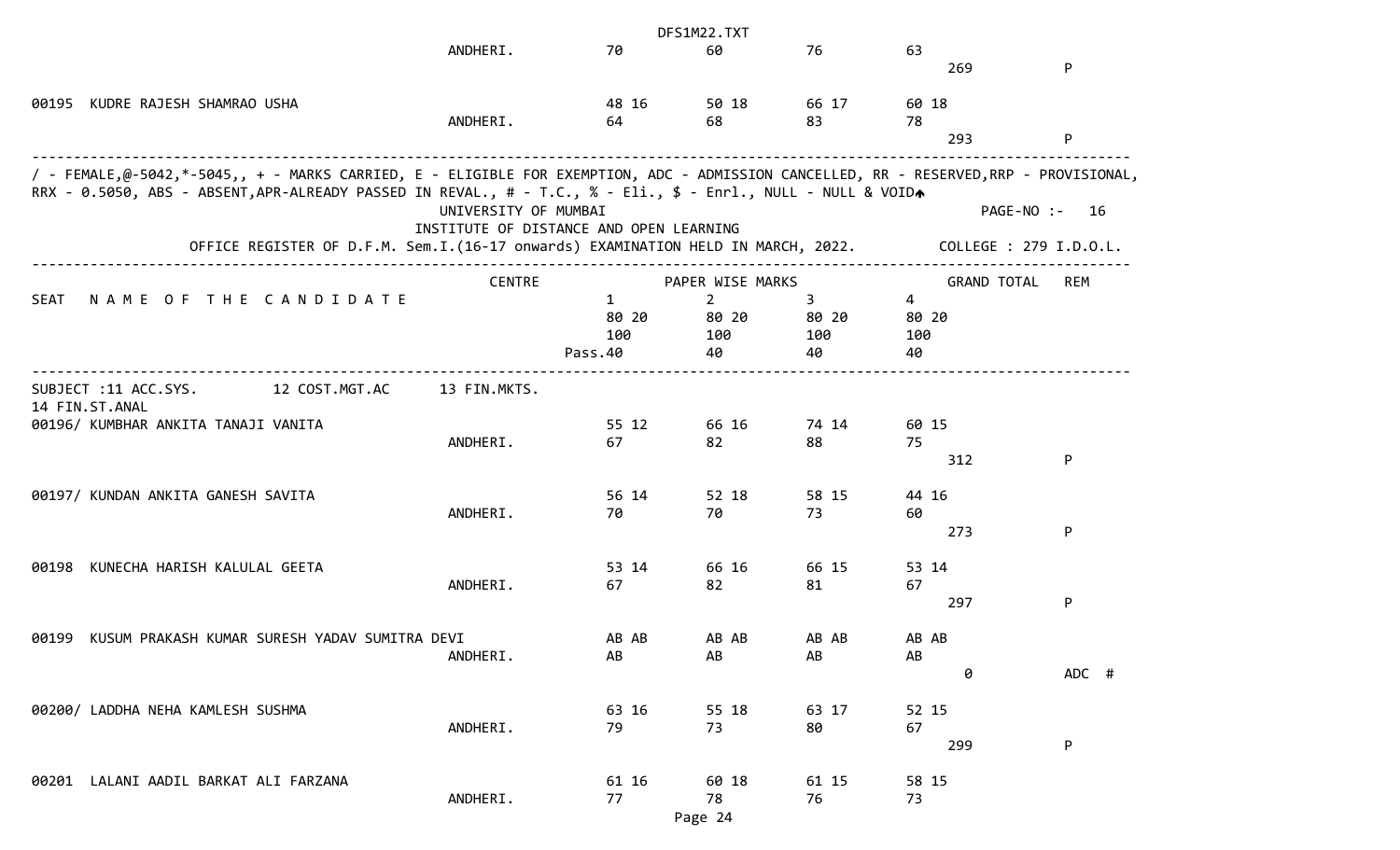|             |                                                                                                                                                                                                                                                        |                      |                                         | DFS1M22.TXT      |       |                    |                        |
|-------------|--------------------------------------------------------------------------------------------------------------------------------------------------------------------------------------------------------------------------------------------------------|----------------------|-----------------------------------------|------------------|-------|--------------------|------------------------|
|             |                                                                                                                                                                                                                                                        |                      |                                         |                  |       | 304                | P                      |
|             | 00202/ LIYA PRACHI GOVIND KARISHMA                                                                                                                                                                                                                     |                      | 53 16                                   | 61 17            | 56 15 | 60 16              |                        |
|             |                                                                                                                                                                                                                                                        | ANDHERI.             | 69                                      | 78               | 71    | 76                 |                        |
|             |                                                                                                                                                                                                                                                        |                      |                                         |                  |       | 294                | P                      |
| 00203       | LOBO ANTHONY ALPHONSE JULIE                                                                                                                                                                                                                            |                      | 69 17                                   | 64 18            | 58 16 | 64 15              |                        |
|             |                                                                                                                                                                                                                                                        | ANDHERI.             | 86                                      | 82               | 74    | 79                 |                        |
|             |                                                                                                                                                                                                                                                        |                      |                                         |                  |       | 321                | P                      |
| 00204       | LONDHE SIDDHARTH RAMCHANDRA MAYA                                                                                                                                                                                                                       |                      | AB AB                                   | AB AB            | AB AB | AB AB              |                        |
|             |                                                                                                                                                                                                                                                        | ANDHERI.             | AB                                      | AB               | AB    | AB                 |                        |
|             |                                                                                                                                                                                                                                                        |                      |                                         |                  |       | 0                  | ADC #                  |
|             | 00205/ LUND TARUNA NARESH SHWETA                                                                                                                                                                                                                       |                      | 74 16                                   | 64 17            | 77 15 | 68 16              |                        |
|             |                                                                                                                                                                                                                                                        | ANDHERI.             | 90                                      | 81               | 92    | 84                 |                        |
|             |                                                                                                                                                                                                                                                        |                      |                                         |                  |       | 347                | P                      |
| 00206       | MAHADIK NARAYAN BALKRISHANA DIPALEE                                                                                                                                                                                                                    |                      | 61 17                                   | 58 18            | 72 16 | 58 17              |                        |
|             |                                                                                                                                                                                                                                                        | ANDHERI.             | 78                                      | 76               | 88    | 75                 |                        |
|             |                                                                                                                                                                                                                                                        |                      |                                         |                  |       | 317                | P                      |
| 00207       | MAHADIK SHIVAJI MADHUKAR VIJAYALAXMI                                                                                                                                                                                                                   |                      | 56 15                                   | 48 18            | 45 16 | 52 14              |                        |
|             |                                                                                                                                                                                                                                                        | ANDHERI.             | 71                                      | 66               | 61    | 66                 |                        |
|             |                                                                                                                                                                                                                                                        |                      |                                         |                  |       | 264                | P                      |
| 00208       | MAHAJAN AKASH RAJESH INDU                                                                                                                                                                                                                              |                      | 60 17                                   | 61 18            | 71 16 | 66 17              |                        |
|             |                                                                                                                                                                                                                                                        | ANDHERI.             | 77                                      | 79               | 87    | 83                 |                        |
|             |                                                                                                                                                                                                                                                        |                      |                                         |                  |       | 326                | RR<br>#                |
|             | / - FEMALE,@-5042,*-5045,, + - MARKS CARRIED, E - ELIGIBLE FOR EXEMPTION, ADC - ADMISSION CANCELLED, RR - RESERVED,RRP - PROVISIONAL,<br>RRX - 0.5050, ABS - ABSENT, APR-ALREADY PASSED IN REVAL., # - T.C., % - Eli., \$ - Enrl., NULL - NULL & VOIDA |                      |                                         |                  |       |                    |                        |
|             |                                                                                                                                                                                                                                                        | UNIVERSITY OF MUMBAI | INSTITUTE OF DISTANCE AND OPEN LEARNING |                  |       | PAGE-NO :-         | 17                     |
|             | OFFICE REGISTER OF D.F.M. Sem.I.(16-17 onwards) EXAMINATION HELD IN MARCH, 2022.                                                                                                                                                                       |                      |                                         |                  |       |                    | COLLEGE : 279 I.D.O.L. |
|             |                                                                                                                                                                                                                                                        | <b>CENTRE</b>        |                                         | PAPER WISE MARKS |       | <b>GRAND TOTAL</b> | <b>REM</b>             |
| <b>SEAT</b> | NAME OF THE CANDIDATE                                                                                                                                                                                                                                  |                      | 1                                       | 2                | 3     | 4                  |                        |
|             |                                                                                                                                                                                                                                                        |                      | 80 20                                   | 80 20            | 80 20 | 80 20              |                        |
|             |                                                                                                                                                                                                                                                        |                      | 100                                     | 100              | 100   | 100                |                        |
|             |                                                                                                                                                                                                                                                        |                      | Pass.40                                 | 40               | 40    | 40                 |                        |
|             |                                                                                                                                                                                                                                                        |                      |                                         |                  |       |                    |                        |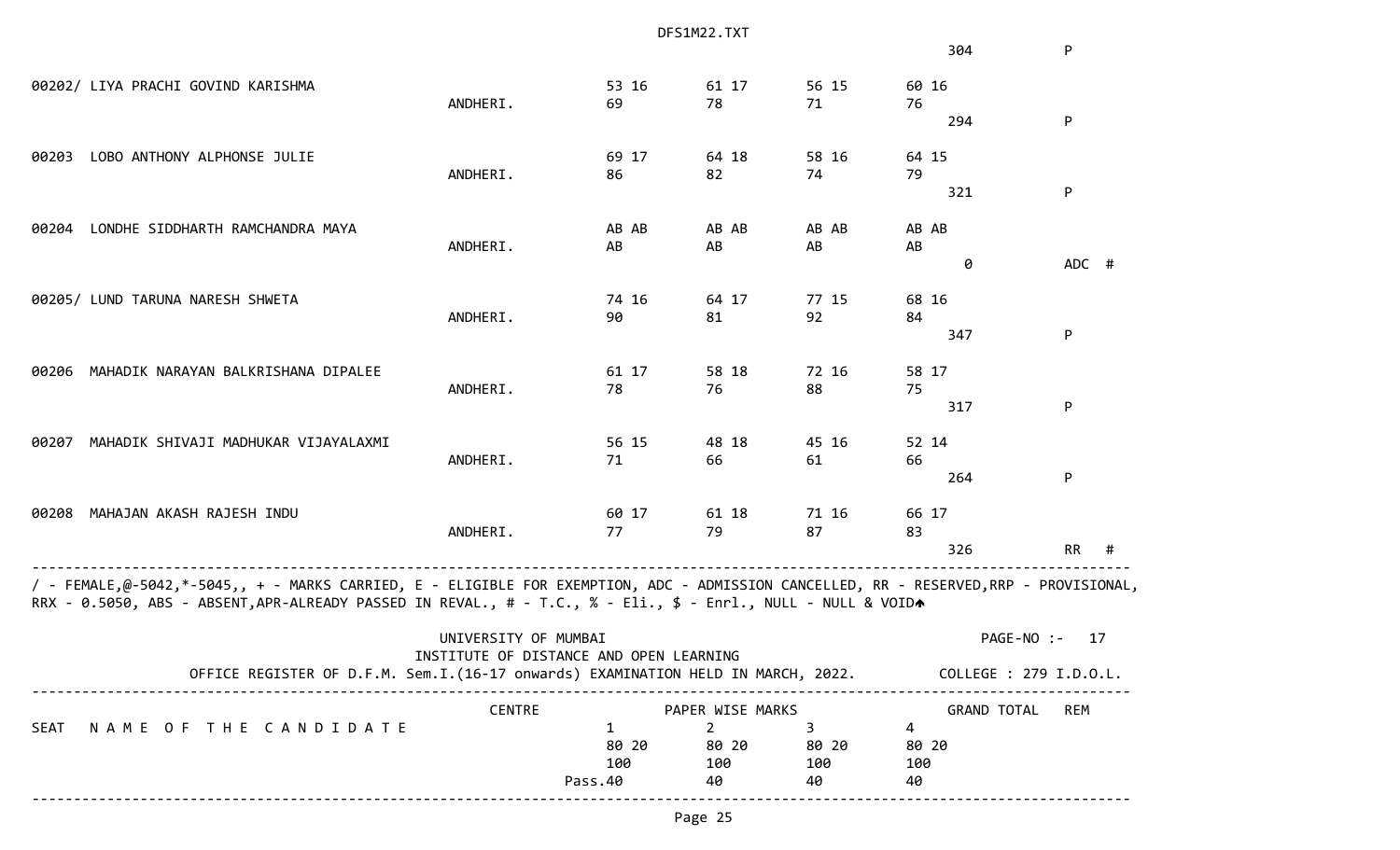|                                                     |                |              |             | DFS1M22.TXT      |             |             |     |              |  |
|-----------------------------------------------------|----------------|--------------|-------------|------------------|-------------|-------------|-----|--------------|--|
| SUBJECT :11 ACC.SYS.<br>14 FIN.ST.ANAL              | 12 COST.MGT.AC | 13 FIN.MKTS. |             |                  |             |             |     |              |  |
| 00209/ MAHAJAN SRUSHTI ANIL RAJNI                   |                | ANDHERI.     | 69 14<br>83 | 56 17<br>73      | 79 14<br>93 | 60 15<br>75 | 324 | P            |  |
| 00210 MAHARANA DINESH KUMAR PRABHAT CHANDRA SUMITRA |                | ANDHERI.     | 47 15<br>62 | 56 17<br>73      | 76 15<br>91 | 71 16<br>87 |     |              |  |
| 00211/ MAIN TANVI VIVEKANAND PRIYANKA               |                |              | 58 17       | 68 18            | 77 16       | 68 16       | 313 | ${\sf P}$    |  |
|                                                     |                | ANDHERI.     | 75          | 86               | 93          | 84          | 338 | $\mathsf{P}$ |  |
| 00212 MAJALIKAR ARPIT ASHOK ASHWINI                 |                | ANDHERI.     | 68 17<br>85 | 61 18<br>79      | 71 15<br>86 | 56 17<br>73 | 323 | P            |  |
| 00213/ MAKHIJA MANISHA PARSARAM KAMLA               |                | ANDHERI.     | 45 14<br>59 | 48 16<br>64      | 64 13<br>77 | 45 15<br>60 |     |              |  |
| 00214 MAKWANA SHYAM RASIKBHAI ARUNABEN              |                | ANDHERI.     | 61 15<br>76 | 64 17<br>81      | 61 14<br>75 | 64 15<br>79 | 260 | $RR$ #       |  |
| 00215/ MALI MAYURI SHRIRAM UJWALA                   |                |              | 58 17       | 64 18            | 53 16       | 58 17       | 311 | RPV %        |  |
|                                                     |                | ANDHERI.     | 75          | 82               | 69          | 75          | 301 | P            |  |
| 00216/ MANDARKAR JYOTI JITENDRA GEETANJALI          |                | ANDHERI.     | 40 16<br>56 | 48 18<br>66      | 52 17<br>69 | 45 18<br>63 | 254 | RPV %        |  |
| 00217/ MANDAVKAR PRATIKSHA PRAMOD PRATIBHA          |                | ANDHERI.     | 68 16<br>84 | 55 18<br>73      | 71 15<br>86 | 61 16<br>77 |     |              |  |
|                                                     |                |              |             |                  |             |             | 320 | P            |  |
| 00218/ MANDHANI SIMRAN MAHESHKUMAR RESHMA           |                | ANDHERI.     | 61 17<br>78 | 61 19<br>80      | 77 17<br>94 | 61 16<br>77 | 329 | P            |  |
| 00219/ MANDHWANI KHUSHBOO SHYAMLAL VANITA           |                |              | 72 16       | 71 18<br>Page 26 | 72 17       | 71 16       |     |              |  |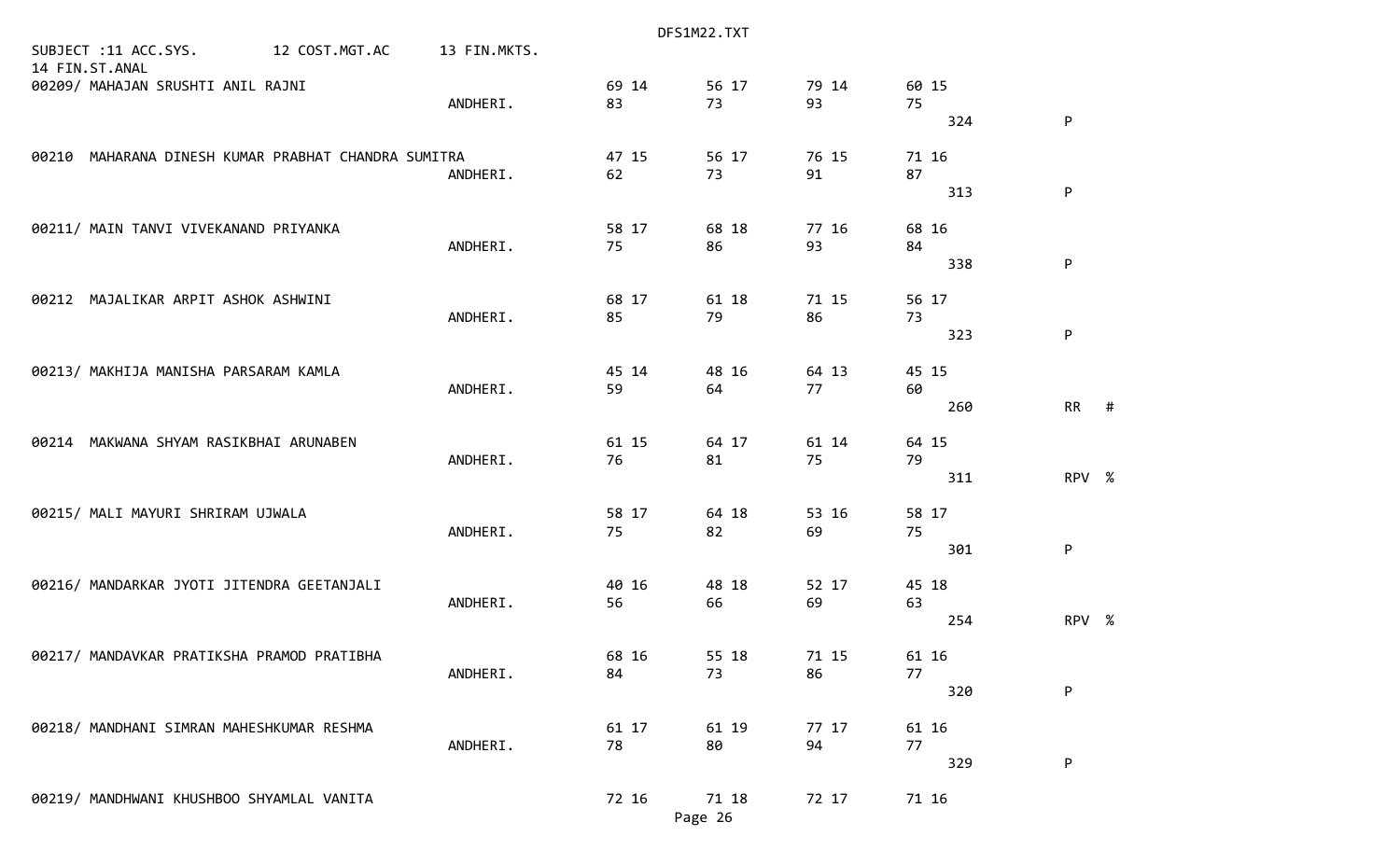|                                                                                                                                       |                      |                                         | DFS1M22.TXT      |       |                    |                        |
|---------------------------------------------------------------------------------------------------------------------------------------|----------------------|-----------------------------------------|------------------|-------|--------------------|------------------------|
|                                                                                                                                       | ANDHERI.             | 88                                      | 89               | 89    | 87                 |                        |
|                                                                                                                                       |                      |                                         |                  |       | 353                | P                      |
|                                                                                                                                       |                      |                                         |                  |       |                    |                        |
| 00220/ MANE PRIYANKA SANTOSH PALLAVI                                                                                                  |                      | 68 14                                   | 58 16            | 76 15 | 63 14              |                        |
|                                                                                                                                       | ANDHERI.             | 82                                      | 74               | 91    | 77                 |                        |
|                                                                                                                                       |                      |                                         |                  |       | 324                | P                      |
| 00221 MANGLUNIA KAUSHALENDRA PRADEEP BABITA                                                                                           |                      | 69 16                                   | 61 17            | 69 15 | 69 15              |                        |
|                                                                                                                                       | ANDHERI.             | 85                                      | 78               | 84    | 84                 |                        |
|                                                                                                                                       |                      |                                         |                  |       | 331                | P                      |
| / - FEMALE,@-5042,*-5045,, + - MARKS CARRIED, E - ELIGIBLE FOR EXEMPTION, ADC - ADMISSION CANCELLED, RR - RESERVED,RRP - PROVISIONAL, |                      |                                         |                  |       |                    |                        |
| RRX - 0.5050, ABS - ABSENT, APR-ALREADY PASSED IN REVAL., # - T.C., % - Eli., \$ - Enrl., NULL - NULL & VOIDA                         |                      |                                         |                  |       |                    |                        |
|                                                                                                                                       | UNIVERSITY OF MUMBAI |                                         |                  |       |                    | PAGE-NO :- 18          |
|                                                                                                                                       |                      | INSTITUTE OF DISTANCE AND OPEN LEARNING |                  |       |                    |                        |
| OFFICE REGISTER OF D.F.M. Sem.I.(16-17 onwards) EXAMINATION HELD IN MARCH, 2022.                                                      |                      |                                         |                  |       |                    | COLLEGE : 279 I.D.O.L. |
|                                                                                                                                       | <b>CENTRE</b>        |                                         | PAPER WISE MARKS |       | <b>GRAND TOTAL</b> | REM                    |
| NAME OF THE CANDIDATE<br><b>SEAT</b>                                                                                                  |                      | $\mathbf{1}$                            | $\overline{2}$   | 3     | $\overline{4}$     |                        |
|                                                                                                                                       |                      | 80 20                                   | 80 20            | 80 20 | 80 20              |                        |
|                                                                                                                                       |                      | 100                                     | 100              | 100   | 100                |                        |
|                                                                                                                                       |                      | Pass.40                                 | 40               | 40    | 40                 |                        |
| SUBJECT :11 ACC.SYS.<br>12 COST.MGT.AC                                                                                                | 13 FIN.MKTS.         |                                         |                  |       |                    |                        |
| 14 FIN.ST.ANAL                                                                                                                        |                      |                                         |                  |       |                    |                        |
| 00222 MANIYAR SACHIN SHANTARAM SHUBHANGI                                                                                              |                      | 53 14                                   | 55 16            | 50 15 | 40 14              |                        |
|                                                                                                                                       | ANDHERI.             | 67                                      | 71               | 65    | 54                 |                        |
|                                                                                                                                       |                      |                                         |                  |       | 257                | P                      |
| 00223/ MANVACHARYA PRANJALI DIGAMBER KALPANA                                                                                          |                      | 47 15                                   | 56 17            | 53 16 | 42 15              |                        |
|                                                                                                                                       | ANDHERI.             | 62                                      | 73               | 69    | 57                 |                        |
|                                                                                                                                       |                      |                                         |                  |       | 261                | P                      |
| 00224/ MARGAM VENNELA RAJU LAVANYA                                                                                                    |                      | 50 17                                   | 52 18            | 61 16 | 56 16              |                        |
|                                                                                                                                       | ANDHERI.             | 67                                      | 70               | 77    | 72                 |                        |
|                                                                                                                                       |                      |                                         |                  |       | 286                | P                      |
|                                                                                                                                       |                      |                                         |                  |       |                    |                        |
| MARGI MAHADEV DIGAMBER PRAMILA<br>00225                                                                                               |                      | AB AB                                   | AB AB            | AB AB | AB AB              |                        |
|                                                                                                                                       | ANDHERI.             | AB                                      | AB               | AB    | AB                 |                        |
|                                                                                                                                       |                      |                                         |                  |       | 0                  | ABS                    |
| 00226/ MATHARU PREETI SARDARA SINGH PARAMJIT KAUR                                                                                     |                      | 74 18                                   | 74 18            | 77 17 | 68 16              |                        |
|                                                                                                                                       | ANDHERI.             | 92                                      | 92               | 94    | 84                 |                        |
|                                                                                                                                       |                      |                                         | Page 27          |       |                    |                        |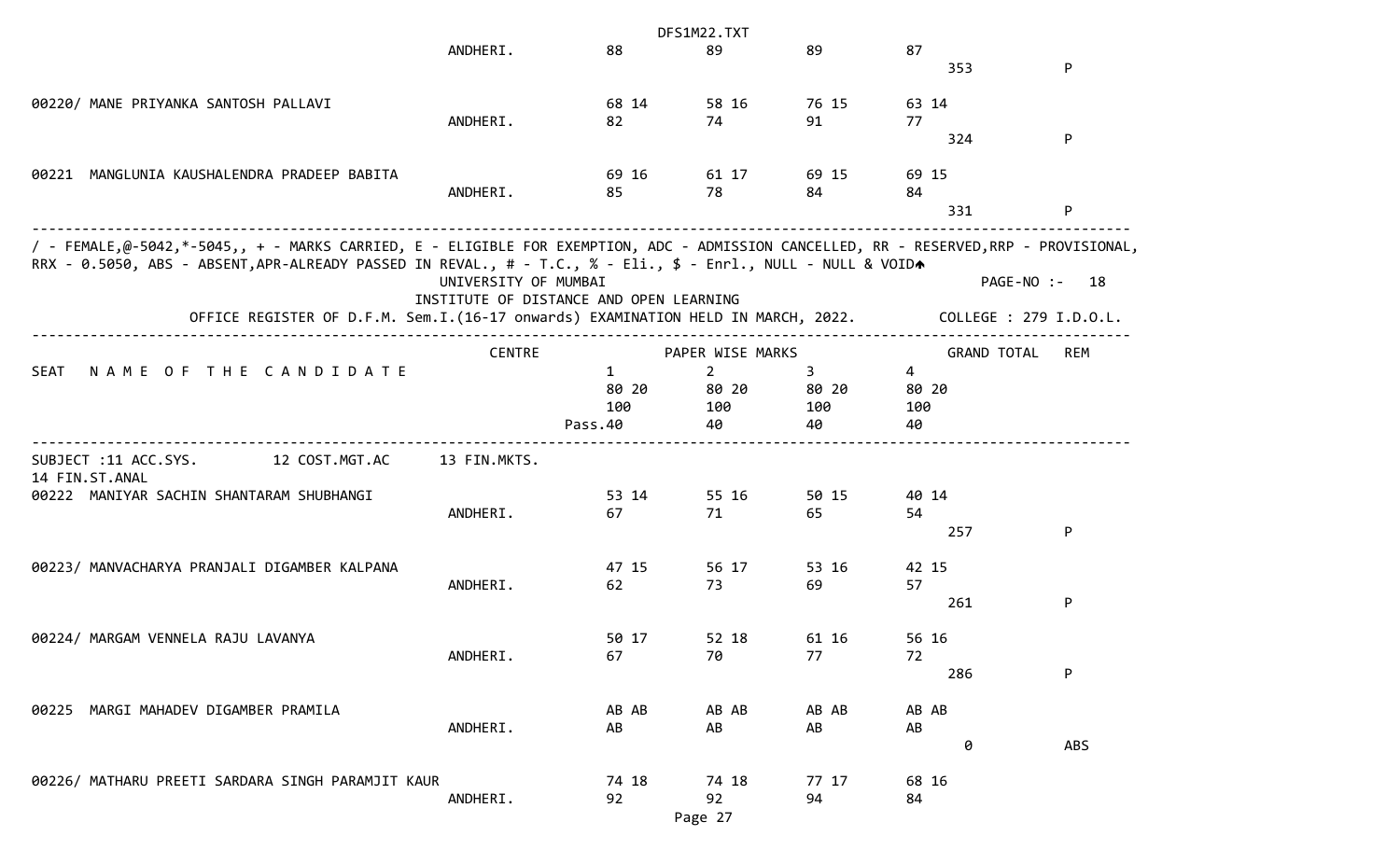|                                                                                                                                                                                                                                                        |                                                                                  |                                         |       | DFS1M22.TXT      |       |       |                        |     |
|--------------------------------------------------------------------------------------------------------------------------------------------------------------------------------------------------------------------------------------------------------|----------------------------------------------------------------------------------|-----------------------------------------|-------|------------------|-------|-------|------------------------|-----|
|                                                                                                                                                                                                                                                        |                                                                                  |                                         |       |                  |       |       | 362                    | P   |
| 00227/ MAURYA ANJALI OMPRAKASH GEETA                                                                                                                                                                                                                   |                                                                                  |                                         | 56 17 | 53 19            | 64 16 | 48 17 |                        |     |
|                                                                                                                                                                                                                                                        |                                                                                  | ANDHERI.                                | 73    | 72               | 80    | 65    |                        |     |
|                                                                                                                                                                                                                                                        |                                                                                  |                                         |       |                  |       |       | 290                    | P   |
| 00228/ MAURYA NEELAM BHAIYALAL RAMPATI                                                                                                                                                                                                                 |                                                                                  |                                         | 64 16 | 61 17            | 68 15 | 64 16 |                        |     |
|                                                                                                                                                                                                                                                        |                                                                                  | ANDHERI.                                | 80    | 78               | 83    | 80    |                        |     |
|                                                                                                                                                                                                                                                        |                                                                                  |                                         |       |                  |       |       | 321                    | P   |
| 00229/ MAURYA SHIVANGI CHANDRAPAL ANITA                                                                                                                                                                                                                |                                                                                  |                                         | 60 14 | 55 16            | 47 15 | 58 14 |                        |     |
|                                                                                                                                                                                                                                                        |                                                                                  | ANDHERI.                                | 74    | 71               | 62    | 72    |                        |     |
|                                                                                                                                                                                                                                                        |                                                                                  |                                         |       |                  |       |       | 279                    | P   |
| MAYEKAR PRADNYESH LAHU ARATI<br>00230                                                                                                                                                                                                                  |                                                                                  |                                         | 47 14 | 66 15            | 60 16 | 56 14 |                        |     |
|                                                                                                                                                                                                                                                        |                                                                                  | ANDHERI.                                | 61    | 81               | 76    | 70    |                        |     |
|                                                                                                                                                                                                                                                        |                                                                                  |                                         |       |                  |       |       | 288                    | P   |
| 00231 MEHTA AMAN VIJAY SAROJ                                                                                                                                                                                                                           |                                                                                  |                                         | 37 14 | 58 16            | 50 15 | 60 14 |                        |     |
|                                                                                                                                                                                                                                                        |                                                                                  | ANDHERI.                                | 51    | 74               | 65    | 74    |                        |     |
|                                                                                                                                                                                                                                                        |                                                                                  |                                         |       |                  |       |       | 264                    | P   |
| 00232/ MEHTA DOLLY PANKAJ RUPA                                                                                                                                                                                                                         |                                                                                  |                                         | 56 17 | 61 18            | 53 16 | 44 17 |                        |     |
|                                                                                                                                                                                                                                                        |                                                                                  | ANDHERI.                                | 73    | 79               | 69    | 61    |                        |     |
|                                                                                                                                                                                                                                                        |                                                                                  |                                         |       |                  |       |       | 282                    | P   |
| MEHTA HARSH RAKESH HETAL<br>00233                                                                                                                                                                                                                      |                                                                                  |                                         | 68 14 | 68 16            | 76 14 | 61 15 |                        |     |
|                                                                                                                                                                                                                                                        |                                                                                  | ANDHERI.                                | 82    | 84               | 90    | 76    |                        |     |
|                                                                                                                                                                                                                                                        |                                                                                  |                                         |       |                  |       |       | 332                    | P   |
| MEHTA MEHUL BHOGILAL TARABEN<br>00234                                                                                                                                                                                                                  |                                                                                  |                                         | 63 18 | 64 20            | 58 17 | 48 17 |                        |     |
|                                                                                                                                                                                                                                                        |                                                                                  | ANDHERI.                                | 81    | 84               | 75    | 65    |                        |     |
|                                                                                                                                                                                                                                                        |                                                                                  |                                         |       |                  |       |       | 305                    | P   |
| / - FEMALE,@-5042,*-5045,, + - MARKS CARRIED, E - ELIGIBLE FOR EXEMPTION, ADC - ADMISSION CANCELLED, RR - RESERVED,RRP - PROVISIONAL,<br>RRX - 0.5050, ABS - ABSENT, APR-ALREADY PASSED IN REVAL., # - T.C., % - Eli., \$ - Enrl., NULL - NULL & VOIDA |                                                                                  |                                         |       |                  |       |       |                        |     |
|                                                                                                                                                                                                                                                        |                                                                                  | UNIVERSITY OF MUMBAI                    |       |                  |       |       | PAGE-NO :- 19          |     |
|                                                                                                                                                                                                                                                        |                                                                                  | INSTITUTE OF DISTANCE AND OPEN LEARNING |       |                  |       |       |                        |     |
|                                                                                                                                                                                                                                                        | OFFICE REGISTER OF D.F.M. Sem.I.(16-17 onwards) EXAMINATION HELD IN MARCH, 2022. |                                         |       |                  |       |       | COLLEGE : 279 I.D.O.L. |     |
|                                                                                                                                                                                                                                                        |                                                                                  | <b>CENTRE</b>                           |       | PAPER WISE MARKS |       |       | <b>GRAND TOTAL</b>     | REM |
| NAME OF THE CANDIDATE<br>SEAT                                                                                                                                                                                                                          |                                                                                  |                                         | 1     | 2                | 3     | 4     |                        |     |
|                                                                                                                                                                                                                                                        |                                                                                  |                                         |       | Page 28          |       |       |                        |     |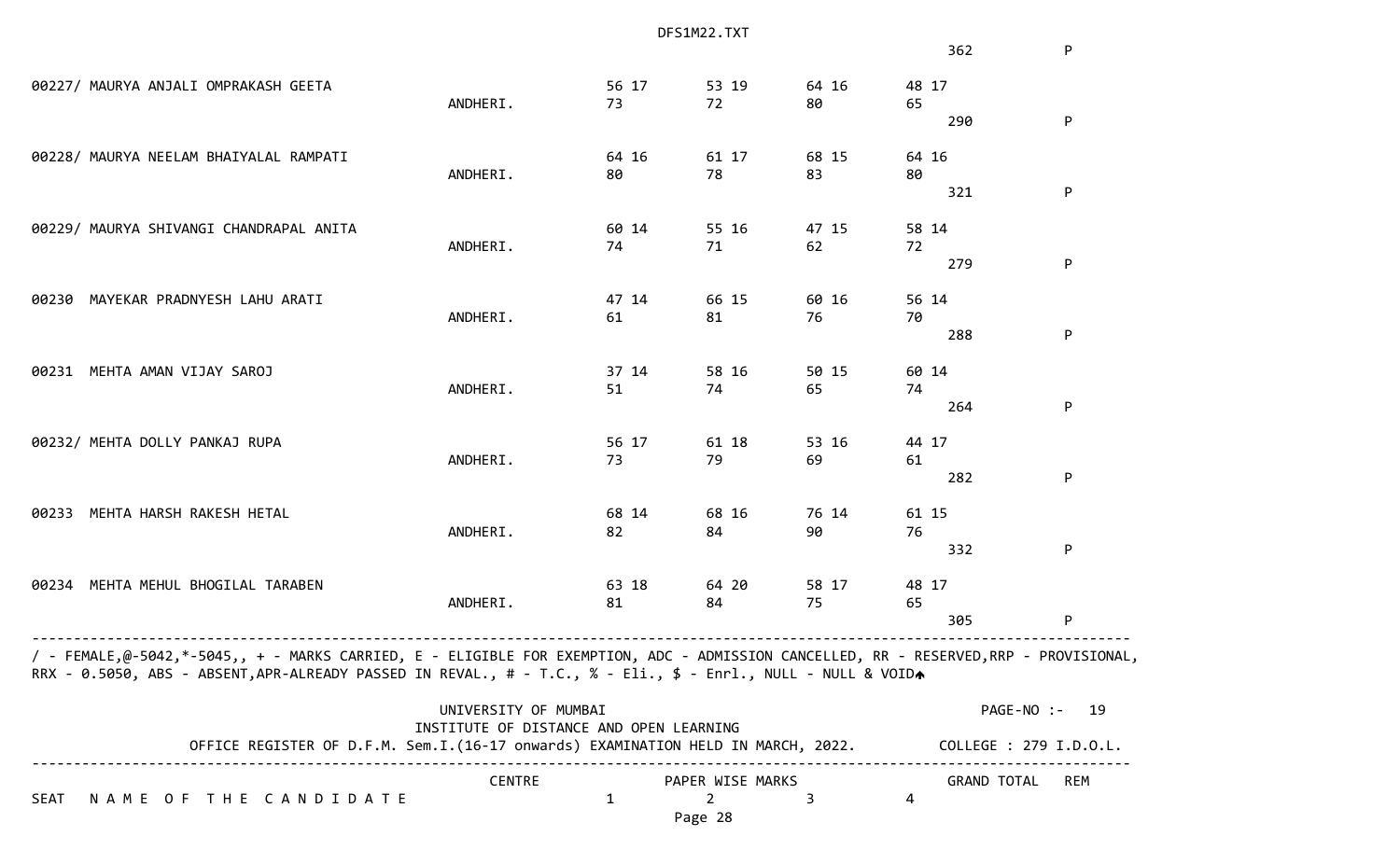|                                                          |              | DFS1M22.TXT             |                    |                    |                    |       |  |
|----------------------------------------------------------|--------------|-------------------------|--------------------|--------------------|--------------------|-------|--|
|                                                          |              | 80 20<br>100<br>Pass.40 | 80 20<br>100<br>40 | 80 20<br>100<br>40 | 80 20<br>100<br>40 |       |  |
| 12 COST.MGT.AC<br>SUBJECT :11 ACC.SYS.<br>14 FIN.ST.ANAL | 13 FIN.MKTS. |                         |                    |                    |                    |       |  |
| 00235 MEHTA NINAD KALPESH KANAN                          | ANDHERI.     | 76 15<br>91             | 61 19<br>80        | 72 16<br>88        | 71 16<br>87<br>346 | P     |  |
| 00236/ MENON CHAITHANYA TULSIDAS SUMA                    | ANDHERI.     | 61 16<br>77             | 63 18<br>81        | 61 15<br>76        | 50 16<br>66<br>300 | P     |  |
| 00237 MERCHANT TAHA SHABBIR ZUBEDA                       | ANDHERI.     | 74 17<br>91             | 72 18<br>90        | 80 16<br>96        | 76 17<br>93<br>370 | P     |  |
| 00238/ MIRGE KARISHMA DATTATRAYA USHA                    | ANDHERI.     | 69 18<br>87             | 66 20<br>86        | 77 17<br>94        | 64 16<br>80<br>347 | P     |  |
| 00239/ MISHRA KHUSHBU BADELAL SHAKUNTALA                 | ANDHERI.     | 56 17<br>73             | 53 19<br>72        | 61 17<br>78        | 47 16<br>63<br>286 | P     |  |
| 00240 MISTREE MUKESH JITU RUNTI                          | ANDHERI.     | 58 17<br>75             | 58 18<br>76        | 58 16<br>74        | 45 17<br>62<br>287 | P     |  |
| 00241 MISTREE RAKESH JITU RUNTI                          | ANDHERI.     | 58 16<br>74             | 60 17<br>77        | 60 15<br>75        | 52 15<br>67<br>293 | P     |  |
| 00242 MISTRY RAJU MAGARAM MAMTA                          | ANDHERI.     | 64 15<br>79             | 44 17<br>61        | 58 15<br>73        | 56 16<br>72        | P     |  |
| 00243 MITHILESH SARVANARAYAN JHA GAYATRI                 | ANDHERI.     | 56 12<br>68             | 61 15<br>76        | 71 14<br>85        | 285<br>60 12<br>72 |       |  |
| 00244/ MORE AYUSHA SANJAY VAISHALI                       |              | 60 AB                   | 55 AB<br>Page 29   | 56 AB              | 301<br>58 AB       | RPV % |  |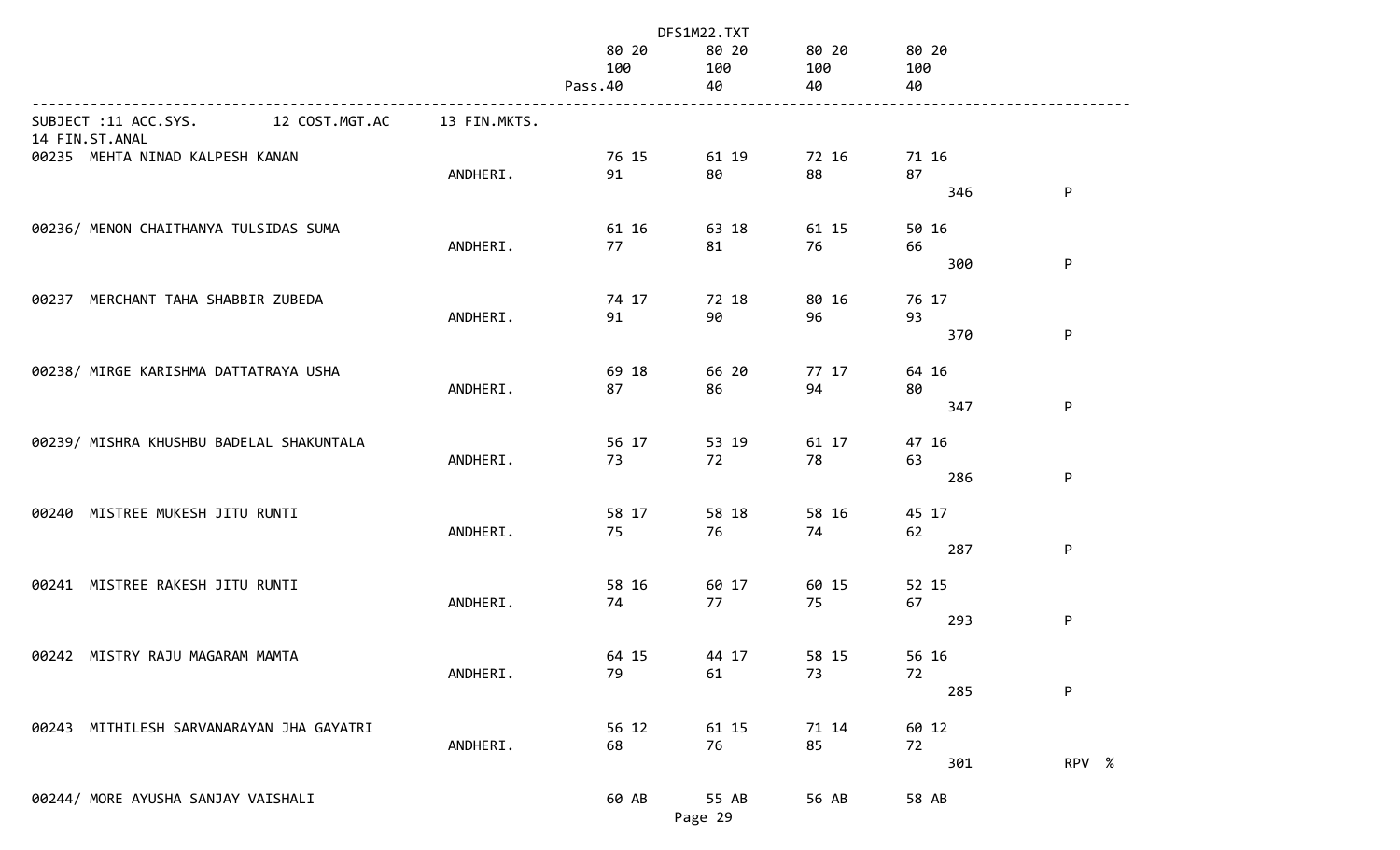|                                                                                                                                       |                                         |              | DFS1M22.TXT      |             |             |                    |                        |  |
|---------------------------------------------------------------------------------------------------------------------------------------|-----------------------------------------|--------------|------------------|-------------|-------------|--------------------|------------------------|--|
|                                                                                                                                       | ANDHERI.                                | 60           | 55               | 56          | 58          |                    |                        |  |
|                                                                                                                                       |                                         |              |                  |             |             | 229                | RR<br>#                |  |
|                                                                                                                                       |                                         |              |                  |             |             |                    |                        |  |
| 00245/ MORE DIPALI SANDIP SWAPNALI                                                                                                    |                                         | 48 14        | 55 18            | 61 16       | 64 15       |                    |                        |  |
|                                                                                                                                       | ANDHERI.                                | 62           | 73               | 77          | 79          | 291                | P                      |  |
|                                                                                                                                       |                                         |              |                  |             |             |                    |                        |  |
| 00246/ MORE NIKITA JAWAHARLAL JAYSHREE                                                                                                |                                         | 50 16        | 58 17            | 64 15       | 56 15       |                    |                        |  |
|                                                                                                                                       | ANDHERI.                                | 66           | 75               | 79          | 71          |                    |                        |  |
|                                                                                                                                       |                                         |              |                  |             |             | 291                | P                      |  |
|                                                                                                                                       |                                         |              |                  |             |             |                    |                        |  |
| MORE SAGAR DATTARAM DARSHANA<br>00247                                                                                                 |                                         | 64 18        | 63 19            | 55 17       | 55 17       |                    |                        |  |
|                                                                                                                                       | ANDHERI.                                | 82           | 82               | 72          | 72          |                    |                        |  |
|                                                                                                                                       |                                         |              |                  |             |             | 308                | P                      |  |
| / - FEMALE,@-5042,*-5045,, + - MARKS CARRIED, E - ELIGIBLE FOR EXEMPTION, ADC - ADMISSION CANCELLED, RR - RESERVED,RRP - PROVISIONAL, |                                         |              |                  |             |             |                    |                        |  |
| RRX - 0.5050, ABS - ABSENT, APR-ALREADY PASSED IN REVAL., # - T.C., % - Eli., \$ - Enrl., NULL - NULL & VOIDA                         |                                         |              |                  |             |             |                    |                        |  |
|                                                                                                                                       | UNIVERSITY OF MUMBAI                    |              |                  |             |             | PAGE-NO :-         | 20                     |  |
|                                                                                                                                       | INSTITUTE OF DISTANCE AND OPEN LEARNING |              |                  |             |             |                    |                        |  |
| OFFICE REGISTER OF D.F.M. Sem.I.(16-17 onwards) EXAMINATION HELD IN MARCH, 2022.                                                      |                                         |              |                  |             |             |                    | COLLEGE : 279 I.D.O.L. |  |
|                                                                                                                                       |                                         |              |                  |             |             |                    |                        |  |
|                                                                                                                                       | <b>CENTRE</b>                           |              | PAPER WISE MARKS |             |             | <b>GRAND TOTAL</b> | <b>REM</b>             |  |
| NAME OF THE CANDIDATE<br><b>SEAT</b>                                                                                                  |                                         | $\mathbf{1}$ | $\overline{2}$   | 3           | 4           |                    |                        |  |
|                                                                                                                                       |                                         |              |                  |             |             |                    |                        |  |
|                                                                                                                                       |                                         | 80 20        | 80 20            | 80 20       | 80 20       |                    |                        |  |
|                                                                                                                                       |                                         | 100          | 100              | 100         | 100         |                    |                        |  |
|                                                                                                                                       |                                         | Pass.40      | 40               | 40          | 40          |                    |                        |  |
| SUBJECT :11 ACC.SYS.<br>12 COST.MGT.AC                                                                                                | 13 FIN.MKTS.                            |              |                  |             |             |                    |                        |  |
| 14 FIN.ST.ANAL                                                                                                                        |                                         |              |                  |             |             |                    |                        |  |
| 00248/ MORE SAKSHI PRADEEP PRITI                                                                                                      |                                         | 63 15        | 63 17            | 66 16       | 56 15       |                    |                        |  |
|                                                                                                                                       | ANDHERI.                                | 78           | 80               | 82          | 71          |                    |                        |  |
|                                                                                                                                       |                                         |              |                  |             |             | 311                | P                      |  |
|                                                                                                                                       |                                         |              |                  |             |             |                    |                        |  |
| 00249/ MORE SNEHA ASMIT MANISHA                                                                                                       |                                         | 52 15        | 58 17            | 69 16       | 55 14       |                    |                        |  |
|                                                                                                                                       | ANDHERI.                                | 67           | 75               | 85          | 69          |                    |                        |  |
|                                                                                                                                       |                                         |              |                  |             |             | 296                | P                      |  |
| 00250/ MORE SRUSHTI PRAMOD PRIYANKA                                                                                                   |                                         | 53 14        |                  |             |             |                    |                        |  |
|                                                                                                                                       | ANDHERI.                                | 67           | 60 16<br>76      | 79 15<br>94 | 60 16<br>76 |                    |                        |  |
|                                                                                                                                       |                                         |              |                  |             |             | 313                | P                      |  |
|                                                                                                                                       |                                         |              |                  |             |             |                    |                        |  |
| 00251 MUNGEKAR PRATHAMESH AJIT AMITA                                                                                                  | ANDHERI.                                | 61 17<br>78  | 56 20<br>76      | 50 17<br>67 | 52 16<br>68 |                    |                        |  |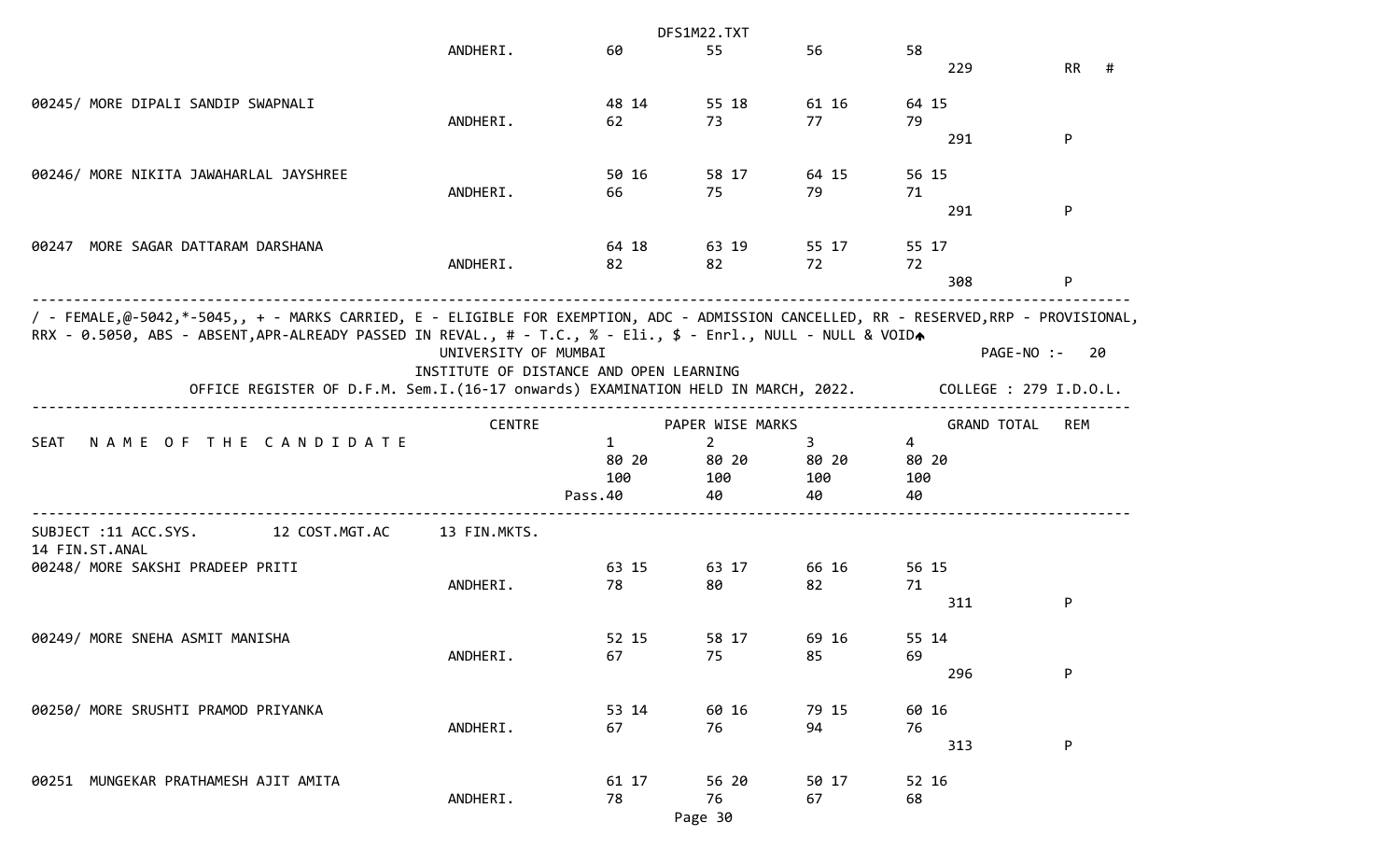|                                              |          |       | DFS1M22.TXT |       |       |                |
|----------------------------------------------|----------|-------|-------------|-------|-------|----------------|
|                                              |          |       |             |       | 289   | P              |
| 00252/ NADAR KAVITHA THANGADURAI MAHALAKSHMI |          | 71 13 | 63 15       | 79 14 | 64 16 |                |
|                                              | ANDHERI. | 84    | 78          | 93    | 80    |                |
|                                              |          |       |             |       | 335   | P              |
| 00253/ NADAR POOJA JACOB INDIRA              |          | 55 15 | 64 16       | 56 14 | 48 14 |                |
|                                              | ANDHERI. | 70    | 80          | 70    | 62    |                |
|                                              |          |       |             |       | 282   | P              |
| NAGDA MANAN HARESH HEENA<br>00254            |          | 53 16 | 47 18       | 55 17 | 40 17 |                |
|                                              | ANDHERI. | 69    | 65          | 72    | 57    |                |
|                                              |          |       |             |       | 263   | ${\sf P}$      |
| 00255/ NAGLE VRUSHALI SACHIN VAISHALI        |          | 69 17 | 72 20       | 79 16 | 72 16 |                |
|                                              | ANDHERI. | 86    | 92          | 95    | 88    |                |
|                                              |          |       |             |       | 361   | P              |
| 00256/ NAIK ASMITA PRASAD SWATI              |          | 68 17 | 53 18       | 79 17 | 69 16 |                |
|                                              | ANDHERI. | 85    | 71          | 96    | 85    |                |
|                                              |          |       |             |       | 337   | P              |
| NAKHAREKAR SACHIN SUDHAKAR SULABHA<br>00257  |          | AB AB | AB AB       | AB AB | AB AB |                |
|                                              | ANDHERI. | AB    | AB          | AB    | AB    |                |
|                                              |          |       |             |       | 0     | ABS            |
| NIKAM OMKAR GANESH PRATIBHA<br>00258         |          | 66 15 | 60 17       | 71 16 | 68 14 |                |
|                                              | ANDHERI. | 81    | 77          | 87    | 82    |                |
|                                              |          |       |             |       | 327   | ${\sf P}$      |
| 00259/ NILANKAR PRIYANKA RAVINDRA YOGITA     |          | 52 16 | 53 18       | 63 15 | 47 17 |                |
|                                              | ANDHERI. | 68    | 71          | 78    | 64    |                |
|                                              |          |       |             |       | 281   | <b>RR</b><br># |
| NIMBARE VIJAY VAMAN SUGANDHA<br>00260        |          | 47 17 | 53 19       | 72 16 | 61 17 |                |
|                                              | ANDHERI. | 64    | 72          | 88    | 78    |                |
|                                              |          |       |             |       | 302   | P              |
|                                              |          |       |             |       |       |                |

 / - FEMALE,@-5042,\*-5045,, + - MARKS CARRIED, E - ELIGIBLE FOR EXEMPTION, ADC - ADMISSION CANCELLED, RR - RESERVED,RRP - PROVISIONAL, RRX - 0.5050, ABS - ABSENT,APR-ALREADY PASSED IN REVAL., # - T.C., % - Eli., \$ - Enrl., NULL - NULL & VOIDA

> UNIVERSITY OF MUMBAI PAGE-NO :- 21 INSTITUTE OF DISTANCE AND OPEN LEARNING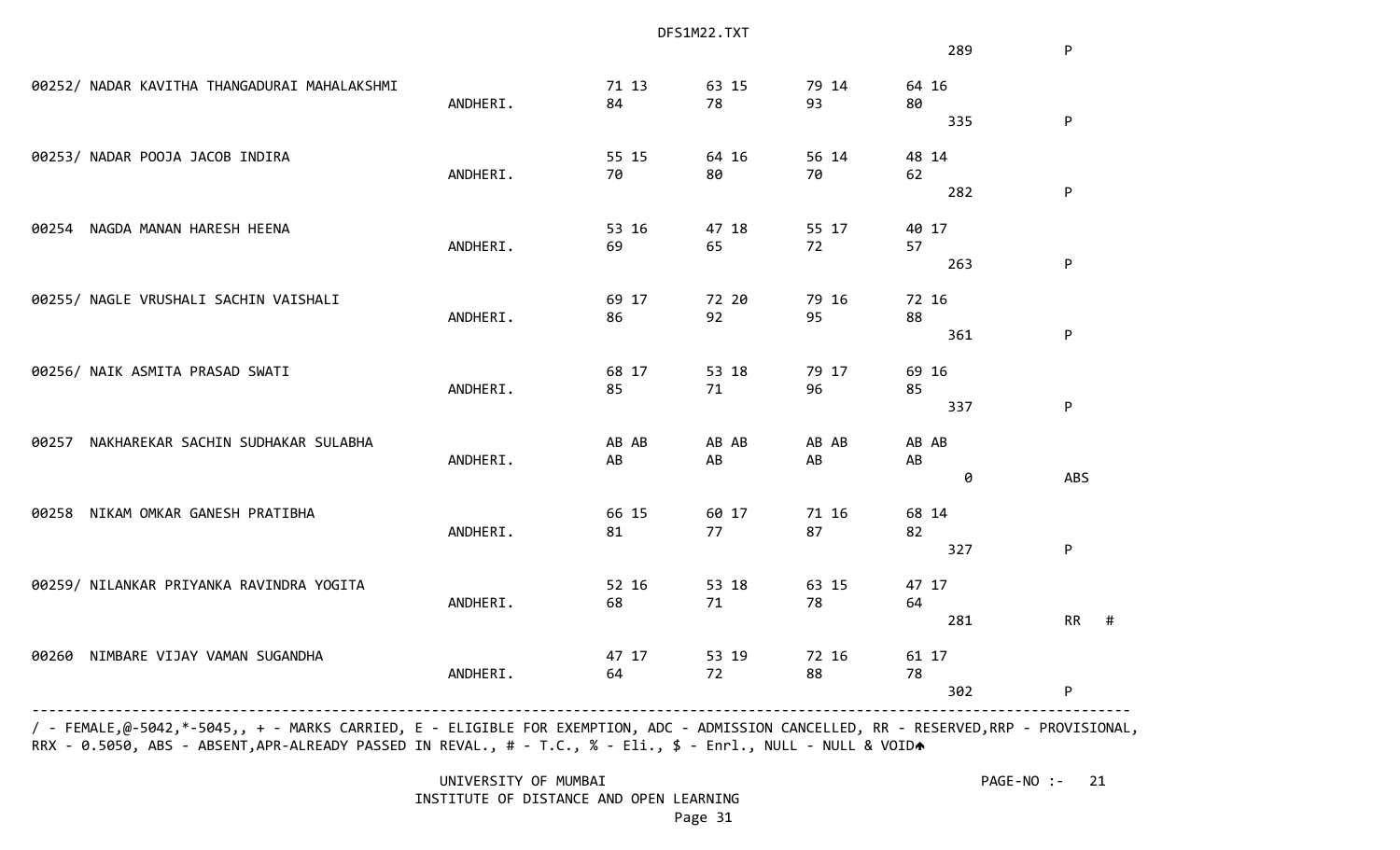|                                                       |               | DFS1M22.TXT                             | OFFICE REGISTER OF D.F.M. Sem.I.(16-17 onwards) EXAMINATION HELD IN MARCH, 2022. COLLEGE : 279 I.D.O.L. |                                      |                                      |      |
|-------------------------------------------------------|---------------|-----------------------------------------|---------------------------------------------------------------------------------------------------------|--------------------------------------|--------------------------------------|------|
|                                                       | <b>CENTRE</b> |                                         | PAPER WISE MARKS                                                                                        |                                      | <b>GRAND TOTAL</b>                   | REM  |
| <b>SEAT</b><br>NAME OF THE CANDIDATE                  |               | $\mathbf{1}$<br>80 20<br>100<br>Pass.40 | $2^{\circ}$<br>80 20<br>100<br>40                                                                       | 3 <sup>7</sup><br>80 20<br>100<br>40 | $\overline{4}$<br>80 20<br>100<br>40 |      |
| SUBJECT :11 ACC.SYS. 12 COST.MGT.AC<br>14 FIN.ST.ANAL | 13 FIN.MKTS.  |                                         |                                                                                                         |                                      |                                      |      |
| 00261 NUNIS MALDINI STEPHEN JUDI                      |               | 61 14                                   | 55 16                                                                                                   | 56 15                                | 63 15                                |      |
|                                                       | ANDHERI.      | 75                                      | 71                                                                                                      | 71                                   | 78                                   |      |
|                                                       |               |                                         |                                                                                                         |                                      | 295                                  | P    |
| 00262/ PADWAL PRIYANKA SAKHARAM SUNITA                |               | 66 16                                   | 53 18                                                                                                   | 58 15                                | 47 15                                |      |
|                                                       | ANDHERI.      | 82                                      | 71                                                                                                      | 73                                   | 62                                   |      |
|                                                       |               |                                         |                                                                                                         |                                      | 288                                  | P    |
| 00263/ PADWAL SANJANA SAKHARAM SUNITA                 |               | 44 16                                   | 45 17                                                                                                   | 64 15                                | 44 15                                |      |
|                                                       | ANDHERI.      | 60                                      | 62                                                                                                      | 79                                   | 59                                   |      |
|                                                       |               |                                         |                                                                                                         |                                      | 260                                  | P    |
| 00264 PAHUJA SAGAR JEEVAN LAXMI                       |               | 45 16                                   | 44 17                                                                                                   | 34 15                                | 28 14                                |      |
|                                                       | ANDHERI.      | 61                                      | 61                                                                                                      | 49                                   | 42                                   |      |
|                                                       |               |                                         |                                                                                                         |                                      | 213                                  | P    |
| 00265/ PAL POOJA RAJARAM MEETA                        |               | 34 13                                   | 50 10                                                                                                   | 53 12                                | 42 12                                |      |
|                                                       | ANDHERI.      | 47                                      | 60                                                                                                      | 65                                   | 54                                   |      |
|                                                       |               |                                         |                                                                                                         |                                      | 226                                  | P    |
| 00266/ PALAN MAYURI JETHALAL HEMLATA                  |               | 68 14                                   | 69 16                                                                                                   | 77 15                                | 74 14                                |      |
|                                                       | ANDHERI.      | 82                                      | 85                                                                                                      | 92                                   | 88                                   |      |
|                                                       |               |                                         |                                                                                                         |                                      | 347                                  | P    |
| 00267/ PALAV VAISHNAVI VITTHAL VINAYA                 |               | 47 15                                   | 52 17                                                                                                   | 50 16                                | 48 15                                |      |
|                                                       | ANDHERI.      | 62                                      | 69                                                                                                      | 66                                   | 63                                   |      |
|                                                       |               |                                         |                                                                                                         |                                      | 260                                  | RR # |
| 00268/ PALVIA TANISHKA RAJESH MONIKA                  |               | AB AB                                   | AB AB                                                                                                   | AB AB                                | AB AB                                |      |
|                                                       | ANDHERI.      | AB                                      | AB                                                                                                      | AB                                   | AB                                   |      |
|                                                       |               |                                         |                                                                                                         |                                      | 0                                    | RR # |
| 00269/ PANCHAL PREKSHA ANUP DAKSHA                    |               | 60 17                                   | 53 18                                                                                                   | 64 16                                | 63 17                                |      |
|                                                       |               |                                         | Page 32                                                                                                 |                                      |                                      |      |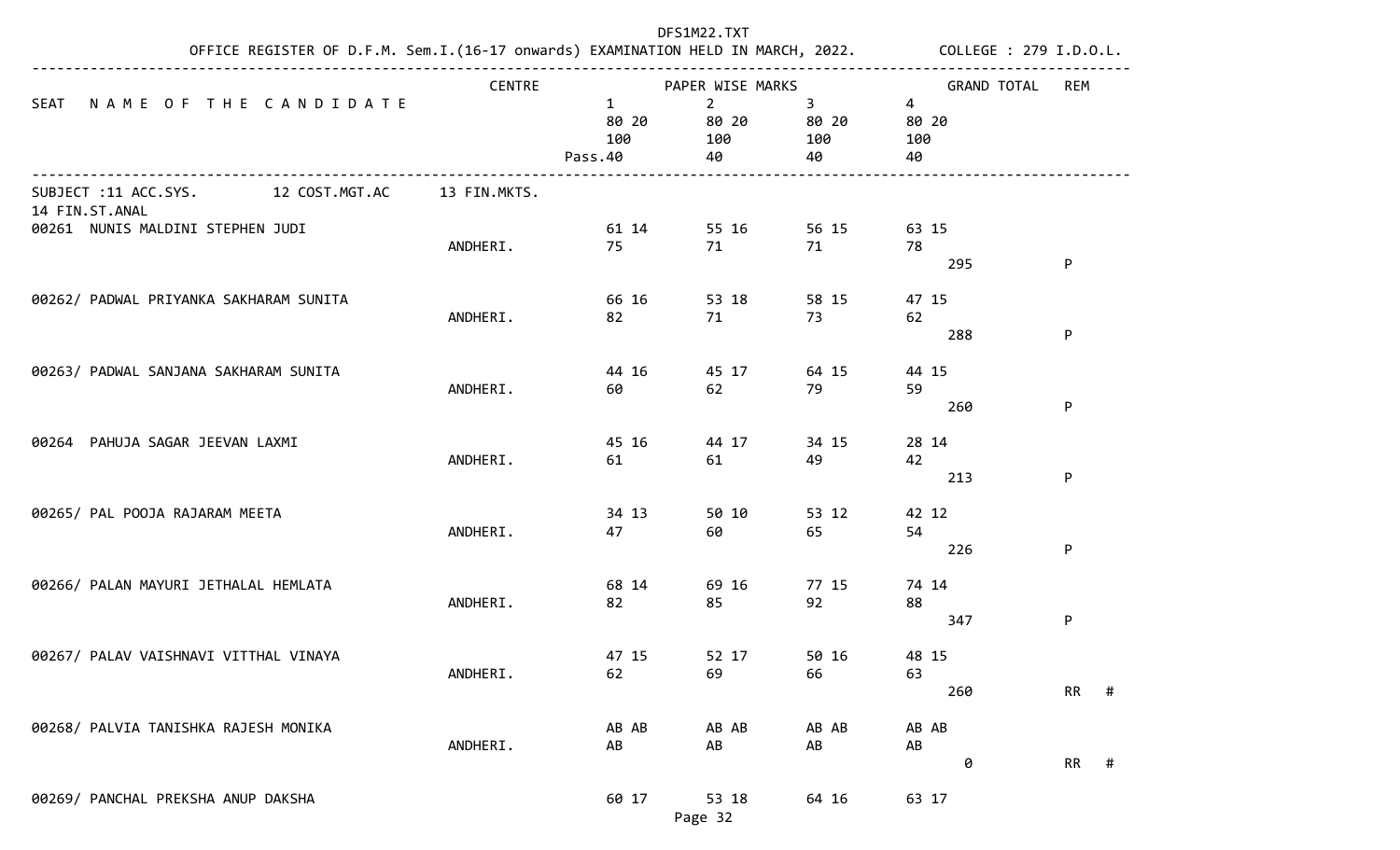|                                                                                                                                                                                                                                                        |                      |                                         | DFS1M22.TXT      |       |                    |                        |
|--------------------------------------------------------------------------------------------------------------------------------------------------------------------------------------------------------------------------------------------------------|----------------------|-----------------------------------------|------------------|-------|--------------------|------------------------|
|                                                                                                                                                                                                                                                        | ANDHERI.             | 77                                      | 71               | 80    | 80                 |                        |
|                                                                                                                                                                                                                                                        |                      |                                         |                  |       | 308                | P                      |
| 00270/ PANCHAL PRIYANKA GIRISHKUMAR JOSHANA                                                                                                                                                                                                            |                      | 40 15                                   | 53 17            | 56 14 | 47 16              |                        |
|                                                                                                                                                                                                                                                        | ANDHERI.             | 55                                      | 70               | 70    | 63                 |                        |
|                                                                                                                                                                                                                                                        |                      |                                         |                  |       | 258                | P                      |
| 00271/ PANCHAL RUCHITABEN DINESH MANJULA                                                                                                                                                                                                               |                      | 50 13                                   | 44 15            | 56 14 | 37 14              |                        |
|                                                                                                                                                                                                                                                        | ANDHERI.             | 63                                      | 59               | 70    | 51                 |                        |
|                                                                                                                                                                                                                                                        |                      |                                         |                  |       | 243                | P                      |
| 00272 PANDA SUSANT KUMAR BHUBANESHWAR SAROJINI                                                                                                                                                                                                         |                      | 47 16                                   | 58 17            | 64 15 | 52 15              |                        |
|                                                                                                                                                                                                                                                        | ANDHERI.             | 63                                      | 75               | 79    | 67                 |                        |
|                                                                                                                                                                                                                                                        |                      |                                         |                  |       | 284                | RPV %                  |
| 00273/ PANDEY ANJALI RAVINDRA SEEMA                                                                                                                                                                                                                    |                      | 55 14                                   | 68 16            | 74 15 | 61 16              |                        |
|                                                                                                                                                                                                                                                        | ANDHERI.             | 69                                      | 84               | 89    | 77                 |                        |
|                                                                                                                                                                                                                                                        |                      |                                         |                  |       | 319                | P                      |
| / - FEMALE,@-5042,*-5045,, + - MARKS CARRIED, E - ELIGIBLE FOR EXEMPTION, ADC - ADMISSION CANCELLED, RR - RESERVED,RRP - PROVISIONAL,<br>RRX - 0.5050, ABS - ABSENT, APR-ALREADY PASSED IN REVAL., # - T.C., % - Eli., \$ - Enrl., NULL - NULL & VOIDA | UNIVERSITY OF MUMBAI |                                         |                  |       |                    | PAGE-NO :- 22          |
| OFFICE REGISTER OF D.F.M. Sem.I.(16-17 onwards) EXAMINATION HELD IN MARCH, 2022.                                                                                                                                                                       |                      | INSTITUTE OF DISTANCE AND OPEN LEARNING |                  |       |                    | COLLEGE : 279 I.D.O.L. |
|                                                                                                                                                                                                                                                        | <b>CENTRE</b>        |                                         | PAPER WISE MARKS |       | <b>GRAND TOTAL</b> | <b>REM</b>             |
| <b>SEAT</b><br>NAME OF THE CANDIDATE                                                                                                                                                                                                                   |                      | 1                                       | $\mathbf{2}$     | 3     | 4                  |                        |
|                                                                                                                                                                                                                                                        |                      | 80 20                                   | 80 20            | 80 20 | 80 20              |                        |
|                                                                                                                                                                                                                                                        |                      | 100                                     | 100              | 100   | 100                |                        |
|                                                                                                                                                                                                                                                        |                      | Pass.40                                 | 40               | 40    | 40                 |                        |
| SUBJECT :11 ACC.SYS.<br>12 COST.MGT.AC                                                                                                                                                                                                                 | 13 FIN.MKTS.         |                                         |                  |       |                    |                        |
| 14 FIN.ST.ANAL<br>00274 PANDEY AVANISH KUMAR MAHENDRA PRASAD SHYAMKUMARI                                                                                                                                                                               |                      | 42 15                                   | 45 16            | 55 14 | 52 15              |                        |
|                                                                                                                                                                                                                                                        | ANDHERI.             | 57                                      | 61               | 69    | 67                 |                        |
|                                                                                                                                                                                                                                                        |                      |                                         |                  |       | 254                | P                      |
| 00275 PANDEY GIRDHARGOPAL VIDYANAND ASHA                                                                                                                                                                                                               |                      | 58 10                                   | 53 10            | 71 10 | 60 10              |                        |
|                                                                                                                                                                                                                                                        | ANDHERI.             | 68                                      | 63               | 81    | 70                 |                        |
|                                                                                                                                                                                                                                                        |                      |                                         |                  |       | 282                | P                      |
| 00276 PANDEY GOPAL SURENDRAPRATAP REKHA                                                                                                                                                                                                                |                      | 61 14                                   | 42 15            | 55 14 | 48 16              |                        |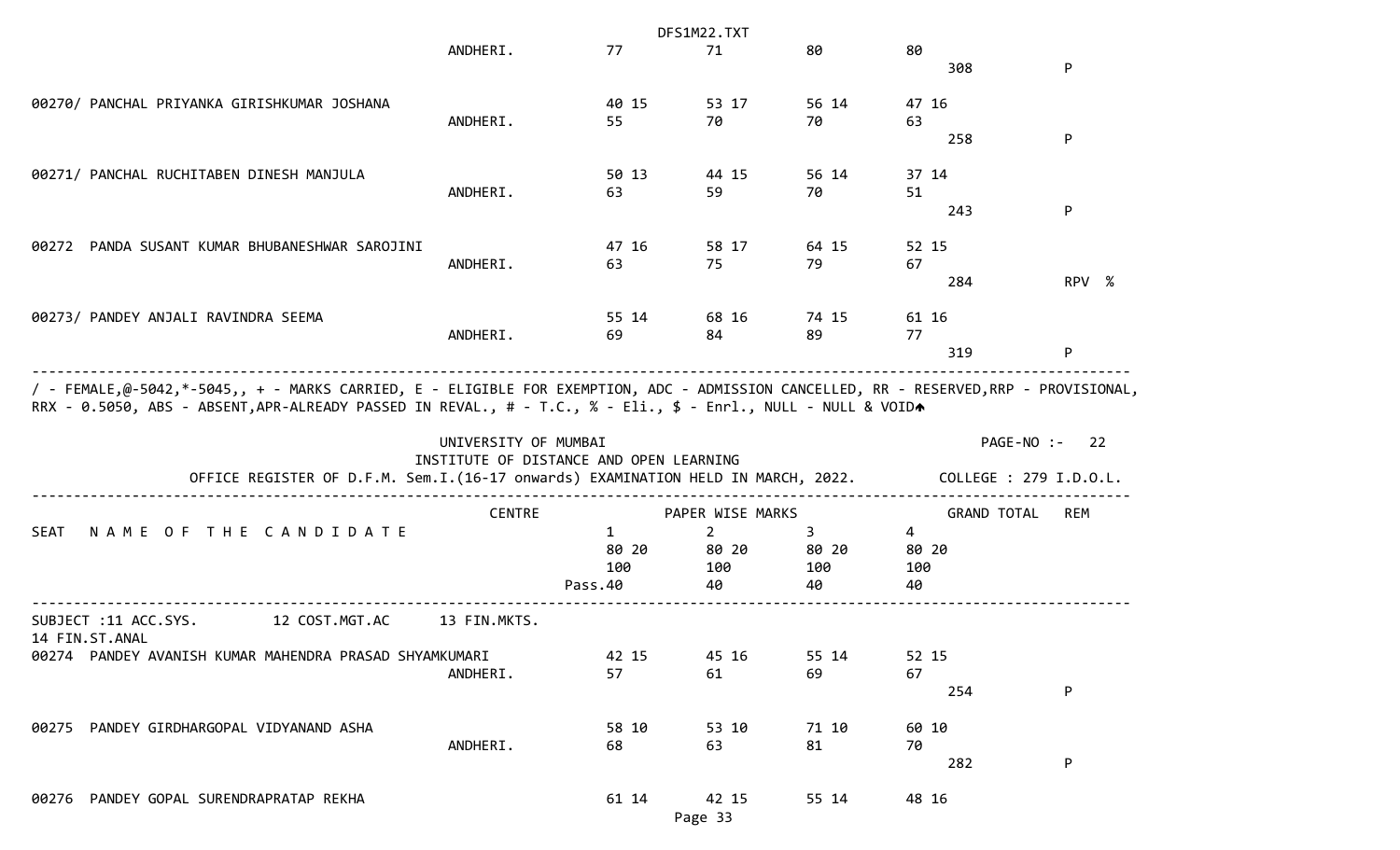|                                             |          |       | DFS1M22.TXT |       |           |             |
|---------------------------------------------|----------|-------|-------------|-------|-----------|-------------|
|                                             | ANDHERI. | 75    | 57          | 69    | 64        |             |
|                                             |          |       |             |       | 265       | P           |
|                                             |          |       |             |       |           |             |
| 00277/ PANDEY JYOTI VISHWAMBHAR LALITA DEVI |          | 26 15 | 32 14       | 28 16 | 25 15     |             |
|                                             | ANDHERI. | 41    | 46          | 44    | 40        |             |
|                                             |          |       |             |       | 171       | P           |
| 00278/ PANDIT ANNIE ANTHONY NEELA           |          | 55 16 | 44 18       | 53 16 | 45 17     |             |
|                                             | ANDHERI. | 71    | 62          | 69    | 62        |             |
|                                             |          |       |             |       | 264       | P           |
|                                             |          |       |             |       |           |             |
| PARAB PRANAV SUDESH ASHA<br>00279           |          | 50 18 | 58 20       | 58 17 | 55 18     |             |
|                                             | ANDHERI. | 68    | 78          | 75    | 73        |             |
|                                             |          |       |             |       | 294       | P           |
|                                             |          |       |             |       |           |             |
| 00280/ PARAB SAMRUDDHI GOPAL GAYATRI        |          | 60 16 | 55 19       | 52 17 | 47 15     |             |
|                                             | ANDHERI. | 76    | 74          | 69    | 62        |             |
|                                             |          |       |             |       | 281       | P           |
|                                             |          |       |             |       |           |             |
| PARAB TUSHAR SUDHIR SHITAL<br>00281         |          | 52 15 | 53 17       | 68 14 | 64 15     |             |
|                                             | ANDHERI. | 67    | 70          | 82    | 79<br>298 | P           |
|                                             |          |       |             |       |           |             |
| PARKAR MUNEEB SHAUKAT NOORJAHAN<br>00282    |          | 50 18 | 50 20       | 63 17 | 60 17     |             |
|                                             | ANDHERI. | 68    | 70          | 80    | 77        |             |
|                                             |          |       |             |       | 295       | $\sf P$     |
|                                             |          |       |             |       |           |             |
| PARKE SUBHASH SURESH VANITA<br>00283        |          | 45 16 | AB 18       | AB 15 | AB 16     |             |
|                                             | ANDHERI. | 61 E  | 18 F        | 15 F  | 16 F      |             |
|                                             |          |       |             |       | 110       | $\mathsf F$ |
|                                             |          |       |             |       |           |             |
| PARMAR AMAN ALARAKH SALMA<br>00284          |          | 60 17 | 56 19       | 60 15 | 66 16     |             |
|                                             | ANDHERI. | 77    | 75          | 75    | 82        |             |
|                                             |          |       |             |       | 309       | P           |
| 00285/ PARMAR SEJAL KANTILAL SHARDA         |          | 55 15 | 50 17       | 61 16 | 58 14     |             |
|                                             | ANDHERI. | 70    | 67          | 77    | 72        |             |
|                                             |          |       |             |       | 286       | P           |
|                                             |          |       |             |       |           |             |
| 00286/ PARSEKAR RUCHITA RAJAN SHALAN        |          | 52 16 | 40 20       | 56 18 | 47 19     |             |
|                                             | ANDHERI. | 68    | 60          | 74    | 66        |             |
|                                             |          |       |             |       | 268       | P           |
|                                             |          |       |             |       |           |             |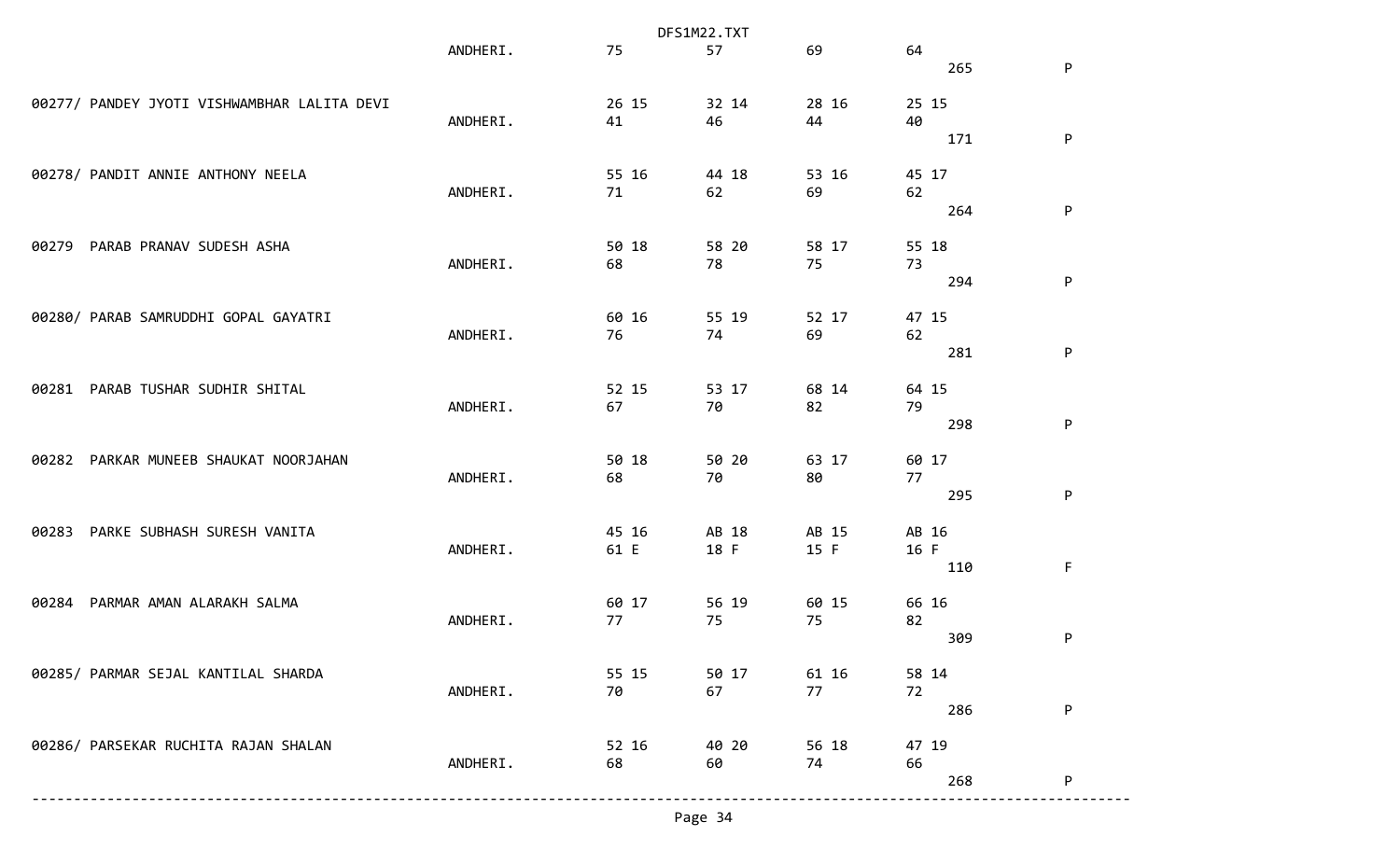| / - FEMALE,@-5042,*-5045,, + - MARKS CARRIED, E - ELIGIBLE FOR EXEMPTION, ADC - ADMISSION CANCELLED, RR - RESERVED,RRP - PROVISIONAL, |                                                                 |                                         | DFS1M22.TXT                          |                         |                         |                |  |
|---------------------------------------------------------------------------------------------------------------------------------------|-----------------------------------------------------------------|-----------------------------------------|--------------------------------------|-------------------------|-------------------------|----------------|--|
| RRX - 0.5050, ABS - ABSENT, APR-ALREADY PASSED IN REVAL., # - T.C., % - Eli., \$ - Enrl., NULL - NULL & VOIDA                         | UNIVERSITY OF MUMBAI<br>INSTITUTE OF DISTANCE AND OPEN LEARNING |                                         |                                      |                         |                         | PAGE-NO :- 23  |  |
| OFFICE REGISTER OF D.F.M. Sem.I.(16-17 onwards) EXAMINATION HELD IN MARCH, 2022.                                                      |                                                                 |                                         | COLLEGE : 279 I.D.O.L.               |                         |                         |                |  |
|                                                                                                                                       | <b>CENTRE</b>                                                   |                                         | PAPER WISE MARKS                     |                         | <b>GRAND TOTAL</b>      | REM            |  |
| NAME OF THE CANDIDATE<br><b>SEAT</b>                                                                                                  |                                                                 | $\mathbf{1}$<br>80 20<br>100<br>Pass.40 | $\overline{2}$<br>80 20<br>100<br>40 | 3<br>80 20<br>100<br>40 | 4<br>80 20<br>100<br>40 |                |  |
| SUBJECT :11 ACC.SYS.<br>12 COST.MGT.AC<br>14 FIN.ST.ANAL                                                                              | 13 FIN.MKTS.                                                    |                                         |                                      |                         |                         |                |  |
| 00287 PASI JOGENDRA KALLUPRASAD YASHODA                                                                                               |                                                                 | 64 17                                   | 66 18                                | 74 17                   | 68 16                   |                |  |
|                                                                                                                                       | ANDHERI.                                                        | 81                                      | 84                                   | 91                      | 84<br>340               | P              |  |
| 00288/ PATEL JASHNI BHARAT USHA                                                                                                       |                                                                 | 60 17                                   | 69 18                                | 55 16                   | 53 17                   |                |  |
|                                                                                                                                       | ANDHERI.                                                        | 77                                      | 87                                   | 71                      | 70                      |                |  |
|                                                                                                                                       |                                                                 |                                         |                                      |                         | 305                     | <b>RR</b><br># |  |
| PATEL SHREY SANJAY SMITA<br>00289                                                                                                     |                                                                 | 45 16                                   | 48 17                                | 55 17                   | 53 15                   |                |  |
|                                                                                                                                       | ANDHERI.                                                        | 61                                      | 65                                   | 72                      | 68<br>266               | <b>RR</b><br># |  |
| 00290 PATEL VED ASHOK PAULOMI                                                                                                         |                                                                 | 44 15                                   | 53 17                                | 55 16                   | 44 17                   |                |  |
|                                                                                                                                       | ANDHERI.                                                        | 59                                      | 70                                   | 71                      | 61                      |                |  |
|                                                                                                                                       |                                                                 |                                         |                                      |                         | 261                     | <b>RR</b><br># |  |
| 00291/ PATHARE RACHANA RANJAN MANASI                                                                                                  |                                                                 | 64 17                                   | 64 18                                | 68 16                   | 68 17                   |                |  |
|                                                                                                                                       | ANDHERI.                                                        | 81                                      | 82                                   | 84                      | 85                      |                |  |
|                                                                                                                                       |                                                                 |                                         |                                      |                         | 332                     | P              |  |
| 00292 PATIL AMIT SHRIKANT SHRUTIKA                                                                                                    |                                                                 | 55 16                                   | 58 18                                | 64 15                   | 53 15                   |                |  |
|                                                                                                                                       | ANDHERI.                                                        | 71                                      | 76                                   | 79                      | 68                      |                |  |
|                                                                                                                                       |                                                                 |                                         |                                      |                         | 294                     | P              |  |
| 00293 PATIL ASMIT SANJAY VAISHALI                                                                                                     |                                                                 | 53 17                                   | 60 18                                | 53 15                   | 48 14                   |                |  |
|                                                                                                                                       | ANDHERI.                                                        | 70                                      | 78                                   | 68                      | 62                      |                |  |
|                                                                                                                                       |                                                                 |                                         |                                      |                         | 278                     | ${\sf P}$      |  |
| 00294/ PATIL KETKI SURESH SMITA                                                                                                       |                                                                 | 61 16                                   | 58 18                                | 55 17                   | 52 16                   |                |  |
|                                                                                                                                       |                                                                 |                                         | Page 35                              |                         |                         |                |  |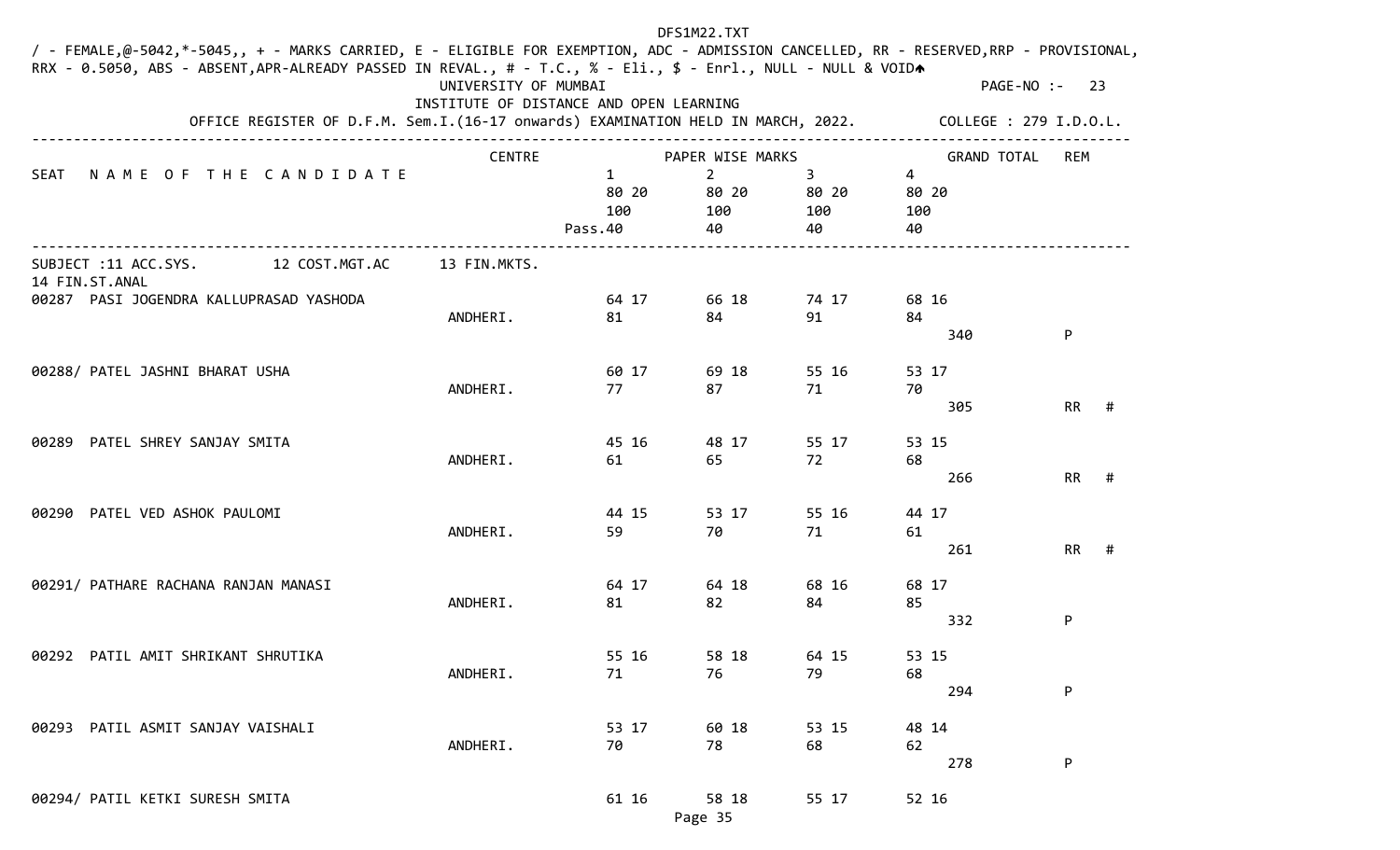|                                                                                                                                                                                                                                                                                                                                            |                      |                                         | DFS1M22.TXT      |       |                    |                                             |
|--------------------------------------------------------------------------------------------------------------------------------------------------------------------------------------------------------------------------------------------------------------------------------------------------------------------------------------------|----------------------|-----------------------------------------|------------------|-------|--------------------|---------------------------------------------|
|                                                                                                                                                                                                                                                                                                                                            | ANDHERI.             | 77                                      | 76               | 72    | 68<br>293          | P                                           |
|                                                                                                                                                                                                                                                                                                                                            |                      |                                         |                  |       |                    |                                             |
| 00295 PATIL MAYUR VASANT JAYASHREE                                                                                                                                                                                                                                                                                                         |                      | 53 17                                   | 56 20            | 58 16 | 48 17              |                                             |
|                                                                                                                                                                                                                                                                                                                                            | ANDHERI.             | 70                                      | 76               | 74    | 65                 |                                             |
|                                                                                                                                                                                                                                                                                                                                            |                      |                                         |                  |       | 285                | P                                           |
| 00296/ PATIL PRANALI KAMALAKAR SANGEETA                                                                                                                                                                                                                                                                                                    |                      | 61 17                                   | 52 19            | 66 15 | 52 16              |                                             |
|                                                                                                                                                                                                                                                                                                                                            | ANDHERI.             | 78                                      | 71               | 81    | 68                 |                                             |
|                                                                                                                                                                                                                                                                                                                                            |                      |                                         |                  |       | 298                | P                                           |
| PATIL PRATHAMESH PRATAP PRITAM<br>00297                                                                                                                                                                                                                                                                                                    |                      | 50 16                                   | 52 18            | 64 18 | 64 17              |                                             |
|                                                                                                                                                                                                                                                                                                                                            | ANDHERI.             | 66                                      | 70               | 82    | 81                 |                                             |
|                                                                                                                                                                                                                                                                                                                                            |                      |                                         |                  |       | 299                | P                                           |
| PATIL ROHAN GAJANAN TARA<br>00298                                                                                                                                                                                                                                                                                                          |                      | 40 15                                   | 45 17            | 53 16 | 44 15              |                                             |
|                                                                                                                                                                                                                                                                                                                                            | ANDHERI.             | 55                                      | 62               | 69    | 59                 |                                             |
|                                                                                                                                                                                                                                                                                                                                            |                      |                                         |                  |       | 245                | P                                           |
| 00299/ PATIL SAMANTA JAYPRAKASH JAYSHREE                                                                                                                                                                                                                                                                                                   |                      | 63 16                                   | 64 17            | 66 15 | 45 16              |                                             |
|                                                                                                                                                                                                                                                                                                                                            | ANDHERI.             | 79                                      | 81               | 81    | 61                 |                                             |
|                                                                                                                                                                                                                                                                                                                                            |                      |                                         |                  |       | 302                | P                                           |
| / - FEMALE,@-5042,*-5045,, + - MARKS CARRIED, E - ELIGIBLE FOR EXEMPTION, ADC - ADMISSION CANCELLED, RR - RESERVED,RRP - PROVISIONAL,<br>RRX - 0.5050, ABS - ABSENT, APR-ALREADY PASSED IN REVAL., # - T.C., % - Eli., \$ - Enrl., NULL - NULL & VOIDA<br>OFFICE REGISTER OF D.F.M. Sem.I.(16-17 onwards) EXAMINATION HELD IN MARCH, 2022. | UNIVERSITY OF MUMBAI | INSTITUTE OF DISTANCE AND OPEN LEARNING |                  |       |                    | PAGE-NO :-<br>-24<br>COLLEGE : 279 I.D.O.L. |
|                                                                                                                                                                                                                                                                                                                                            | <b>CENTRE</b>        |                                         | PAPER WISE MARKS |       | <b>GRAND TOTAL</b> | REM                                         |
| NAME OF THE CANDIDATE<br><b>SEAT</b>                                                                                                                                                                                                                                                                                                       |                      | $\mathbf{1}$                            | $\overline{2}$   | 3     | $\overline{4}$     |                                             |
|                                                                                                                                                                                                                                                                                                                                            |                      | 80 20                                   | 80 20            | 80 20 | 80 20              |                                             |
|                                                                                                                                                                                                                                                                                                                                            |                      | 100                                     | 100              | 100   | 100                |                                             |
|                                                                                                                                                                                                                                                                                                                                            |                      | Pass.40                                 | 40               | 40    | 40                 |                                             |
| SUBJECT :11 ACC.SYS. 12 COST.MGT.AC<br>14 FIN.ST.ANAL                                                                                                                                                                                                                                                                                      | 13 FIN.MKTS.         |                                         |                  |       |                    |                                             |
| 00300 PATIL SAMIR SHYAMRAO SUNANDA                                                                                                                                                                                                                                                                                                         |                      | 26 14                                   | 36 15            | 36 13 | 31 14              |                                             |
|                                                                                                                                                                                                                                                                                                                                            | ANDHERI.             | 40                                      | 51               | 49    | 45                 |                                             |
|                                                                                                                                                                                                                                                                                                                                            |                      |                                         |                  |       | 185                | P                                           |
| 00301/ PATIL SAYALI SHYAMRAO GEETA                                                                                                                                                                                                                                                                                                         |                      | 44 14                                   | 53 15            | 53 14 | 48 16              |                                             |
|                                                                                                                                                                                                                                                                                                                                            | ANDHERI.             | 58                                      | 68               | 67    | 64                 |                                             |
|                                                                                                                                                                                                                                                                                                                                            |                      |                                         | Page 36          |       |                    |                                             |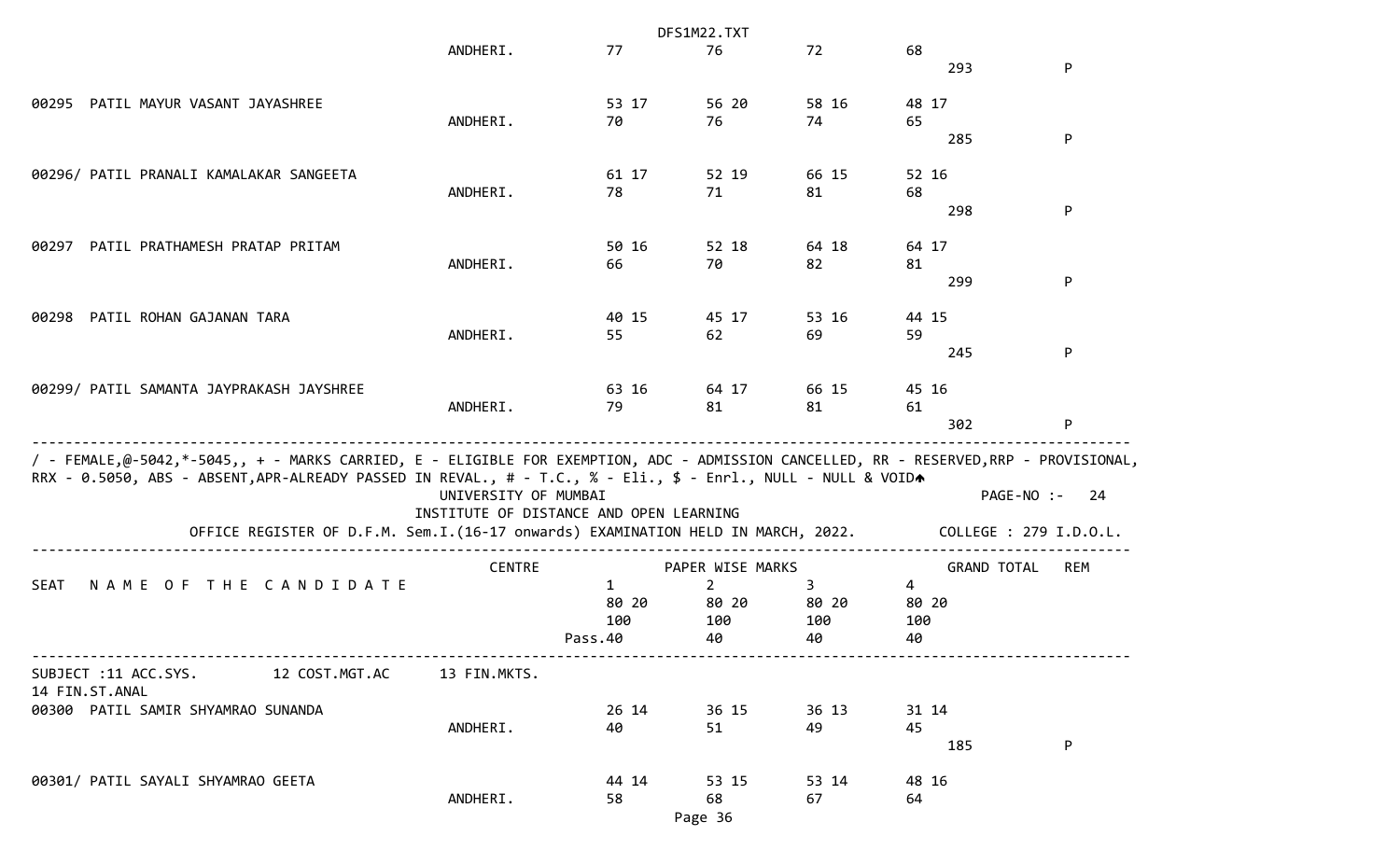|                                        |          | DFS1M22.TXT |         |       |       |                |  |  |  |  |
|----------------------------------------|----------|-------------|---------|-------|-------|----------------|--|--|--|--|
|                                        |          |             |         |       | 257   | P              |  |  |  |  |
| 00302/ PATIL SHIVANI NANDKUMAR SUNITA  |          | 58 18       | 56 20   | 55 16 | 36 17 |                |  |  |  |  |
|                                        | ANDHERI. | 76          | 76      | 71    | 53    |                |  |  |  |  |
|                                        |          |             |         |       | 276   | <b>RR</b><br># |  |  |  |  |
| 00303/ PATIL SMRUTI PRATAP PRITAM      |          | 58 16       | 56 17   | 56 15 | 61 16 |                |  |  |  |  |
|                                        | ANDHERI. | 74          | 73      | 71    | 77    |                |  |  |  |  |
|                                        |          |             |         |       | 295   | P              |  |  |  |  |
| 00304/ PATIL TEJSWINI VILAS MANISHA    |          | 53 17       | 56 18   | 50 16 | 44 17 |                |  |  |  |  |
|                                        | ANDHERI. | 70          | 74      | 66    | 61    |                |  |  |  |  |
|                                        |          |             |         |       | 271   | P              |  |  |  |  |
| PATWA NIKUNJ NARESH SANGITA<br>00305   |          | 58 16       | 58 17   | 58 16 | 50 15 |                |  |  |  |  |
|                                        | ANDHERI. | 74          | 75      | 74    | 65    |                |  |  |  |  |
|                                        |          |             |         |       | 288   | P              |  |  |  |  |
| PAWAR ANIKET GANESH PRANALI<br>00306   |          | 44 15       | 50 16   | 47 14 | 48 16 |                |  |  |  |  |
|                                        | ANDHERI. | 59          | 66      | 61    | 64    |                |  |  |  |  |
|                                        |          |             |         |       | 250   | <b>RR</b><br># |  |  |  |  |
| PAWAR ASHISH RAJESH GAYATRI<br>00307   |          | 52 15       | 61 18   | 61 16 | 53 18 |                |  |  |  |  |
|                                        | ANDHERI. | 67          | 79      | 77    | 71    |                |  |  |  |  |
|                                        |          |             |         |       | 294   | P              |  |  |  |  |
| 00308/ PAWAR PALLVI SURENDRA RADHA     |          | 55 16       | 53 17   | 52 15 | 55 16 |                |  |  |  |  |
|                                        | ANDHERI. | 71          | 70      | 67    | 71    |                |  |  |  |  |
|                                        |          |             |         |       | 279   | RPV %          |  |  |  |  |
| 00309/ PAWAR PRIYANKA KISAN RAJESHRI   |          | 42 17       | 40 19   | 53 17 | 40 18 |                |  |  |  |  |
|                                        | ANDHERI. | 59          | 59      | 70    | 58    |                |  |  |  |  |
|                                        |          |             |         |       | 246   | P              |  |  |  |  |
| 00310 PAWAR VAIBHAV PRAMOD PRAGATI     |          | 55 17       | 64 18   | 58 16 | 52 17 |                |  |  |  |  |
|                                        | ANDHERI. | 72          | 82      | 74    | 69    |                |  |  |  |  |
|                                        |          |             |         |       | 297   | P              |  |  |  |  |
| 00311/ PAWAR VARSHA CHANDRAKANT SHOBHA |          | 45 15       | 47 17   | 50 16 | 48 15 |                |  |  |  |  |
|                                        | ANDHERI. | 60          | 64      | 66    | 63    |                |  |  |  |  |
|                                        |          |             |         |       | 253   | P              |  |  |  |  |
| 00312/ PAWASKAR ANUSHKA SUNIL SAMITA   |          | 63 16       | 68 18   | 72 15 | 72 16 |                |  |  |  |  |
|                                        |          |             | Page 37 |       |       |                |  |  |  |  |
|                                        |          |             |         |       |       |                |  |  |  |  |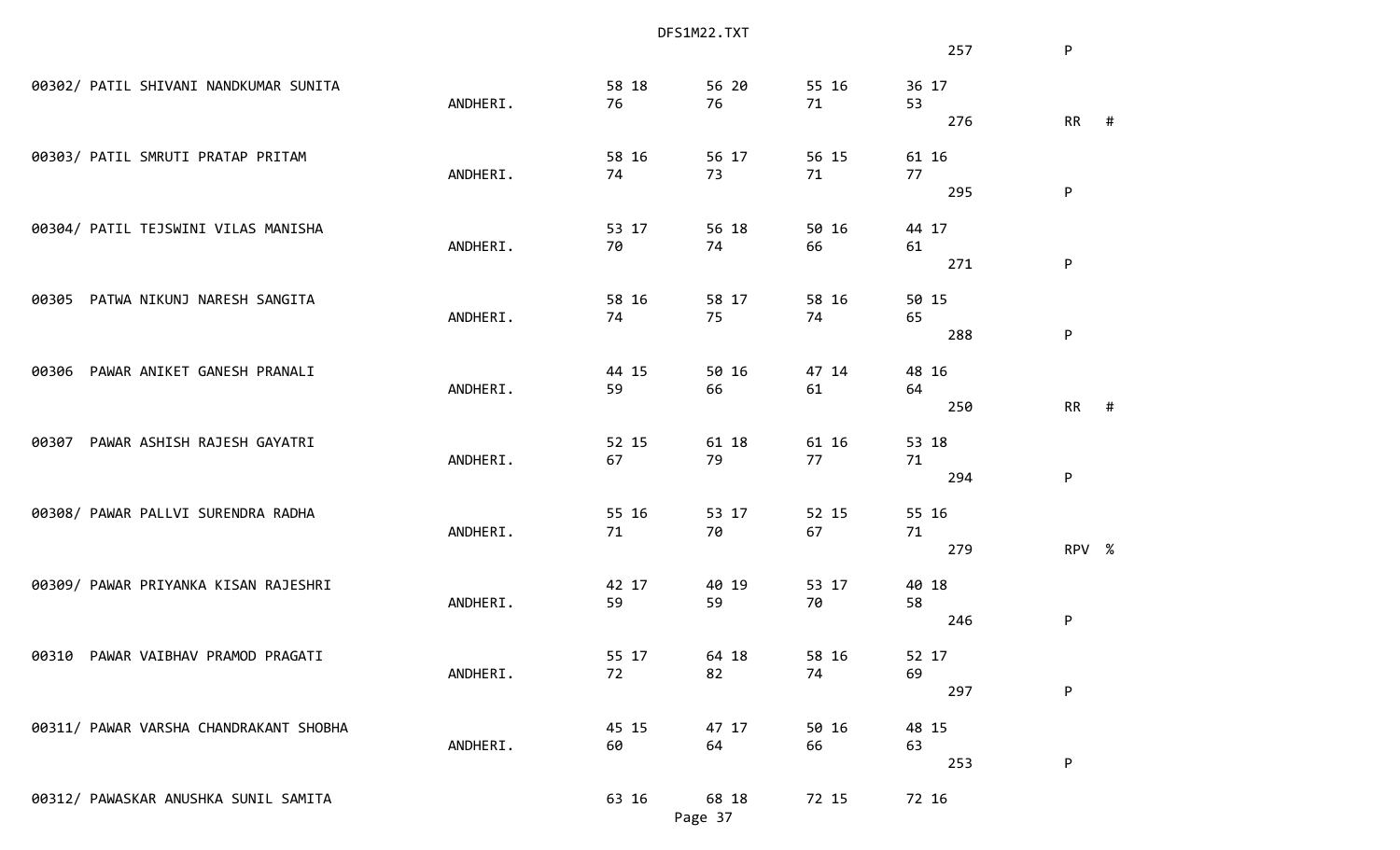|                                                                                                                                                                                                                                                        |                      |                                         | DFS1M22.TXT                          |                         |                         |                        |            |
|--------------------------------------------------------------------------------------------------------------------------------------------------------------------------------------------------------------------------------------------------------|----------------------|-----------------------------------------|--------------------------------------|-------------------------|-------------------------|------------------------|------------|
|                                                                                                                                                                                                                                                        | ANDHERI.             | 79                                      | 86                                   | 87                      | 88                      | 340                    | ${\sf P}$  |
| / - FEMALE,@-5042,*-5045,, + - MARKS CARRIED, E - ELIGIBLE FOR EXEMPTION, ADC - ADMISSION CANCELLED, RR - RESERVED,RRP - PROVISIONAL,<br>RRX - 0.5050, ABS - ABSENT, APR-ALREADY PASSED IN REVAL., # - T.C., % - Eli., \$ - Enrl., NULL - NULL & VOIDA |                      |                                         |                                      |                         |                         |                        |            |
|                                                                                                                                                                                                                                                        | UNIVERSITY OF MUMBAI | INSTITUTE OF DISTANCE AND OPEN LEARNING |                                      |                         |                         | PAGE-NO :-             | -25        |
| OFFICE REGISTER OF D.F.M. Sem.I.(16-17 onwards) EXAMINATION HELD IN MARCH, 2022.                                                                                                                                                                       |                      |                                         |                                      |                         |                         | COLLEGE : 279 I.D.O.L. |            |
|                                                                                                                                                                                                                                                        | CENTRE               |                                         | PAPER WISE MARKS                     |                         |                         | <b>GRAND TOTAL</b>     | <b>REM</b> |
| NAME OF THE CANDIDATE<br><b>SEAT</b>                                                                                                                                                                                                                   |                      | $\mathbf{1}$<br>80 20<br>100<br>Pass.40 | $\overline{2}$<br>80 20<br>100<br>40 | 3<br>80 20<br>100<br>40 | 4<br>80 20<br>100<br>40 |                        |            |
| SUBJECT :11 ACC.SYS.<br>12 COST.MGT.AC                                                                                                                                                                                                                 | 13 FIN.MKTS.         |                                         |                                      |                         |                         |                        |            |
| 14 FIN.ST.ANAL<br>00313/ PAWASKAR SAKSHI SANTOSH PRIYANKA                                                                                                                                                                                              | ANDHERI.             | 58 17<br>75                             | 66 20<br>86                          | 64 16<br>80             | 69 18<br>87             |                        |            |
|                                                                                                                                                                                                                                                        |                      |                                         |                                      |                         |                         | 328                    | P          |
| 00314 PEDNEKAR RITIK TUSHAR SUGUNDHA                                                                                                                                                                                                                   | ANDHERI.             | 58 16<br>74                             | 52 17<br>69                          | 60 15<br>75             | 45 16<br>61             |                        |            |
|                                                                                                                                                                                                                                                        |                      |                                         |                                      |                         |                         | 279                    | P          |
| PEDNEKAR SHREYASH SHRIKANT SHRIKINI<br>00315                                                                                                                                                                                                           | ANDHERI.             | 60 15<br>75                             | 60 17<br>77                          | 66 14<br>80             | 68 15<br>83             |                        |            |
|                                                                                                                                                                                                                                                        |                      |                                         |                                      |                         |                         | 315                    | P          |
| PHADKE MILIND KANTILAL VIDYA<br>00316                                                                                                                                                                                                                  | ANDHERI.             | 56 16<br>72                             | 50 18<br>68                          | 60 15<br>75             | 45 15<br>60             |                        |            |
|                                                                                                                                                                                                                                                        |                      |                                         |                                      |                         |                         | 275                    | P          |
| 00317/ PIMPLE AKANKSHA JITENDRA REEMA                                                                                                                                                                                                                  | ANDHERI.             | 55 17<br>72                             | 63 18<br>81                          | 66 16<br>82             | 66 15<br>81             |                        | ${\sf P}$  |
|                                                                                                                                                                                                                                                        |                      |                                         |                                      |                         |                         | 316                    |            |
| 00318 PITHADIA KARTIK NITIN HARSHIDA                                                                                                                                                                                                                   | ANDHERI.             | 44 16<br>60                             | 44 17<br>61                          | 47 15<br>62             | 53 16<br>69             | 252                    | P          |
| 00319/ POOJARI SHREENIDHI BALAKRISHNA CHANDRAVATI                                                                                                                                                                                                      |                      | 64 16                                   | 58 19<br>Page 38                     | 61 17                   | 58 18                   |                        |            |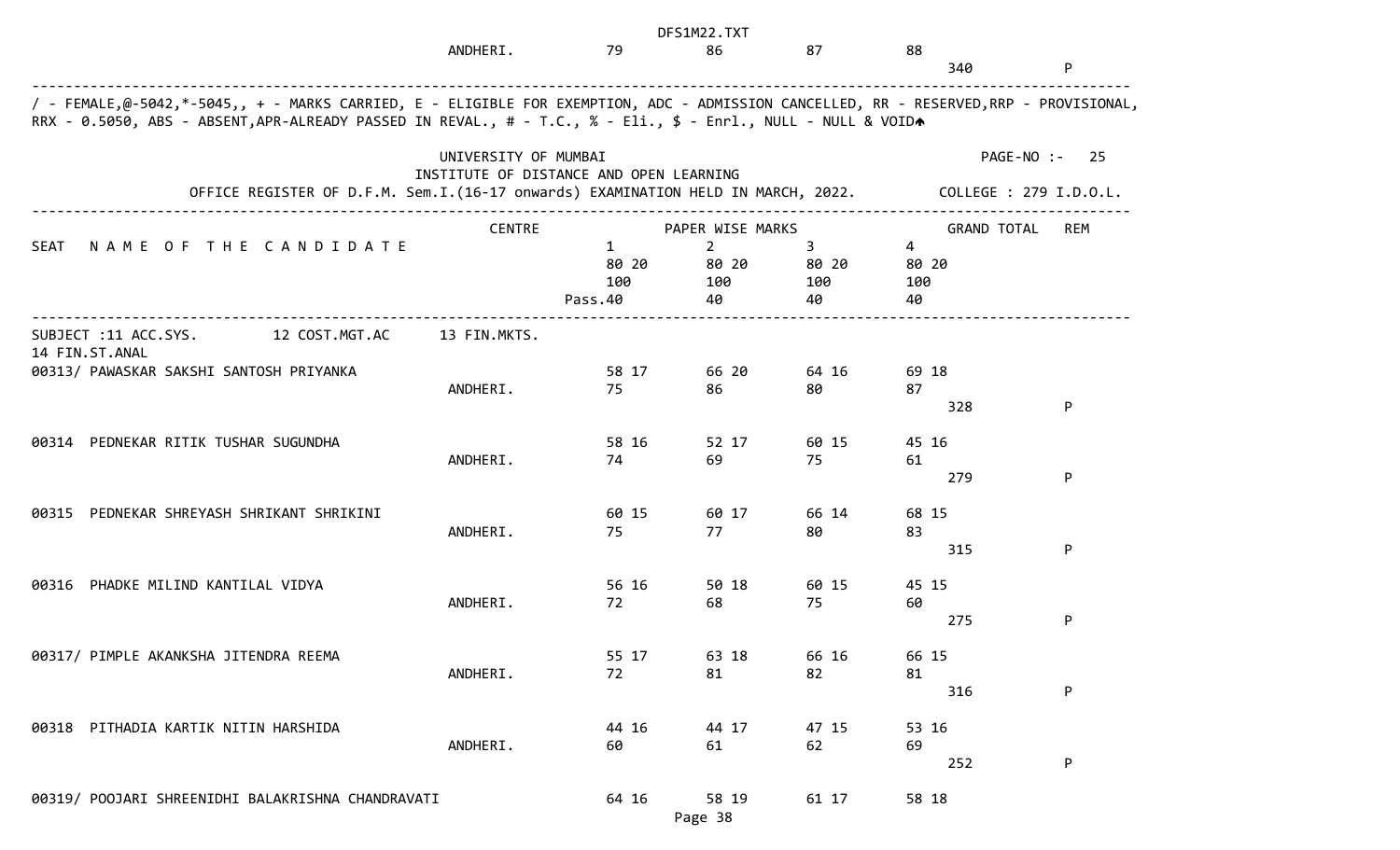|                                                                                                                                                                                                                                                        |                                                                                                                                                     |                        | DFS1M22.TXT                    |             |                 |                              |
|--------------------------------------------------------------------------------------------------------------------------------------------------------------------------------------------------------------------------------------------------------|-----------------------------------------------------------------------------------------------------------------------------------------------------|------------------------|--------------------------------|-------------|-----------------|------------------------------|
|                                                                                                                                                                                                                                                        | ANDHERI.                                                                                                                                            | 80                     | 77                             | 78          | 76              |                              |
|                                                                                                                                                                                                                                                        |                                                                                                                                                     |                        |                                |             | 311             | P                            |
| 00320/ PRAJAPATI SEETA MEGHRAJ MULI DEVI                                                                                                                                                                                                               |                                                                                                                                                     | 47 16                  | 53 18                          | 53 17       | 47 16           |                              |
|                                                                                                                                                                                                                                                        | ANDHERI.                                                                                                                                            | 63                     | 71                             | 70          | 63              |                              |
|                                                                                                                                                                                                                                                        |                                                                                                                                                     |                        |                                |             | 267             | P                            |
| PRAJAPATI SURESHCHANDRA MAHENDRAKUMAR SUMITRA<br>00321                                                                                                                                                                                                 |                                                                                                                                                     | 61 14                  | 63 17                          | 63 15       | 45 16           |                              |
|                                                                                                                                                                                                                                                        | ANDHERI.                                                                                                                                            | 75                     | 80                             | 78          | 61              |                              |
|                                                                                                                                                                                                                                                        |                                                                                                                                                     |                        |                                |             | 294             | P                            |
| 00322/ RAI SARITA JANARDAN PUSHPA                                                                                                                                                                                                                      |                                                                                                                                                     | 55 10                  | 55 10                          | 55 10       | 60 10           |                              |
|                                                                                                                                                                                                                                                        | ANDHERI.                                                                                                                                            | 65                     | 65                             | 65          | 70              |                              |
|                                                                                                                                                                                                                                                        |                                                                                                                                                     |                        |                                |             | 265             | P                            |
| 00323/ RAJANI ROSHNI SOBHRAJ NEELAM                                                                                                                                                                                                                    |                                                                                                                                                     | 60 16                  | 69 17                          | 77 14       | 55 16           |                              |
|                                                                                                                                                                                                                                                        | ANDHERI.                                                                                                                                            | 76                     | 86                             | 91          | 71              |                              |
|                                                                                                                                                                                                                                                        |                                                                                                                                                     |                        |                                |             | 324             | P                            |
| RAJE TUSHAR JAGANNATH SHOBHA<br>00324                                                                                                                                                                                                                  |                                                                                                                                                     | 58 16                  | 63 18                          | 72 17       | 58 16           |                              |
|                                                                                                                                                                                                                                                        | ANDHERI.                                                                                                                                            | 74                     | 81                             | 89          | 74              |                              |
|                                                                                                                                                                                                                                                        |                                                                                                                                                     |                        |                                |             | 318             | P                            |
| RAJGOR VIRAL DEEPAK RANJANBEN<br>00325                                                                                                                                                                                                                 |                                                                                                                                                     | 63 15                  | 63 17                          | 64 16       | 53 15           |                              |
|                                                                                                                                                                                                                                                        | ANDHERI.                                                                                                                                            | 78                     | 80                             | 80          | 68              |                              |
|                                                                                                                                                                                                                                                        |                                                                                                                                                     |                        |                                |             | 306             | P                            |
| / - FEMALE,@-5042,*-5045,, + - MARKS CARRIED, E - ELIGIBLE FOR EXEMPTION, ADC - ADMISSION CANCELLED, RR - RESERVED,RRP - PROVISIONAL,<br>RRX - 0.5050, ABS - ABSENT, APR-ALREADY PASSED IN REVAL., # - T.C., % - Eli., \$ - Enrl., NULL - NULL & VOIDA | UNIVERSITY OF MUMBAI<br>INSTITUTE OF DISTANCE AND OPEN LEARNING<br>OFFICE REGISTER OF D.F.M. Sem.I.(16-17 onwards) EXAMINATION HELD IN MARCH, 2022. |                        |                                |             | PAGE-NO :-      | 26<br>COLLEGE : 279 I.D.O.L. |
|                                                                                                                                                                                                                                                        | <b>CENTRE</b>                                                                                                                                       |                        | PAPER WISE MARKS               |             | GRAND TOTAL REM |                              |
| SEAT NAME OF THE CANDIDATE                                                                                                                                                                                                                             |                                                                                                                                                     | $1 \quad \blacksquare$ | $2 \left( \frac{1}{2} \right)$ | $3^{\circ}$ | $\overline{4}$  |                              |
|                                                                                                                                                                                                                                                        |                                                                                                                                                     | 80 20                  | 80 20                          | 80 20       | 80 20           |                              |
|                                                                                                                                                                                                                                                        |                                                                                                                                                     | 100<br>Pass.40         | 100 100<br>40                  | 40          | 100<br>40       |                              |
|                                                                                                                                                                                                                                                        |                                                                                                                                                     |                        |                                |             |                 |                              |
| SUBJECT :11 ACC.SYS. 12 COST.MGT.AC 13 FIN.MKTS.<br>14 FIN.ST.ANAL                                                                                                                                                                                     |                                                                                                                                                     |                        |                                |             |                 |                              |
| 00326 RAJKOTWALA LOVAI NURUDDIN ALIFIYA                                                                                                                                                                                                                |                                                                                                                                                     |                        | 69 16 64 18                    | 77 17       | 58 16           |                              |
|                                                                                                                                                                                                                                                        |                                                                                                                                                     |                        | Page 39                        |             |                 |                              |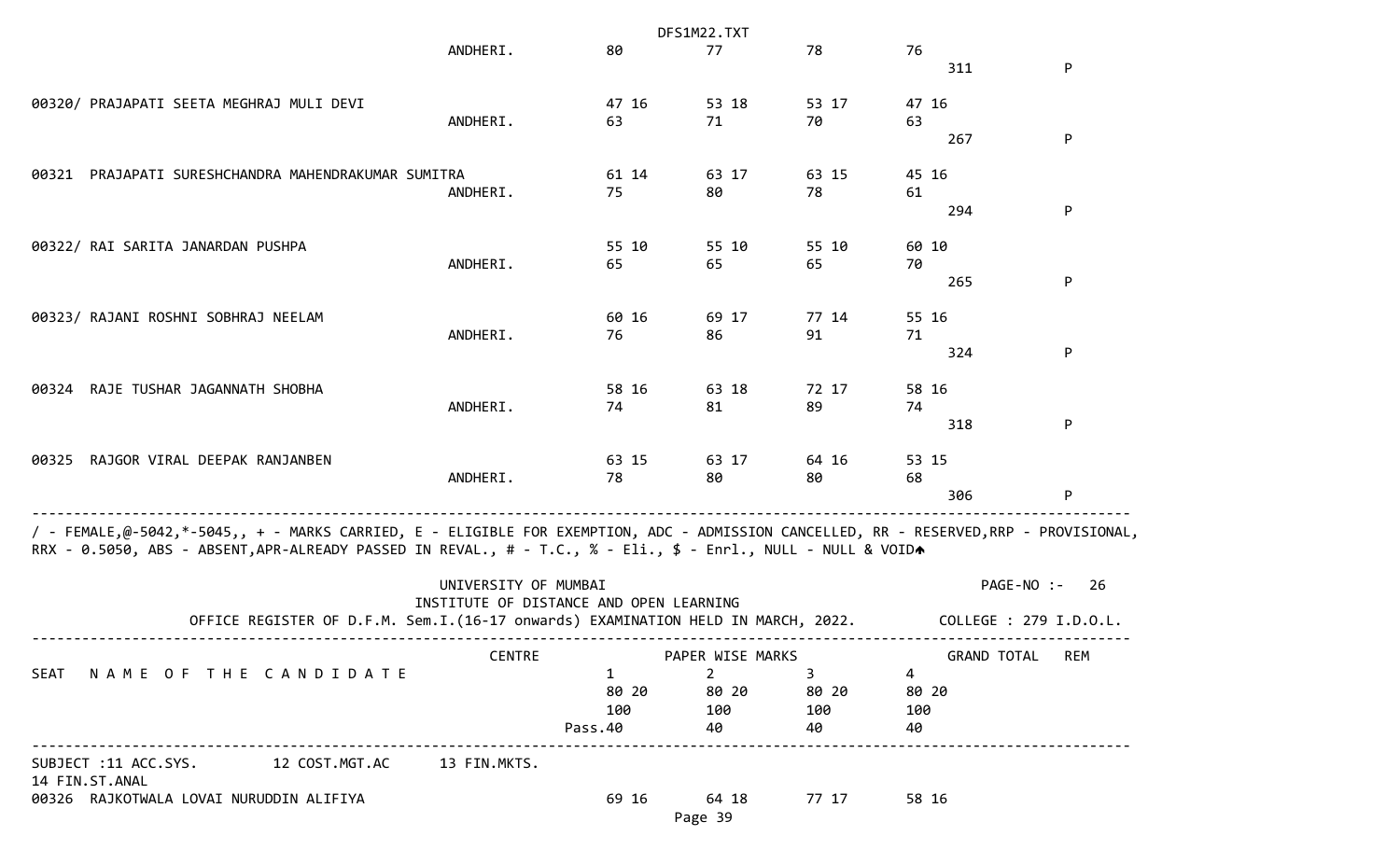|                                          | DFS1M22.TXT |       |       |       |       |           |  |
|------------------------------------------|-------------|-------|-------|-------|-------|-----------|--|
|                                          | ANDHERI.    | 85    | 82    | 94    | 74    |           |  |
|                                          |             |       |       |       | 335   | P         |  |
| 00327/ RAJPUT ANJALI SURESH RADHA        |             | 47 17 | 53 19 | 58 16 | 45 17 |           |  |
|                                          | ANDHERI.    | 64    | 72    | 74    | 62    |           |  |
|                                          |             |       |       |       | 272   | P         |  |
| RAMDHARNE AMEY SUBHASH SUSHMITA<br>00328 |             | 47 16 | 45 18 | 61 17 | 56 16 |           |  |
|                                          | ANDHERI.    | 63    | 63    | 78    | 72    |           |  |
|                                          |             |       |       |       | 276   | ${\sf P}$ |  |
| 00329/ RAMINA NIMA GULAB GHISI           |             | 55 17 | 61 18 | 56 16 | 61 17 |           |  |
|                                          | ANDHERI.    | 72    | 79    | 72    | 78    |           |  |
|                                          |             |       |       |       | 301   | P         |  |
| 00330/ RAMTARYA VINANTI MANISH DRISHTI   |             | 64 16 | 63 17 | 74 15 | 69 14 |           |  |
|                                          | ANDHERI.    | 80    | 80    | 89    | 83    |           |  |
|                                          |             |       |       |       | 332   | ${\sf P}$ |  |
| 00331/ RANE AISHWARYA AMRUT ASMITA       |             | 55 18 | 50 20 | 42 18 | 42 17 |           |  |
|                                          | ANDHERI.    | 73    | 70    | 60    | 59    |           |  |
|                                          |             |       |       |       | 262   | P         |  |
| RANE JAYESH NITIN NISHA<br>00332         |             | 48 15 | 53 17 | 60 16 | 40 15 |           |  |
|                                          | ANDHERI.    | 63    | 70    | 76    | 55    |           |  |
|                                          |             |       |       |       | 264   | P         |  |
| RATHOD ANKIT VIJAY CHANDAN<br>00333      |             | 53 17 | 44 19 | 66 16 | 50 16 |           |  |
|                                          | ANDHERI.    | 70    | 63    | 82    | 66    |           |  |
|                                          |             |       |       |       | 281   | P         |  |
| RATHOD RAHUL ANAR INDUBAI<br>00334       |             | 53 16 | 53 17 | 68 16 | 45 15 |           |  |
|                                          | ANDHERI.    | 69    | 70    | 84    | 60    |           |  |
|                                          |             |       |       |       | 283   | P         |  |
| 00335/ RATHOD RASHI HASMUKH SANTOSHI     |             | AB AB | AB AB | AB AB | AB AB |           |  |
|                                          | ANDHERI.    | AB    | AB    | AB    | AB    |           |  |
|                                          |             |       |       |       | 0     | ADC #     |  |
| 00336/ RATHOD SNEHA RAKESH HARSHA        |             | 66 17 | 60 19 | 68 18 | 60 17 |           |  |
|                                          | ANDHERI.    | 83    | 79    | 86    | 77    |           |  |
|                                          |             |       |       |       | 325   | P         |  |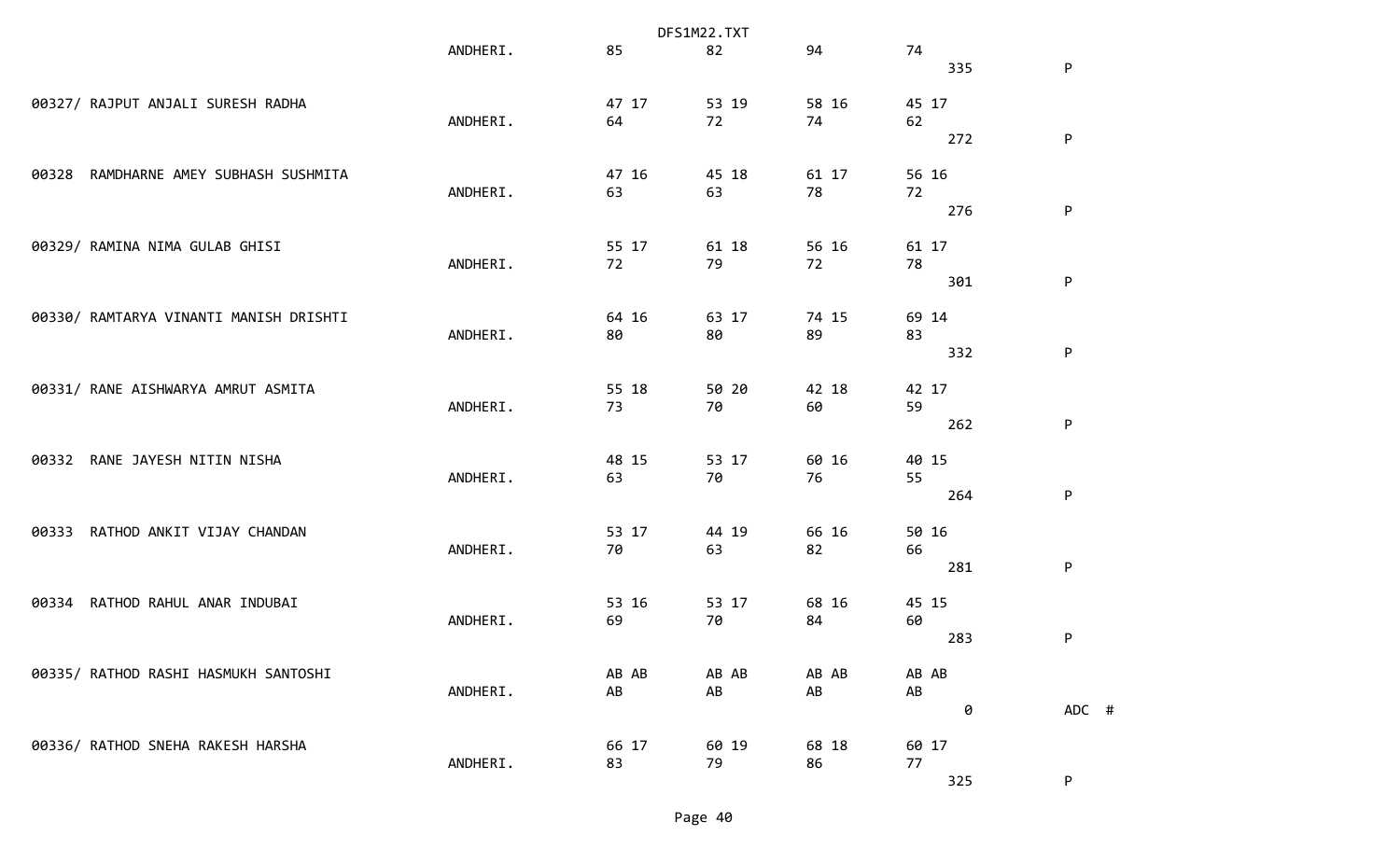|                                                                                                                                                                                                                                                        |                                         |              | DFS1M22.TXT      |                |                    |                        |
|--------------------------------------------------------------------------------------------------------------------------------------------------------------------------------------------------------------------------------------------------------|-----------------------------------------|--------------|------------------|----------------|--------------------|------------------------|
| RATHOD YAGNESH BHUPENDRA MANISHA<br>00337                                                                                                                                                                                                              |                                         | 68 18        | 61 20            | 79 17          | 72 17              |                        |
|                                                                                                                                                                                                                                                        | ANDHERI.                                | 86           | 81               | 96             | 89                 |                        |
|                                                                                                                                                                                                                                                        |                                         |              |                  |                | 352                | P                      |
| 00338/ RAUT LAXMI SADASHIV KANTA                                                                                                                                                                                                                       |                                         | 32 19        | 47 20            | 34 18          | 45 18              |                        |
|                                                                                                                                                                                                                                                        | ANDHERI.                                | 51           | 67               | 52             | 63                 |                        |
|                                                                                                                                                                                                                                                        |                                         |              |                  |                | 233                | P                      |
| / - FEMALE,@-5042,*-5045,, + - MARKS CARRIED, E - ELIGIBLE FOR EXEMPTION, ADC - ADMISSION CANCELLED, RR - RESERVED,RRP - PROVISIONAL,<br>RRX - 0.5050, ABS - ABSENT, APR-ALREADY PASSED IN REVAL., # - T.C., % - Eli., \$ - Enrl., NULL - NULL & VOIDA |                                         |              |                  |                |                    |                        |
|                                                                                                                                                                                                                                                        | UNIVERSITY OF MUMBAI                    |              |                  |                |                    | PAGE-NO :-<br>27       |
|                                                                                                                                                                                                                                                        | INSTITUTE OF DISTANCE AND OPEN LEARNING |              |                  |                |                    |                        |
| OFFICE REGISTER OF D.F.M. Sem.I.(16-17 onwards) EXAMINATION HELD IN MARCH, 2022.                                                                                                                                                                       | ____________________________________    |              |                  |                |                    | COLLEGE : 279 I.D.O.L. |
|                                                                                                                                                                                                                                                        | <b>CENTRE</b>                           |              | PAPER WISE MARKS |                | <b>GRAND TOTAL</b> | REM                    |
| NAME OF THE CANDIDATE<br>SEAT                                                                                                                                                                                                                          |                                         | $\mathbf{1}$ | $2^{\circ}$      | 3 <sup>7</sup> | $\overline{4}$     |                        |
|                                                                                                                                                                                                                                                        |                                         | 80 20        | 80 20            | 80 20          | 80 20              |                        |
|                                                                                                                                                                                                                                                        |                                         | 100          | 100              | 100            | 100                |                        |
|                                                                                                                                                                                                                                                        |                                         | Pass.40      | 40               | 40             | 40                 |                        |
| 12 COST.MGT.AC<br>SUBJECT :11 ACC.SYS.<br>14 FIN.ST.ANAL                                                                                                                                                                                               | 13 FIN.MKTS.                            |              |                  |                |                    |                        |
| 00339 RAUT VINAYAK BABU MADHURI                                                                                                                                                                                                                        |                                         | 61 15        | 68 17            | 63 14          | 58 16              |                        |
|                                                                                                                                                                                                                                                        | ANDHERI.                                | 76           | 85               | 77             | 74                 |                        |
|                                                                                                                                                                                                                                                        |                                         |              |                  |                | 312                | P                      |
| RAVAL SAHIL GORDHANBHAI USHA<br>00340                                                                                                                                                                                                                  |                                         | 63 14        | 58 16            | 60 14          | 53 15              |                        |
|                                                                                                                                                                                                                                                        | ANDHERI.                                | 77           | 74               | 74             | 68                 |                        |
|                                                                                                                                                                                                                                                        |                                         |              |                  |                | 293                | P                      |
| RAWOOL DIPESH DATTARAM DEEPALI<br>00341                                                                                                                                                                                                                |                                         | 31 15        | 56 17            | 79 16          | 71 15              |                        |
|                                                                                                                                                                                                                                                        | ANDHERI.                                | 46           | 73               | 95             | 86                 |                        |
|                                                                                                                                                                                                                                                        |                                         |              |                  |                | 300                | P                      |
| 00342/ SAGAR RAJESHWARI RAJENDRA ROHINI                                                                                                                                                                                                                |                                         | 52 16        | 52 17            | 53 14          | 44 15              |                        |
|                                                                                                                                                                                                                                                        | ANDHERI.                                | 68           | 69               | 67             | 59                 |                        |
|                                                                                                                                                                                                                                                        |                                         |              |                  |                | 263                | <b>RR</b><br>#         |
|                                                                                                                                                                                                                                                        |                                         |              |                  |                |                    |                        |
| SAGWEKAR KRUNAL KISHOR KRUTIKA<br>00343                                                                                                                                                                                                                | ANDHERI.                                | 50 15<br>65  | 56 16<br>72      | 53 15<br>68    | 44 14<br>58        |                        |
|                                                                                                                                                                                                                                                        |                                         |              |                  |                | 263                | RR #                   |
|                                                                                                                                                                                                                                                        |                                         |              |                  |                |                    |                        |
| 00344 SAJANE SAIRAM RAMESH MANGALA                                                                                                                                                                                                                     |                                         | 53 17        | 48 18            | 47 16          | 31 16              |                        |
|                                                                                                                                                                                                                                                        |                                         |              | Page 41          |                |                    |                        |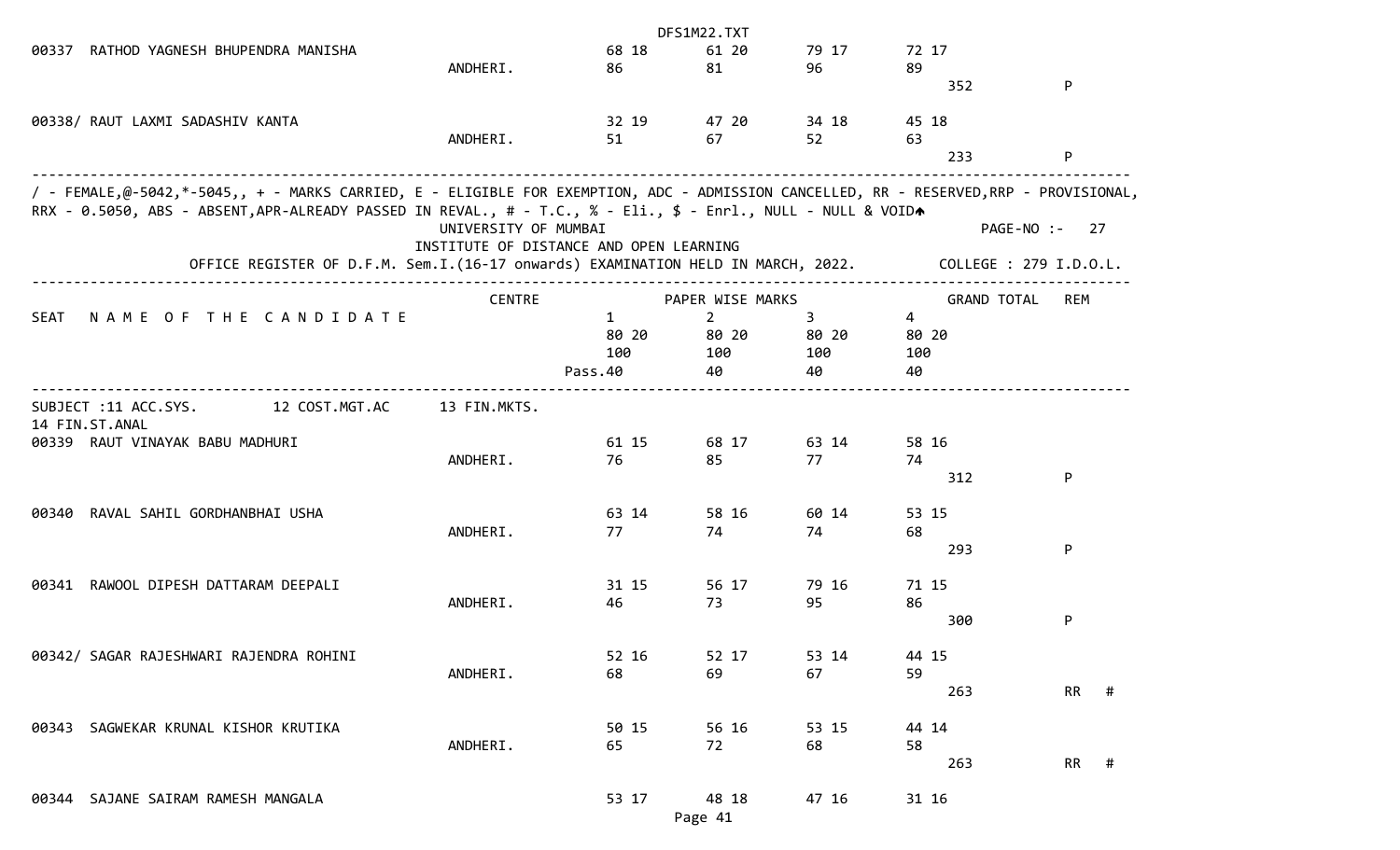|                                                                                                                                       |                                         |              | DFS1M22.TXT      |                |                        |            |     |
|---------------------------------------------------------------------------------------------------------------------------------------|-----------------------------------------|--------------|------------------|----------------|------------------------|------------|-----|
|                                                                                                                                       | ANDHERI.                                | 70           | 66               | 63             | 47                     |            |     |
|                                                                                                                                       |                                         |              |                  |                | 246                    | RR         | #   |
| 00345/ SALIAN ROSHNI PRABHAKAR SHASHIKALA                                                                                             |                                         | 58 16        | 63 17            | 76 15          | 42 16                  |            |     |
|                                                                                                                                       | ANDHERI.                                | 74           | 80               | 91             | 58                     |            |     |
|                                                                                                                                       |                                         |              |                  |                | 303                    | P          |     |
|                                                                                                                                       |                                         |              |                  |                |                        |            |     |
| 00346/ SALUNKE DHANASHREE SANTOSH SAYALI                                                                                              |                                         | 55 13        | 55 16            | 69 15          | 44 14                  |            |     |
|                                                                                                                                       | ANDHERI.                                | 68           | 71               | 84             | 58                     |            |     |
|                                                                                                                                       |                                         |              |                  |                | 281                    | P          |     |
|                                                                                                                                       |                                         |              |                  |                |                        |            |     |
| SALUNKE RAMESH BALU BALU MANDA<br>00347                                                                                               |                                         | 53 16        | 50 18            | 61 17          | 55 15                  |            |     |
|                                                                                                                                       | ANDHERI.                                | 69           | 68               | 78             | 70<br>285              | RR         |     |
|                                                                                                                                       |                                         |              |                  |                |                        |            | #   |
| SALVI AKASH SUNIL KAVITA<br>00348                                                                                                     |                                         | 61 15        | 56 17            | 61 15          | 55 16                  |            |     |
|                                                                                                                                       | ANDHERI.                                | 76           | 73               | 76             | 71                     |            |     |
|                                                                                                                                       |                                         |              |                  |                | 296                    | P          |     |
|                                                                                                                                       |                                         |              |                  |                |                        |            |     |
| 00349/ SANGARE SAVITA NARAYAN SUNITA                                                                                                  |                                         | 58 16        | 58 18            | 55 15          | 56 15                  |            |     |
|                                                                                                                                       | ANDHERI.                                | 74           | 76               | 70             | 71                     |            |     |
|                                                                                                                                       |                                         |              |                  |                | 291                    | RR         | #   |
|                                                                                                                                       |                                         |              |                  |                |                        |            |     |
| 00350/ SANGOI MANSI SHAILESH CHHAYA                                                                                                   |                                         | 47 17        | 63 18            | 61 16          | 52 17                  |            |     |
|                                                                                                                                       | ANDHERI.                                | 64           | 81               | 77             | 69<br>291              | P          |     |
|                                                                                                                                       |                                         |              |                  |                |                        |            |     |
| 00351/ SANGOI POOJA SHAILESH CHHAYA                                                                                                   |                                         | 55 17        | 61 19            | 60 16          | 60 17                  |            |     |
|                                                                                                                                       | ANDHERI.                                | 72           | 80               | 76             | 77                     |            |     |
|                                                                                                                                       |                                         |              |                  |                | 305                    | P          |     |
|                                                                                                                                       |                                         |              |                  |                |                        |            |     |
| / - FEMALE,@-5042,*-5045,, + - MARKS CARRIED, E - ELIGIBLE FOR EXEMPTION, ADC - ADMISSION CANCELLED, RR - RESERVED,RRP - PROVISIONAL, |                                         |              |                  |                |                        |            |     |
| RRX - 0.5050, ABS - ABSENT, APR-ALREADY PASSED IN REVAL., # - T.C., % - Eli., \$ - Enrl., NULL - NULL & VOIDA                         |                                         |              |                  |                |                        |            |     |
|                                                                                                                                       | UNIVERSITY OF MUMBAI                    |              |                  |                |                        | PAGE-NO :- | -28 |
| OFFICE REGISTER OF D.F.M. Sem.I.(16-17 onwards) EXAMINATION HELD IN MARCH, 2022.                                                      | INSTITUTE OF DISTANCE AND OPEN LEARNING |              |                  |                | COLLEGE : 279 I.D.O.L. |            |     |
|                                                                                                                                       |                                         |              |                  |                |                        |            |     |
|                                                                                                                                       | <b>CENTRE</b>                           |              | PAPER WISE MARKS |                | GRAND TOTAL            | REM        |     |
| NAME OF THE CANDIDATE<br>SEAT                                                                                                         |                                         | $\mathbf{1}$ | $\overline{2}$   | 3 <sup>2</sup> | 4                      |            |     |
|                                                                                                                                       |                                         | 80 20        | 80 20            | 80 20          | 80 20                  |            |     |
|                                                                                                                                       |                                         | 100          | 100              | 100            | 100                    |            |     |
|                                                                                                                                       |                                         | Pass.40      | 40               | 40             | 40                     |            |     |
|                                                                                                                                       |                                         |              |                  |                |                        |            |     |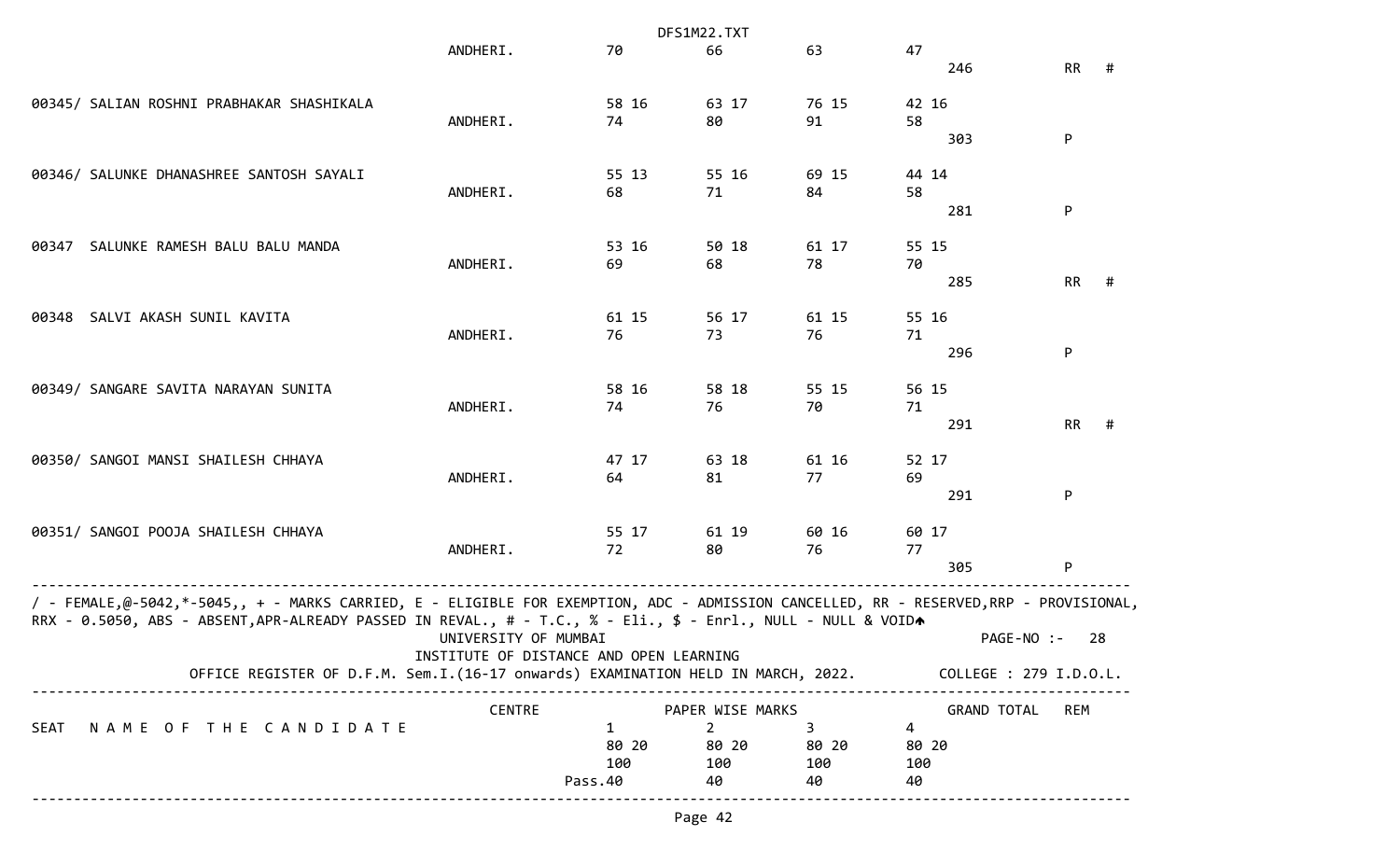|                                                          |              |       | DFS1M22.TXT |       |       |   |
|----------------------------------------------------------|--------------|-------|-------------|-------|-------|---|
| SUBJECT :11 ACC.SYS.<br>12 COST.MGT.AC<br>14 FIN.ST.ANAL | 13 FIN.MKTS. |       |             |       |       |   |
| 00352/ SAROJ ANKITA SUNIL NIRMALA                        |              | 64 18 | 66 19       | 72 17 | 61 16 |   |
|                                                          | ANDHERI.     | 82    | 85          | 89    | 77    |   |
|                                                          |              |       |             |       | 333   | P |
| 00353/ SAWANT DEEPALI ASHOK SHANTA                       |              | 63 16 | 69 20       | 68 18 | 63 18 |   |
|                                                          | ANDHERI.     | 79    | 89          | 86    | 81    |   |
|                                                          |              |       |             |       | 335   | P |
| 00354/ SAWANT HEMANGI GANPAT RAJASHREE                   |              | 55 16 | 63 14       | 55 14 | 50 15 |   |
|                                                          | ANDHERI.     | 71    | 77          | 69    | 65    |   |
|                                                          |              |       |             |       | 282   | P |
| SAWANT KIRAN SHYAM SMITA<br>00355                        |              | 48 16 | 44 18       | 61 15 | 52 16 |   |
|                                                          | ANDHERI.     | 64    | 62          | 76    | 68    |   |
|                                                          |              |       |             |       | 270   | P |
| SAWANT KISHOR KAMLAKAR VANITA<br>00356                   |              | 55 15 | 60 16       | 60 14 | 53 15 |   |
|                                                          | ANDHERI.     | 70    | 76          | 74    | 68    |   |
|                                                          |              |       |             |       | 288   | P |
| SAWANT NILESH MANOHAR MANGAL<br>00357                    |              | 66 AB | 55 AB       | 69 AB | 61 AB |   |
|                                                          | ANDHERI.     | 66    | 55          | 69    | 61    |   |
|                                                          |              |       |             |       | 251   | P |
| 00358/ SAWANT RIDDHI JAGDISH JYOTI                       |              | 53 15 | 50 16       | 56 15 | 58 13 |   |
|                                                          | ANDHERI.     | 68    | 66          | 71    | 71    |   |
|                                                          |              |       |             |       | 276   | P |
| 00359/ SEJPAL NIDHI NILESH BHARTI                        |              | 61 16 | 58 18       | 48 15 | 52 15 |   |
|                                                          | ANDHERI.     | 77    | 76          | 63    | 67    |   |
|                                                          |              |       |             |       | 283   | P |
| 00360 SEWANI KISHORE VARUMAL MAYA                        |              | 53 16 | 52 20       | 52 18 | 44 18 |   |
|                                                          | ANDHERI.     | 69    | 72          | 70    | 62    |   |
|                                                          |              |       |             |       | 273   | P |
| 00361/ SHAH MAHIMA BIPIN PRITI                           |              | 52 15 | 56 18       | 60 16 | 55 16 |   |
|                                                          | ANDHERI.     | 67    | 74          | 76    | 71    |   |
|                                                          |              |       |             |       | 288   | P |
| 00362 SHAH PAKSHAL ASHWIN JYOTI                          |              | AB AB | AB AB       | AB AB | AB AB |   |
|                                                          |              |       | Page 43     |       |       |   |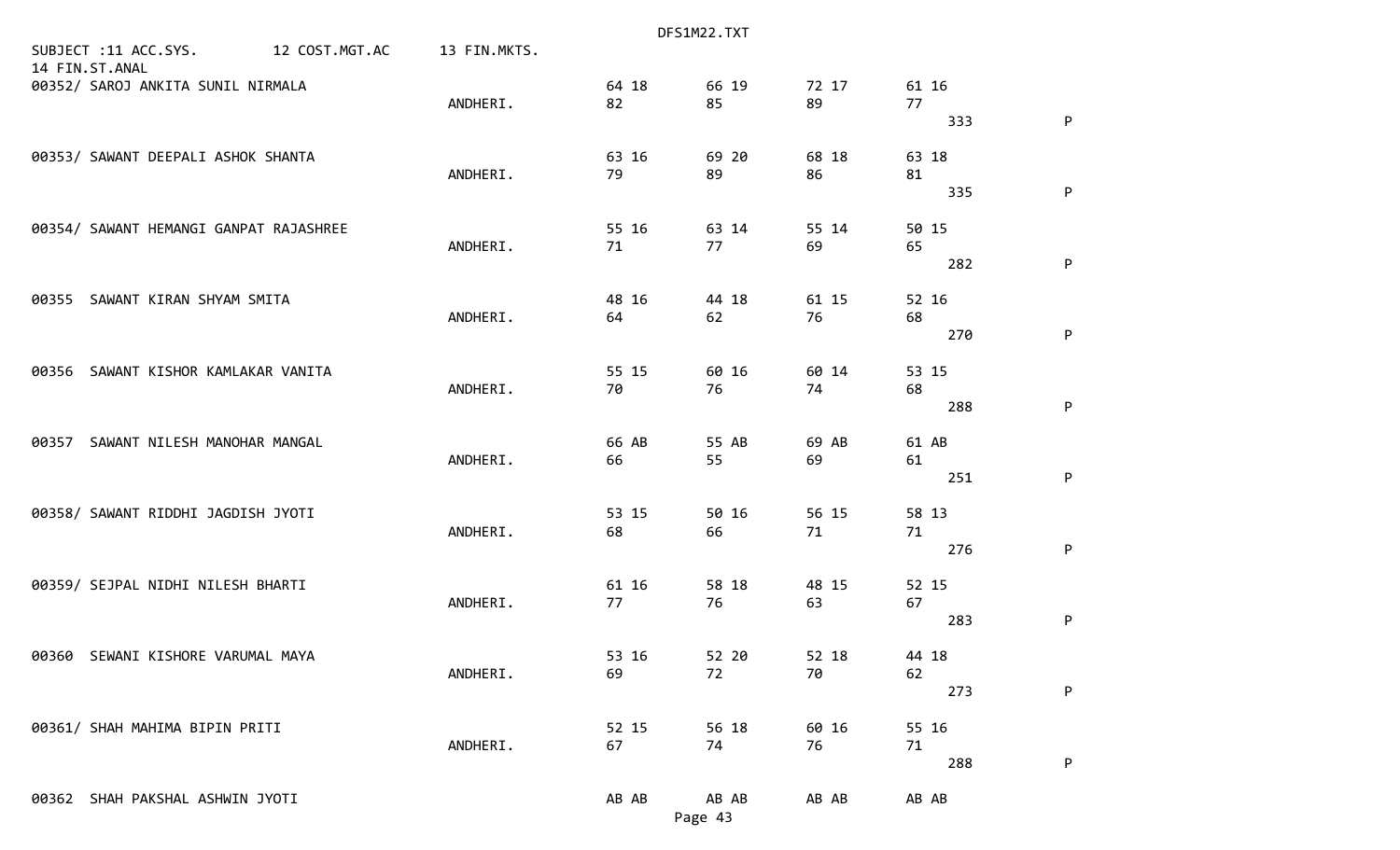|                                                                                                                                                                                                                                                        |                      |                                         | DFS1M22.TXT                                              |                         |                                                            |                                             |
|--------------------------------------------------------------------------------------------------------------------------------------------------------------------------------------------------------------------------------------------------------|----------------------|-----------------------------------------|----------------------------------------------------------|-------------------------|------------------------------------------------------------|---------------------------------------------|
|                                                                                                                                                                                                                                                        | ANDHERI.             | AB                                      | AB                                                       | AB                      | AB<br>0                                                    | <b>RR</b><br>#                              |
| 00363 SHAH RAJ HITESH BHAI SHILPABEN                                                                                                                                                                                                                   | ANDHERI.             | 74 16<br>90                             | 58 17<br>75                                              | 74 16<br>90             | 61 15<br>76<br>331                                         | P                                           |
| 00364/ SHAH RIDDHI NIKHIL SONAL                                                                                                                                                                                                                        | ANDHERI.             | 58 12<br>70                             | 66 15<br>81                                              | 74 14<br>88             | 64 16<br>80<br>319                                         | P                                           |
| / - FEMALE,@-5042,*-5045,, + - MARKS CARRIED, E - ELIGIBLE FOR EXEMPTION, ADC - ADMISSION CANCELLED, RR - RESERVED,RRP - PROVISIONAL,<br>RRX - 0.5050, ABS - ABSENT, APR-ALREADY PASSED IN REVAL., # - T.C., % - Eli., \$ - Enrl., NULL - NULL & VOIDA |                      |                                         |                                                          |                         |                                                            |                                             |
| OFFICE REGISTER OF D.F.M. Sem.I.(16-17 onwards) EXAMINATION HELD IN MARCH, 2022.                                                                                                                                                                       | UNIVERSITY OF MUMBAI | INSTITUTE OF DISTANCE AND OPEN LEARNING |                                                          |                         |                                                            | PAGE-NO :-<br>-29<br>COLLEGE : 279 I.D.O.L. |
| NAME OF THE CANDIDATE<br><b>SEAT</b>                                                                                                                                                                                                                   | <b>CENTRE</b>        | $\mathbf{1}$<br>80 20<br>100<br>Pass.40 | PAPER WISE MARKS<br>$\overline{2}$<br>80 20<br>100<br>40 | 3<br>80 20<br>100<br>40 | <b>GRAND TOTAL</b><br>$\overline{4}$<br>80 20<br>100<br>40 | REM                                         |
| 12 COST.MGT.AC<br>SUBJECT :11 ACC.SYS.<br>14 FIN.ST.ANAL<br>00365 SHAH RISHABH NIMISH GEETA                                                                                                                                                            | 13 FIN.MKTS.         | 58 14                                   | 61 16                                                    | 69 14                   | 66 15                                                      |                                             |
|                                                                                                                                                                                                                                                        | ANDHERI.             | 72                                      | 77                                                       | 83                      | 81<br>313                                                  | P                                           |
| SHAH RUSHABH ANIL MEETA<br>00366                                                                                                                                                                                                                       | ANDHERI.             | 52 15<br>67                             | 48 17<br>65                                              | 55 15<br>70             | 45 16<br>61<br>263                                         | P                                           |
| 00367 SHAH SHUBHAM KALPESH MANISHA                                                                                                                                                                                                                     | ANDHERI.             | 44 16<br>60                             | 47 17<br>64                                              | 60 14<br>74             | 50 15<br>65<br>263                                         | <b>RR</b><br>#                              |
| 00368/ SHAH UMERA BANO MOHAMMED HUSSAIN AYESHA                                                                                                                                                                                                         | ANDHERI.             | 69 17<br>86                             | 53 18<br>71                                              | 53 16<br>69             | 56 17<br>73<br>299                                         | P                                           |
| 00369 SHAH VATSAL KETANKUMAR NINA                                                                                                                                                                                                                      |                      | 47 AB                                   | 56 AB<br>Page 44                                         | 55 AB                   | 48 AB                                                      |                                             |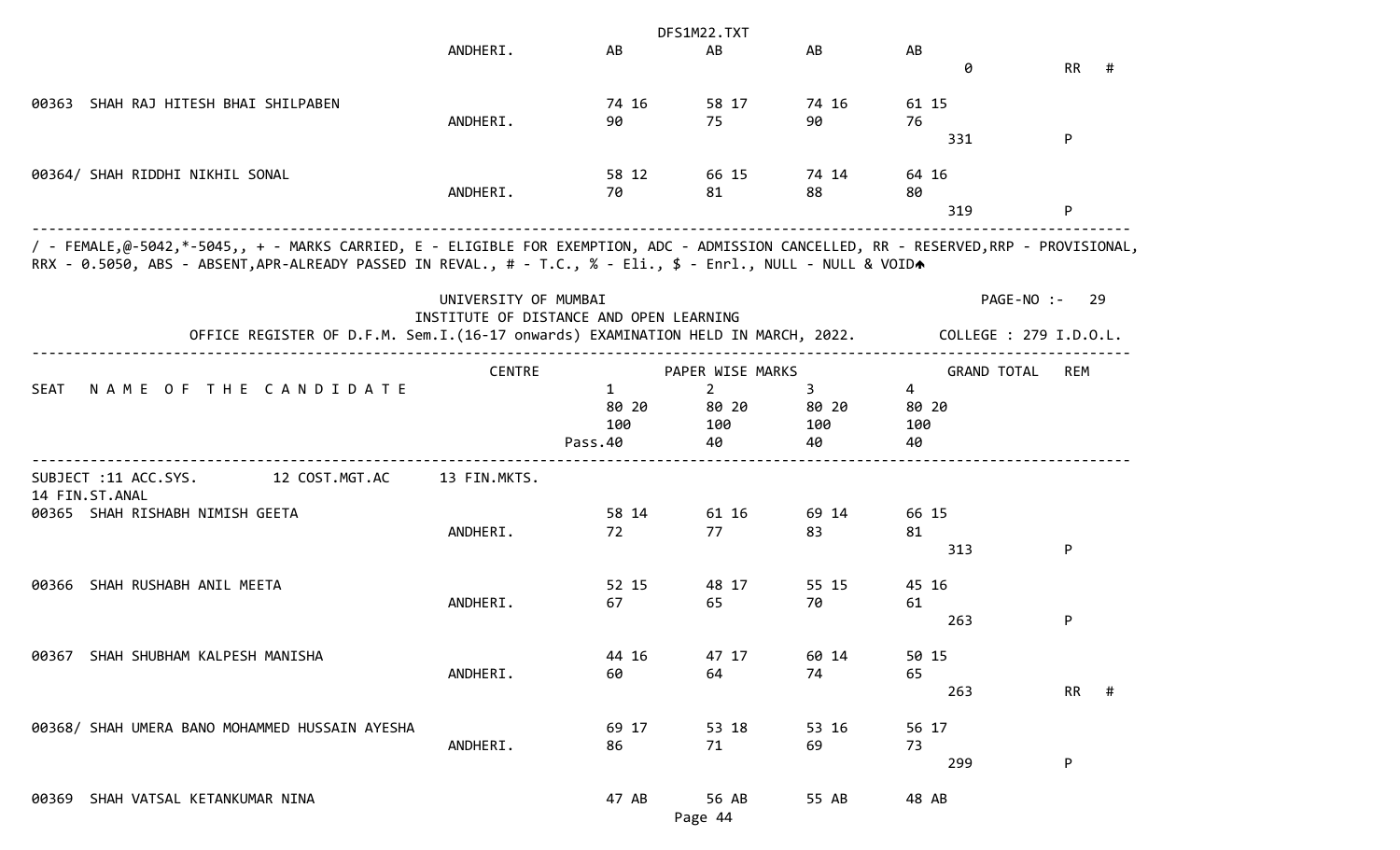|                                                                                                                                                                                                                                                       |                                         |                             | DFS1M22.TXT |       |       |                        |                           |  |  |
|-------------------------------------------------------------------------------------------------------------------------------------------------------------------------------------------------------------------------------------------------------|-----------------------------------------|-----------------------------|-------------|-------|-------|------------------------|---------------------------|--|--|
|                                                                                                                                                                                                                                                       | ANDHERI.                                | 47                          | 56          | 55    | 48    |                        |                           |  |  |
|                                                                                                                                                                                                                                                       |                                         |                             |             |       |       | 206                    | P                         |  |  |
| SHAIKH ABDUL HUSSAIN ABDUL LATIF FATIMA<br>00370                                                                                                                                                                                                      |                                         | 64 16                       | 64 18       | 68 15 | 61 16 |                        |                           |  |  |
|                                                                                                                                                                                                                                                       | ANDHERI.                                | 80                          | 82          | 83    | 77    |                        |                           |  |  |
|                                                                                                                                                                                                                                                       |                                         |                             |             |       |       | 322                    | P                         |  |  |
| 00371/ SHAIKH ALIYA MOHD SALIM MEHRUNNISHA                                                                                                                                                                                                            |                                         | 66 17                       | 56 19       | 53 16 | 61 17 |                        |                           |  |  |
|                                                                                                                                                                                                                                                       | ANDHERI.                                | 83                          | 75          | 69    | 78    |                        |                           |  |  |
|                                                                                                                                                                                                                                                       |                                         |                             |             |       |       | 305                    | P                         |  |  |
| 00372 SHAIKH AMAN MOHD YUSUF SHERBANO                                                                                                                                                                                                                 |                                         | 45 17                       | 48 18       | 53 16 | 47 15 |                        |                           |  |  |
|                                                                                                                                                                                                                                                       | ANDHERI.                                | 62                          | 66          | 69    | 62    |                        |                           |  |  |
|                                                                                                                                                                                                                                                       |                                         |                             |             |       |       | 259                    | P                         |  |  |
| 00373/ SHAIKH ANAM ABDUL RAUF RUBINA                                                                                                                                                                                                                  |                                         | 52 16                       | 45 18       | 52 15 | 36 16 |                        |                           |  |  |
|                                                                                                                                                                                                                                                       | ANDHERI.                                | 68                          | 63          | 67    | 52    |                        |                           |  |  |
|                                                                                                                                                                                                                                                       |                                         |                             |             |       |       | 250                    | P                         |  |  |
| 00374/ SHAIKH FARHEEN MUZZAFAR ZEENAT JAHAN                                                                                                                                                                                                           |                                         | 61 17                       | 64 19       | 60 16 | 52 17 |                        |                           |  |  |
|                                                                                                                                                                                                                                                       | ANDHERI.                                | 78                          | 83          | 76    | 69    |                        |                           |  |  |
|                                                                                                                                                                                                                                                       |                                         |                             |             |       |       | 306                    | P                         |  |  |
| SHAIKH HAARIS SALIM MEHRUNNISSA<br>00375                                                                                                                                                                                                              |                                         | 58 15                       | 69 14       | 66 16 | 55 15 |                        |                           |  |  |
|                                                                                                                                                                                                                                                       | ANDHERI.                                | 73                          | 83          | 82    | 70    |                        |                           |  |  |
|                                                                                                                                                                                                                                                       |                                         |                             |             |       |       | 308                    | P                         |  |  |
| 00376/ SHAIKH KAIKASHA SABBIR SAMINA                                                                                                                                                                                                                  |                                         | 60 16                       | 48 15       | 66 16 | 55 18 |                        |                           |  |  |
|                                                                                                                                                                                                                                                       | ANDHERI.                                | 76                          | 63          | 82    | 73    |                        |                           |  |  |
|                                                                                                                                                                                                                                                       |                                         |                             |             |       |       | 294                    | P                         |  |  |
| 00377/ SHAIKH RUKHSAR BANO NAEEM FARIDA                                                                                                                                                                                                               |                                         | 61 17                       | 63 18       | 61 17 | 52 16 |                        |                           |  |  |
|                                                                                                                                                                                                                                                       | ANDHERI.                                | 78                          | 81          | 78    | 68    |                        |                           |  |  |
|                                                                                                                                                                                                                                                       |                                         |                             |             |       |       | 305                    | P.                        |  |  |
| / - FEMALE,@-5042,*-5045,, + - MARKS CARRIED, E - ELIGIBLE FOR EXEMPTION, ADC - ADMISSION CANCELLED, RR - RESERVED,RRP - PROVISIONAL,<br>RRX - 0.5050, ABS - ABSENT,APR-ALREADY PASSED IN REVAL., # - T.C., % - Eli., \$ - Enrl., NULL - NULL & VOIDA |                                         |                             |             |       |       |                        |                           |  |  |
|                                                                                                                                                                                                                                                       | UNIVERSITY OF MUMBAI                    |                             |             |       |       | PAGE-NO :-             | -30                       |  |  |
|                                                                                                                                                                                                                                                       | INSTITUTE OF DISTANCE AND OPEN LEARNING |                             |             |       |       |                        |                           |  |  |
| OFFICE REGISTER OF D.F.M. Sem.I.(16-17 onwards) EXAMINATION HELD IN MARCH, 2022.                                                                                                                                                                      |                                         |                             |             |       |       | COLLEGE : 279 I.D.O.L. |                           |  |  |
|                                                                                                                                                                                                                                                       | CENTRE                                  | PAPER WISE MARKS<br>Page 45 |             |       |       |                        | <b>GRAND TOTAL</b><br>REM |  |  |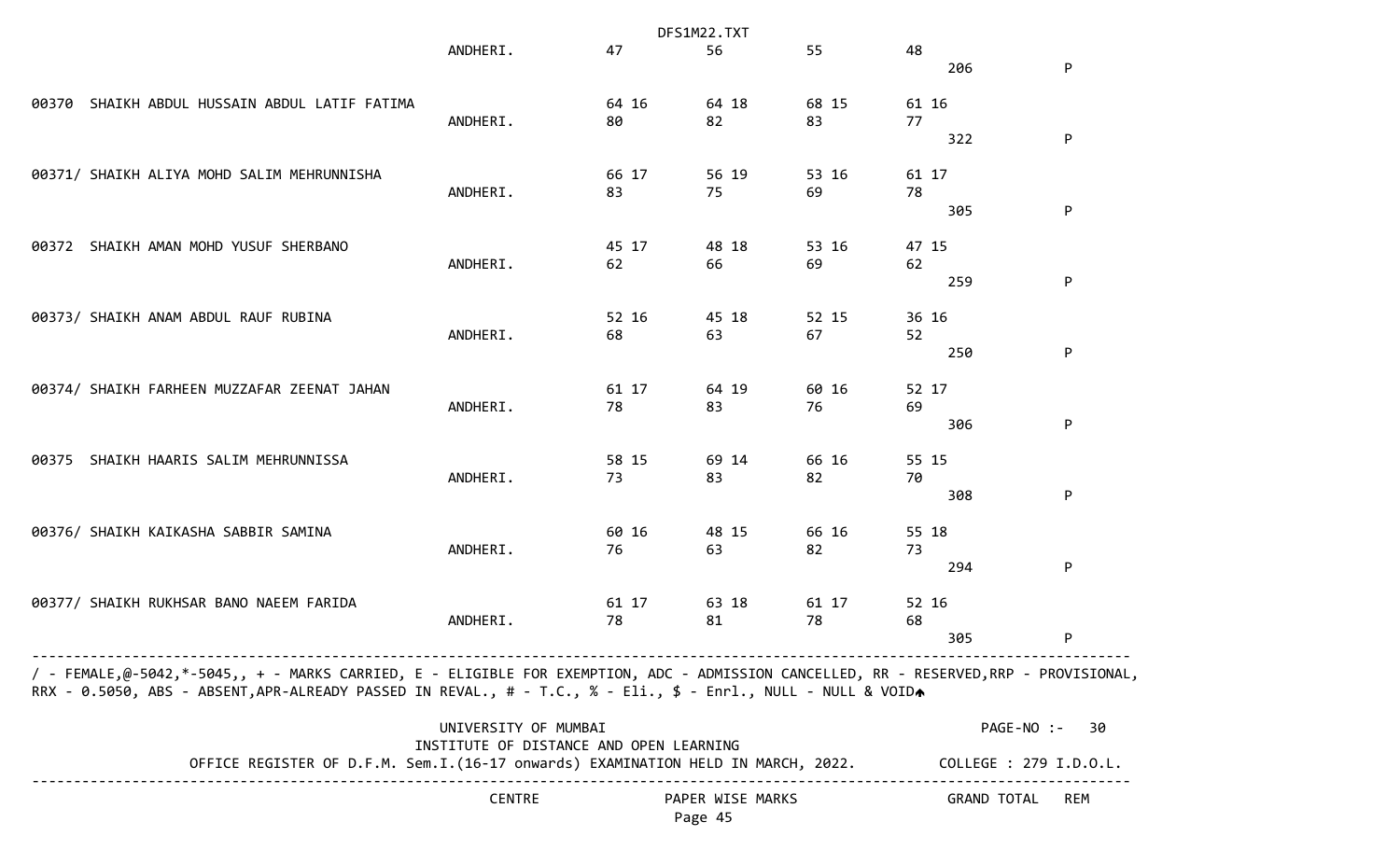|                                                                        | DFS1M22.TXT                  |                                      |                                      |                                      |                     |  |  |
|------------------------------------------------------------------------|------------------------------|--------------------------------------|--------------------------------------|--------------------------------------|---------------------|--|--|
| NAME OF THE CANDIDATE<br>SEAT                                          | 1<br>80 20<br>100<br>Pass.40 | $\overline{2}$<br>80 20<br>100<br>40 | 3 <sup>7</sup><br>80 20<br>100<br>40 | $\overline{4}$<br>80 20<br>100<br>40 |                     |  |  |
| SUBJECT :11 ACC.SYS.<br>12 COST.MGT.AC<br>13 FIN.MKTS.                 |                              |                                      |                                      |                                      |                     |  |  |
| 14 FIN.ST.ANAL<br>00378/ SHAIKH RUMANA KARAMAT ALI FURQANA<br>ANDHERI. | 61 18<br>79                  | 64 20<br>84                          | 80 17<br>97                          | 74 18<br>92<br>352                   | P                   |  |  |
| 00379/ SHAIKH SANYA SIDDIQUEE MOHD ABU BAKAR SHANWAR MEHJ<br>ANDHERI.  | 60 18<br>78                  | 55 19<br>74                          | 63 17<br>80                          | 53 16<br>69<br>301                   | P                   |  |  |
| 00380/ SHAIKH SARA ABDUL KALIM SHAMIM<br>ANDHERI.                      | 55 16<br>71                  | 52 18<br>70                          | 68 15<br>83                          | 52 18<br>70<br>294                   | P                   |  |  |
| 00381 SHAIKH SHARUKH SALIM SALMA<br>ANDHERI.                           | 58 15<br>73                  | 68 17<br>85                          | 58 16<br>74                          | 60 15<br>75                          |                     |  |  |
| 00382 SHAIKH SHOEB AHMED SHAKIRA<br>ANDHERI.                           | 53 15<br>68                  | 45 16<br>61                          | 55 14<br>69                          | 307<br>45 15<br>60                   | P                   |  |  |
| 00383/ SHARMA NEHA ARJUN NEERAJ<br>ANDHERI.                            | 66 17<br>83                  | 53 19<br>72                          | 69 17<br>86                          | 258<br>60 18<br>78                   | P                   |  |  |
| 00384 SHARMA NIKHIL SHRIRAM RINKU DEVI<br>ANDHERI.                     | 64 15<br>79                  | 56 17<br>73                          | 48 16<br>64                          | 319<br>50 15<br>65                   | P                   |  |  |
| 00385/ SHARMA NISHAKUMARI RAMASHRAY LEELAVATI<br>ANDHERI.              | 60 16<br>76                  | 52 18<br>70                          | 48 14<br>62                          | 281<br>53 15<br>68                   | P                   |  |  |
| 00386/ SHARMA SUMAN RAJENDRA SHANTIDEVI<br>ANDHERI.                    | 58 15<br>73                  | 61 18<br>79                          | 71 15<br>86                          | 276<br>60 16<br>76<br>314            | <b>RR</b><br>#<br>P |  |  |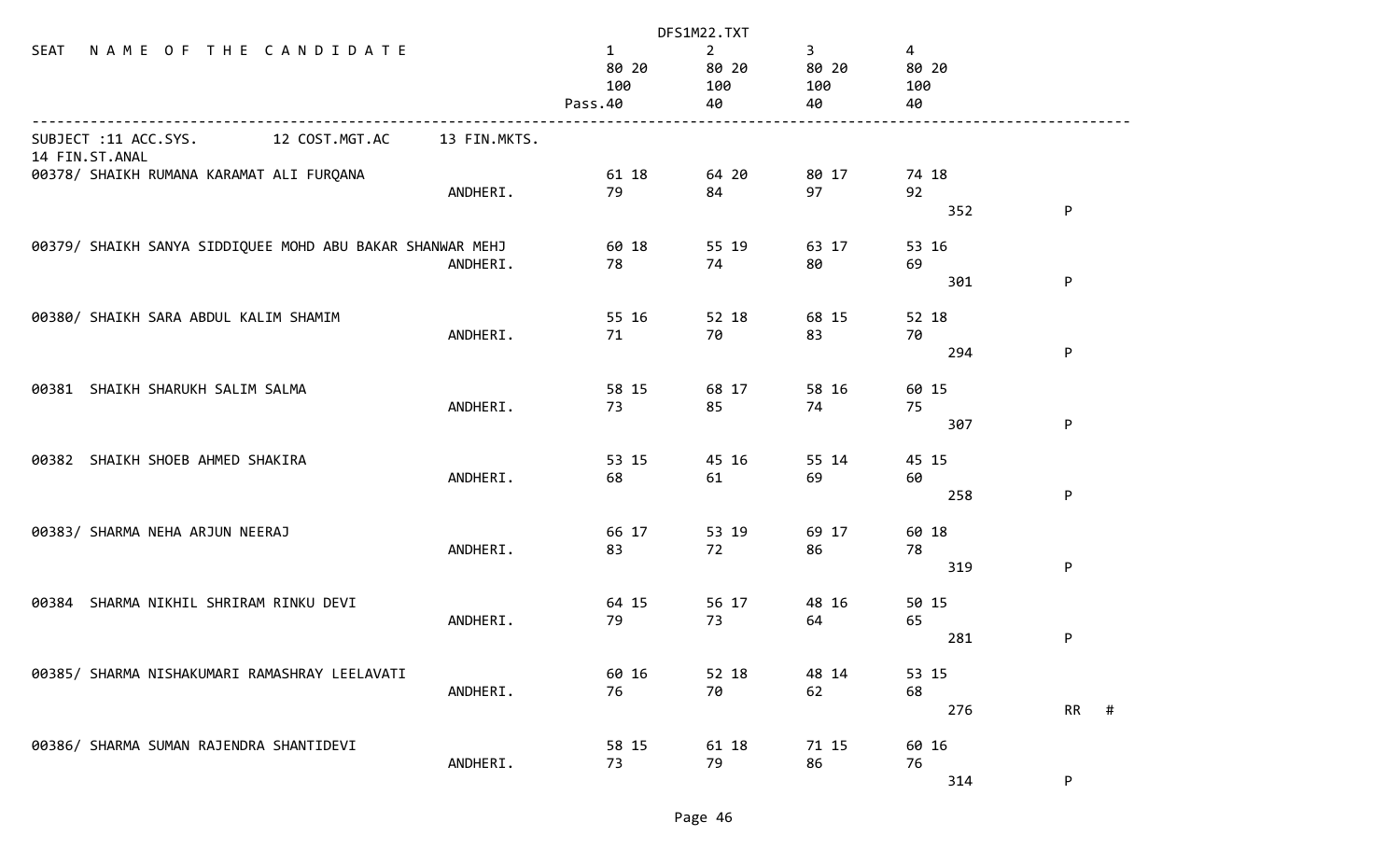|                                                                                                                                                                                                                                                        |                                         |             | DFS1M22.TXT      |       |                    |                        |
|--------------------------------------------------------------------------------------------------------------------------------------------------------------------------------------------------------------------------------------------------------|-----------------------------------------|-------------|------------------|-------|--------------------|------------------------|
| SHARMA SUNIL KISAN RANJU<br>00387                                                                                                                                                                                                                      |                                         | 60 16       | 55 17            | 74 15 | 56 14              |                        |
|                                                                                                                                                                                                                                                        | ANDHERI.                                | 76          | 72               | 89    | 70                 |                        |
|                                                                                                                                                                                                                                                        |                                         |             |                  |       | 307                | P                      |
| 00388/ SHARMA YASHA RANJIT NANDITA                                                                                                                                                                                                                     |                                         | 58 17       | 44 18            | 68 15 | 53 16              |                        |
|                                                                                                                                                                                                                                                        | ANDHERI.                                | 75          | 62               | 83    | 69                 |                        |
|                                                                                                                                                                                                                                                        |                                         |             |                  |       | 289                | P                      |
| 00389/ SHEDGE KANCHAN PRADEEP PRATIBHA                                                                                                                                                                                                                 |                                         | 53 AB       | 50 AB            | 53 AB | 56 AB              |                        |
|                                                                                                                                                                                                                                                        | ANDHERI.                                | 53          | 50               | 53    | 56                 |                        |
|                                                                                                                                                                                                                                                        |                                         |             |                  |       | 212                | P                      |
|                                                                                                                                                                                                                                                        |                                         |             |                  |       |                    |                        |
| 00390/ SHEIKH SHABNAM AMIN TAHIRA                                                                                                                                                                                                                      |                                         | 60 16<br>76 | 68 17            | 56 16 | 64 18              |                        |
|                                                                                                                                                                                                                                                        | ANDHERI.                                |             | 85               | 72    | 82<br>315          | P                      |
|                                                                                                                                                                                                                                                        |                                         |             |                  |       |                    |                        |
| / - FEMALE,@-5042,*-5045,, + - MARKS CARRIED, E - ELIGIBLE FOR EXEMPTION, ADC - ADMISSION CANCELLED, RR - RESERVED,RRP - PROVISIONAL,<br>RRX - 0.5050, ABS - ABSENT, APR-ALREADY PASSED IN REVAL., # - T.C., % - Eli., \$ - Enrl., NULL - NULL & VOIDA |                                         |             |                  |       |                    |                        |
|                                                                                                                                                                                                                                                        | UNIVERSITY OF MUMBAI                    |             |                  |       |                    | PAGE-NO :- 31          |
|                                                                                                                                                                                                                                                        | INSTITUTE OF DISTANCE AND OPEN LEARNING |             |                  |       |                    |                        |
| OFFICE REGISTER OF D.F.M. Sem.I.(16-17 onwards) EXAMINATION HELD IN MARCH, 2022.                                                                                                                                                                       |                                         |             |                  |       |                    | COLLEGE : 279 I.D.O.L. |
|                                                                                                                                                                                                                                                        | <b>CENTRE</b>                           |             | PAPER WISE MARKS |       | <b>GRAND TOTAL</b> | <b>REM</b>             |
| NAME OF THE CANDIDATE<br><b>SEAT</b>                                                                                                                                                                                                                   |                                         | 1           | $\overline{2}$   | 3     | 4                  |                        |
|                                                                                                                                                                                                                                                        |                                         | 80 20       | 80 20            | 80 20 | 80 20              |                        |
|                                                                                                                                                                                                                                                        |                                         | 100         | 100              | 100   | 100                |                        |
|                                                                                                                                                                                                                                                        |                                         | Pass.40     | 40               | 40    | 40                 |                        |
| SUBJECT :11 ACC.SYS.<br>12 COST.MGT.AC<br>14 FIN.ST.ANAL                                                                                                                                                                                               | 13 FIN.MKTS.                            |             |                  |       |                    |                        |
| 00391 SHEKHAR NILABH NAVIN SHIWANI                                                                                                                                                                                                                     |                                         | 72 16       | 66 18            | 77 17 | 66 16              |                        |
|                                                                                                                                                                                                                                                        | ANDHERI.                                | 88          | 84               | 94    | 82                 |                        |
|                                                                                                                                                                                                                                                        |                                         |             |                  |       | 348                | P                      |
| SHENOY ADITYA ARUN SHWETA<br>00392                                                                                                                                                                                                                     |                                         | 50 18       | 58 20            | 71 18 | 68 18              |                        |
|                                                                                                                                                                                                                                                        | ANDHERI.                                | 68          | 78               | 89    | 86                 |                        |
|                                                                                                                                                                                                                                                        |                                         |             |                  |       | 321                | P                      |
| 00393/ SHET SWAPNA RAMKRISHNA KALPANA                                                                                                                                                                                                                  |                                         | 60 17       | 53 18            | 60 16 | 56 16              |                        |
|                                                                                                                                                                                                                                                        | ANDHERI.                                | 77          | 71               | 76    | 72                 |                        |
|                                                                                                                                                                                                                                                        |                                         |             |                  |       | 296                | P                      |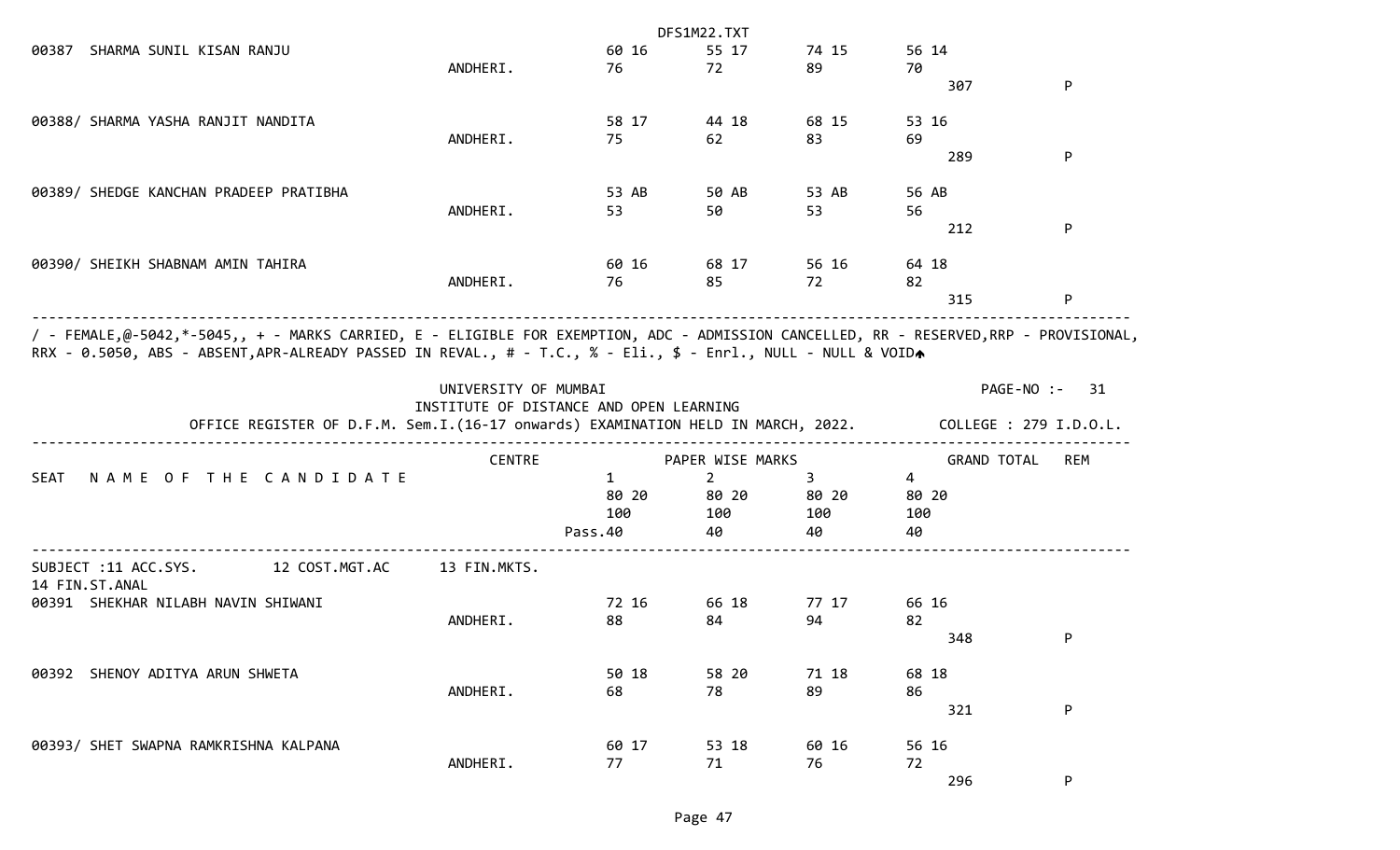|       |                                                         |          |       | DFS1M22.TXT |             |       |       |           |   |
|-------|---------------------------------------------------------|----------|-------|-------------|-------------|-------|-------|-----------|---|
| 00394 | SHETH HARSHIL NAINESH DIPTI                             |          | 71 17 | 58 18       | 76 16       |       | 58 15 |           |   |
|       |                                                         | ANDHERI. | 88    | 76          | 92          | 73    |       |           |   |
|       |                                                         |          |       |             |             |       | 329   | RPV %     |   |
|       | 00395 SHETTIGAR VINAYAK JAYAVEER VARSHA                 |          | 55 16 | 36 17       | 61 15       |       | 44 16 |           |   |
|       |                                                         | ANDHERI. | 71    | 53          | 76          | 60    |       |           |   |
|       |                                                         |          |       |             |             |       | 260   | <b>RR</b> | # |
|       | 00396 SHETTY ASHWIN SURESH KUSHALA                      |          | 58 16 | 55 18       | 66 17       |       | 53 15 |           |   |
|       |                                                         | ANDHERI. | 74    | 73          | 83          | 68    |       |           |   |
|       |                                                         |          |       |             |             |       | 298   | P         |   |
| 00397 | SHETTY CHIRAG HRIDAY SARITA                             |          | 74 15 | 69 17       | 76 16       |       | 71 15 |           |   |
|       |                                                         | ANDHERI. | 89    | 86          | 92          | 86    |       |           |   |
|       |                                                         |          |       |             |             |       | 353   | P         |   |
|       | 00398 SHETTY NITHEESH DINESH GEETHA                     |          | 60 18 | 64 20       | 52 16       | 60 17 |       |           |   |
|       |                                                         | ANDHERI. | 78    | 84          | 68          | 77    |       |           |   |
|       |                                                         |          |       |             |             |       | 307   | P         |   |
|       | 00399/ SHETTY SHIVANI HARISHCHANDRA SHETTY GEETA SHETTY |          | 68 17 | 69 18       | 79 17       |       | 69 16 |           |   |
|       |                                                         | ANDHERI. | 85    | 87          | 96          | 85    |       |           |   |
|       |                                                         |          |       |             |             |       | 353   | P         |   |
| 00400 | SHETTY SIDDHARTH RAVINDRANATH GEETA                     |          | AB AB | AB AB       | AB AB       |       | AB AB |           |   |
|       |                                                         | ANDHERI. | AB    | AB          | AB          | AB    |       |           |   |
|       |                                                         |          |       |             |             |       | 0     | ADC #     |   |
| 00401 | SHETTY SUSHANT SUDHAKAR SHASHIKALA                      |          | 66 15 | 56 16       | 74 14       |       | 60 14 |           |   |
|       |                                                         | ANDHERI. | 81    | 72          | 88          | 74    |       |           |   |
|       |                                                         |          |       |             |             |       | 315   | P         |   |
|       | 00402/ SHETTY VINUTHA SHIVRAM LATA                      |          | 44 17 | 50 18       | 55 15       |       | 61 16 |           |   |
|       |                                                         | ANDHERI. | 61    | 68          | 70          | 77    |       |           |   |
|       |                                                         |          |       |             |             |       | 276   | P         |   |
|       | 00403 SHIBE PRATIK YASHWANT YOGITA                      |          | 52 15 |             | 56 17 60 16 |       | 53 15 |           |   |
|       |                                                         | ANDHERI. | 67    | 73          | 76          | 68    |       |           |   |
|       |                                                         |          |       |             |             |       | 284   | P         |   |
|       |                                                         |          |       |             |             |       |       |           |   |

 / - FEMALE,@-5042,\*-5045,, + - MARKS CARRIED, E - ELIGIBLE FOR EXEMPTION, ADC - ADMISSION CANCELLED, RR - RESERVED,RRP - PROVISIONAL, RRX - 0.5050, ABS - ABSENT,APR-ALREADY PASSED IN REVAL., # - T.C., % - Eli., \$ - Enrl., NULL - NULL & VOIDA UNIVERSITY OF MUMBAI PAGE-NO :- 32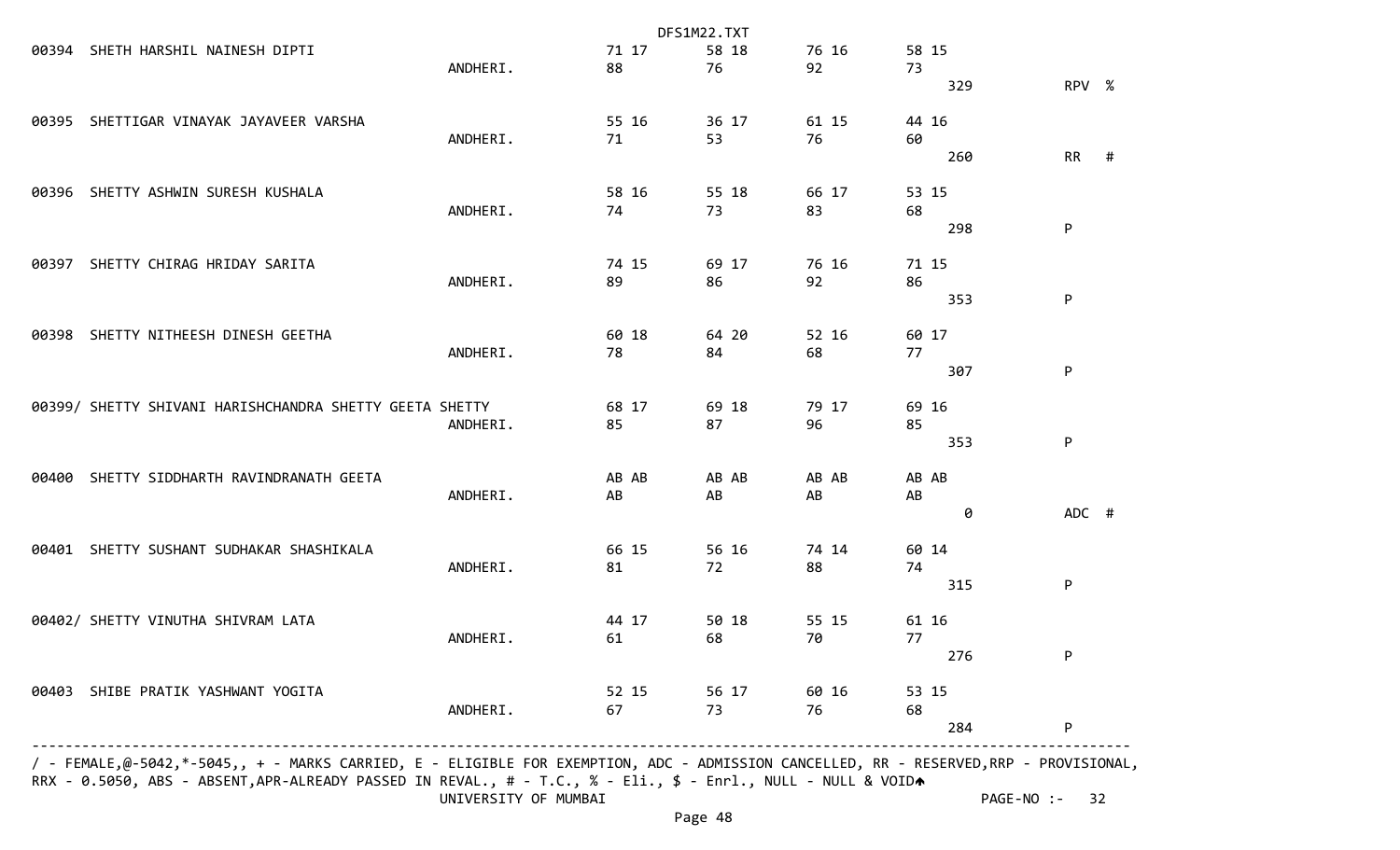| INSTITUTE OF DISTANCE AND OPEN LEARNING<br>OFFICE REGISTER OF D.F.M. Sem.I.(16-17 onwards) EXAMINATION HELD IN MARCH, 2022. COLLEGE : 279 I.D.O.L. |                                                          |               |                                         |                                   |                         |                             |                |
|----------------------------------------------------------------------------------------------------------------------------------------------------|----------------------------------------------------------|---------------|-----------------------------------------|-----------------------------------|-------------------------|-----------------------------|----------------|
|                                                                                                                                                    |                                                          | <b>CENTRE</b> |                                         | PAPER WISE MARKS                  |                         | <b>GRAND TOTAL</b>          | <b>REM</b>     |
| <b>SEAT</b>                                                                                                                                        | NAME OF THE CANDIDATE                                    |               | $\mathbf{1}$<br>80 20<br>100<br>Pass.40 | $2^{\circ}$<br>80 20<br>100<br>40 | 3<br>80 20<br>100<br>40 | 4<br>80 20<br>100<br>40     |                |
|                                                                                                                                                    | 12 COST.MGT.AC<br>SUBJECT :11 ACC.SYS.<br>14 FIN.ST.ANAL | 13 FIN.MKTS.  |                                         |                                   |                         |                             |                |
|                                                                                                                                                    | 00404/ SHINDE APEKSHA ASHOK AKSHATA                      | ANDHERI.      | 50 16<br>66                             | 47 17<br>64                       | 61 16<br>77             | 50 15<br>65<br>272          | P              |
| 00405                                                                                                                                              | SHINDE GANESH SUHAS SEEMA                                | ANDHERI.      | 52 18<br>70                             | 48 19<br>67                       | 64 17<br>81             | 55 18<br>73<br>291          | P              |
|                                                                                                                                                    | 00406 SHINDE NIKHIL VIJAY TANUJA                         | ANDHERI.      | 64 14<br>78                             | 64 16<br>80                       | 79 15<br>94             | 69 17<br>86                 |                |
|                                                                                                                                                    | 00407 SHINDE PRATIK PRABHAKAR PRADNYA                    | ANDHERI.      | 53 15<br>68                             | 45 16<br>61                       | 63 15<br>78             | 338<br>47 14<br>61          | P              |
|                                                                                                                                                    | 00408/ SHINGARE MITALI PRADIP VAISHALI                   | ANDHERI.      | 61 17<br>78                             | 69 20<br>89                       | 60 16<br>76             | 268<br>69 17<br>86          | <b>RR</b><br># |
| 00409                                                                                                                                              | SHRIVASTAV VIKAS BRIJBIHARI MAMTA                        | ANDHERI.      | 55 15<br>70                             | 56 17<br>73                       | 63 14<br>77             | 329<br>48 15<br>63          | P              |
|                                                                                                                                                    | 00410/ SHUKL A MAYUR I VIJA Y SUSHM A                    |               | AB AB                                   | AB AB                             | AB AB                   | 283<br>AB AB                | P              |
|                                                                                                                                                    |                                                          | ANDHERI.      | AB<br>44 18                             | AB                                | AB                      | $\mathsf{A}\mathsf{B}$<br>0 | ADC #          |
|                                                                                                                                                    | 00411/ SHUKLA NEHA KUMARI GULABCHANDRA GEETA             | ANDHERI.      | 62                                      | 47 20<br>67                       | 61 18<br>79             | 53 17<br>70<br>278          | P              |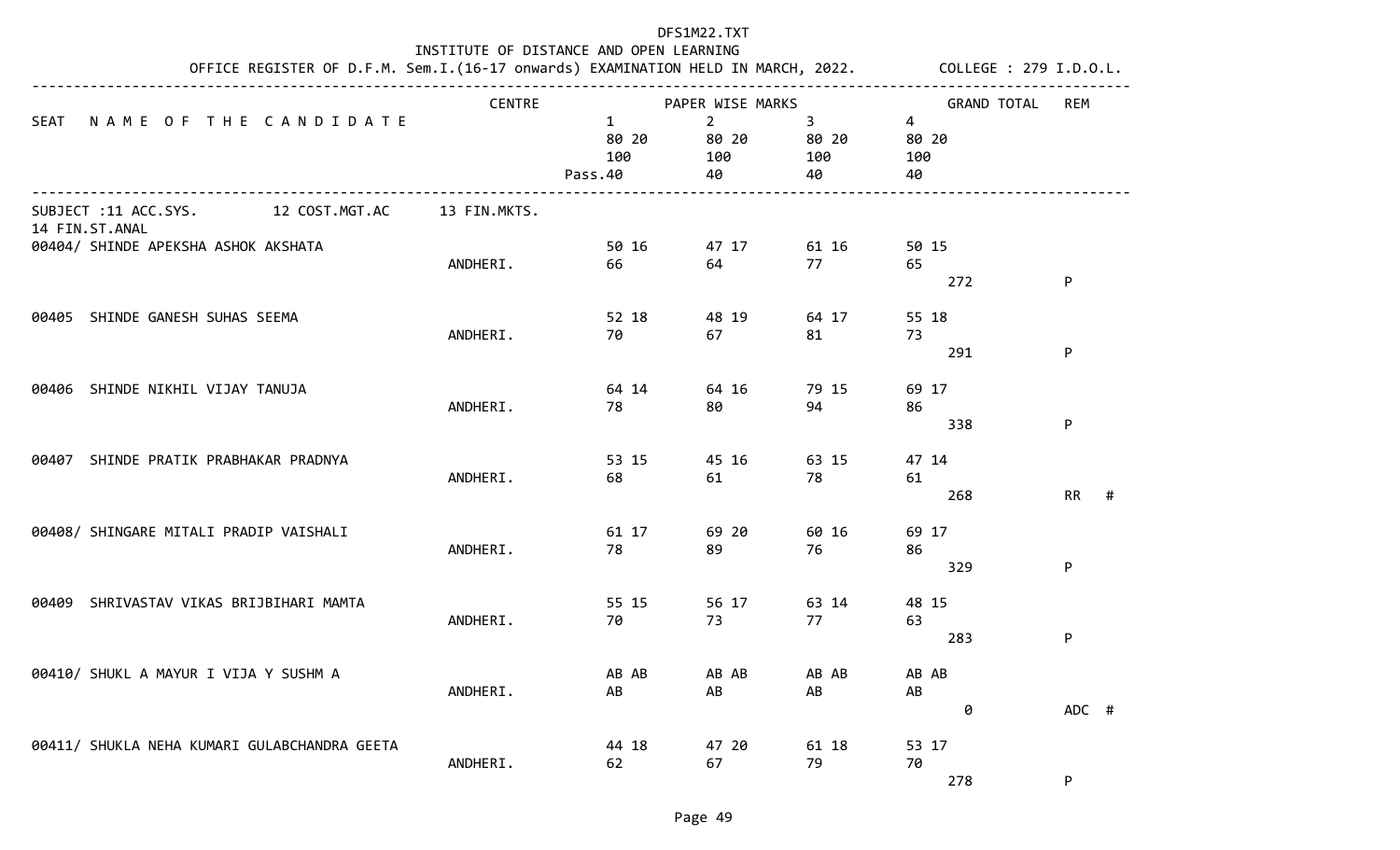|                                        |                                                                                  |                                                                 |              | DFS1M22.TXT      |             |                    |                        |
|----------------------------------------|----------------------------------------------------------------------------------|-----------------------------------------------------------------|--------------|------------------|-------------|--------------------|------------------------|
|                                        | 00412 SHUKLA PRAKASH CHHOTELAL RAMA                                              |                                                                 | 52 14        | 53 15            | 56 14       | 48 13              |                        |
|                                        |                                                                                  | ANDHERI.                                                        | 66           | 68               | 70          | 61                 |                        |
|                                        |                                                                                  |                                                                 |              |                  |             | 265                | P                      |
| 00413                                  | SHUKLA SANDEEP ANILKUMAR REKHADEVI                                               |                                                                 | 72 15        | 58 16            | 61 14       | 58 15              |                        |
|                                        |                                                                                  | ANDHERI.                                                        | 87           | 74               | 75          | 73                 |                        |
|                                        |                                                                                  |                                                                 |              |                  |             | 309                | P                      |
| 00414                                  | SIDDIQUI DANISH MOIMUL HAQ FARIDA                                                |                                                                 | 60 AB        | 47 AB            | 61 AB       | 61 AB              |                        |
|                                        |                                                                                  | ANDHERI.                                                        | 60           | 47               | 61          | 61                 |                        |
|                                        |                                                                                  |                                                                 |              |                  |             | 229                | P                      |
| 00415                                  | SINGH SHIVSHANKAR RAMDARASH MADHURI                                              |                                                                 | 58 15        | 63 17            | 61 16       | 48 15              |                        |
|                                        |                                                                                  | ANDHERI.                                                        | 73           | 80               | 77          | 63                 |                        |
|                                        |                                                                                  |                                                                 |              |                  |             | 293                | P                      |
|                                        | 00416/ SINGH SHWETA SUNIL LALITA                                                 |                                                                 | 64 AB        | 60 AB            | 58 AB       | 40 AB              |                        |
|                                        |                                                                                  | ANDHERI.                                                        | 64           | 60               | 58          | 40                 |                        |
|                                        |                                                                                  |                                                                 |              |                  |             | 222                | P                      |
|                                        |                                                                                  |                                                                 |              |                  |             |                    |                        |
|                                        |                                                                                  | UNIVERSITY OF MUMBAI<br>INSTITUTE OF DISTANCE AND OPEN LEARNING |              |                  |             |                    | PAGE-NO :-<br>-33      |
|                                        | OFFICE REGISTER OF D.F.M. Sem.I.(16-17 onwards) EXAMINATION HELD IN MARCH, 2022. |                                                                 |              |                  |             |                    | COLLEGE : 279 I.D.O.L. |
|                                        |                                                                                  | <b>CENTRE</b>                                                   |              | PAPER WISE MARKS |             | <b>GRAND TOTAL</b> | <b>REM</b>             |
| <b>SEAT</b>                            | NAME OF THE CANDIDATE                                                            |                                                                 | $\mathbf{1}$ | $\overline{2}$   | 3           | $\overline{4}$     |                        |
|                                        |                                                                                  |                                                                 | 80 20        | 80 20            | 80 20       | 80 20              |                        |
|                                        |                                                                                  |                                                                 | 100          | 100              | 100         | 100                |                        |
|                                        |                                                                                  |                                                                 | Pass.40      | 40               | 40          | 40                 |                        |
| SUBJECT :11 ACC.SYS.<br>14 FIN.ST.ANAL | 12 COST.MGT.AC                                                                   | 13 FIN.MKTS.                                                    |              |                  |             |                    |                        |
|                                        | 00417/ SINGH TUSHI SHAILESH ANITA                                                |                                                                 | 66 17        | 69 18            | 79 16       | 71 17              |                        |
|                                        |                                                                                  | ANDHERI.                                                        | 83           | 87               | 95          | 88                 |                        |
|                                        |                                                                                  |                                                                 |              |                  |             | 353                | P                      |
|                                        |                                                                                  |                                                                 |              |                  |             |                    |                        |
|                                        | 00418 SIRPURAM NITISH CHANDRASHEKAR VANISHREE                                    | ANDHERI.                                                        | 74 16<br>90  | 63 17<br>80      | 68 15<br>83 | 56 15<br>71        |                        |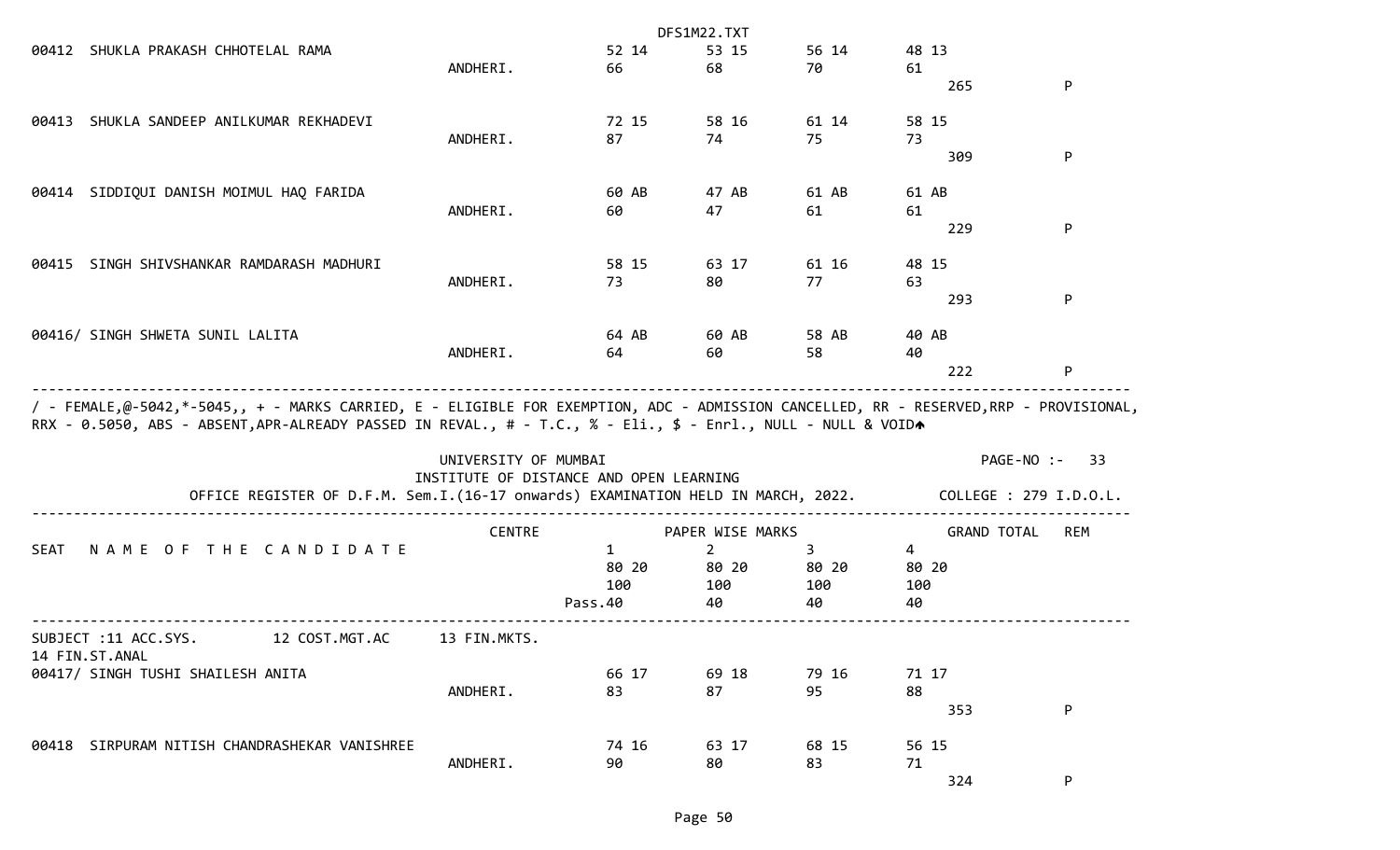|       |                                         | DFS1M22.TXT |       |       |       |       |                |
|-------|-----------------------------------------|-------------|-------|-------|-------|-------|----------------|
| 00419 | SOLANKI RAHUL DILIP BHANU               |             | 58 17 | 56 19 | 50 16 | 40 16 |                |
|       |                                         | ANDHERI.    | 75    | 75    | 66    | 56    |                |
|       |                                         |             |       |       |       | 272   | P              |
| 00420 | SONAWANE GAURAV DEVIDAS DAKSHATA        |             | 55 16 | 56 18 | 45 15 | 47 15 |                |
|       |                                         | ANDHERI.    | 71    | 74    | 60    | 62    |                |
|       |                                         |             |       |       |       | 267   | ${\sf P}$      |
|       | 00421/ SONAWANE SHWETA DEEPAK SUJATA    |             | 45 AB | 42 AB | 48 AB | 45 AB |                |
|       |                                         | ANDHERI.    | 45    | 42    | 48    | 45    |                |
|       |                                         |             |       |       |       | 180   | <b>RR</b><br># |
|       | 00422/ SONI SONAL RAMBABU SUNITA        |             | 68 15 | 61 17 | 63 15 | 64 14 |                |
|       |                                         | ANDHERI.    | 83    | 78    | 78    | 78    |                |
|       |                                         |             |       |       |       | 317   | P              |
| 00423 | SONIGARA MITHIL PRAKASH SHASHIKALA      |             | 48 16 | 56 18 | 56 15 | 53 18 |                |
|       |                                         | ANDHERI.    | 64    | 74    | 71    | 71    |                |
|       |                                         |             |       |       |       | 280   | P              |
|       | 00424/ SUKHRAMANI KIRTI SURENDER APARNA |             | 56 17 | 55 18 | 53 16 | 44 17 |                |
|       |                                         | ANDHERI.    | 73    | 73    | 69    | 61    |                |
|       |                                         |             |       |       |       | 276   | P              |
| 00425 | SURATWALA MURTAZA YUSUF MUNIRA          |             | 52 16 | 39 18 | 64 15 | 44 17 |                |
|       |                                         | ANDHERI.    | 68    | 57    | 79    | 61    |                |
|       |                                         |             |       |       |       | 265   | P              |
|       | 00426/ SURU HIRAL MANOJ HEENA           |             | 39 16 | 50 20 | 44 18 | 40 19 |                |
|       |                                         | ANDHERI.    | 55    | 70    | 62    | 59    |                |
|       |                                         |             |       |       |       | 246   | P              |
|       | 00427/ TALREJA SNEHA RAJESH BHAVNA      |             | 63 18 | 60 19 | 69 17 | 64 18 |                |
|       |                                         | ANDHERI.    | 81    | 79    | 86    | 82    |                |
|       |                                         |             |       |       |       | 328   | P              |
|       | 00428/ TALWARE RUPALI RAMESH KANTA      |             | 48 17 | 50 20 | 52 16 | 48 16 |                |
|       |                                         | ANDHERI.    | 65    | 70    | 68    | 64    |                |
|       |                                         |             |       |       |       | 267   | P              |
|       | 00429 TANDEL PRIYESH MOHAN MAMTA        |             | 34 18 | 34 19 | 44 17 | 37 16 |                |
|       |                                         | ANDHERI.    | 52    | 53    | 61    | 53    |                |
|       |                                         |             |       |       |       | 219   | P              |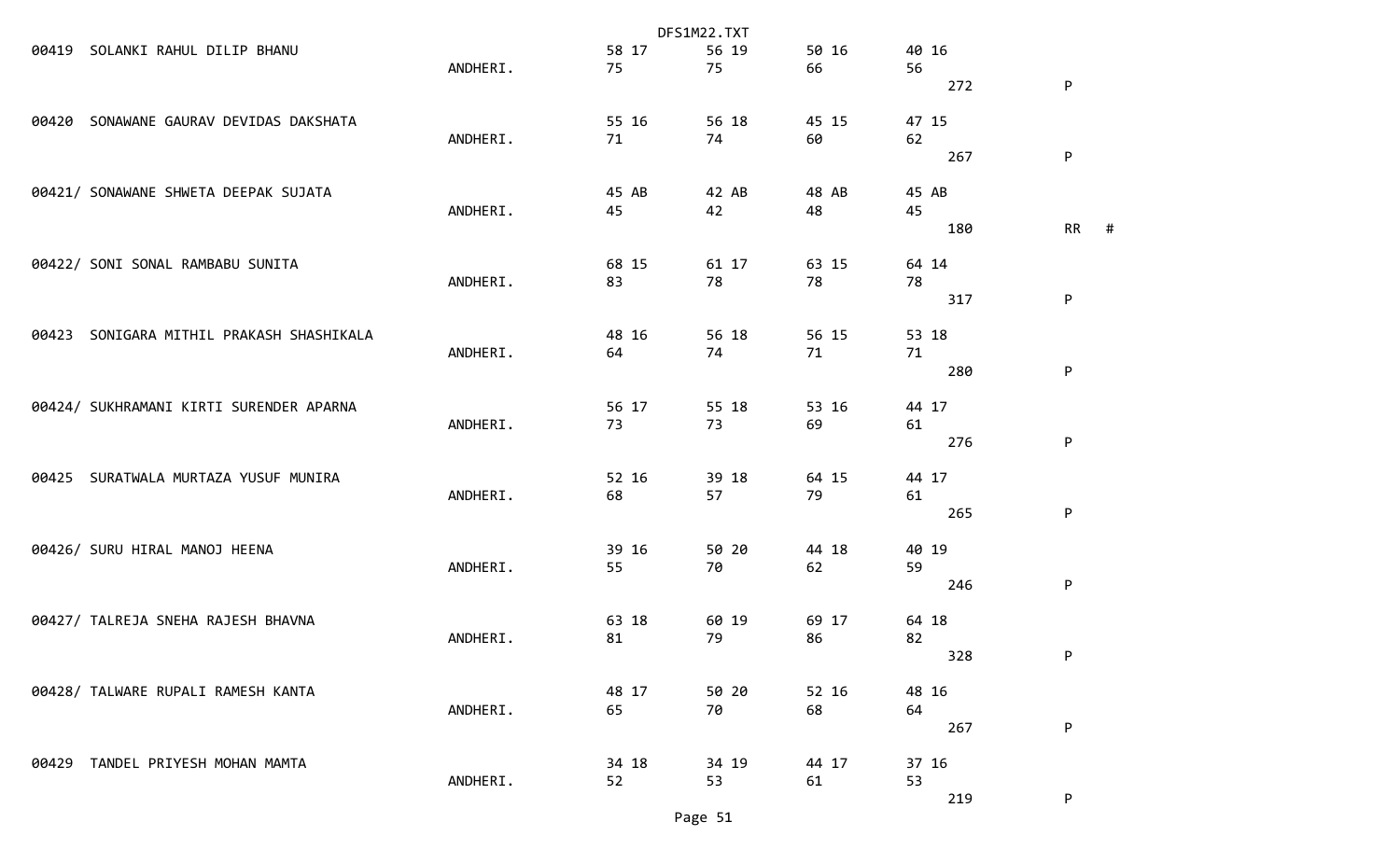| / - FEMALE,@-5042,*-5045,, + - MARKS CARRIED, E - ELIGIBLE FOR EXEMPTION, ADC - ADMISSION CANCELLED, RR - RESERVED,RRP - PROVISIONAL,<br>RRX - 0.5050, ABS - ABSENT, APR-ALREADY PASSED IN REVAL., # - T.C., % - Eli., \$ - Enrl., NULL - NULL & VOIDA | UNIVERSITY OF MUMBAI                    |                                         |                                      |                                    |                                      | PAGE-NO :-<br>-34      |
|--------------------------------------------------------------------------------------------------------------------------------------------------------------------------------------------------------------------------------------------------------|-----------------------------------------|-----------------------------------------|--------------------------------------|------------------------------------|--------------------------------------|------------------------|
| OFFICE REGISTER OF D.F.M. Sem.I.(16-17 onwards) EXAMINATION HELD IN MARCH, 2022.                                                                                                                                                                       | INSTITUTE OF DISTANCE AND OPEN LEARNING |                                         |                                      |                                    |                                      | COLLEGE : 279 I.D.O.L. |
|                                                                                                                                                                                                                                                        | <b>CENTRE</b>                           |                                         | PAPER WISE MARKS                     |                                    | <b>GRAND TOTAL</b>                   | REM                    |
| NAME OF THE CANDIDATE<br><b>SEAT</b>                                                                                                                                                                                                                   |                                         | $\mathbf{1}$<br>80 20<br>100<br>Pass.40 | $\overline{2}$<br>80 20<br>100<br>40 | $\mathbf{3}$<br>80 20<br>100<br>40 | $\overline{4}$<br>80 20<br>100<br>40 |                        |
| SUBJECT :11 ACC.SYS.<br>12 COST.MGT.AC<br>14 FIN.ST.ANAL                                                                                                                                                                                               | 13 FIN.MKTS.                            |                                         |                                      |                                    |                                      |                        |
| 00430/ TANNA AMI MUKESH SMITA                                                                                                                                                                                                                          | ANDHERI.                                | 66 16<br>82                             | 64 17<br>81                          | 64 15<br>79                        | 63 15<br>78<br>320                   | P                      |
| 00431/ TATHE MAYURI KRISHNA RANJANA                                                                                                                                                                                                                    | ANDHERI.                                | 56 17<br>73                             | 53 18<br>71                          | 48 16<br>64                        | 45 17<br>62<br>270                   | P                      |
| 00432 TAWADE RUTIK ANIL TAWADE ASHWINI                                                                                                                                                                                                                 | ANDHERI.                                | 52 15<br>67                             | 63 18<br>81                          | 72 16<br>88                        | 63 15<br>78<br>314                   | P                      |
| 00433/ TEJNANI ROSHNI MENGHRAJ KAJAL                                                                                                                                                                                                                   | ANDHERI.                                | 66 10<br>76                             | 55 10<br>65                          | 71 10<br>81                        | 68 10<br>78<br>300                   | P                      |
| 00434/ THAKUR SHRAVANI GANESH JYOTI                                                                                                                                                                                                                    | ANDHERI.                                | 56 18<br>74                             | 71 20<br>91                          | 72 17<br>89                        | 76 16<br>92<br>346                   | P                      |
| 00435 THOMBRE ANKIT SURESH UJWALA                                                                                                                                                                                                                      | ANDHERI.                                | 66 14<br>80                             | 60 16<br>76                          | 79 15<br>94                        | 66 18<br>84<br>334                   | P                      |
| 00436 THORAT VAIBHAV MARUTI VIMAL                                                                                                                                                                                                                      | ANDHERI.                                | 64 17<br>81                             | 58 18<br>76                          | 60 16<br>76                        | 44 17<br>61<br>294                   | RR<br>#                |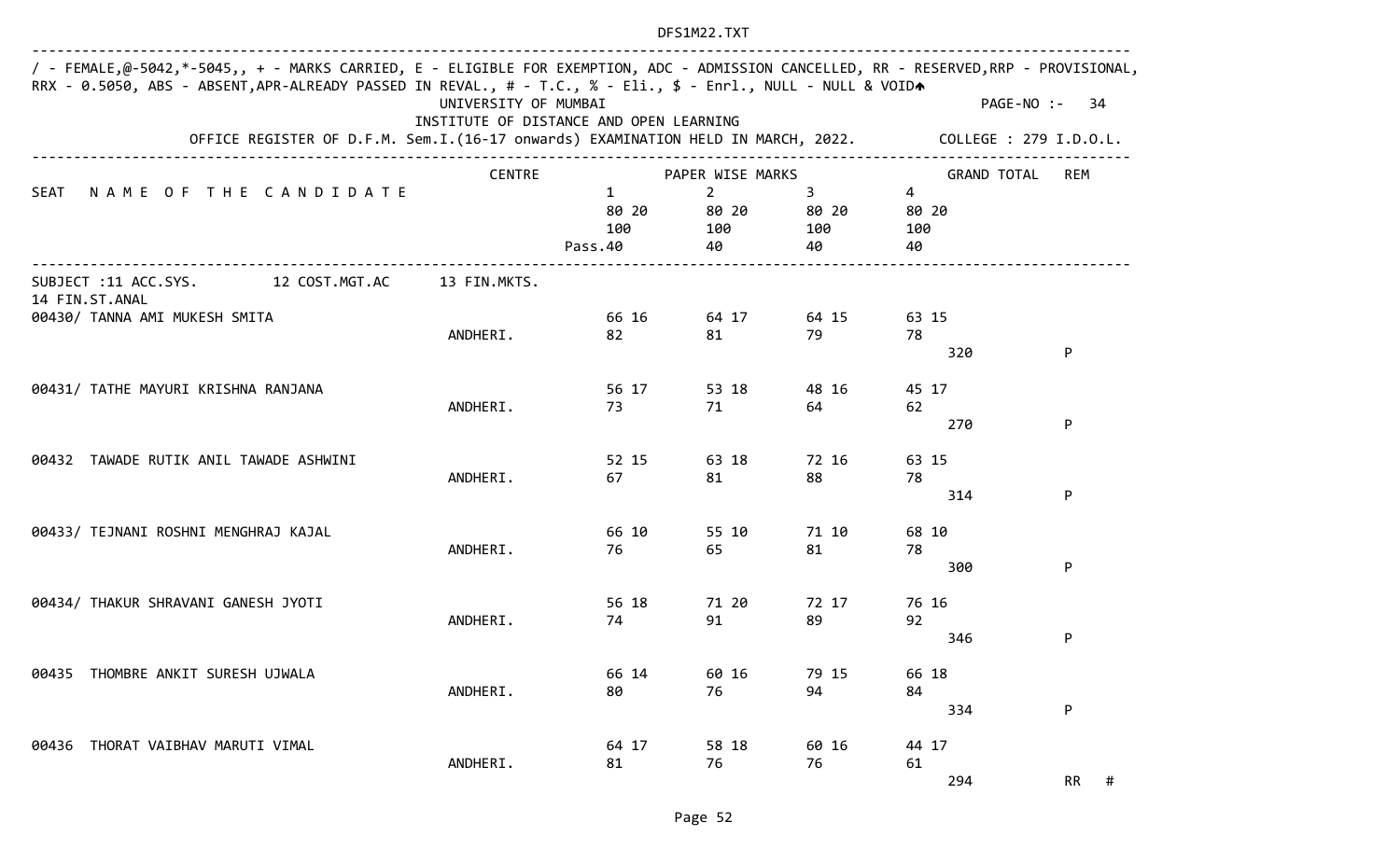|                                                                                                                                                                                                                                                        |                      |                                         | DFS1M22.TXT      |           |                    |                        |
|--------------------------------------------------------------------------------------------------------------------------------------------------------------------------------------------------------------------------------------------------------|----------------------|-----------------------------------------|------------------|-----------|--------------------|------------------------|
| 00437/ TIWARI KHUSHBU SHESHMANI REKHA                                                                                                                                                                                                                  |                      | 56 18                                   | 52 19            | 53 16     | 47 17              |                        |
|                                                                                                                                                                                                                                                        | ANDHERI.             | 74                                      | 71               | 69        | 64                 |                        |
|                                                                                                                                                                                                                                                        |                      |                                         |                  |           | 278                | P                      |
| TIWARI PAWAN KAMLESH ASHA<br>00438                                                                                                                                                                                                                     |                      | 39 17                                   | 47 18            | 48 16     | 50 15              |                        |
|                                                                                                                                                                                                                                                        | ANDHERI.             | 56                                      | 65               | 64        | 65                 |                        |
|                                                                                                                                                                                                                                                        |                      |                                         |                  |           | 250                | P                      |
| TIWARI SHAILESH SHIVAPRASAD MANORAMA<br>00439                                                                                                                                                                                                          |                      | 50 16                                   | 37 18            | 45 15     | 45 16              |                        |
|                                                                                                                                                                                                                                                        | ANDHERI.             | 66                                      | 55               | 60        | 61                 |                        |
|                                                                                                                                                                                                                                                        |                      |                                         |                  |           | 242                | P                      |
| TRIVEDI HARSH TUSHAR NISHA<br>00440                                                                                                                                                                                                                    |                      | 56 17                                   | 53 18            | 53 16     | 44 15              |                        |
|                                                                                                                                                                                                                                                        | ANDHERI.             | 73                                      | 71               | 69        | 59                 |                        |
|                                                                                                                                                                                                                                                        |                      |                                         |                  |           | 272                | P                      |
| 00441/ TUR NANDEEP KAUR SUKHVINDER GURVINDERKAUR                                                                                                                                                                                                       |                      | 53 13                                   | 56 16            | 50 14     | 52 15              |                        |
|                                                                                                                                                                                                                                                        | ANDHERI.             | 66                                      | 72               | 64        | 67                 |                        |
|                                                                                                                                                                                                                                                        |                      |                                         |                  |           | 269                | P                      |
| 00442/ UJJAINWALA ASHWINI SUNIL VIMLESH                                                                                                                                                                                                                |                      | 47 17                                   | 58 18            | 56 16     | 34 17              |                        |
|                                                                                                                                                                                                                                                        | ANDHERI.             | 64                                      | 76               | 72        | 51                 |                        |
|                                                                                                                                                                                                                                                        |                      |                                         |                  |           | 263                | P                      |
| / - FEMALE,@-5042,*-5045,, + - MARKS CARRIED, E - ELIGIBLE FOR EXEMPTION, ADC - ADMISSION CANCELLED, RR - RESERVED,RRP - PROVISIONAL,<br>RRX - 0.5050, ABS - ABSENT, APR-ALREADY PASSED IN REVAL., # - T.C., % - Eli., \$ - Enrl., NULL - NULL & VOIDA |                      |                                         |                  |           |                    |                        |
|                                                                                                                                                                                                                                                        | UNIVERSITY OF MUMBAI |                                         |                  |           |                    | PAGE-NO :-<br>-35      |
| OFFICE REGISTER OF D.F.M. Sem.I.(16-17 onwards) EXAMINATION HELD IN MARCH, 2022.                                                                                                                                                                       |                      | INSTITUTE OF DISTANCE AND OPEN LEARNING |                  |           |                    | COLLEGE : 279 I.D.O.L. |
|                                                                                                                                                                                                                                                        | <b>CENTRE</b>        |                                         | PAPER WISE MARKS |           | <b>GRAND TOTAL</b> | REM                    |
| THE CANDIDATE<br><b>SEAT</b><br>NAME<br>0 F                                                                                                                                                                                                            |                      | 1                                       | $\overline{2}$   | 3         | 4                  |                        |
|                                                                                                                                                                                                                                                        |                      | 80 20                                   | 80 20            | 80 20     | 80 20              |                        |
|                                                                                                                                                                                                                                                        |                      | 100<br>Pass.40                          | 100<br>40        | 100<br>40 | 100<br>40          |                        |
|                                                                                                                                                                                                                                                        |                      |                                         |                  |           |                    |                        |
| SUBJECT :11 ACC.SYS.<br>12 COST.MGT.AC<br>14 FIN.ST.ANAL                                                                                                                                                                                               | 13 FIN.MKTS.         |                                         |                  |           |                    |                        |
| 00443/ UPADHYAY PUJA DINKAR ANJANA                                                                                                                                                                                                                     |                      | 55 16                                   | 55 17            | 64 15     | 64 16              |                        |
|                                                                                                                                                                                                                                                        | ANDHERI.             | 71                                      | 72               | 79        | 80                 |                        |
|                                                                                                                                                                                                                                                        |                      |                                         |                  |           | 302                | P                      |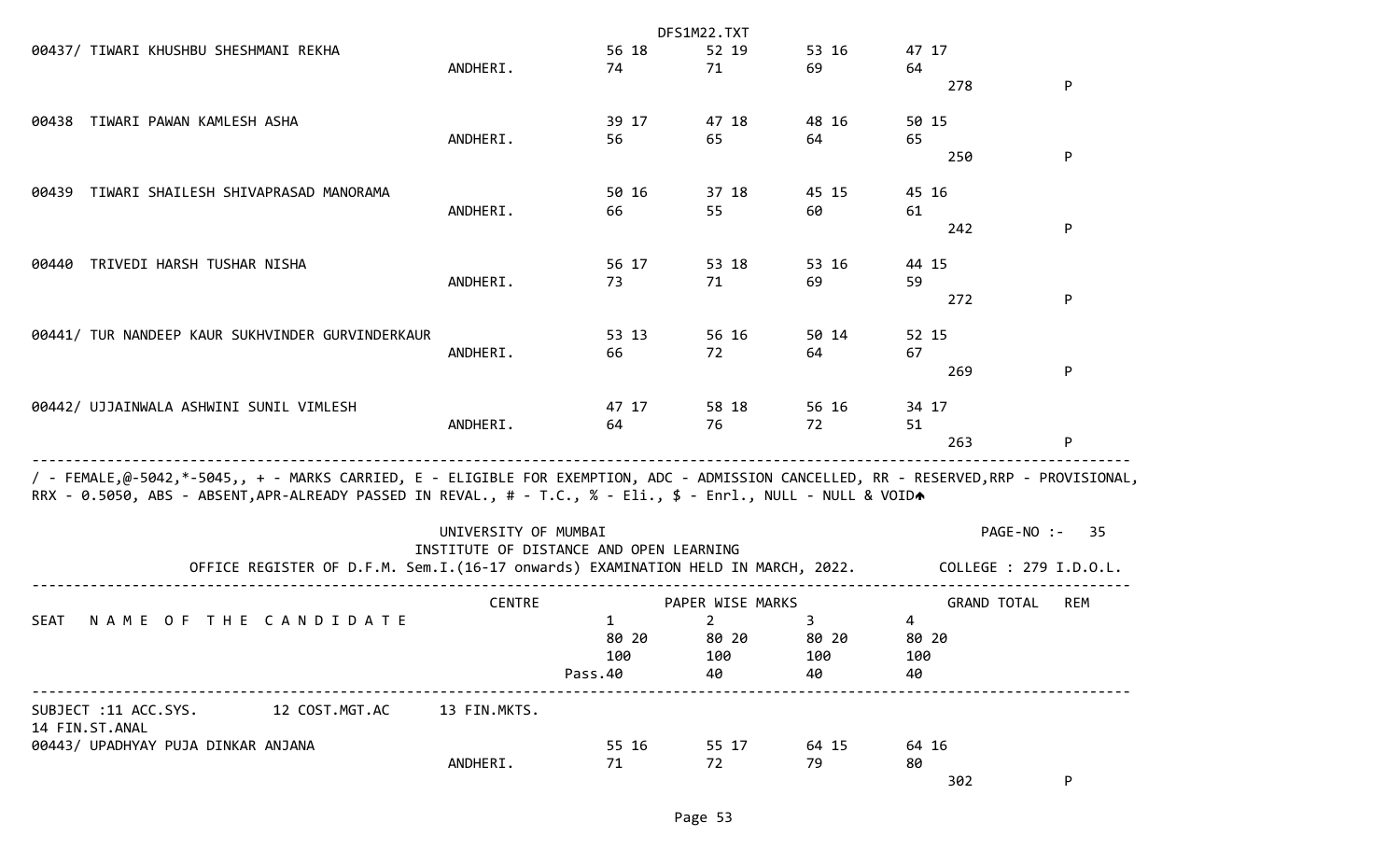|       |                                           | DFS1M22.TXT |       |       |       |           |           |
|-------|-------------------------------------------|-------------|-------|-------|-------|-----------|-----------|
|       | 00444/ UPPOOR PRAJNA VASU YASHODA         |             | 72 AB | 68 AB | 76 AB | 66 AB     |           |
|       |                                           | ANDHERI.    | 72    | 68    | 76    | 66        |           |
|       |                                           |             |       |       |       | 282       | P         |
| 00445 | UTNOORI RAHUL KUMAR SHANKAR PADMA         |             | 55 16 | 64 18 | 76 15 | 61 16     |           |
|       |                                           | ANDHERI.    | 71    | 82    | 91    | 77<br>321 | P         |
|       |                                           |             |       |       |       |           |           |
|       | 00446/ UTTWANI KHUSHBOO BHAGWANDAS SUMAN  |             | 55 18 | 68 20 | 76 17 | 56 17     |           |
|       |                                           | ANDHERI.    | 73    | 88    | 93    | 73        |           |
|       |                                           |             |       |       |       | 327       | P         |
|       | 00447/ VADGAMA DISHA KIRIT KUNDAN         |             | 58 16 | 56 17 | 58 15 | 50 16     |           |
|       |                                           | ANDHERI.    | 74    | 73    | 73    | 66        |           |
|       |                                           |             |       |       |       | 286       | P         |
| 00448 | VAISHNAV YESHWANT SHYAM MANJUDEVI         |             | 64 12 | 63 14 | 56 14 | 50 15     |           |
|       |                                           | ANDHERI.    | 76    | 77    | 70    | 65        |           |
|       |                                           |             |       |       |       | 288       | ${\sf P}$ |
|       | 00449/ VALECHA DRISHTI VASHDEV POONAM     |             | 63 18 | 63 19 | 74 17 | 66 17     |           |
|       |                                           | ANDHERI.    | 81    | 82    | 91    | 83        |           |
|       |                                           |             |       |       |       | 337       | P         |
| 00450 | VANIGOTA REYANSH GULAB SHEELA             |             | AB AB | AB AB | AB AB | AB AB     |           |
|       |                                           | ANDHERI.    | AB    | AB    | AB    | AB        |           |
|       |                                           |             |       |       |       | 0         | ADC #     |
|       | 00451/ VARMA ANITADEVI SHAMBHUNATH MALTI  |             | 71 17 | 56 18 | 72 16 | 64 17     |           |
|       |                                           | ANDHERI.    | 88    | 74    | 88    | 81        |           |
|       |                                           |             |       |       |       | 331       | P         |
|       | 00452/ VIRANI CHARMI RAJENDRA MAMTA       |             | 64 15 | 71 16 | 76 14 | 66 14     |           |
|       |                                           | ANDHERI.    | 79    | 87    | 90    | 80        |           |
|       |                                           |             |       |       |       | 336       | P         |
|       | 00453/ VISHWAKARMA SEJAL JAGJIVAN CHANDA  |             | 74 18 | 56 20 | 77 19 | 63 18     |           |
|       |                                           | ANDHERI.    | 92    | 76    | 96    | 81        |           |
|       |                                           |             |       |       |       | 345       | P         |
|       | 00454 VYAS PRANAYKUMAR SURENDRAKUMAR ASHA |             | 63 16 | 58 17 | 58 15 | 56 14     |           |
|       |                                           | ANDHERI.    | 79    | 75    | 73    | 70        |           |
|       |                                           |             |       |       |       | 297       | P         |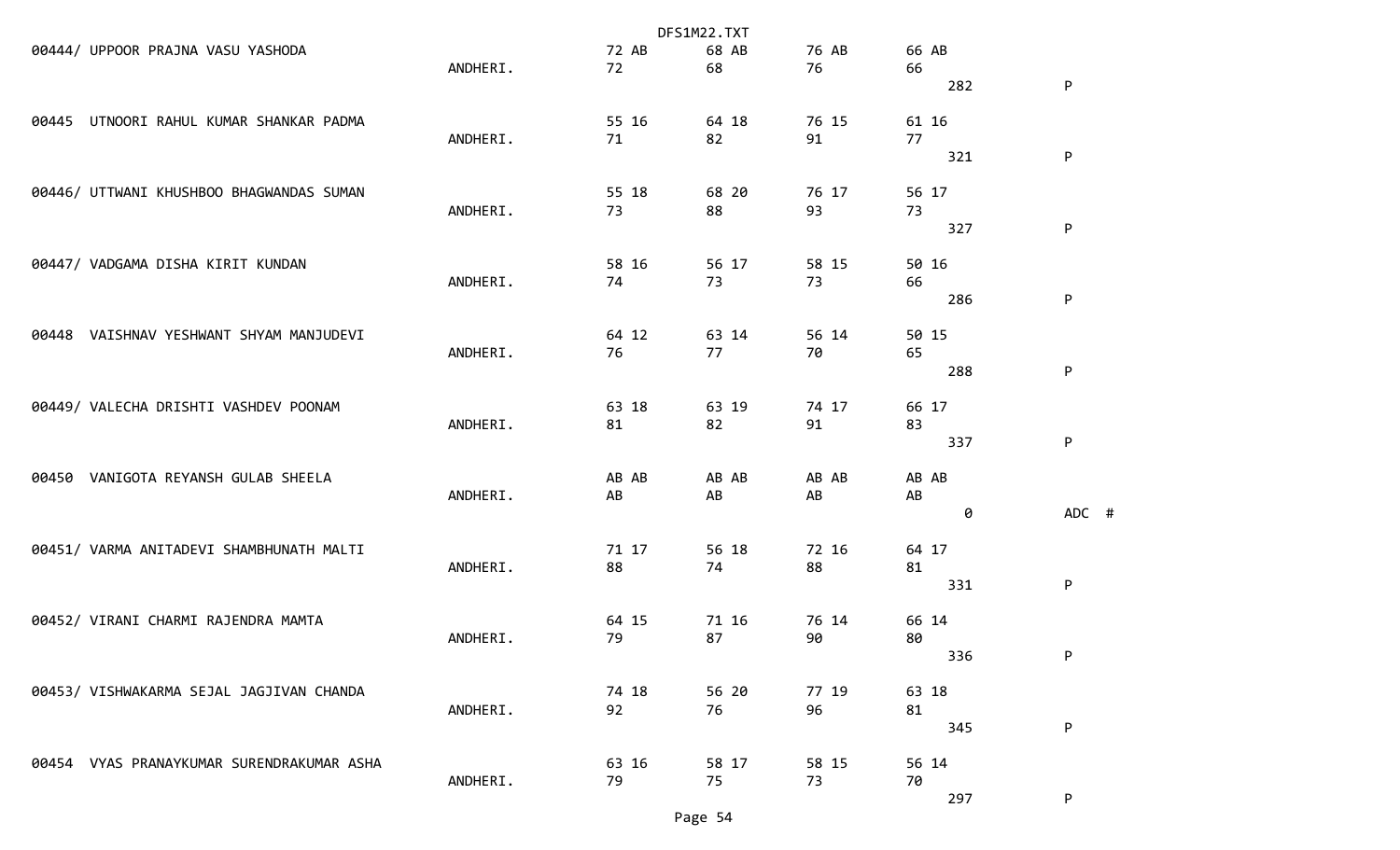| 00455/ WAGHCHAURE PRIYA AVINASH NIRMALA                                                                                                                                                                                                                | ANDHERI.                                                        | 55 16<br>71                             | 42 17<br>59                          | 55 16<br>71                          | 36 15<br>51                          |                        |
|--------------------------------------------------------------------------------------------------------------------------------------------------------------------------------------------------------------------------------------------------------|-----------------------------------------------------------------|-----------------------------------------|--------------------------------------|--------------------------------------|--------------------------------------|------------------------|
|                                                                                                                                                                                                                                                        |                                                                 |                                         |                                      |                                      | 252                                  | P                      |
| / - FEMALE,@-5042,*-5045,, + - MARKS CARRIED, E - ELIGIBLE FOR EXEMPTION, ADC - ADMISSION CANCELLED, RR - RESERVED,RRP - PROVISIONAL,<br>RRX - 0.5050, ABS - ABSENT, APR-ALREADY PASSED IN REVAL., # - T.C., % - Eli., \$ - Enrl., NULL - NULL & VOIDA |                                                                 |                                         |                                      |                                      |                                      |                        |
|                                                                                                                                                                                                                                                        | UNIVERSITY OF MUMBAI<br>INSTITUTE OF DISTANCE AND OPEN LEARNING |                                         |                                      |                                      | PAGE-NO :-                           | 36                     |
| OFFICE REGISTER OF D.F.M. Sem.I.(16-17 onwards) EXAMINATION HELD IN MARCH, 2022.                                                                                                                                                                       |                                                                 |                                         |                                      |                                      |                                      | COLLEGE : 279 I.D.O.L. |
|                                                                                                                                                                                                                                                        | <b>CENTRE</b>                                                   |                                         | PAPER WISE MARKS                     |                                      | <b>GRAND TOTAL</b>                   | <b>REM</b>             |
| NAME OF THE CANDIDATE<br>SEAT                                                                                                                                                                                                                          |                                                                 | $\mathbf{1}$<br>80 20<br>100<br>Pass.40 | $\overline{2}$<br>80 20<br>100<br>40 | $\overline{3}$<br>80 20<br>100<br>40 | $\overline{4}$<br>80 20<br>100<br>40 |                        |
| 12 COST.MGT.AC<br>SUBJECT :11 ACC.SYS.<br>14 FIN.ST.ANAL                                                                                                                                                                                               | 13 FIN.MKTS.                                                    |                                         |                                      |                                      |                                      |                        |
| 00456/ WALAWALKAR MEDHA DHONDU DEEPIKA                                                                                                                                                                                                                 |                                                                 | 55 15                                   | 58 14                                | 79 16                                | 63 15                                |                        |
|                                                                                                                                                                                                                                                        | ANDHERI.                                                        | 70                                      | 72                                   | 95                                   | 78<br>315                            | P                      |
| 00457/ WALEKAR MAHADEVI RAJU GURUBAI                                                                                                                                                                                                                   |                                                                 | 36 15                                   | 50 17                                | 63 15                                | 45 16                                |                        |
|                                                                                                                                                                                                                                                        | ANDHERI.                                                        | 51                                      | 67                                   | 78                                   | 61                                   |                        |
|                                                                                                                                                                                                                                                        |                                                                 |                                         |                                      |                                      | 257                                  | P                      |
| 00458 WARANG PRAMAY SUDHAKAR SUPRIYA                                                                                                                                                                                                                   |                                                                 | 61 17                                   | 60 20                                | 52 17                                | 48 18                                |                        |
|                                                                                                                                                                                                                                                        | ANDHERI.                                                        | 78                                      | 80                                   | 69                                   | 66<br>293                            | P                      |
| 00459/ WAYAL SIDDHI SHASHIKANT VANITA                                                                                                                                                                                                                  |                                                                 | 45 17                                   | 52 20                                | 60 18                                | 53 17                                |                        |
|                                                                                                                                                                                                                                                        | ANDHERI.                                                        | 62                                      | 72                                   | 78                                   | 70                                   |                        |
|                                                                                                                                                                                                                                                        |                                                                 |                                         |                                      |                                      | 282                                  | P                      |
| 00460/ YADAV JYOTI RAMDULAR KAMLA                                                                                                                                                                                                                      |                                                                 | 66 14                                   | 56 18                                | 74 16                                | 68 18                                |                        |
|                                                                                                                                                                                                                                                        | ANDHERI.                                                        | 80                                      | 74                                   | 90                                   | 86                                   |                        |
|                                                                                                                                                                                                                                                        |                                                                 |                                         |                                      |                                      | 330                                  | ${\sf P}$              |
| 00461/ YADAV KANCHAN RAMJANAM BINDU                                                                                                                                                                                                                    |                                                                 | 60 14                                   | 63 15                                | 68 12                                | 56 14                                |                        |
|                                                                                                                                                                                                                                                        | ANDHERI.                                                        | 74                                      | 78                                   | 80                                   | 70<br>302                            | ${\sf P}$              |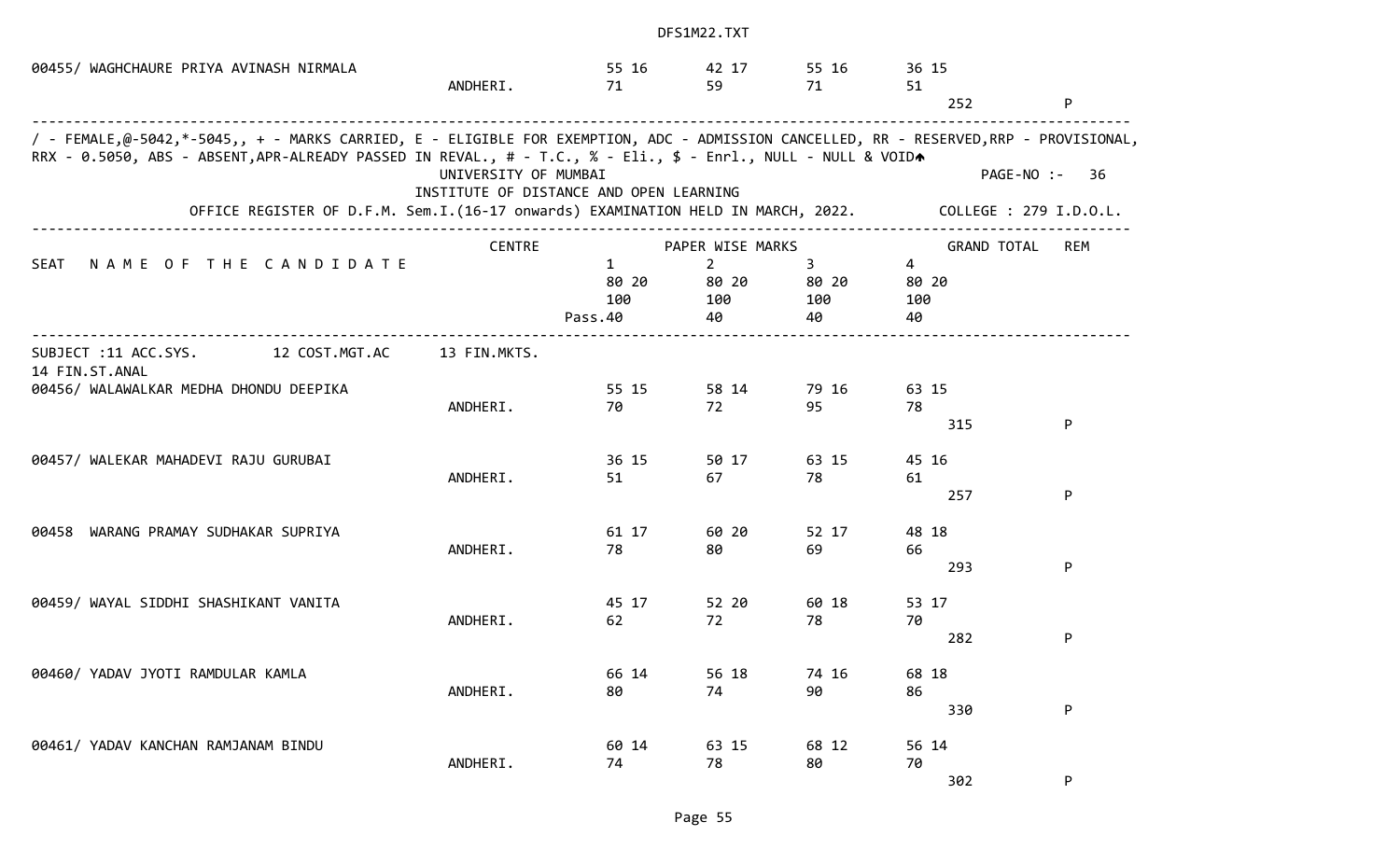|                                                                                                                                       |                                                                                  |                                         |           | DFS1M22.TXT      |             |                 |                        |
|---------------------------------------------------------------------------------------------------------------------------------------|----------------------------------------------------------------------------------|-----------------------------------------|-----------|------------------|-------------|-----------------|------------------------|
| 00462/ YADAV KOMAL RAMVRIKSH ASHA                                                                                                     |                                                                                  |                                         | 60 12     | 44 14            | 44 12       | 39 14           |                        |
|                                                                                                                                       |                                                                                  | ANDHERI.                                | 72        | 58               | 56          | 53              |                        |
|                                                                                                                                       |                                                                                  |                                         |           |                  |             | 239             | P                      |
| 00463/ YADAV NIKITA ANAND RAMDEVI                                                                                                     |                                                                                  |                                         | 55 17     | 69 20            | 69 17       | 40 16           |                        |
|                                                                                                                                       |                                                                                  | ANDHERI.                                | 72        | 89               | 86          | 56              |                        |
|                                                                                                                                       |                                                                                  |                                         |           |                  |             | 303             | P                      |
| 00464/ YADAV POOJA RAJKUMAR SUNITA                                                                                                    |                                                                                  |                                         | AB AB     | AB AB            | AB AB       | AB AB           |                        |
|                                                                                                                                       |                                                                                  | ANDHERI.                                | AB        | AB               | AB          | AB              |                        |
|                                                                                                                                       |                                                                                  |                                         |           |                  |             | 0               | ADC #                  |
| YADAV SARVESH DINESH DISHA                                                                                                            |                                                                                  |                                         | 63 13     | 55 14            | 71 15       | 64 14           |                        |
| 00465                                                                                                                                 |                                                                                  | ANDHERI.                                | 76        | 69               | 86          | 78              |                        |
|                                                                                                                                       |                                                                                  |                                         |           |                  |             | 309             | P                      |
|                                                                                                                                       |                                                                                  |                                         |           |                  |             |                 |                        |
| ZULYA CHANDAN MANOJ CHANDRA<br>00466                                                                                                  |                                                                                  |                                         | 64 12     | 53 14            | 66 15       | 61 13           |                        |
|                                                                                                                                       |                                                                                  | ANDHERI.                                | 76        | 67               | 81          | 74<br>298       | P                      |
|                                                                                                                                       |                                                                                  |                                         |           |                  |             |                 |                        |
| 00467/ ZURE PRACHITI PRASAD JYOTI                                                                                                     |                                                                                  |                                         | AB AB     | AB AB            | AB AB       | AB AB           |                        |
|                                                                                                                                       |                                                                                  | ANDHERI.                                | AB        | AB               | AB          | AB              |                        |
|                                                                                                                                       |                                                                                  |                                         |           |                  |             | 0               | ADC #                  |
| DIWADKAR ANAND BALKRISHNA UMA<br>00501                                                                                                |                                                                                  |                                         | AB AB     | AB AB            | AB AB       | AB AB           |                        |
|                                                                                                                                       |                                                                                  | ANDHERI.                                | AB        | AB               | AB          | AB              |                        |
|                                                                                                                                       |                                                                                  |                                         |           |                  |             | 0               | <b>ADC</b>             |
| / - FEMALE,@-5042,*-5045,, + - MARKS CARRIED, E - ELIGIBLE FOR EXEMPTION, ADC - ADMISSION CANCELLED, RR - RESERVED,RRP - PROVISIONAL, |                                                                                  |                                         |           |                  |             |                 |                        |
| RRX - 0.5050, ABS - ABSENT, APR-ALREADY PASSED IN REVAL., # - T.C., % - Eli., \$ - Enrl., NULL - NULL & VOIDA                         |                                                                                  |                                         |           |                  |             |                 |                        |
|                                                                                                                                       |                                                                                  | UNIVERSITY OF MUMBAI                    |           |                  |             | PAGE-NO :-      | 37                     |
|                                                                                                                                       |                                                                                  | INSTITUTE OF DISTANCE AND OPEN LEARNING |           |                  |             |                 |                        |
|                                                                                                                                       | OFFICE REGISTER OF D.F.M. Sem.I.(16-17 onwards) EXAMINATION HELD IN MARCH, 2022. |                                         |           |                  |             |                 | COLLEGE : 279 I.D.O.L. |
|                                                                                                                                       |                                                                                  | <b>CENTRE</b>                           |           | PAPER WISE MARKS |             | GRAND TOTAL REM |                        |
| SEAT NAME OF THE CANDIDATE                                                                                                            |                                                                                  |                                         | $1 \quad$ | $2^{\circ}$      | $3^{\circ}$ | 4               |                        |
|                                                                                                                                       |                                                                                  |                                         | 80 20     | 80 20            | 80 20       | 80 20           |                        |
|                                                                                                                                       |                                                                                  |                                         | 100       | 100              | 100         | 100             |                        |
| .                                                                                                                                     |                                                                                  |                                         | Pass.40   | 40               | 40          | 40              |                        |
| SUBJECT :11 ACC.SYS. 12 COST.MGT.AC<br>14 FIN.ST.ANAL                                                                                 |                                                                                  | 13 FIN.MKTS.                            |           |                  |             |                 |                        |
| 00502 TATE AKSHAY GAJANAN SHILADEVI                                                                                                   |                                                                                  |                                         | 55 15     | 60 16            | 71 14       | 56 15           |                        |
|                                                                                                                                       |                                                                                  |                                         |           | Page 56          |             |                 |                        |
|                                                                                                                                       |                                                                                  |                                         |           |                  |             |                 |                        |